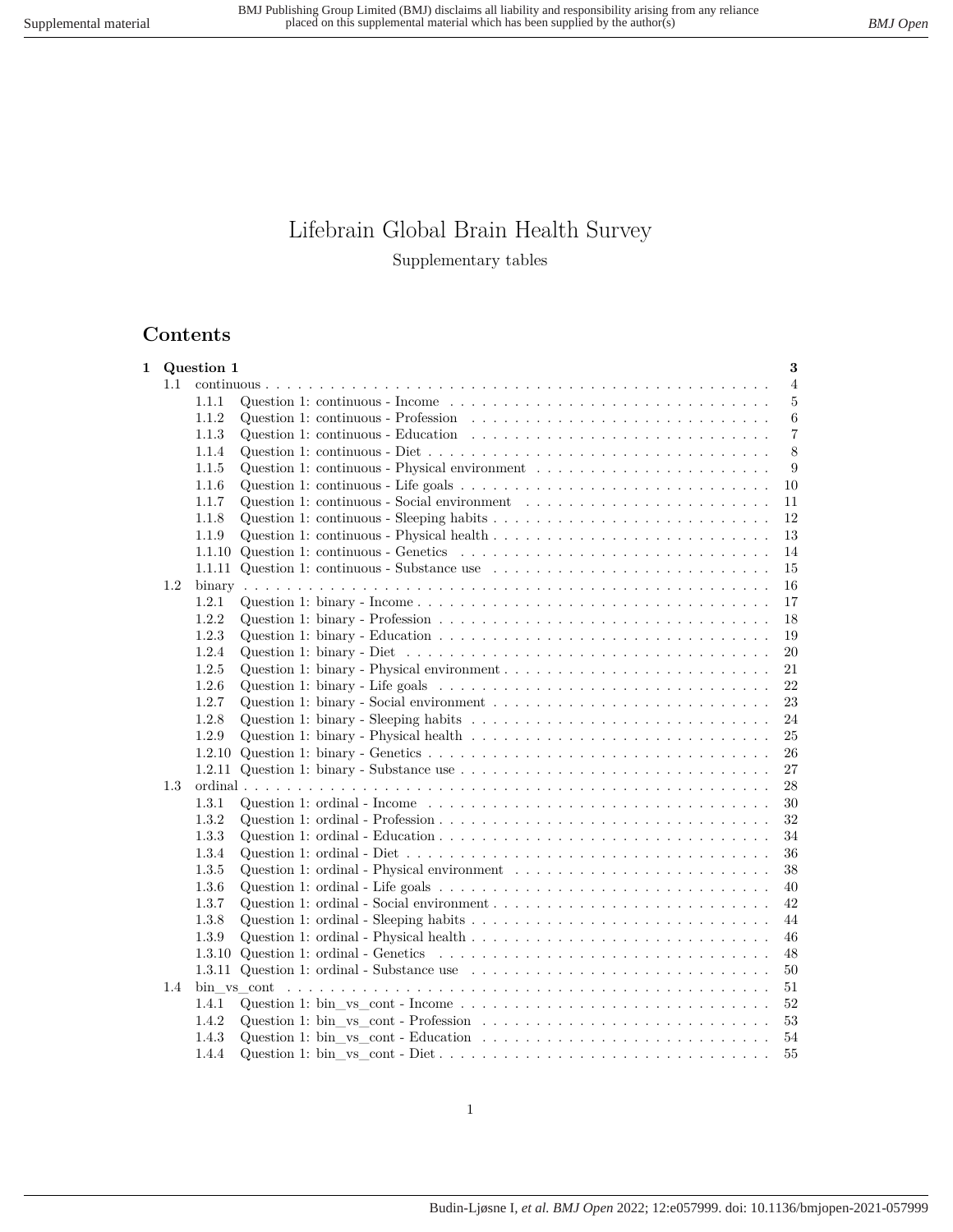|                         |     | 1.4.5<br>1.4.6<br>1.4.7<br>1.4.8<br>1.4.9<br>1.4.10<br>1.4.11 | Question 1: bin_vs_cont - Physical environment $\ldots \ldots \ldots \ldots \ldots \ldots \ldots$<br>56<br>57<br>Question 1: bin_vs_cont - Social environment $\dots \dots \dots \dots \dots \dots \dots \dots$<br>58<br>Question 1: bin_vs_cont - Sleeping habits $\dots \dots \dots \dots \dots \dots \dots \dots \dots \dots$<br>59<br>Question 1: bin_vs_cont - Physical health $\ldots \ldots \ldots \ldots \ldots \ldots \ldots \ldots$<br>60<br>61<br>Question 1: bin _vs_cont - Substance use $\dots \dots \dots \dots \dots \dots \dots \dots \dots \dots$<br>62 |
|-------------------------|-----|---------------------------------------------------------------|---------------------------------------------------------------------------------------------------------------------------------------------------------------------------------------------------------------------------------------------------------------------------------------------------------------------------------------------------------------------------------------------------------------------------------------------------------------------------------------------------------------------------------------------------------------------------|
| $\overline{\mathbf{2}}$ |     | Question 2                                                    | 64                                                                                                                                                                                                                                                                                                                                                                                                                                                                                                                                                                        |
|                         | 2.1 |                                                               | 64                                                                                                                                                                                                                                                                                                                                                                                                                                                                                                                                                                        |
|                         |     | 2.1.1                                                         | 65                                                                                                                                                                                                                                                                                                                                                                                                                                                                                                                                                                        |
|                         |     | 2.1.2                                                         | Question 2: continuous - Childhood $\ldots \ldots \ldots \ldots \ldots \ldots \ldots \ldots \ldots \ldots$<br>66                                                                                                                                                                                                                                                                                                                                                                                                                                                          |
|                         |     | 2.1.3                                                         | Question 2: continuous - Adolescence $\ldots \ldots \ldots \ldots \ldots \ldots \ldots \ldots \ldots$<br>67                                                                                                                                                                                                                                                                                                                                                                                                                                                               |
|                         |     | 2.1.4                                                         | Question 2: continuous - Young adulthood $\ldots \ldots \ldots \ldots \ldots \ldots \ldots \ldots$<br>68                                                                                                                                                                                                                                                                                                                                                                                                                                                                  |
|                         |     | 2.1.5                                                         | Question 2: continuous - Middle age $\dots \dots \dots \dots \dots \dots \dots \dots \dots \dots \dots$<br>69                                                                                                                                                                                                                                                                                                                                                                                                                                                             |
|                         |     | 2.1.6                                                         | 70                                                                                                                                                                                                                                                                                                                                                                                                                                                                                                                                                                        |
|                         | 2.2 |                                                               | 70                                                                                                                                                                                                                                                                                                                                                                                                                                                                                                                                                                        |
|                         |     | 2.2.1                                                         | Question 2: binary - In the womb<br>$\dots \dots \dots \dots \dots \dots \dots \dots \dots \dots \dots \dots \dots$<br>71                                                                                                                                                                                                                                                                                                                                                                                                                                                 |
|                         |     | 2.2.2                                                         | 72                                                                                                                                                                                                                                                                                                                                                                                                                                                                                                                                                                        |
|                         |     | 2.2.3<br>2.2.4                                                | 73                                                                                                                                                                                                                                                                                                                                                                                                                                                                                                                                                                        |
|                         |     | 2.2.5                                                         | Question 2: binary - Young adulthood $\dots \dots \dots \dots \dots \dots \dots \dots \dots \dots \dots$<br>74<br>Question 2: binary - Middle age $\dots \dots \dots \dots \dots \dots \dots \dots \dots \dots \dots \dots \dots$                                                                                                                                                                                                                                                                                                                                         |
|                         |     | 2.2.6                                                         | 75<br>Question 2: binary - Old age $\dots \dots \dots \dots \dots \dots \dots \dots \dots \dots \dots \dots \dots$<br>76                                                                                                                                                                                                                                                                                                                                                                                                                                                  |
|                         | 2.3 |                                                               | 76                                                                                                                                                                                                                                                                                                                                                                                                                                                                                                                                                                        |
|                         |     | 2.3.1                                                         | Question 2: ordinal - In the womb $\ldots \ldots \ldots \ldots \ldots \ldots \ldots \ldots \ldots \ldots \ldots$<br>78                                                                                                                                                                                                                                                                                                                                                                                                                                                    |
|                         |     | 2.3.2                                                         | Question 2: ordinal - Childhood $\ldots \ldots \ldots \ldots \ldots \ldots \ldots \ldots \ldots \ldots \ldots$<br>80                                                                                                                                                                                                                                                                                                                                                                                                                                                      |
|                         |     | 2.3.3                                                         | 82                                                                                                                                                                                                                                                                                                                                                                                                                                                                                                                                                                        |
|                         |     | 2.3.4                                                         | Question 2: ordinal - Young adulthood $\ldots \ldots \ldots \ldots \ldots \ldots \ldots \ldots \ldots \ldots$<br>84                                                                                                                                                                                                                                                                                                                                                                                                                                                       |
|                         |     | 2.3.5                                                         | 86                                                                                                                                                                                                                                                                                                                                                                                                                                                                                                                                                                        |
|                         |     | 2.3.6                                                         | 88                                                                                                                                                                                                                                                                                                                                                                                                                                                                                                                                                                        |
|                         | 2.4 |                                                               | 89                                                                                                                                                                                                                                                                                                                                                                                                                                                                                                                                                                        |
|                         |     | 2.4.1                                                         | 90                                                                                                                                                                                                                                                                                                                                                                                                                                                                                                                                                                        |
|                         |     | 2.4.2                                                         | Question 2: bin_vs_cont - Childhood $\ldots \ldots \ldots \ldots \ldots \ldots \ldots \ldots \ldots \ldots$<br>91                                                                                                                                                                                                                                                                                                                                                                                                                                                         |
|                         |     | 2.4.3                                                         | 92                                                                                                                                                                                                                                                                                                                                                                                                                                                                                                                                                                        |
|                         |     | 2.4.4                                                         | Question 2: bin_vs_cont - Young adulthood $\ldots \ldots \ldots \ldots \ldots \ldots \ldots \ldots$<br>93                                                                                                                                                                                                                                                                                                                                                                                                                                                                 |
|                         |     | 2.4.5                                                         | 94                                                                                                                                                                                                                                                                                                                                                                                                                                                                                                                                                                        |
|                         |     | 2.4.6                                                         | 95                                                                                                                                                                                                                                                                                                                                                                                                                                                                                                                                                                        |
| 3                       |     | Question 3                                                    | 97                                                                                                                                                                                                                                                                                                                                                                                                                                                                                                                                                                        |
|                         | 3.1 |                                                               | 97                                                                                                                                                                                                                                                                                                                                                                                                                                                                                                                                                                        |
|                         |     | 3.1.1                                                         | 98                                                                                                                                                                                                                                                                                                                                                                                                                                                                                                                                                                        |
|                         |     | 3.1.2                                                         | 99                                                                                                                                                                                                                                                                                                                                                                                                                                                                                                                                                                        |
|                         |     | 3.1.3                                                         |                                                                                                                                                                                                                                                                                                                                                                                                                                                                                                                                                                           |
|                         |     | 3.1.4                                                         |                                                                                                                                                                                                                                                                                                                                                                                                                                                                                                                                                                           |
|                         |     | 3.1.5                                                         |                                                                                                                                                                                                                                                                                                                                                                                                                                                                                                                                                                           |
|                         |     | 3.1.6                                                         | Question 3: binary - Addiction $\ldots \ldots \ldots \ldots \ldots \ldots \ldots \ldots \ldots \ldots \ldots \ldots \ldots 103$                                                                                                                                                                                                                                                                                                                                                                                                                                           |
|                         |     | 3.1.7                                                         |                                                                                                                                                                                                                                                                                                                                                                                                                                                                                                                                                                           |
|                         |     | 3.1.8                                                         |                                                                                                                                                                                                                                                                                                                                                                                                                                                                                                                                                                           |
|                         |     | 3.1.9                                                         |                                                                                                                                                                                                                                                                                                                                                                                                                                                                                                                                                                           |
|                         |     | 3.1.10                                                        |                                                                                                                                                                                                                                                                                                                                                                                                                                                                                                                                                                           |
|                         |     | 3.1.11                                                        |                                                                                                                                                                                                                                                                                                                                                                                                                                                                                                                                                                           |
|                         |     | 3.1.12                                                        |                                                                                                                                                                                                                                                                                                                                                                                                                                                                                                                                                                           |
|                         |     |                                                               |                                                                                                                                                                                                                                                                                                                                                                                                                                                                                                                                                                           |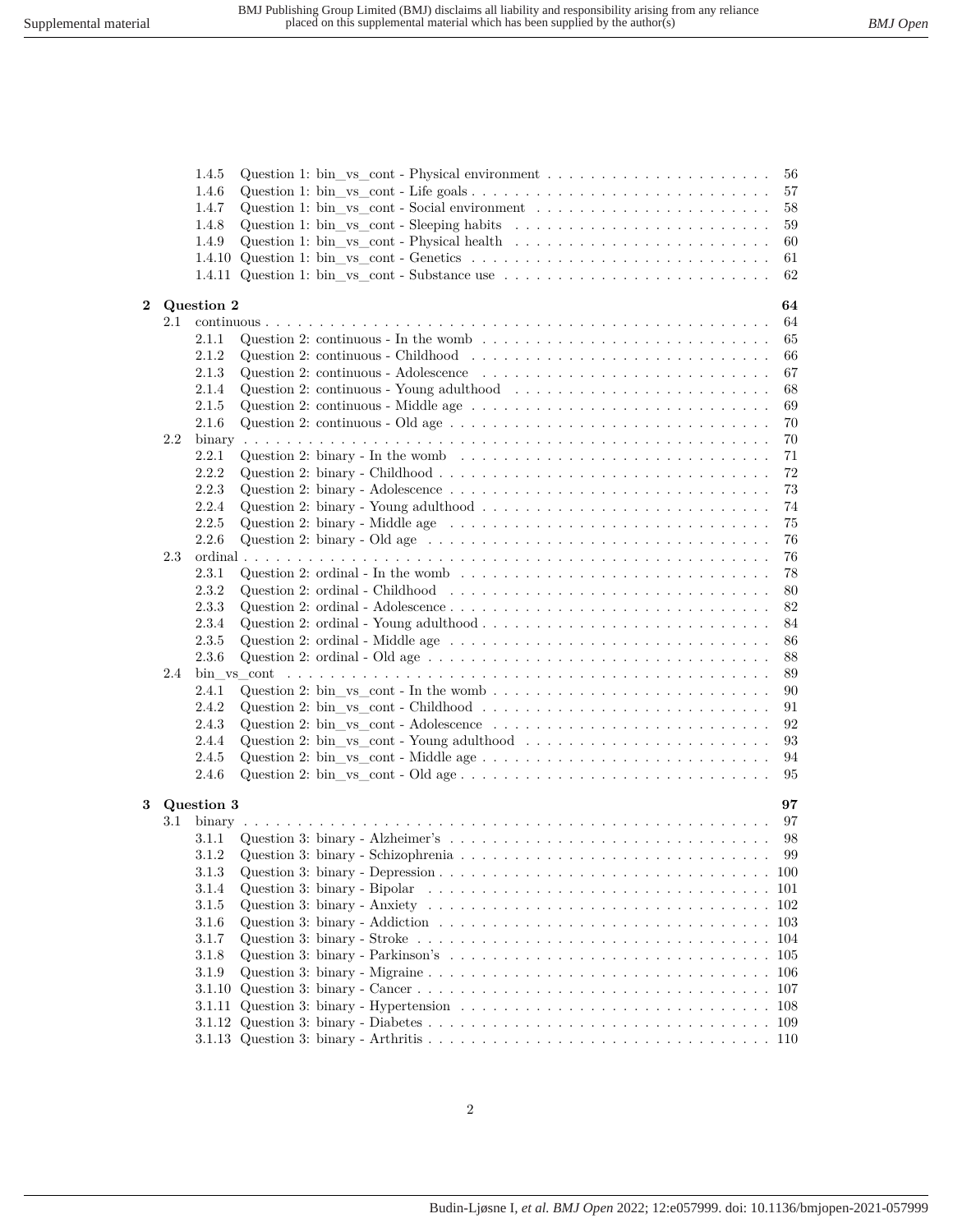# <span id="page-2-0"></span>**1 Question 1**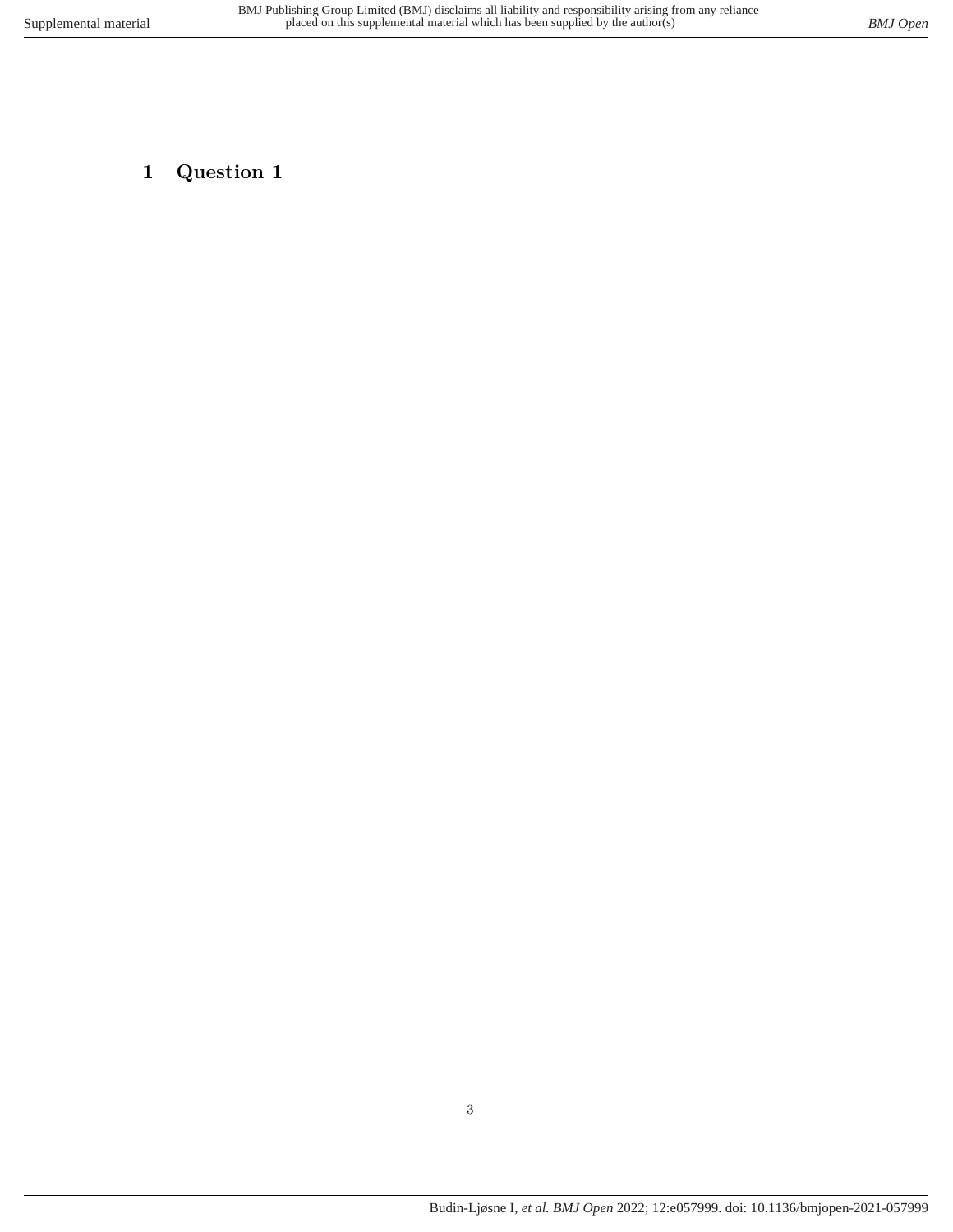## <span id="page-3-0"></span>**1.1 continuous**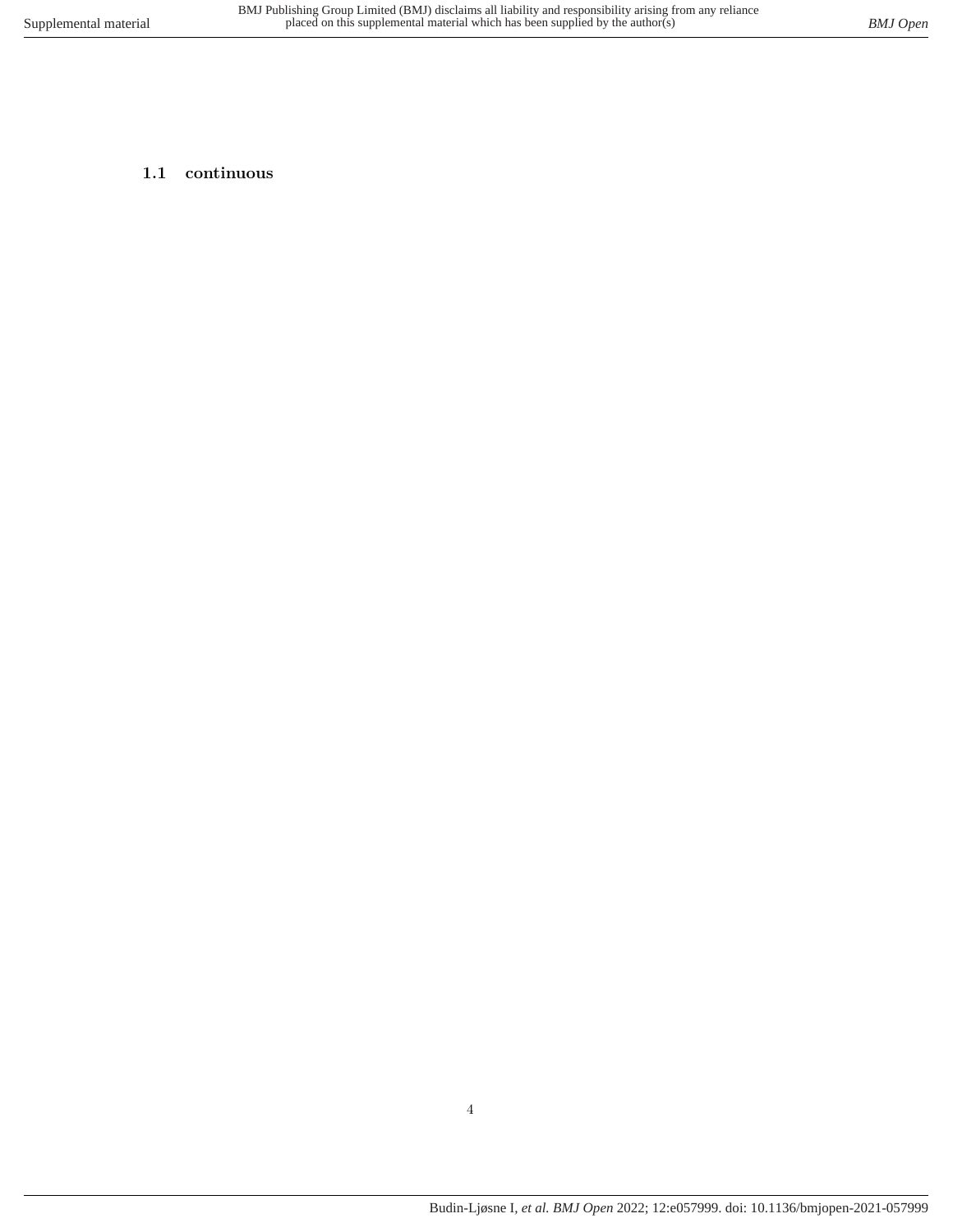<span id="page-4-0"></span>

|  |  |  | 1.1.1 Question 1: continuous - Income |  |  |
|--|--|--|---------------------------------------|--|--|
|--|--|--|---------------------------------------|--|--|

| fct                          | term              | estimate | std.error | statistic | p.value |
|------------------------------|-------------------|----------|-----------|-----------|---------|
|                              | (Intercept)       | 2.79     | 0.01      | 346.28    | 0.00    |
| age                          | $41 - 60$         | 0.02     | 0.01      | 1.34      | 0.18    |
|                              | $\leq$ = 40       | 0.13     | 0.02      | 8.24      | 0.00    |
|                              | (Intercept)       | 2.83     | 0.01      | 427.49    | 0.00    |
| education                    | Lower             | $-0.03$  | 0.01      | $-2.85$   | 0.00    |
|                              | (Intercept)       | 2.80     | 0.01      | 431.20    | 0.00    |
| gender                       | Man               | 0.06     | 0.01      | 5.03      | 0.00    |
|                              | Other/Undisclosed | $-0.10$  | 0.08      | $-1.21$   | 0.23    |
|                              | (Intercept)       | 2.87     | 0.01      | 411.84    | 0.00    |
| healthcare_experience        | Yes               | $-0.14$  | 0.01      | $-12.62$  | 0.00    |
|                              | (Intercept)       | 2.81     | 0.01      | 497.69    | 0.00    |
| cognitive health             | Below average     | 0.06     | 0.02      | 2.64      | 0.01    |
|                              | (Intercept)       | 2.81     | 0.01      | 478.30    | 0.00    |
| mental health                | Below average     | 0.03     | 0.02      | 1.74      | 0.08    |
|                              | (Intercept)       | 2.84     | 0.01      | 400.38    | 0.00    |
| illness experience           | Yes               | $-0.06$  | 0.01      | $-4.95$   | 0.00    |
|                              | (Intercept)       | 2.82     | 0.01      | 376.99    | 0.00    |
| brain_disease_caregiver      | Yes               | $-0.02$  | 0.01      | $-1.46$   | 0.14    |
|                              | (Intercept)       | 2.83     | 0.01      | 388.69    | 0.00    |
| brain research participation | Yes               | $-0.02$  | 0.01      | $-2.12$   | 0.03    |
|                              | (Intercept)       | 2.82     | 0.01      | 341.26    | 0.00    |
| relationship                 | Stable            | 0.00     | $0.01\,$  | $-0.09$   | 0.93    |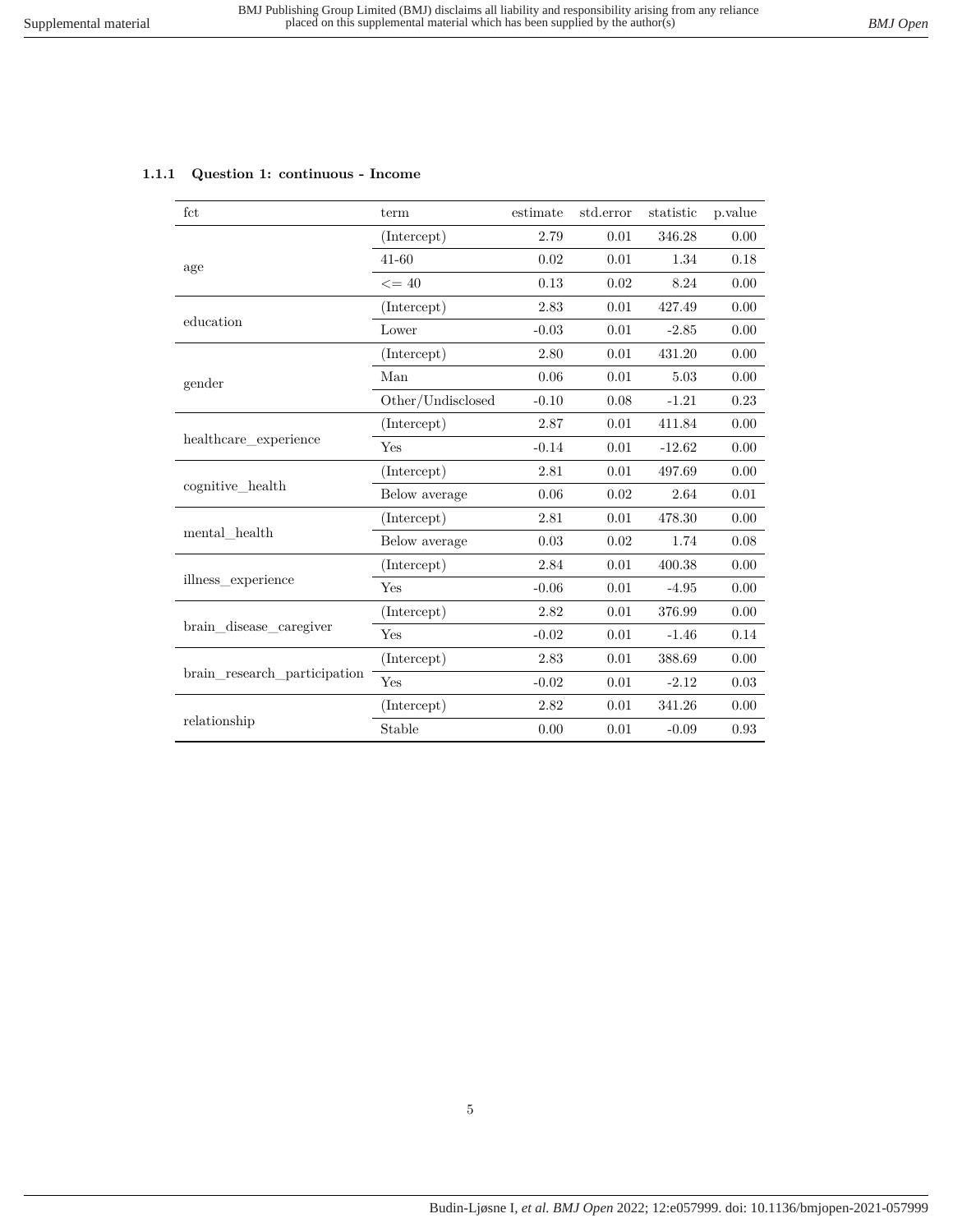| fct                          | term              | estimate | std.error | statistic | p.value  |
|------------------------------|-------------------|----------|-----------|-----------|----------|
|                              | (Intercept)       | 2.49     | 0.01      | 320.24    | 0.00     |
| age                          | $41 - 60$         | $-0.09$  | 0.01      | $-7.52$   | 0.00     |
|                              | $\leq$ = 40       | $-0.19$  | 0.02      | $-12.39$  | 0.00     |
|                              | (Intercept)       | 2.38     | 0.01      | 373.25    | 0.00     |
| education                    | Lower             | 0.15     | 0.01      | 13.31     | 0.00     |
|                              | (Intercept)       | 2.44     | 0.01      | 388.72    | 0.00     |
| gender                       | Man               | $-0.05$  | 0.01      | $-4.27$   | 0.00     |
|                              | Other/Undisclosed | 0.01     | 0.08      | 0.12      | 0.90     |
|                              | (Intercept)       | 2.47     | 0.01      | 365.74    | 0.00     |
| healthcare experience        | Yes               | $-0.11$  | 0.01      | $-10.03$  | 0.00     |
|                              | (Intercept)       | 2.42     | 0.01      | 442.80    | 0.00     |
| cognitive_health             | Below average     | 0.14     | 0.02      | 6.08      | 0.00     |
|                              | (Intercept)       | 2.42     | 0.01      | 425.73    | 0.00     |
| mental health                | Below average     | 0.05     | 0.02      | 3.07      | 0.00     |
|                              | (Intercept)       | 2.41     | 0.01      | 352.17    | 0.00     |
| illness experience           | Yes               | 0.03     | 0.01      | 2.52      | 0.01     |
|                              | (Intercept)       | 2.39     | 0.01      | 330.81    | 0.00     |
| brain disease caregiver      | Yes               | 0.07     | 0.01      | 6.30      | 0.00     |
|                              | (Intercept)       | 2.40     | 0.01      | 341.07    | 0.00     |
| brain_research_participation | Yes               | 0.07     | 0.01      | 6.48      | 0.00     |
|                              | (Intercept)       | 2.41     | 0.01      | 302.34    | 0.00     |
| relationship                 | Stable            | 0.03     | 0.01      | 2.38      | $0.02\,$ |

#### <span id="page-5-0"></span>**1.1.2 Question 1: continuous - Profession**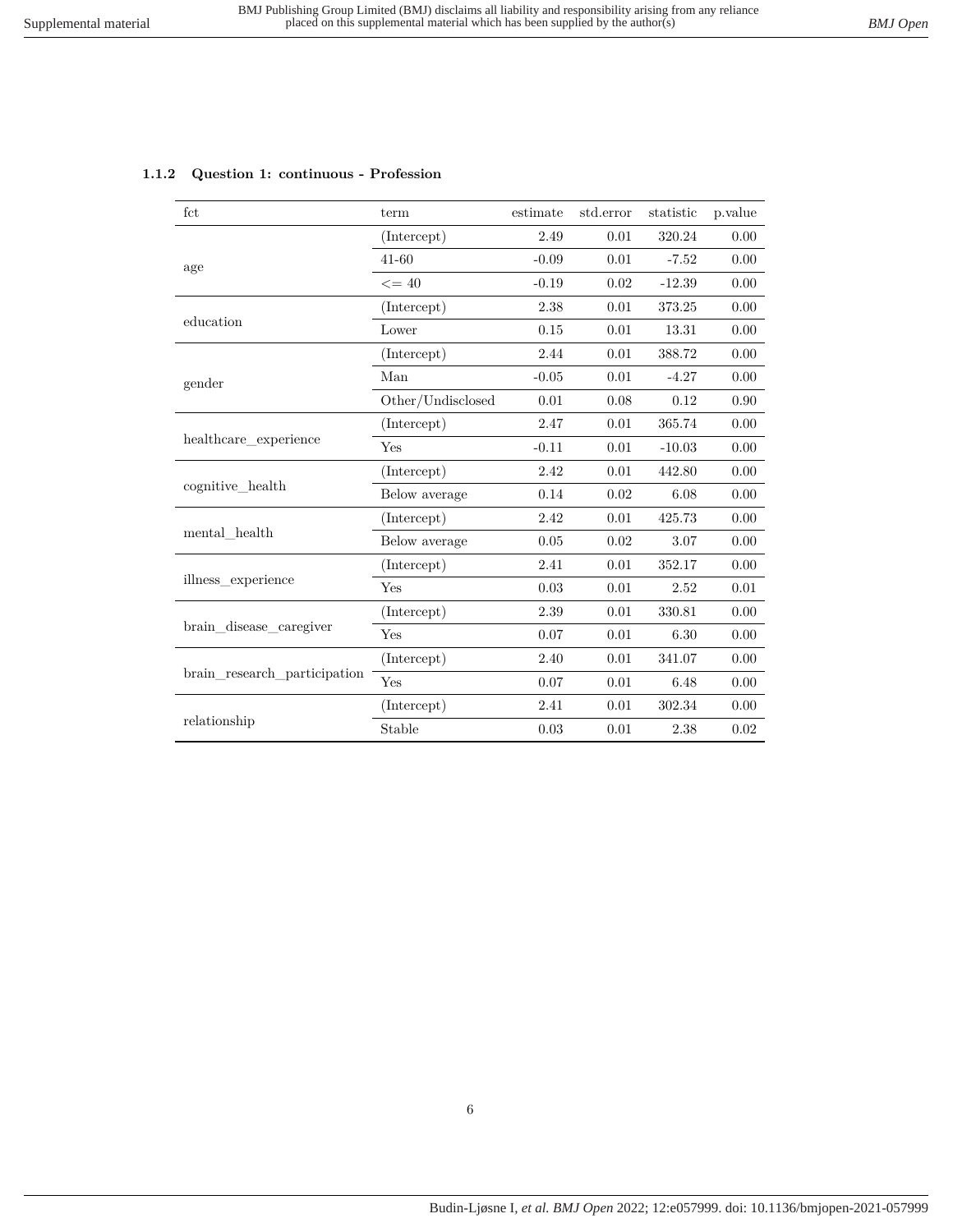<span id="page-6-0"></span>

| fct                          | term              | estimate | std.error | statistic | p.value |
|------------------------------|-------------------|----------|-----------|-----------|---------|
|                              | (Intercept)       | 2.33     | 0.01      | 294.00    | 0.00    |
| age                          | $41 - 60$         | 0.02     | 0.01      | 1.55      | 0.12    |
|                              | $\leq$ = 40       | $-0.11$  | 0.02      | $-6.88$   | 0.00    |
|                              | (Intercept)       | 2.24     | 0.01      | 347.77    | 0.00    |
| education                    | Lower             | 0.23     | 0.01      | 20.40     | 0.00    |
|                              | (Intercept)       | 2.32     | 0.01      | 364.35    | 0.00    |
| gender                       | Man               | $-0.03$  | 0.01      | $-2.60$   | 0.01    |
|                              | Other/Undisclosed | $-0.03$  | 0.08      | $-0.32$   | 0.75    |
|                              | (Intercept)       | 2.37     | 0.01      | 346.73    | 0.00    |
| healthcare_experience        | Yes               | $-0.15$  | 0.01      | $-13.63$  | 0.00    |
|                              | (Intercept)       | 2.30     | 0.01      | 415.46    | 0.00    |
| cognitive health             | Below average     | 0.22     | 0.02      | 9.50      | 0.00    |
|                              | (Intercept)       | $2.30\,$ | 0.01      | 398.10    | 0.00    |
| mental health                | Below average     | 0.15     | 0.02      | 9.54      | 0.00    |
|                              | (Intercept)       | 2.29     | 0.01      | 329.40    | 0.00    |
| illness experience           | Yes               | 0.05     | 0.01      | 4.79      | 0.00    |
|                              | (Intercept)       | 2.30     | 0.01      | 312.05    | 0.00    |
| brain disease caregiver      | Yes               | 0.04     | 0.01      | 3.97      | 0.00    |
|                              | (Intercept)       | 2.31     | 0.01      | 323.58    | 0.00    |
| brain research participation | Yes               | 0.01     | 0.01      | 1.08      | 0.28    |
|                              | (Intercept)       | 2.31     | 0.01      | 285.57    | 0.00    |
| relationship                 | Stable            | 0.00     | 0.01      | 0.14      | 0.89    |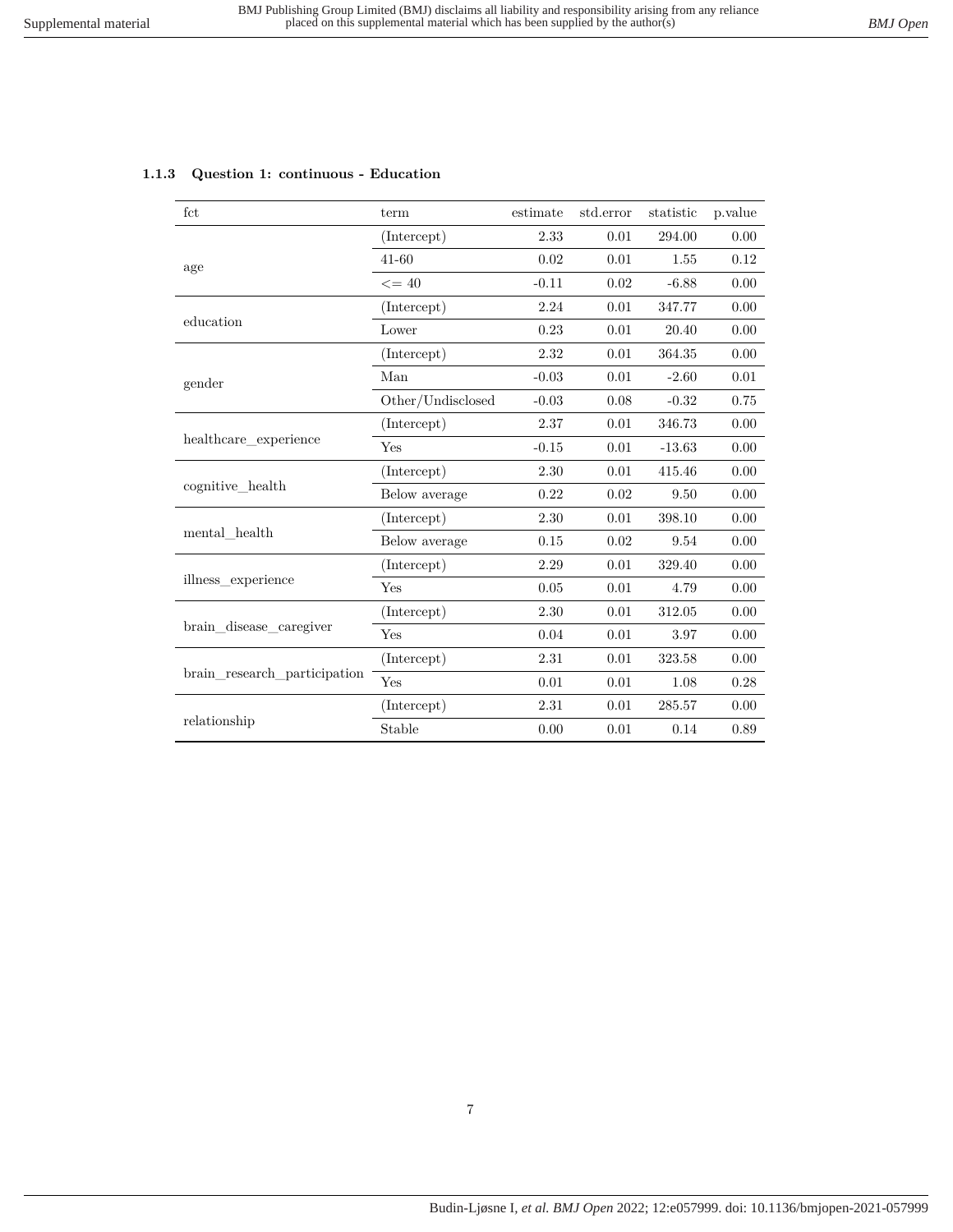#### <span id="page-7-0"></span>**1.1.4 Question 1: continuous - Diet**

| fct                          | term              | estimate | std.error | statistic | p.value |
|------------------------------|-------------------|----------|-----------|-----------|---------|
|                              | (Intercept)       | 2.21     | 0.01      | 303.94    | 0.00    |
| age                          | $41 - 60$         | $-0.19$  | 0.01      | $-17.83$  | 0.00    |
|                              | $\leq$ = 40       | $-0.24$  | 0.01      | $-16.58$  | 0.00    |
|                              | (Intercept)       | 2.07     | 0.01      | 344.18    | 0.00    |
| education                    | Lower             | 0.12     | 0.01      | 11.01     | 0.00    |
|                              | (Intercept)       | 2.06     | 0.01      | 350.17    | 0.00    |
| gender                       | Man               | 0.14     | 0.01      | 12.65     | 0.00    |
|                              | Other/Undisclosed | $-0.05$  | $0.07\,$  | $-0.65$   | 0.51    |
|                              | (Intercept)       | 2.16     | 0.01      | 340.55    | 0.00    |
| healthcare experience        | Yes               | $-0.14$  | 0.01      | $-14.09$  | 0.00    |
|                              | (Intercept)       | 2.09     | 0.01      | 407.41    | 0.00    |
| cognitive_health             | Below average     | 0.18     | 0.02      | 8.69      | 0.00    |
|                              | (Intercept)       | 2.09     | 0.01      | 391.07    | 0.00    |
| mental health                | Below average     | 0.09     | 0.01      | 5.98      | 0.00    |
|                              | (Intercept)       | 2.08     | 0.01      | 323.06    | 0.00    |
| illness experience           | Yes               | 0.05     | 0.01      | 4.56      | 0.00    |
|                              | (Intercept)       | 2.14     | 0.01      | 313.75    | 0.00    |
| brain_disease_caregiver      | Yes               | $-0.07$  | 0.01      | $-7.35$   | 0.00    |
|                              | (Intercept)       | 2.11     | 0.01      | 319.29    | 0.00    |
| brain research participation | Yes               | $-0.02$  | 0.01      | $-2.02$   | 0.04    |
|                              | (Intercept)       | 2.09     | 0.01      | 278.30    | 0.00    |
| relationship                 | Stable            | 0.03     | 0.01      | 2.66      | 0.01    |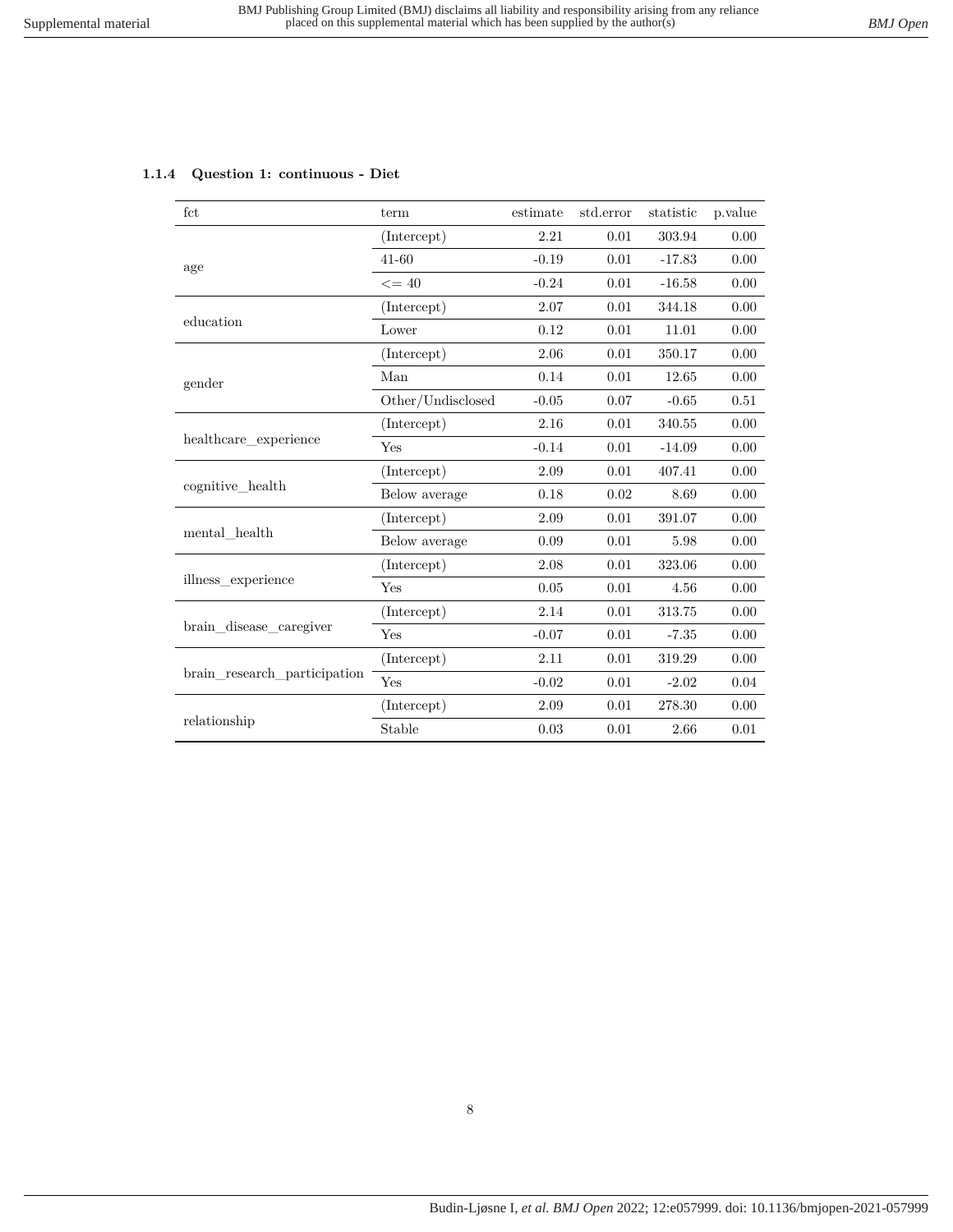<span id="page-8-0"></span>

|  |  |  |  | 1.1.5 Question 1: continuous - Physical environment |
|--|--|--|--|-----------------------------------------------------|
|--|--|--|--|-----------------------------------------------------|

| fct                          | term              | estimate | std.error | statistic | p.value |
|------------------------------|-------------------|----------|-----------|-----------|---------|
|                              | (Intercept)       | 2.12     | 0.01      | 290.32    | 0.00    |
| age                          | $41 - 60$         | $-0.09$  | 0.01      | $-8.67$   | 0.00    |
|                              | $\leq$ = 40       | $-0.06$  | 0.01      | $-4.14$   | 0.00    |
|                              | (Intercept)       | 2.08     | 0.01      | 347.07    | 0.00    |
| education                    | Lower             | $-0.02$  | 0.01      | $-1.57$   | 0.12    |
|                              | (Intercept)       | 2.05     | 0.01      | 349.10    | 0.00    |
| gender                       | Man               | 0.08     | 0.01      | 6.99      | 0.00    |
|                              | Other/Undisclosed | $-0.10$  | $0.07\,$  | $-1.43$   | 0.15    |
|                              | (Intercept)       | 2.10     | 0.01      | 332.92    | 0.00    |
| healthcare_experience        | Yes               | $-0.08$  | 0.01      | $-8.19$   | 0.00    |
|                              | (Intercept)       | 2.06     | 0.01      | 404.03    | 0.00    |
| cognitive_health             | Below average     | 0.10     | 0.02      | 4.90      | 0.00    |
|                              | (Intercept)       | 2.07     | 0.01      | 388.51    | 0.00    |
| mental health                | Below average     | 0.03     | 0.01      | 2.28      | 0.02    |
|                              | (Intercept)       | 2.09     | 0.01      | 326.35    | 0.00    |
| illness_experience           | Yes               | $-0.05$  | 0.01      | $-5.38$   | 0.00    |
|                              | (Intercept)       | 2.08     | 0.01      | 306.66    | 0.00    |
| brain_disease_caregiver      | Yes               | $-0.02$  | 0.01      | $-1.72$   | 0.09    |
|                              | (Intercept)       | 2.07     | 0.01      | 315.31    | 0.00    |
| brain research participation | Yes               | $-0.01$  | 0.01      | $-0.81$   | 0.42    |
|                              | (Intercept)       | 2.05     | 0.01      | 274.73    | 0.00    |
| relationship                 | Stable            | 0.04     | $0.01\,$  | 3.64      | 0.00    |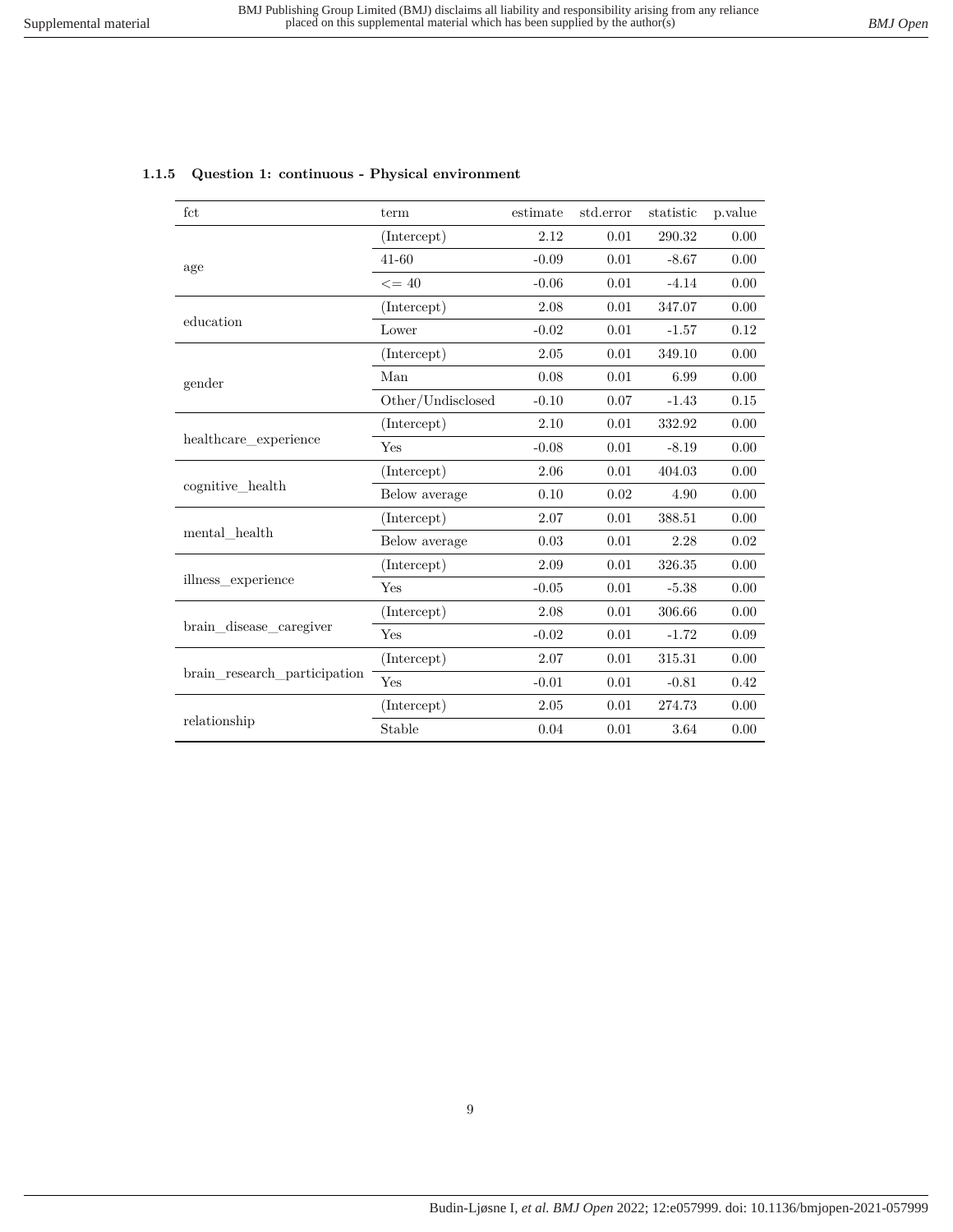<span id="page-9-0"></span>

| 1.1.6 Question 1: continuous - Life goals |  |  |
|-------------------------------------------|--|--|
|-------------------------------------------|--|--|

| fct                          | term              | estimate | std.error | statistic | p.value |
|------------------------------|-------------------|----------|-----------|-----------|---------|
|                              | (Intercept)       | 2.06     | 0.01      | 270.35    | 0.00    |
| age                          | $41 - 60$         | $-0.01$  | 0.01      | $-0.49$   | 0.62    |
|                              | $\leq$ = 40       | 0.09     | 0.01      | 6.00      | 0.00    |
|                              | (Intercept)       | 2.06     | 0.01      | 329.50    | 0.00    |
| education                    | Lower             | 0.04     | 0.01      | 3.25      | 0.00    |
|                              | (Intercept)       | 2.05     | 0.01      | 334.18    | 0.00    |
| gender                       | Man               | 0.07     | 0.01      | 6.14      | 0.00    |
|                              | Other/Undisclosed | 0.01     | 0.08      | 0.17      | 0.87    |
|                              | (Intercept)       | 2.11     | 0.01      | 320.69    | 0.00    |
| healthcare experience        | Yes               | $-0.11$  | 0.01      | $-10.78$  | 0.00    |
|                              | (Intercept)       | 2.07     | 0.01      | 387.00    | 0.00    |
| cognitive_health             | Below average     | 0.06     | 0.02      | 2.79      | 0.01    |
|                              | (Intercept)       | 2.06     | 0.01      | 371.13    | 0.00    |
| mental health                | Below average     | 0.07     | 0.02      | 4.39      | 0.00    |
|                              | (Intercept)       | 2.07     | 0.01      | 309.33    | 0.00    |
| illness experience           | Yes               | $-0.01$  | 0.01      | $-0.93$   | 0.35    |
|                              | (Intercept)       | 2.06     | 0.01      | 291.32    | 0.00    |
| brain disease caregiver      | Yes               | 0.02     | 0.01      | 1.62      | 0.10    |
|                              | (Intercept)       | 2.04     | 0.01      | 297.42    | 0.00    |
| brain research participation | Yes               | 0.06     | 0.01      | 6.14      | 0.00    |
|                              | (Intercept)       | 2.06     | 0.01      | 264.76    | 0.00    |
| relationship                 | Stable            | 0.01     | 0.01      | 0.93      | 0.35    |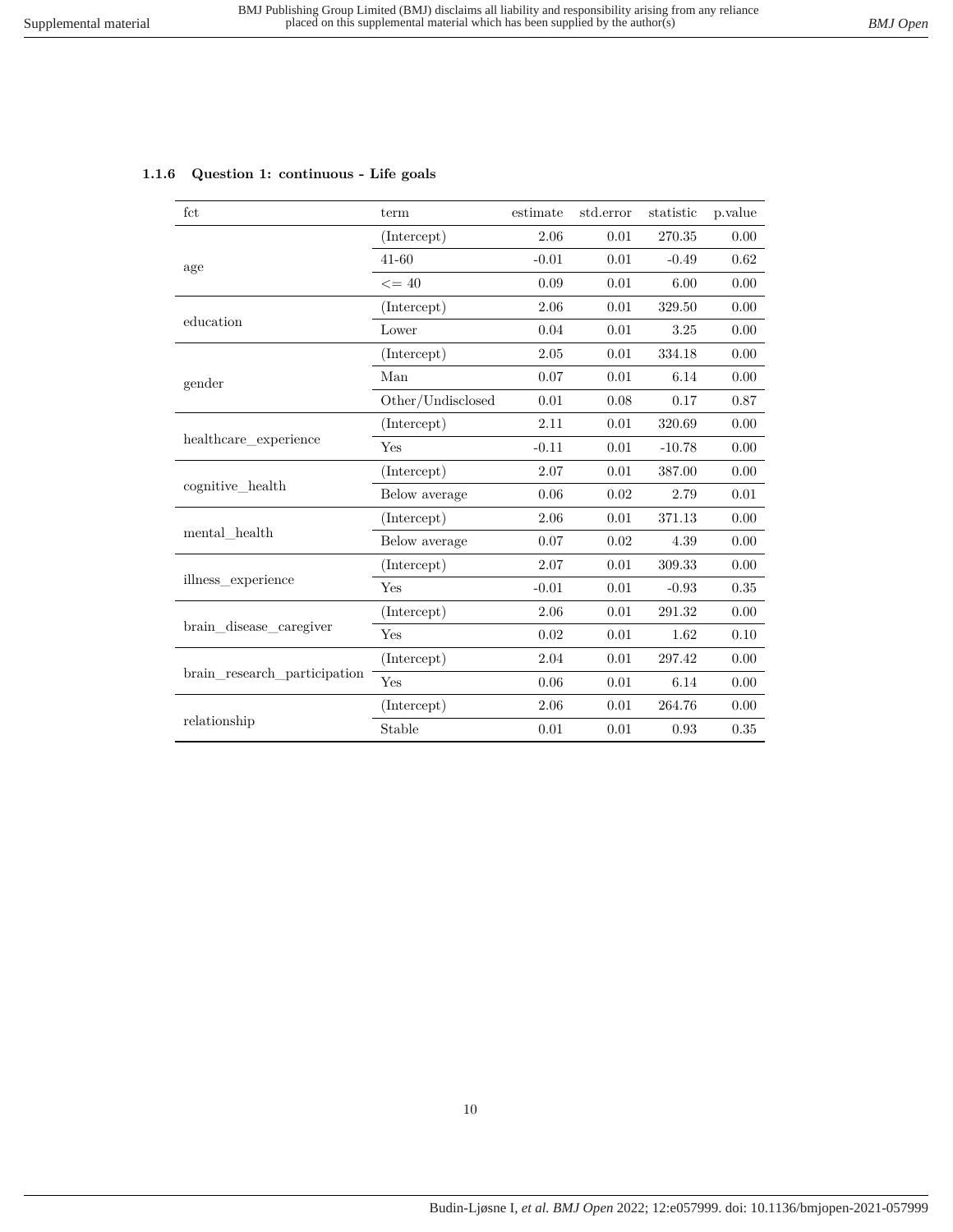| fct                          | term              | estimate | std.error | statistic | p.value |
|------------------------------|-------------------|----------|-----------|-----------|---------|
|                              | (Intercept)       | 1.94     | 0.01      | 288.53    | 0.00    |
| age                          | $41 - 60$         | $-0.13$  | 0.01      | $-12.66$  | 0.00    |
|                              | $\leq$ = 40       | $-0.26$  | 0.01      | $-20.07$  | 0.00    |
|                              | (Intercept)       | 1.83     | 0.01      | 329.44    | 0.00    |
| education                    | Lower             | 0.06     | 0.01      | 6.20      | 0.00    |
|                              | (Intercept)       | 1.82     | 0.01      | 333.85    | 0.00    |
| gender                       | Man               | 0.11     | 0.01      | 10.85     | 0.00    |
|                              | Other/Undisclosed | $-0.17$  | 0.07      | $-2.52$   | 0.01    |
|                              | (Intercept)       | 1.90     | 0.01      | 324.88    | 0.00    |
| healthcare experience        | Yes               | $-0.14$  | 0.01      | $-14.45$  | 0.00    |
|                              | (Intercept)       | 1.84     | 0.00      | 387.94    | 0.00    |
| cognitive health             | Below average     | 0.13     | 0.02      | 6.66      | 0.00    |
|                              | (Intercept)       | 1.86     | 0.00      | 375.25    | 0.00    |
| mental health                | Below average     | $-0.04$  | 0.01      | $-2.84$   | 0.00    |
|                              | (Intercept)       | 1.84     | 0.01      | 308.98    | 0.00    |
| illness_experience           | Yes               | 0.02     | 0.01      | 1.82      | 0.07    |
|                              | (Intercept)       | 1.86     | 0.01      | 294.47    | 0.00    |
| brain_disease_caregiver      | Yes               | $-0.01$  | 0.01      | $-1.16$   | 0.25    |
|                              | (Intercept)       | 1.83     | 0.01      | 299.84    | 0.00    |
| brain research participation | Yes               | 0.04     | 0.01      | 4.30      | 0.00    |
|                              | (Intercept)       | 1.83     | 0.01      | 263.05    | 0.00    |
| relationship                 | Stable            | 0.05     | 0.01      | 4.97      | 0.00    |

#### <span id="page-10-0"></span>**1.1.7 Question 1: continuous - Social environment**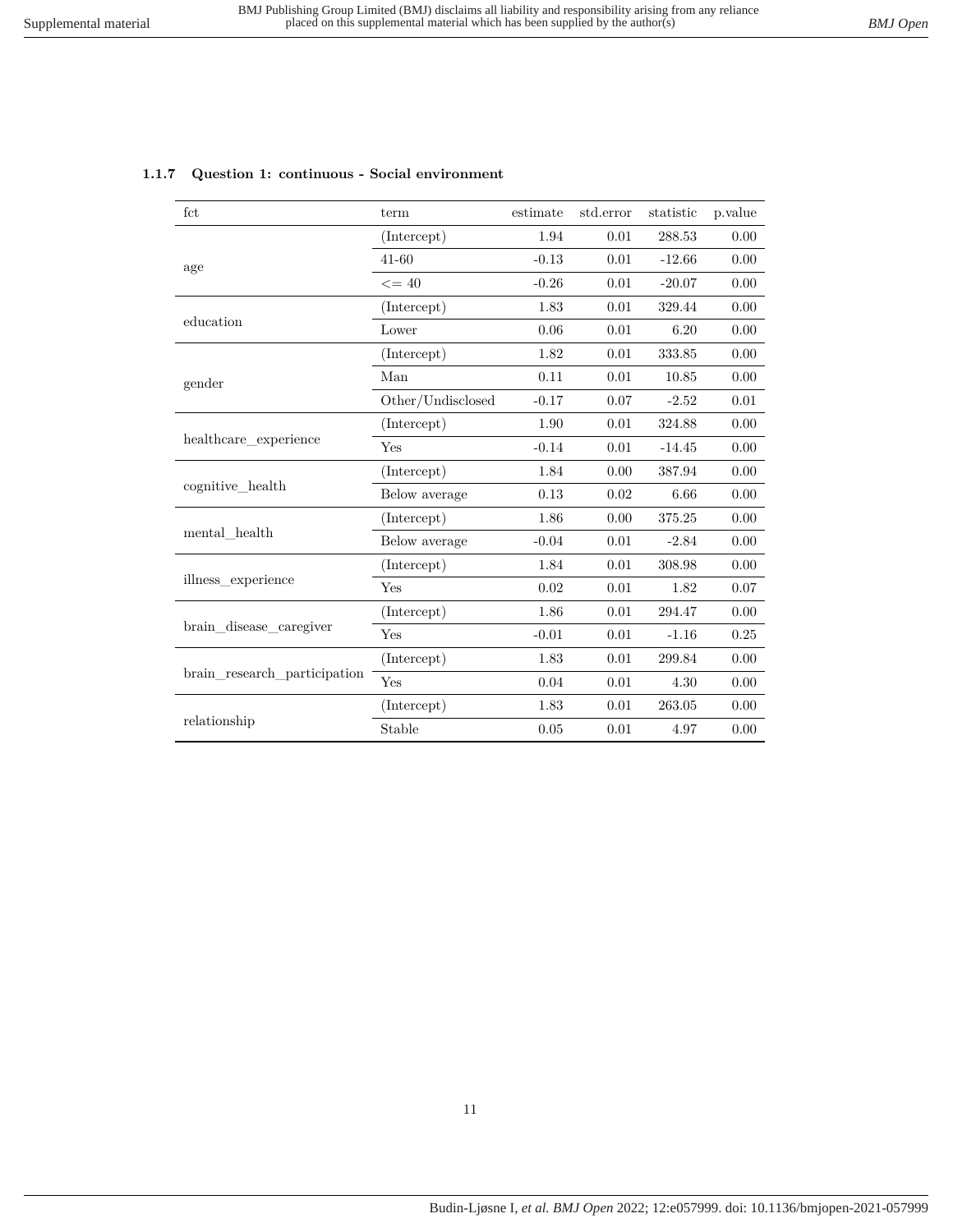| fct                          | term              | estimate | std.error | statistic | p.value |
|------------------------------|-------------------|----------|-----------|-----------|---------|
|                              | (Intercept)       | 1.98     | 0.01      | 312.03    | 0.00    |
| age                          | $41 - 60$         | $-0.28$  | $0.01\,$  | $-29.04$  | 0.00    |
|                              | $\leq$ = 40       | $-0.41$  | 0.01      | $-32.90$  | 0.00    |
|                              | (Intercept)       | 1.79     | 0.01      | 335.47    | 0.00    |
| education                    | Lower             | 0.07     | 0.01      | 7.00      | 0.00    |
|                              | (Intercept)       | 1.77     | 0.01      | 339.42    | 0.00    |
| gender                       | Man               | 0.13     | 0.01      | 13.02     | 0.00    |
|                              | Other/Undisclosed | $-0.04$  | 0.07      | $-0.65$   | 0.51    |
|                              | (Intercept)       | 1.85     | 0.01      | 328.79    | 0.00    |
| healthcare experience        | Yes               | $-0.11$  | 0.01      | $-11.72$  | 0.00    |
|                              | (Intercept)       | 1.81     | 0.00      | 397.08    | 0.00    |
| cognitive_health             | Below average     | $-0.02$  | 0.02      | $-1.28$   | 0.20    |
|                              | (Intercept)       | 1.83     | 0.00      | 385.18    | 0.00    |
| mental health                | Below average     | $-0.12$  | 0.01      | $-9.03$   | 0.00    |
|                              | (Intercept)       | 1.83     | 0.01      | 318.62    | 0.00    |
| illness experience           | Yes               | $-0.04$  | 0.01      | $-3.95$   | 0.00    |
|                              | (Intercept)       | 1.80     | 0.01      | 296.79    | 0.00    |
| brain_disease_caregiver      | Yes               | 0.03     | 0.01      | 3.77      | 0.00    |
|                              | (Intercept)       | 1.76     | 0.01      | 300.63    | 0.00    |
| brain research participation | Yes               | 0.12     | 0.01      | 13.42     | 0.00    |
|                              | (Intercept)       | 1.76     | 0.01      | 264.10    | 0.00    |
| relationship                 | Stable            | 0.10     | 0.01      | 10.98     | 0.00    |

#### <span id="page-11-0"></span>**1.1.8 Question 1: continuous - Sleeping habits**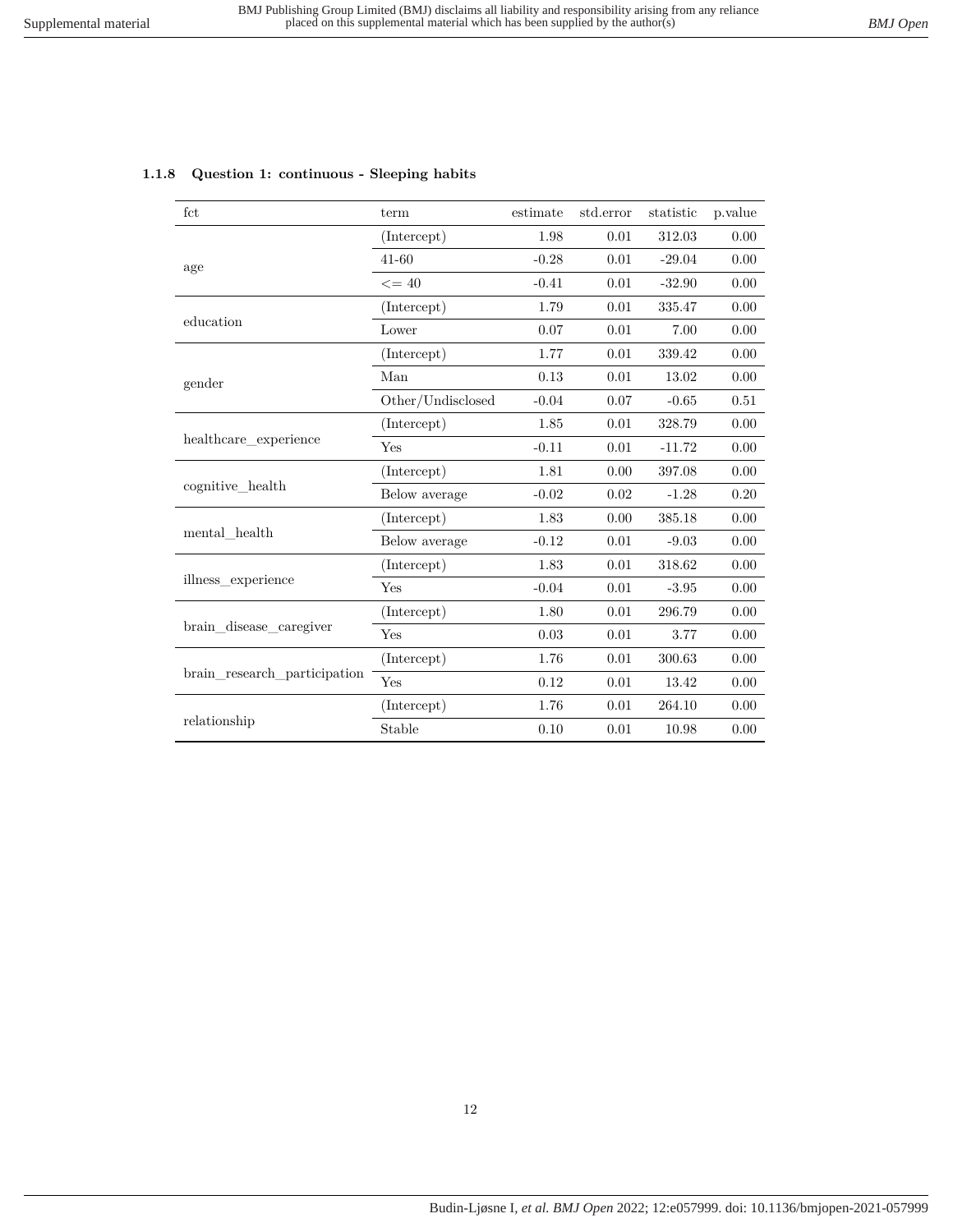| fct                          | term              | estimate | std.error | statistic | p.value  |
|------------------------------|-------------------|----------|-----------|-----------|----------|
|                              | (Intercept)       | 1.82     | 0.01      | 290.41    | 0.00     |
| age                          | 41-60             | $-0.07$  | 0.01      | $-7.65$   | 0.00     |
|                              | $\leq$ = 40       | $-0.09$  | 0.01      | $-7.70$   | 0.00     |
|                              | (Intercept)       | 1.74     | 0.01      | 339.35    | 0.00     |
| education                    | Lower             | 0.12     | 0.01      | 12.71     | 0.00     |
|                              | (Intercept)       | 1.76     | 0.01      | 347.94    | 0.00     |
| gender                       | Man               | 0.07     | 0.01      | 7.47      | 0.00     |
|                              | Other/Undisclosed | 0.01     | 0.06      | 0.21      | 0.83     |
|                              | (Intercept)       | 1.83     | 0.01      | 336.63    | 0.00     |
| healthcare experience        | Yes               | $-0.12$  | 0.01      | $-14.06$  | 0.00     |
|                              | (Intercept)       | 1.77     | 0.00      | 402.56    | 0.00     |
| cognitive health             | Below average     | 0.16     | 0.02      | 8.83      | 0.00     |
|                              | (Intercept)       | 1.77     | 0.00      | 386.63    | 0.00     |
| mental health                | Below average     | 0.07     | 0.01      | 5.46      | 0.00     |
|                              | (Intercept)       | 1.76     | 0.01      | 318.36    | 0.00     |
| illness experience           | Yes               | 0.05     | 0.01      | 6.01      | 0.00     |
|                              | (Intercept)       | 1.80     | 0.01      | 308.40    | 0.00     |
| brain disease caregiver      | Yes               | $-0.04$  | 0.01      | $-4.98$   | 0.00     |
|                              | (Intercept)       | 1.79     | 0.01      | 315.78    | 0.00     |
| brain_research_participation | Yes               | $-0.02$  | 0.01      | $-2.45$   | 0.01     |
|                              | (Intercept)       | 1.78     | 0.01      | 277.38    | 0.00     |
| relationship                 | Stable            | $-0.01$  | 0.01      | $-0.66$   | $0.51\,$ |

#### <span id="page-12-0"></span>**1.1.9 Question 1: continuous - Physical health**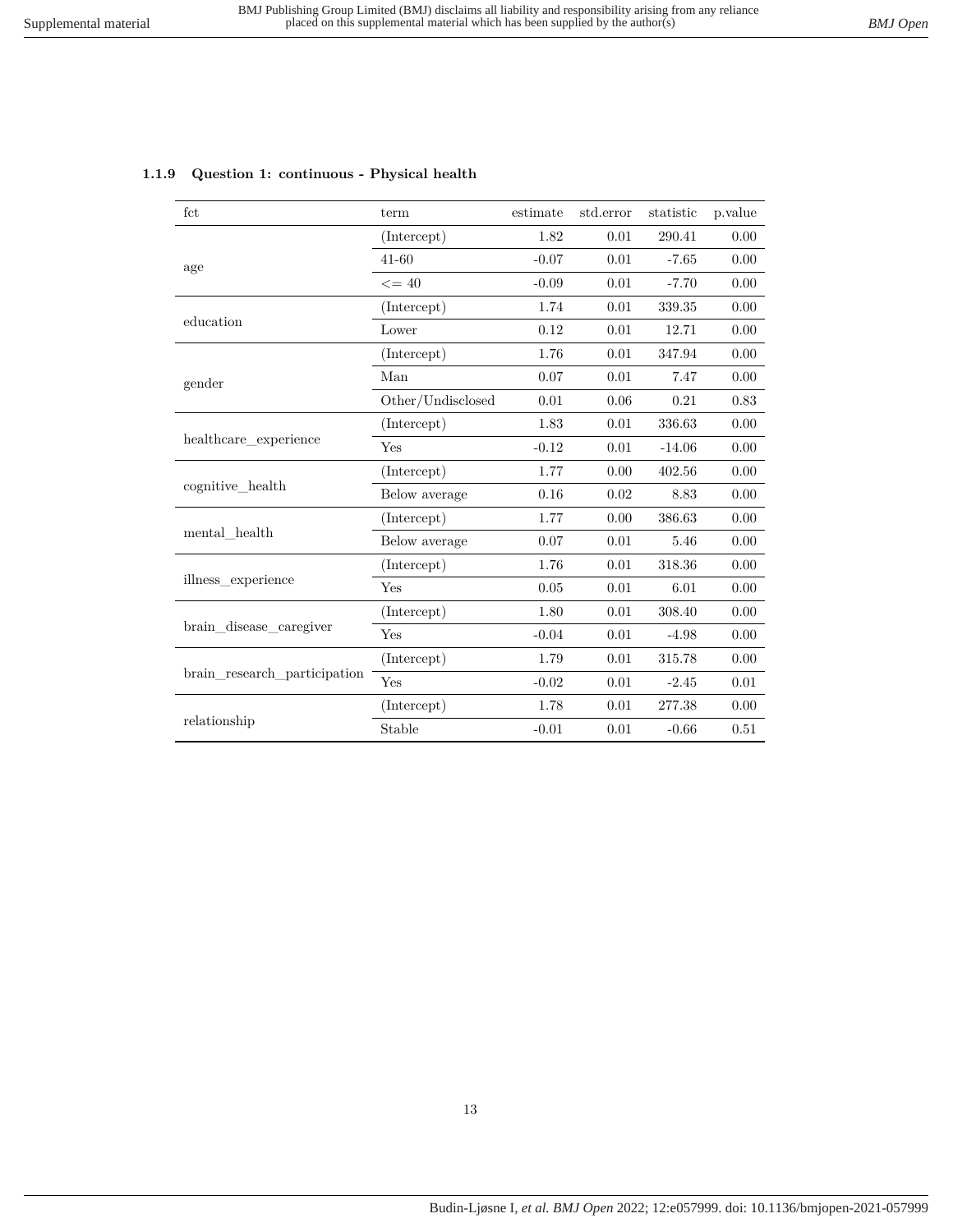<span id="page-13-0"></span>

|  | 1.1.10 Question 1: continuous - Genetics |
|--|------------------------------------------|
|--|------------------------------------------|

| fct                          | term              | estimate | std.error | statistic | p.value |
|------------------------------|-------------------|----------|-----------|-----------|---------|
|                              | (Intercept)       | 1.82     | 0.01      | 261.11    | 0.00    |
| age                          | $41 - 60$         | $-0.03$  | 0.01      | $-2.59$   | 0.01    |
|                              | $\leq$ = 40       | 0.12     | 0.01      | 8.53      | 0.00    |
|                              | (Intercept)       | 1.82     | 0.01      | 317.89    | 0.00    |
| education                    | Lower             | 0.03     | 0.01      | 2.59      | 0.01    |
|                              | (Intercept)       | 1.80     | 0.01      | 320.51    | 0.00    |
| gender                       | Man               | 0.10     | 0.01      | 9.30      | 0.00    |
|                              | Other/Undisclosed | 0.32     | 0.07      | 4.60      | 0.00    |
|                              | (Intercept)       | 1.84     | 0.01      | 304.54    | 0.00    |
| healthcare experience        | Yes               | $-0.04$  | 0.01      | $-3.85$   | 0.00    |
|                              | (Intercept)       | 1.82     | 0.00      | 373.01    | 0.00    |
| cognitive_health             | Below average     | 0.05     | 0.02      | 2.72      | 0.01    |
|                              | (Intercept)       | 1.83     | 0.01      | 359.52    | 0.00    |
| mental health                | Below average     | $-0.02$  | 0.01      | $-1.09$   | 0.27    |
|                              | (Intercept)       | 1.83     | 0.01      | 298.97    | 0.00    |
| illness experience           | Yes               | $-0.02$  | 0.01      | $-2.07$   | 0.04    |
|                              | (Intercept)       | 1.89     | 0.01      | 293.37    | 0.00    |
| brain disease caregiver      | Yes               | $-0.14$  | 0.01      | $-15.23$  | 0.00    |
|                              | (Intercept)       | 1.86     | 0.01      | 296.18    | 0.00    |
| brain research participation | Yes               | $-0.08$  | 0.01      | $-8.22$   | 0.00    |
|                              | (Intercept)       | 1.86     | 0.01      | 260.76    | 0.00    |
| relationship                 | Stable            | $-0.06$  | 0.01      | $-6.27$   | 0.00    |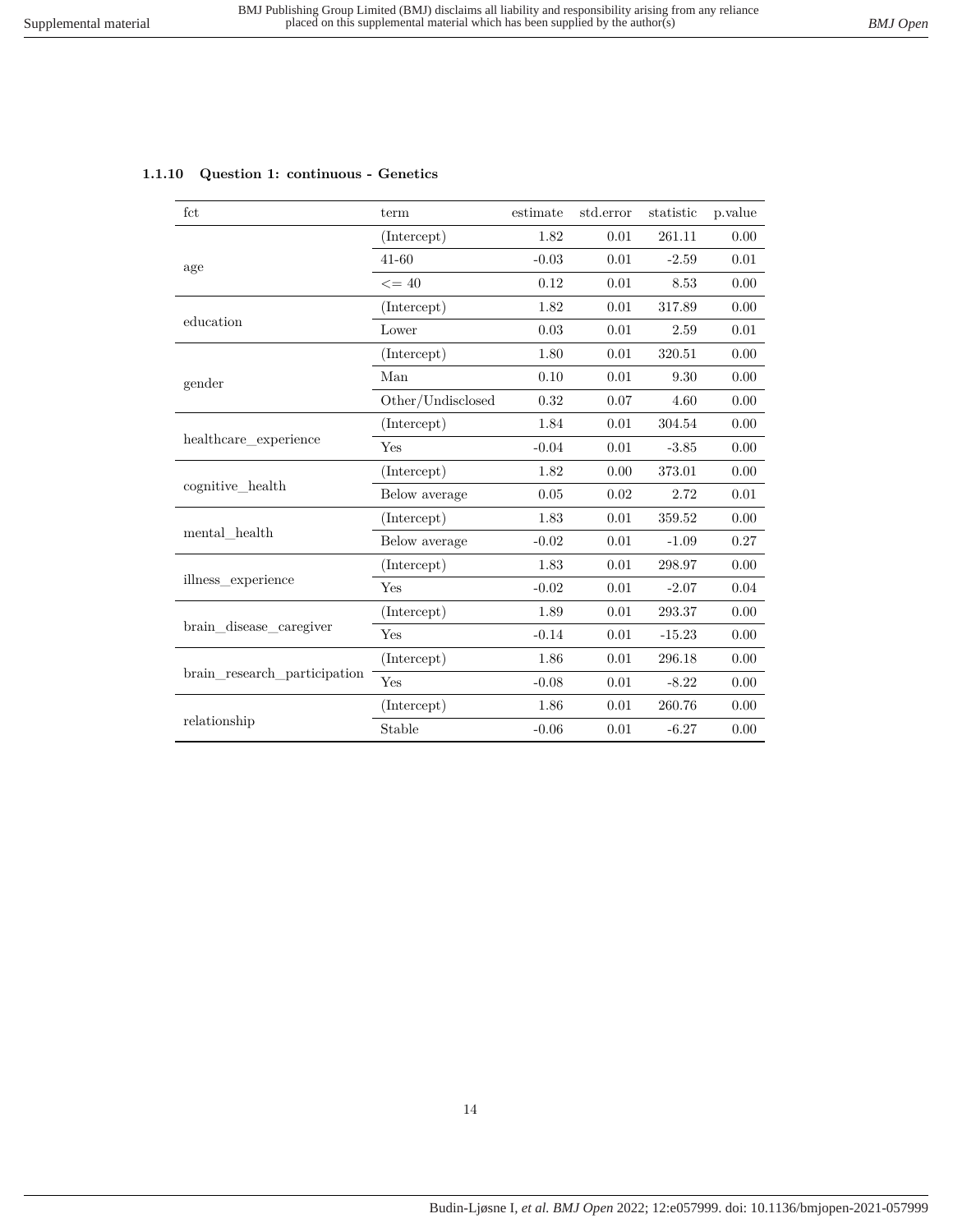| fct                          | term              | estimate | std.error | statistic | p.value |
|------------------------------|-------------------|----------|-----------|-----------|---------|
|                              | (Intercept)       | 1.57     | 0.01      | 243.70    | 0.00    |
| age                          | $41 - 60$         | $-0.14$  | 0.01      | $-14.92$  | 0.00    |
|                              | $\leq$ = 40       | $-0.12$  | 0.01      | $-9.92$   | 0.00    |
|                              | (Intercept)       | 1.48     | 0.01      | 278.40    | 0.00    |
| education                    | Lower             | 0.06     | 0.01      | 6.44      | 0.00    |
|                              | (Intercept)       | 1.46     | 0.01      | 281.44    | 0.00    |
| gender                       | Man               | 0.11     | 0.01      | 11.15     | 0.00    |
|                              | Other/Undisclosed | 0.18     | 0.06      | 2.83      | 0.00    |
|                              | (Intercept)       | 1.53     | 0.01      | 273.80    | 0.00    |
| healthcare_experience        | Yes               | $-0.10$  | 0.01      | $-10.71$  | 0.00    |
|                              | (Intercept)       | 1.48     | 0.00      | 327.91    | 0.00    |
| cognitive health             | Below average     | 0.18     | 0.02      | 9.81      | 0.00    |
|                              | (Intercept)       | 1.49     | 0.00      | 316.17    | 0.00    |
| mental health                | Below average     | 0.03     | 0.01      | 2.19      | 0.03    |
|                              | (Intercept)       | 1.47     | 0.01      | 259.31    | 0.00    |
| illness experience           | Yes               | 0.05     | 0.01      | 5.55      | 0.00    |
|                              | (Intercept)       | 1.50     | 0.01      | 249.82    | 0.00    |
| brain_disease_caregiver      | Yes               | $-0.01$  | 0.01      | $-1.46$   | 0.14    |
|                              | (Intercept)       | 1.49     | 0.01      | 255.10    | 0.00    |
| brain_research_participation | Yes               | 0.02     | 0.01      | 2.00      | 0.05    |
|                              | (Intercept)       | 1.50     | 0.01      | 226.32    | 0.00    |
| relationship                 | Stable            | $-0.01$  | 0.01      | $-0.65$   | 0.52    |

#### <span id="page-14-0"></span>**1.1.11 Question 1: continuous - Substance use**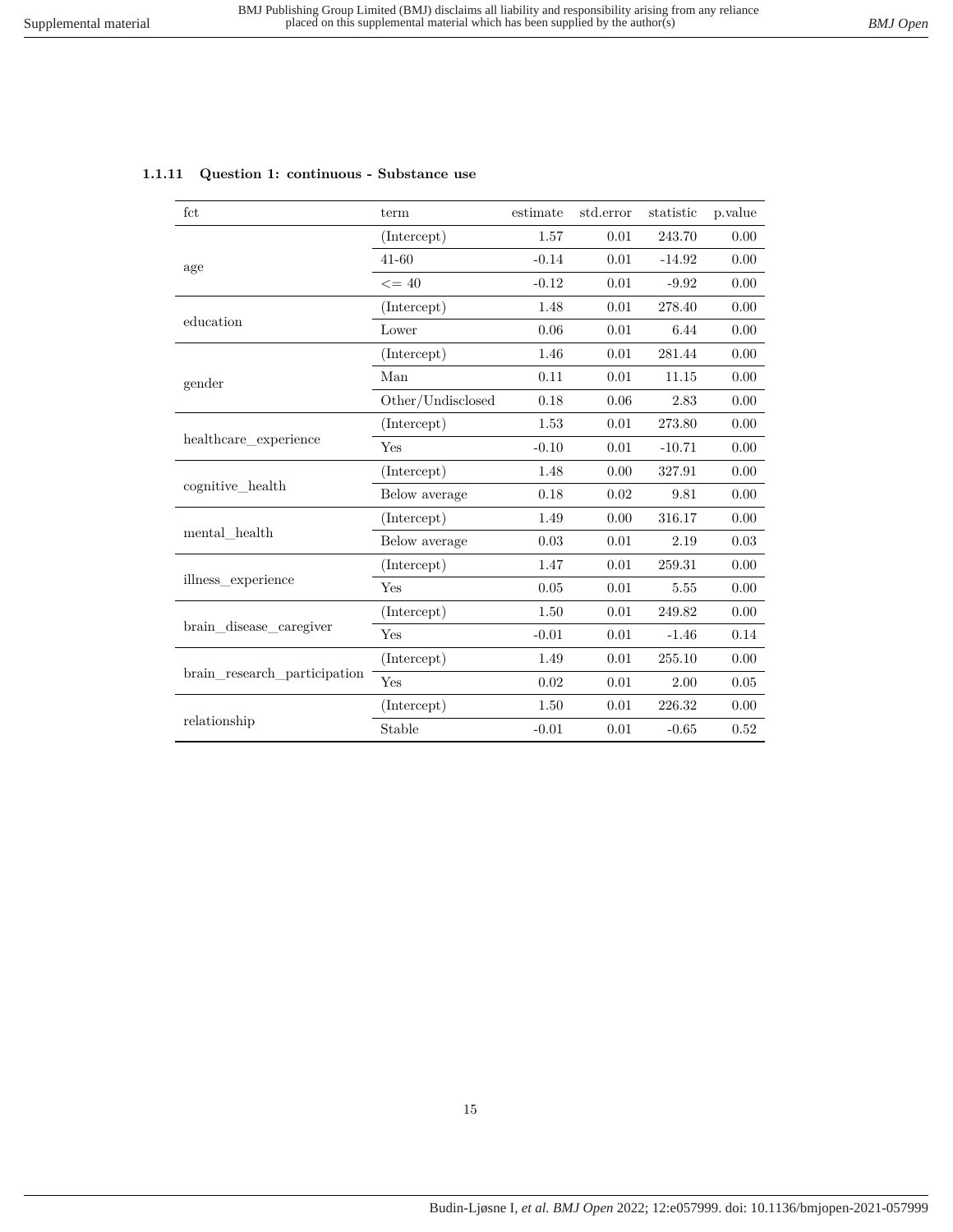<span id="page-15-0"></span>**1.2 binary**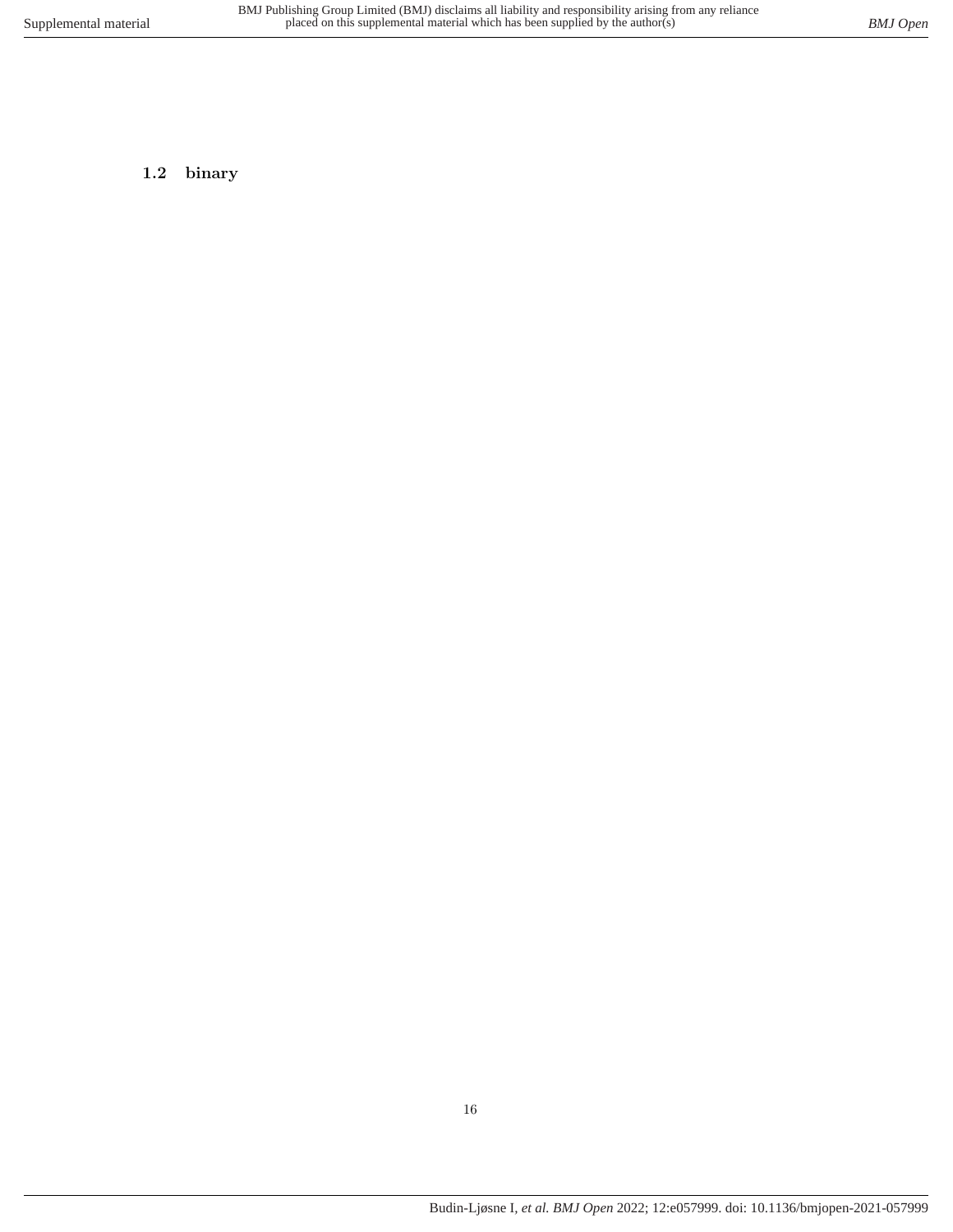## <span id="page-16-0"></span>**1.2.1 Question 1: binary - Income**

| fct                          | term                       | estimate | std.error | statistic | p.value |
|------------------------------|----------------------------|----------|-----------|-----------|---------|
|                              | (Intercept)                | $-0.54$  | 0.02      | $-29.28$  | 0.00    |
| age                          | $41 - 60$                  | $-0.02$  | 0.03      | $-0.87$   | 0.38    |
|                              | $\leq$ = 40                | $-0.21$  | 0.04      | $-5.81$   | 0.00    |
|                              | (Intercept)                | $-0.62$  | 0.02      | $-40.31$  | 0.00    |
| education                    | Lower                      | 0.10     | 0.03      | 3.86      | 0.00    |
|                              | (Intercept)                | $-0.57$  | 0.01      | $-38.16$  | 0.00    |
| gender                       | Man                        | $-0.05$  | 0.03      | $-1.88$   | 0.06    |
|                              | $\mbox{Other/Undisclosed}$ | 0.17     | 0.18      | 0.93      | 0.35    |
|                              | (Intercept)                | $-0.69$  | 0.02      | $-42.09$  | 0.00    |
| healthcare_experience        | Yes                        | 0.27     | 0.03      | 10.31     | 0.00    |
|                              | (Intercept)                | $-0.58$  | 0.01      | $-45.02$  | 0.00    |
| cognitive health             | Below average              | 0.04     | 0.05      | 0.74      | 0.46    |
|                              | (Intercept)                | $-0.58$  | 0.01      | $-43.13$  | 0.00    |
| mental health                | Below average              | 0.00     | 0.04      | 0.07      | 0.94    |
|                              | (Intercept)                | $-0.64$  | 0.02      | $-38.97$  | 0.00    |
| illness experience           | Yes                        | 0.14     | 0.03      | 5.57      | 0.00    |
|                              | (Intercept)                | $-0.60$  | 0.02      | $-34.83$  | 0.00    |
| brain disease caregiver      | Yes                        | 0.04     | 0.03      | 1.58      | 0.11    |
|                              | (Intercept)                | $-0.61$  | 0.02      | $-36.13$  | 0.00    |
| brain research participation | Yes                        | 0.05     | 0.03      | 2.11      | 0.03    |
|                              | (Intercept)                | $-0.58$  | 0.02      | $-30.68$  | 0.00    |
| relationship                 | Stable                     | 0.00     | 0.03      | $-0.05$   | 0.96    |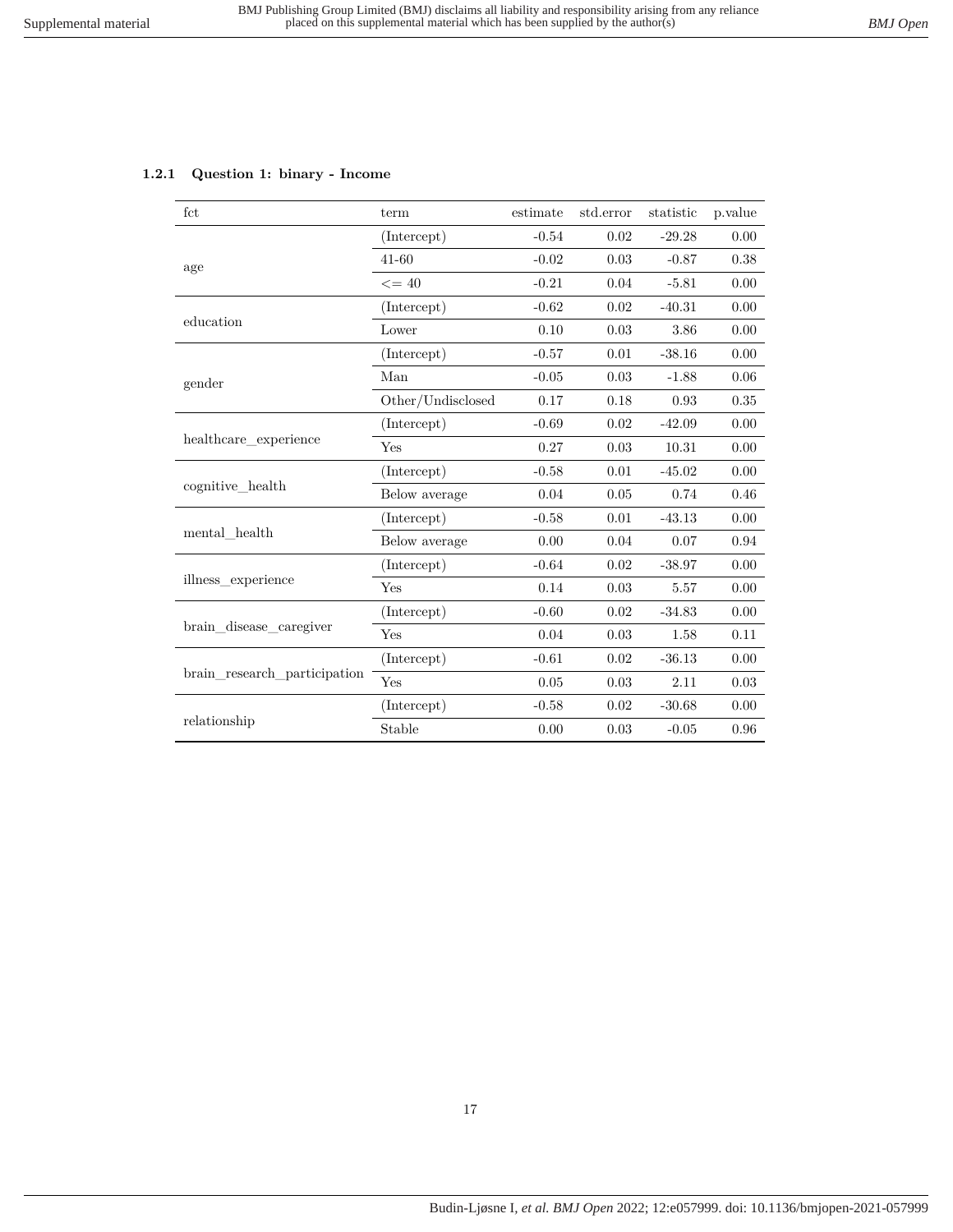<span id="page-17-0"></span>

|  |  |  |  | 1.2.2 Question 1: binary - Profession |
|--|--|--|--|---------------------------------------|
|--|--|--|--|---------------------------------------|

| fct                          | term              | estimate | std.error | statistic | p.value  |
|------------------------------|-------------------|----------|-----------|-----------|----------|
|                              | (Intercept)       | 0.13     | 0.02      | 7.30      | 0.00     |
| age                          | $41 - 60$         | 0.15     | 0.03      | 5.61      | 0.00     |
|                              | $\leq$ = 40       | 0.29     | 0.04      | 8.08      | 0.00     |
|                              | (Intercept)       | 0.32     | 0.01      | 21.78     | 0.00     |
| education                    | Lower             | $-0.28$  | 0.03      | $-10.78$  | 0.00     |
|                              | (Intercept)       | 0.19     | 0.01      | 12.91     | 0.00     |
| gender                       | Man               | 0.17     | 0.03      | 6.11      | 0.00     |
|                              | Other/Undisclosed | $-0.01$  | 0.18      | $-0.07$   | $0.95\,$ |
|                              | (Intercept)       | 0.15     | 0.02      | 9.99      | 0.00     |
| healthcare_experience        | Yes               | 0.20     | 0.03      | 8.10      | 0.00     |
|                              | (Intercept)       | 0.24     | 0.01      | 19.47     | 0.00     |
| cognitive health             | Below average     | $-0.20$  | 0.05      | $-3.92$   | 0.00     |
|                              | (Intercept)       | 0.25     | 0.01      | 19.12     | 0.00     |
| mental health                | Below average     | $-0.13$  | 0.04      | $-3.69$   | 0.00     |
|                              | (Intercept)       | 0.26     | 0.02      | 16.25     | 0.00     |
| illness experience           | Yes               | $-0.06$  | 0.02      | $-2.38$   | 0.02     |
|                              | (Intercept)       | 0.29     | 0.02      | 17.29     | 0.00     |
| brain_disease_caregiver      | Yes               | $-0.12$  | 0.02      | $-4.94$   | 0.00     |
|                              | (Intercept)       | 0.29     | 0.02      | 18.13     | 0.00     |
| brain research participation | Yes               | $-0.14$  | 0.02      | $-5.77$   | 0.00     |
|                              | (Intercept)       | 0.24     | 0.02      | 13.32     | 0.00     |
| relationship                 | Stable            | $-0.02$  | 0.02      | $-0.86$   | 0.39     |

### 18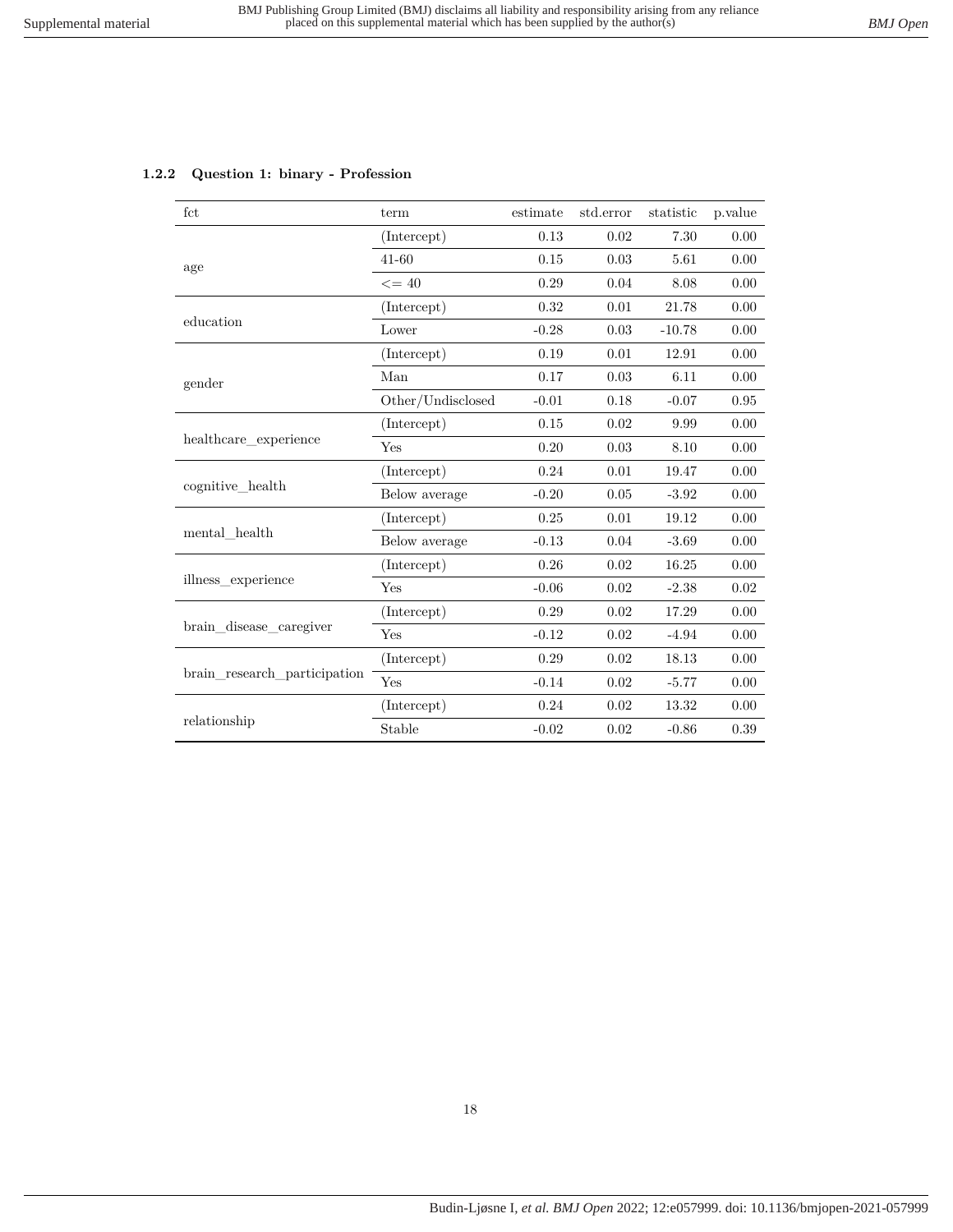### <span id="page-18-0"></span>**1.2.3 Question 1: binary - Education**

| fct                          | term              | estimate | std.error | statistic | p.value |
|------------------------------|-------------------|----------|-----------|-----------|---------|
|                              | (Intercept)       | 0.44     | 0.02      | 24.30     | 0.00    |
| age                          | $41 - 60$         | $-0.07$  | 0.03      | $-2.57$   | 0.01    |
|                              | $\leq$ = 40       | 0.11     | 0.04      | 2.97      | 0.00    |
|                              | (Intercept)       | 0.59     | 0.02      | 38.77     | 0.00    |
| education                    | Lower             | $-0.48$  | 0.03      | $-18.32$  | 0.00    |
|                              | (Intercept)       | 0.40     | 0.01      | 27.28     | 0.00    |
| gender                       | Man               | 0.12     | 0.03      | 4.40      | 0.00    |
|                              | Other/Undisclosed | 0.20     | 0.19      | 1.09      | 0.28    |
|                              | (Intercept)       | 0.32     | 0.02      | 20.77     | 0.00    |
| healthcare_experience        | Yes               | 0.29     | 0.03      | 11.23     | 0.00    |
|                              | (Intercept)       | 0.46     | 0.01      | 35.77     | 0.00    |
| cognitive health             | Below average     | $-0.39$  | 0.05      | $-7.57$   | 0.00    |
|                              | (Intercept)       | 0.48     | 0.01      | 35.81     | 0.00    |
| mental health                | Below average     | $-0.33$  | 0.04      | $-9.05$   | 0.00    |
|                              | (Intercept)       | 0.47     | 0.02      | 29.52     | 0.00    |
| illness experience           | Yes               | $-0.10$  | 0.03      | $-4.03$   | 0.00    |
|                              | (Intercept)       | 0.47     | 0.02      | 27.85     | 0.00    |
| brain disease caregiver      | Yes               | $-0.08$  | 0.02      | $-3.40$   | 0.00    |
|                              | (Intercept)       | 0.44     | 0.02      | 26.81     | 0.00    |
| brain_research_participation | Yes               | $-0.02$  | 0.02      | $-0.61$   | 0.54    |
|                              | (Intercept)       | 0.42     | 0.02      | 22.55     | 0.00    |
| relationship                 | Stable            | 0.03     | 0.02      | 1.03      | 0.30    |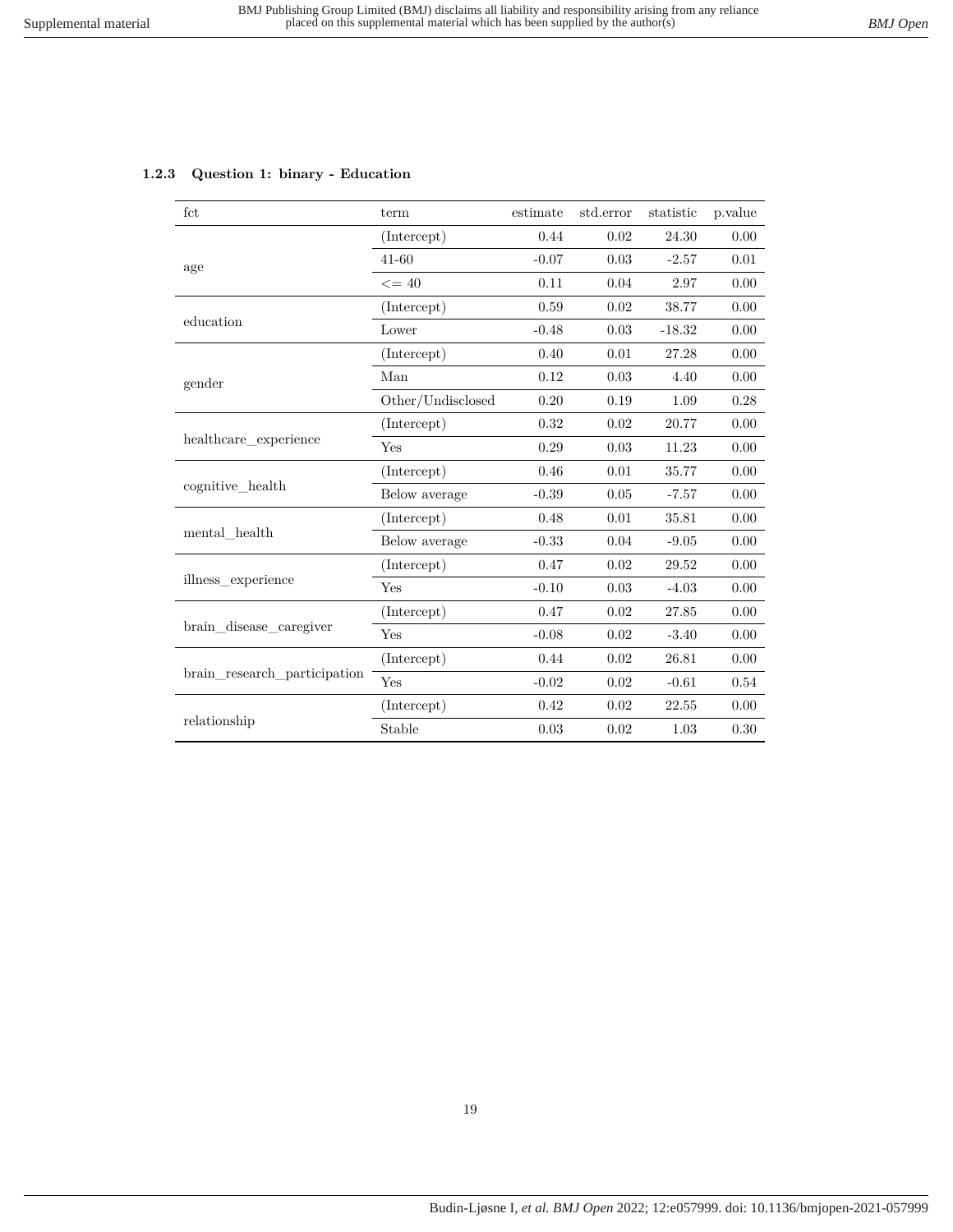## <span id="page-19-0"></span>**1.2.4 Question 1: binary - Diet**

| fct                          | term              | estimate | std.error | statistic | p.value |
|------------------------------|-------------------|----------|-----------|-----------|---------|
|                              | (Intercept)       | 0.69     | 0.02      | 36.76     | 0.00    |
| age                          | $41 - 60$         | 0.43     | 0.03      | 14.59     | 0.00    |
|                              | $\leq$ = 40       | 0.47     | 0.04      | 11.71     | 0.00    |
|                              | (Intercept)       | 1.00     | 0.02      | 60.83     | 0.00    |
| education                    | Lower             | $-0.24$  | 0.03      | $-8.44$   | 0.00    |
|                              | (Intercept)       | 1.03     | 0.02      | 63.33     | 0.00    |
| gender                       | Man               | $-0.36$  | 0.03      | $-12.40$  | 0.00    |
|                              | Other/Undisclosed | $-0.06$  | 0.20      | $-0.32$   | 0.75    |
|                              | (Intercept)       | 0.80     | 0.02      | 48.06     | 0.00    |
| healthcare experience        | Yes               | 0.33     | 0.03      | 11.70     | 0.00    |
|                              | (Intercept)       | 0.95     | 0.01      | 68.49     | 0.00    |
| cognitive health             | Below average     | $-0.46$  | 0.05      | $-8.67$   | 0.00    |
|                              | (Intercept)       | 0.96     | 0.01      | 66.14     | 0.00    |
| mental health                | Below average     | $-0.26$  | 0.04      | $-6.77$   | 0.00    |
|                              | (Intercept)       | 0.98     | 0.02      | 55.61     | 0.00    |
| illness experience           | Yes               | $-0.13$  | 0.03      | $-4.76$   | 0.00    |
|                              | (Intercept)       | 0.85     | 0.02      | 46.89     | 0.00    |
| brain disease caregiver      | Yes               | 0.17     | 0.03      | 6.29      | 0.00    |
|                              | (Intercept)       | 0.90     | 0.02      | 51.08     | 0.00    |
| brain research participation | Yes               | 0.04     | 0.03      | 1.59      | 0.11    |
|                              | (Intercept)       | 0.94     | 0.02      | 46.61     | 0.00    |
| relationship                 | Stable            | $-0.04$  | 0.03      | $-1.41$   | 0.16    |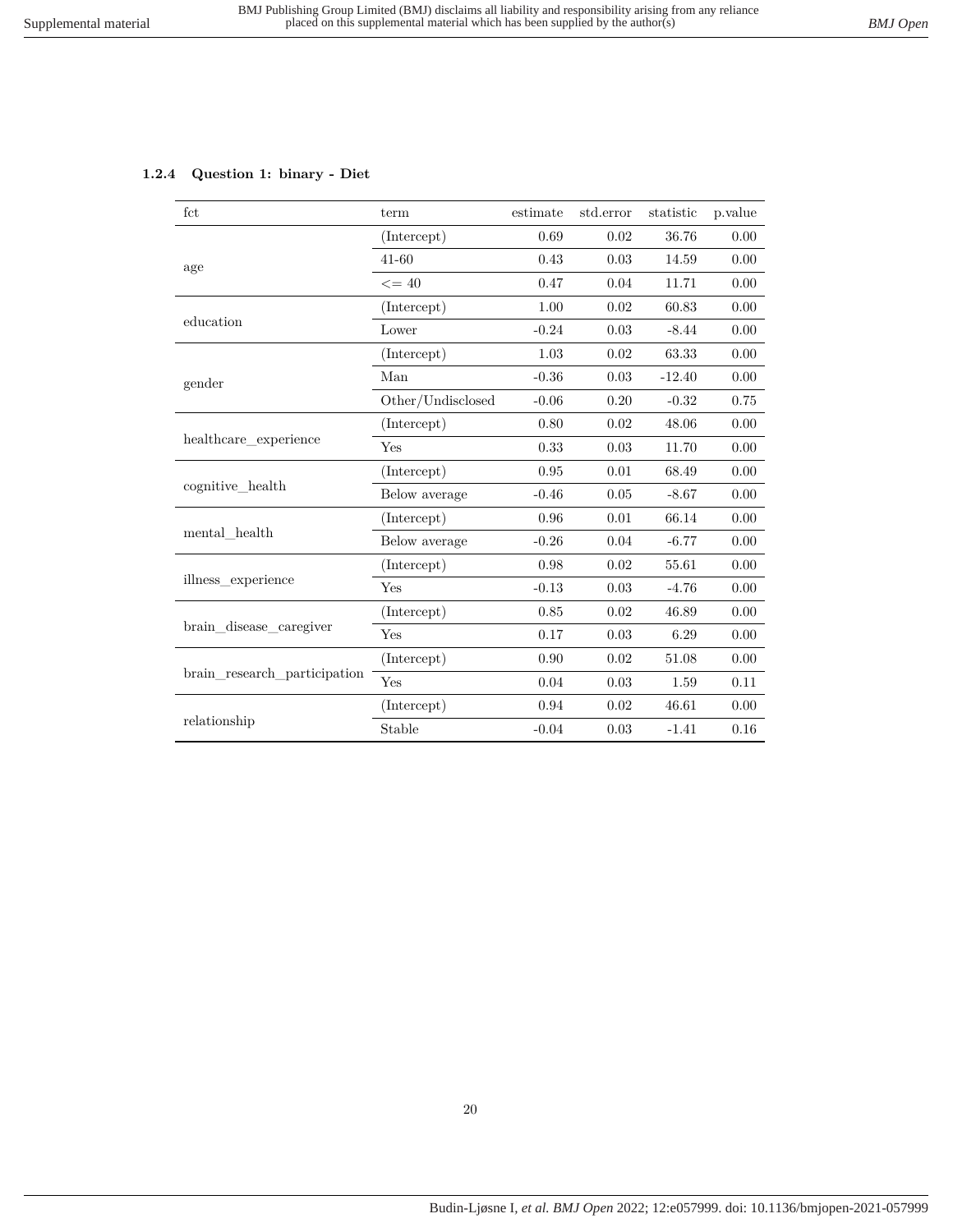| fct                          | term              | estimate | std.error | statistic | p.value |
|------------------------------|-------------------|----------|-----------|-----------|---------|
|                              | (Intercept)       | 0.84     | 0.02      | 43.31     | 0.00    |
| age                          | $41 - 60$         | 0.23     | 0.03      | 7.59      | 0.00    |
|                              | $\leq$ = 40       | 0.09     | 0.04      | 2.42      | 0.02    |
|                              | (Intercept)       | 0.92     | 0.02      | 56.95     | 0.00    |
| education                    | Lower             | 0.06     | 0.03      | 1.90      | 0.06    |
|                              | (Intercept)       | 0.98     | 0.02      | 60.95     | 0.00    |
| gender                       | Man               | $-0.15$  | 0.03      | $-5.16$   | 0.00    |
|                              | Other/Undisclosed | 0.27     | 0.21      | 1.27      | 0.20    |
|                              | (Intercept)       | 0.87     | 0.02      | 51.54     | 0.00    |
| healthcare experience        | Yes               | 0.17     | 0.03      | 6.27      | 0.00    |
|                              | (Intercept)       | 0.95     | 0.01      | 68.45     | 0.00    |
| cognitive_health             | Below average     | $-0.23$  | 0.05      | $-4.22$   | 0.00    |
|                              | (Intercept)       | 0.95     | 0.01      | 65.66     | 0.00    |
| mental health                | Below average     | $-0.09$  | 0.04      | $-2.29$   | 0.02    |
|                              | (Intercept)       | 0.88     | 0.02      | 51.40     | 0.00    |
| illness experience           | Yes               | 0.13     | 0.03      | 4.88      | 0.00    |
|                              | (Intercept)       | 0.92     | 0.02      | 50.32     | 0.00    |
| brain disease caregiver      | Yes               | 0.03     | 0.03      | 1.25      | 0.21    |
|                              | (Intercept)       | 0.93     | 0.02      | 52.21     | 0.00    |
| brain research participation | Yes               | 0.02     | 0.03      | 0.65      | 0.52    |
|                              | (Intercept)       | 0.97     | 0.02      | 47.76     | 0.00    |

relationship  $\overline{\text{Stable}}$  -0.07 0.03 -2.46 0.01

#### <span id="page-20-0"></span>**1.2.5 Question 1: binary - Physical environment**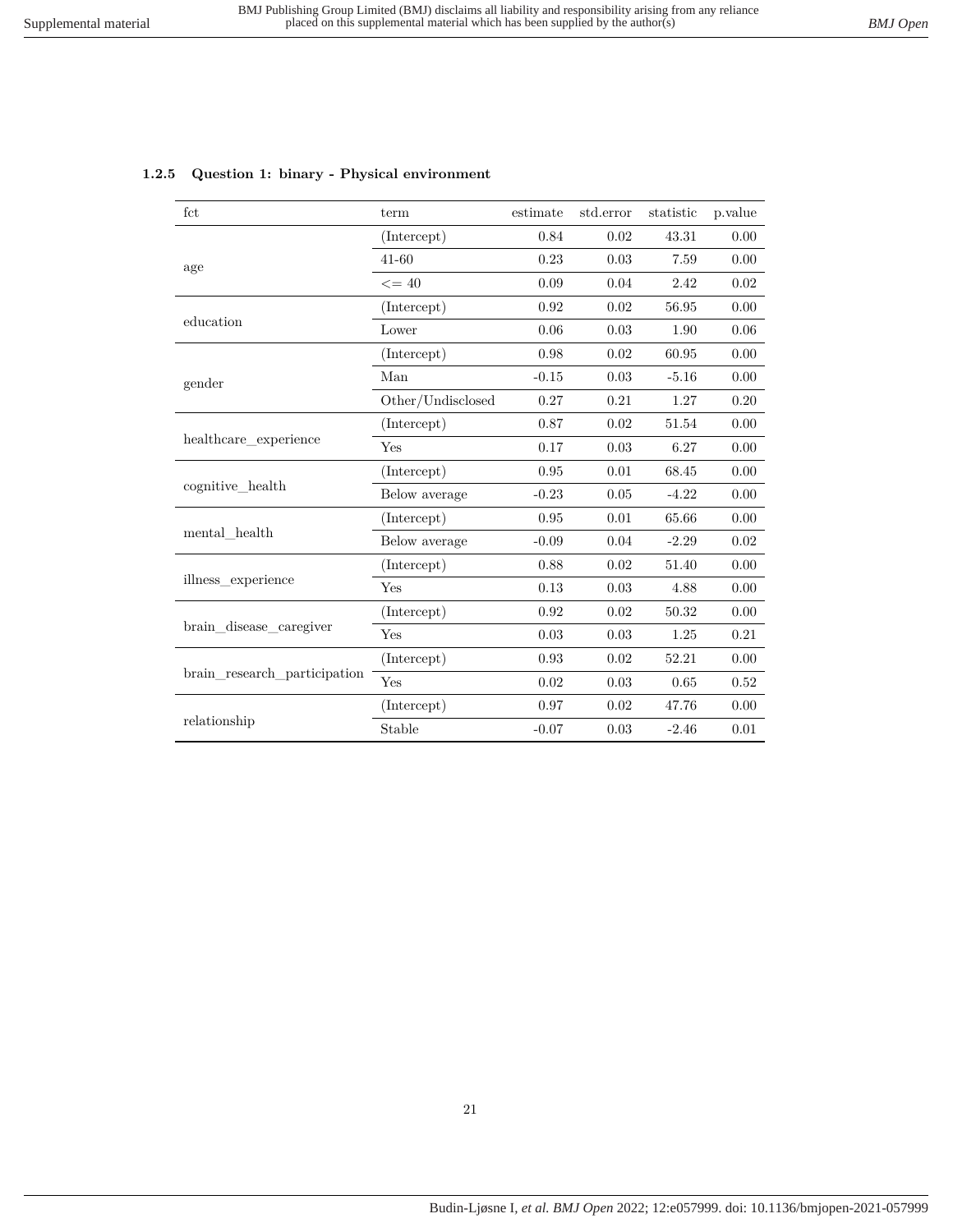## <span id="page-21-0"></span>**1.2.6 Question 1: binary - Life goals**

| fct                          | term              | estimate | std.error | statistic | p.value  |
|------------------------------|-------------------|----------|-----------|-----------|----------|
|                              | (Intercept)       | 1.06     | 0.02      | 52.30     | 0.00     |
| age                          | $41 - 60$         | $-0.05$  | 0.03      | $-1.73$   | 0.08     |
|                              | $\leq$ = 40       | $-0.34$  | 0.04      | $-9.10$   | 0.00     |
|                              | (Intercept)       | 1.00     | 0.02      | 61.07     | 0.00     |
| education                    | Lower             | $-0.06$  | 0.03      | $-2.21$   | 0.03     |
|                              | (Intercept)       | 1.02     | 0.02      | 62.87     | 0.00     |
| gender                       | Man               | $-0.12$  | 0.03      | $-4.00$   | 0.00     |
|                              | Other/Undisclosed | $-0.13$  | 0.20      | $-0.66$   | 0.51     |
|                              | (Intercept)       | 0.89     | 0.02      | 52.63     | 0.00     |
| healthcare experience        | Yes               | 0.24     | 0.03      | 8.66      | 0.00     |
|                              | (Intercept)       | 0.99     | 0.01      | 70.68     | 0.00     |
| cognitive health             | Below average     | $-0.10$  | 0.06      | $-1.75$   | 0.08     |
|                              | (Intercept)       | 1.01     | 0.01      | 69.23     | $0.00\,$ |
| mental health                | Below average     | $-0.22$  | 0.04      | $-5.74$   | 0.00     |
|                              | (Intercept)       | 0.97     | 0.02      | 55.48     | 0.00     |
| illness_experience           | Yes               | 0.03     | 0.03      | 1.12      | 0.26     |
|                              | (Intercept)       | 1.00     | 0.02      | 53.83     | 0.00     |
| brain disease caregiver      | Yes               | $-0.04$  | 0.03      | $-1.44$   | $0.15\,$ |
|                              | (Intercept)       | 1.05     | 0.02      | 57.29     | 0.00     |
| brain research participation | Yes               | $-0.14$  | 0.03      | $-5.19$   | 0.00     |
|                              | (Intercept)       | 0.98     | 0.02      | 47.91     | 0.00     |
| relationship                 | Stable            | 0.01     | 0.03      | 0.45      | 0.65     |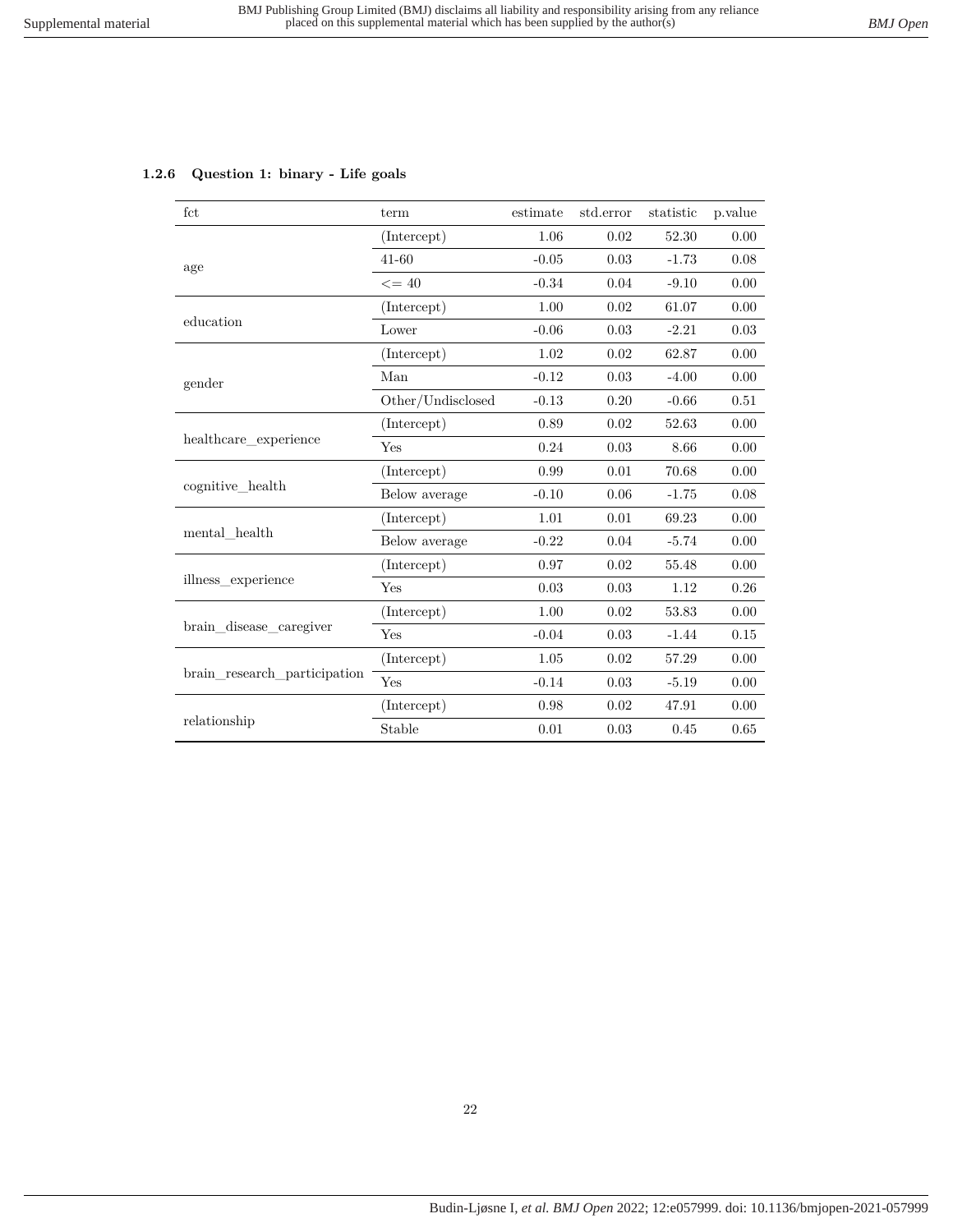| fct                          | term              | estimate | std.error | statistic | p.value |
|------------------------------|-------------------|----------|-----------|-----------|---------|
|                              | (Intercept)       | 1.38     | 0.02      | 62.38     | 0.00    |
| age                          | $41 - 60$         | 0.29     | 0.03      | 8.18      | 0.00    |
|                              | $\leq$ = 40       | 0.55     | 0.05      | 10.93     | 0.00    |
|                              | (Intercept)       | 1.63     | 0.02      | 82.78     | 0.00    |
| education                    | Lower             | $-0.18$  | 0.03      | $-5.46$   | 0.00    |
|                              | (Intercept)       | 1.66     | 0.02      | 85.12     | 0.00    |
| gender                       | Man               | $-0.32$  | 0.03      | $-9.48$   | 0.00    |
|                              | Other/Undisclosed | 0.58     | 0.30      | 1.91      | 0.06    |
|                              | (Intercept)       | 1.43     | 0.02      | 73.23     | 0.00    |
| healthcare_experience        | Yes               | 0.39     | 0.03      | 11.55     | 0.00    |
|                              | (Intercept)       | 1.59     | 0.02      | 95.96     | 0.00    |
| cognitive health             | Below average     | $-0.41$  | 0.06      | $-6.76$   | 0.00    |
|                              | (Intercept)       | 1.56     | 0.02      | 91.36     | 0.00    |
| mental health                | Below average     | 0.03     | 0.05      | 0.62      | 0.53    |
|                              | (Intercept)       | 1.59     | 0.02      | 76.29     | 0.00    |
| illness experience           | Yes               | $-0.05$  | 0.03      | $-1.55$   | 0.12    |
|                              | (Intercept)       | 1.55     | 0.02      | 71.32     | 0.00    |
| brain disease caregiver      | Yes               | 0.04     | 0.03      | 1.41      | 0.16    |
|                              | (Intercept)       | 1.60     | 0.02      | 74.70     | 0.00    |
| brain research participation | Yes               | $-0.07$  | 0.03      | $-2.32$   | 0.02    |
|                              | (Intercept)       | 1.58     | 0.02      | 65.50     | 0.00    |
| relationship                 | Stable            | $-0.03$  | 0.03      | $-0.86$   | 0.39    |

#### <span id="page-22-0"></span>**1.2.7 Question 1: binary - Social environment**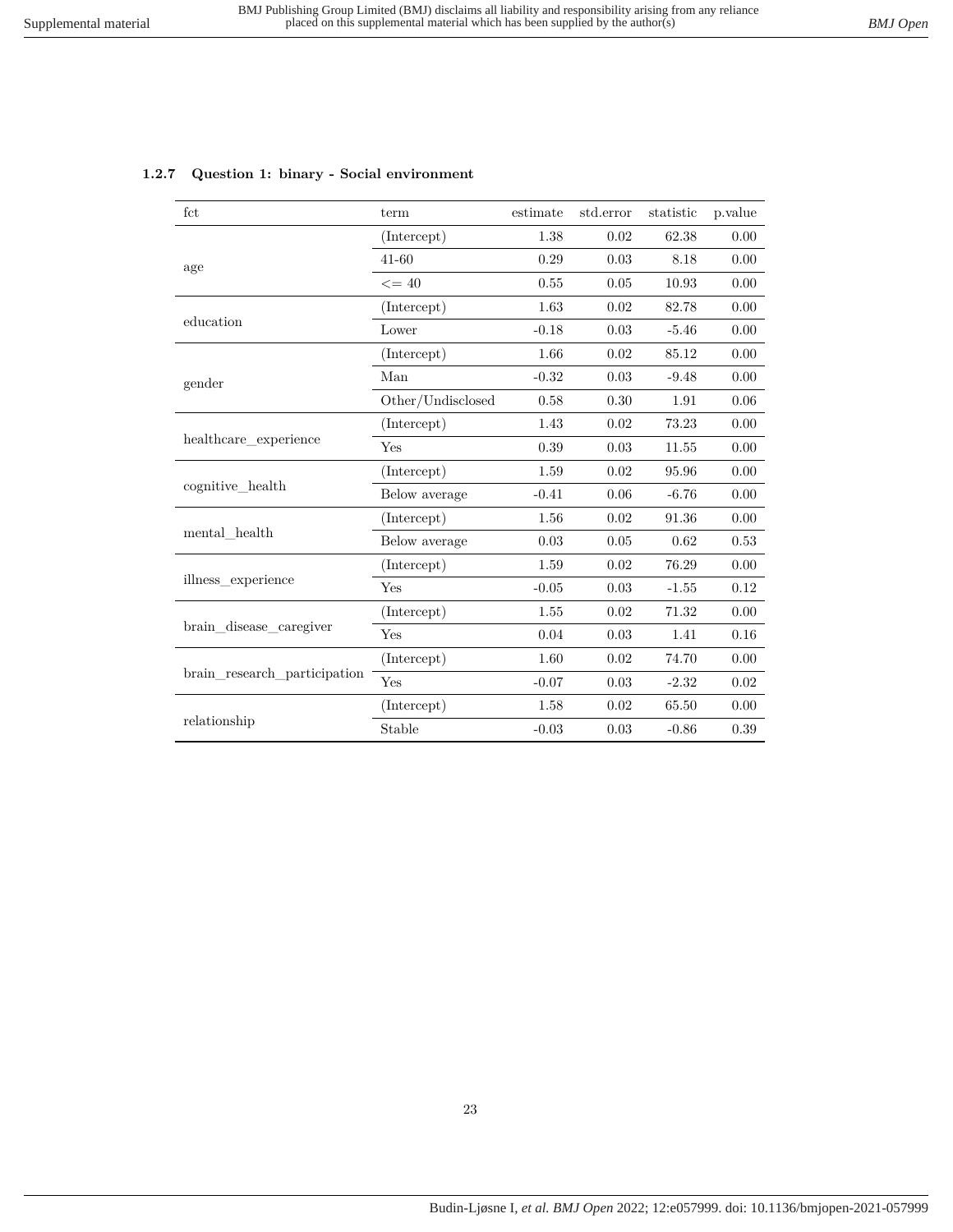<span id="page-23-0"></span>

|  | 1.2.8 Question 1: binary - Sleeping habits |  |  |  |
|--|--------------------------------------------|--|--|--|
|--|--------------------------------------------|--|--|--|

| fct                          | term              | estimate | std.error  | statistic | p.value |
|------------------------------|-------------------|----------|------------|-----------|---------|
|                              | (Intercept)       | 1.36     | 0.02       | 61.79     | 0.00    |
| age                          | $41 - 60$         | 0.72     | 0.04       | 18.89     | 0.00    |
|                              | $\leq$ = 40       | 1.02     | 0.06       | 17.61     | 0.00    |
|                              | (Intercept)       | 1.80     | 0.02       | 86.24     | 0.00    |
| education                    | Lower             | $-0.18$  | $0.04\,$   | $-5.11$   | 0.00    |
|                              | (Intercept)       | 1.86     | 0.02       | 88.80     | 0.00    |
| gender                       | Man               | $-0.39$  | 0.04       | $-10.87$  | 0.00    |
|                              | Other/Undisclosed | 0.08     | 0.27       | 0.29      | 0.78    |
|                              | (Intercept)       | 1.63     | 0.02       | 78.39     | 0.00    |
| healthcare_experience        | Yes               | 0.30     | 0.04       | 8.36      | 0.00    |
|                              | (Intercept)       | 1.74     | 0.02       | 99.75     | 0.00    |
| cognitive health             | Below average     | $-0.08$  | 0.07       | $-1.21$   | 0.23    |
|                              | (Intercept)       | 1.70     | 0.02       | 95.01     | 0.00    |
| mental health                | Below average     | 0.29     | 0.05       | 5.28      | 0.00    |
|                              | (Intercept)       | 1.69     | 0.02       | 78.50     | 0.00    |
| illness experience           | Yes               | 0.12     | 0.03       | 3.39      | 0.00    |
|                              | (Intercept)       | 1.77     | 0.02       | 75.60     | 0.00    |
| brain disease caregiver      | Yes               | $-0.06$  | 0.03       | $-1.68$   | 0.09    |
|                              | (Intercept)       | 1.90     | 0.02       | 79.81     | 0.00    |
| brain_research_participation | Yes               | $-0.34$  | 0.03       | $-10.04$  | 0.00    |
|                              | (Intercept)       | 1.86     | 0.03       | 69.87     | 0.00    |
| relationship                 | Stable            | $-0.21$  | $\rm 0.03$ | $-6.01$   | 0.00    |

### 24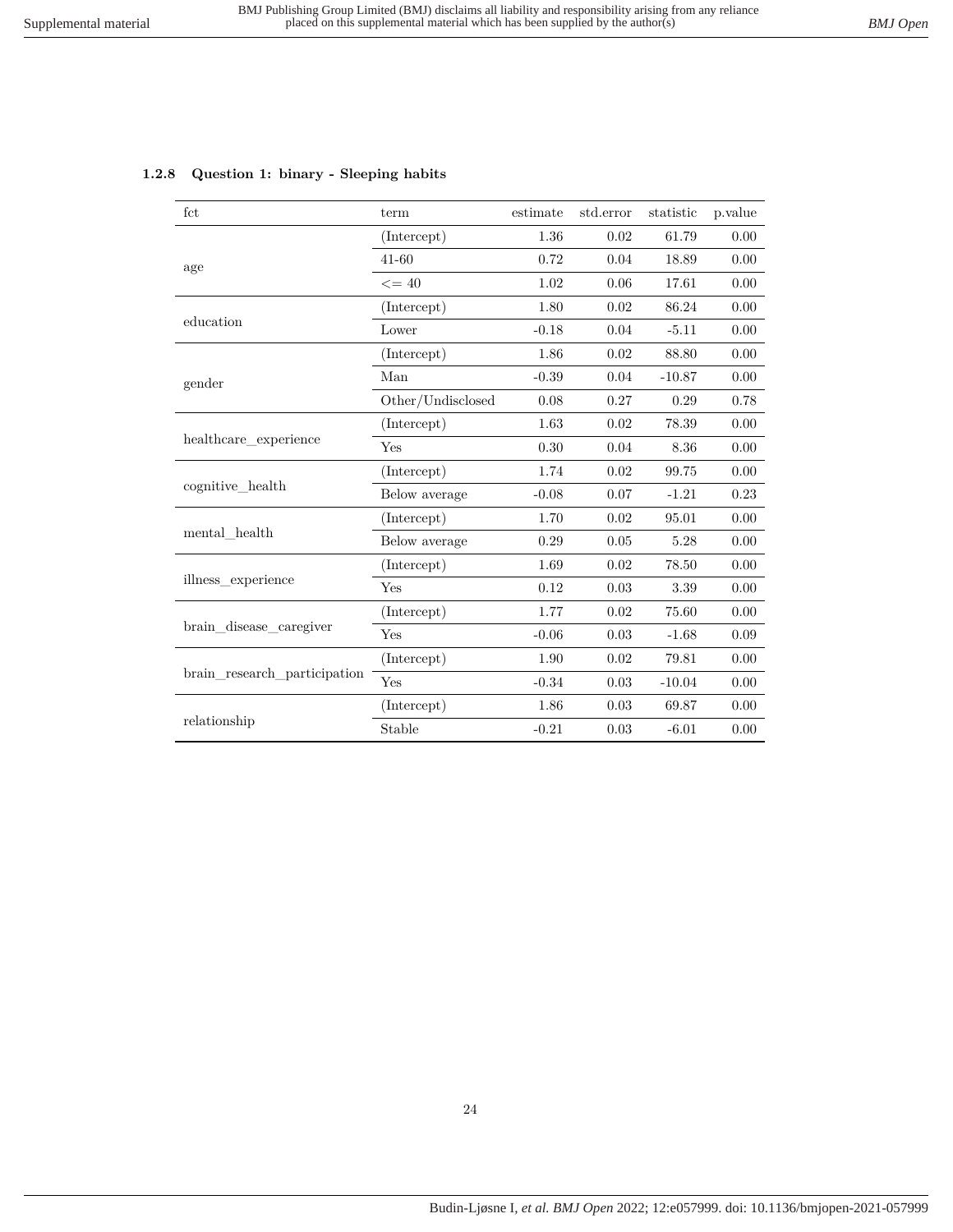| fct                          | term              | estimate | std.error | statistic | p.value |
|------------------------------|-------------------|----------|-----------|-----------|---------|
|                              | (Intercept)       | 1.87     | 0.03      | 71.58     | 0.00    |
| age                          | $41 - 60$         | 0.13     | 0.04      | 3.28      | 0.00    |
|                              | $\leq$ = 40       | 0.16     | 0.05      | 2.97      | 0.00    |
|                              | (Intercept)       | $2.05\,$ | 0.02      | 89.45     | 0.00    |
| education                    | Lower             | $-0.31$  | 0.04      | $-8.30$   | 0.00    |
|                              | (Intercept)       | 2.02     | 0.02      | 90.79     | 0.00    |
| gender                       | Man               | $-0.26$  | 0.04      | $-6.75$   | 0.00    |
|                              | Other/Undisclosed | $-0.29$  | 0.25      | $-1.14$   | 0.25    |
|                              | (Intercept)       | 1.79     | 0.02      | 81.42     | 0.00    |
| healthcare experience        | Yes               | 0.43     | 0.04      | 10.86     | 0.00    |
|                              | (Intercept)       | 1.98     | 0.02      | 103.89    | 0.00    |
| cognitive health             | Below average     | $-0.58$  | 0.06      | $-8.95$   | 0.00    |
|                              | (Intercept)       | 1.98     | 0.02      | 99.84     | 0.00    |
| mental health                | Below average     | $-0.29$  | 0.05      | $-5.84$   | 0.00    |
|                              | (Intercept)       | 2.02     | 0.02      | 83.15     | 0.00    |
| illness experience           | Yes               | $-0.19$  | 0.04      | $-5.27$   | 0.00    |
|                              | (Intercept)       | 1.90     | 0.02      | 77.40     | 0.00    |
| brain disease caregiver      | Yes               | 0.10     | 0.04      | 2.75      | 0.01    |
|                              | (Intercept)       | 1.92     | 0.02      | 80.03     | 0.00    |
| brain_research_participation | Yes               | 0.05     | 0.04      | 1.46      | 0.14    |
|                              | (Intercept)       | 1.90     | 0.03      | 70.39     | 0.00    |
| relationship                 | Stable            | 0.07     | 0.04      | 1.84      | 0.07    |

#### <span id="page-24-0"></span>**1.2.9 Question 1: binary - Physical health**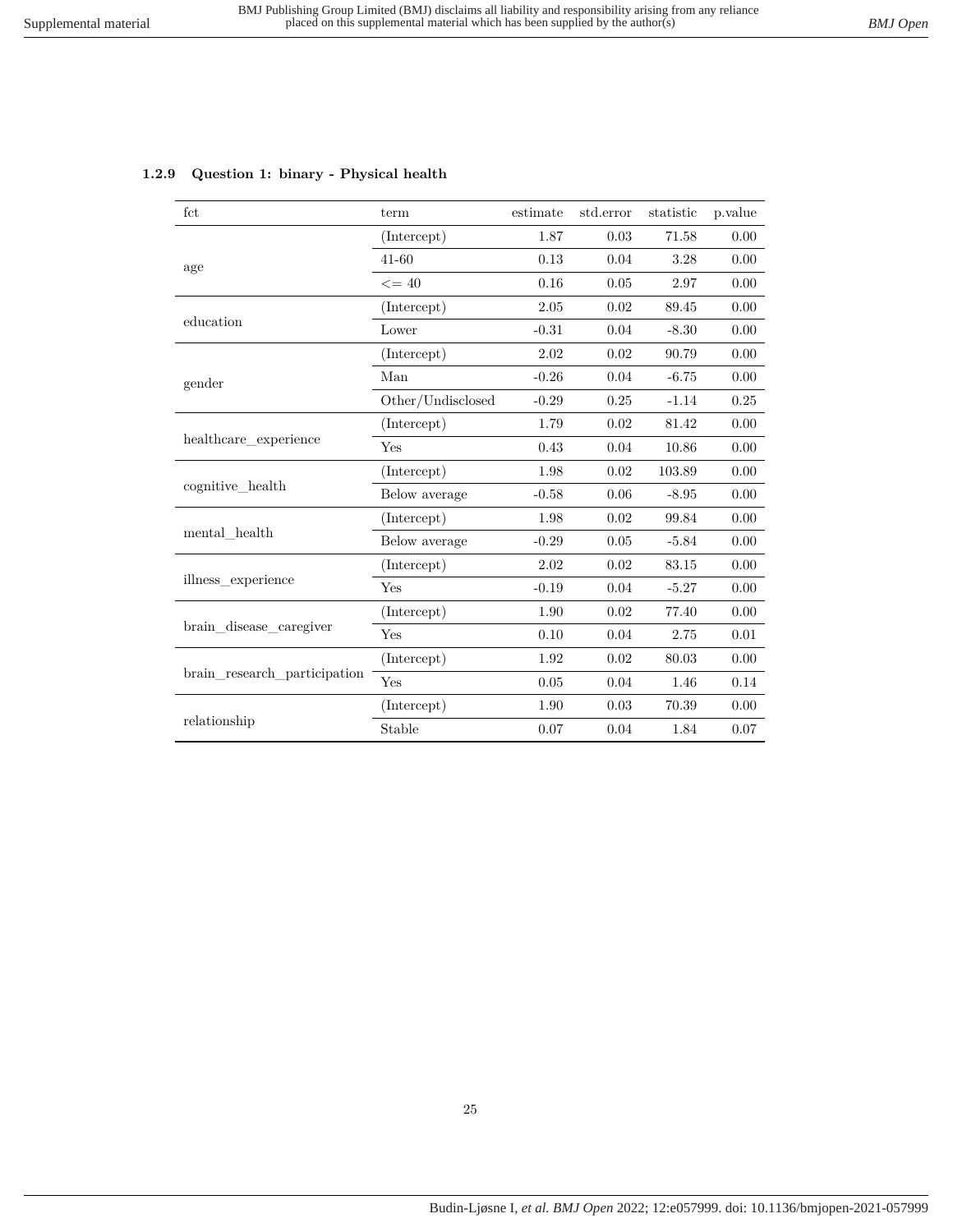## <span id="page-25-0"></span>**1.2.10 Question 1: binary - Genetics**

| fct                          | term                       | estimate | std.error | statistic | p.value  |
|------------------------------|----------------------------|----------|-----------|-----------|----------|
|                              | (Intercept)                | 1.62     | 0.02      | 67.72     | 0.00     |
| age                          | $41 - 60$                  | 0.01     | 0.04      | 0.27      | 0.79     |
|                              | $\leq$ = 40                | $-0.43$  | 0.04      | $-10.19$  | 0.00     |
|                              | (Intercept)                | 1.56     | 0.02      | 81.15     | 0.00     |
| education                    | Lower                      | $-0.06$  | 0.03      | $-1.67$   | 0.09     |
|                              | (Intercept)                | 1.61     | 0.02      | 84.01     | 0.00     |
| gender                       | Man                        | $-0.23$  | 0.03      | $-6.74$   | 0.00     |
|                              | $\mbox{Other/Undisclosed}$ | $-0.77$  | 0.20      | $-3.97$   | 0.00     |
|                              | (Intercept)                | 1.50     | 0.02      | 75.21     | 0.00     |
| healthcare_experience        | Yes                        | 0.12     | 0.03      | 3.52      | 0.00     |
|                              | (Intercept)                | 1.55     | 0.02      | 94.77     | 0.00     |
| cognitive health             | Below average              | $-0.19$  | 0.06      | $-2.94$   | 0.00     |
|                              | (Intercept)                | 1.54     | 0.02      | 90.69     | 0.00     |
| mental health                | Below average              | 0.01     | 0.05      | 0.27      | 0.79     |
|                              | (Intercept)                | 1.52     | 0.02      | 74.65     | 0.00     |
| illness_experience           | Yes                        | 0.06     | 0.03      | 1.74      | 0.08     |
|                              | (Intercept)                | 1.37     | 0.02      | 66.76     | 0.00     |
| brain disease caregiver      | Yes                        | 0.39     | 0.03      | 12.18     | $0.00\,$ |
|                              | (Intercept)                | 1.45     | 0.02      | 71.10     | 0.00     |
| brain research participation | Yes                        | 0.22     | 0.03      | 6.69      | 0.00     |
|                              | (Intercept)                | 1.44     | 0.02      | 62.39     | 0.00     |
| relationship                 | Stable                     | 0.18     | 0.03      | 5.83      | 0.00     |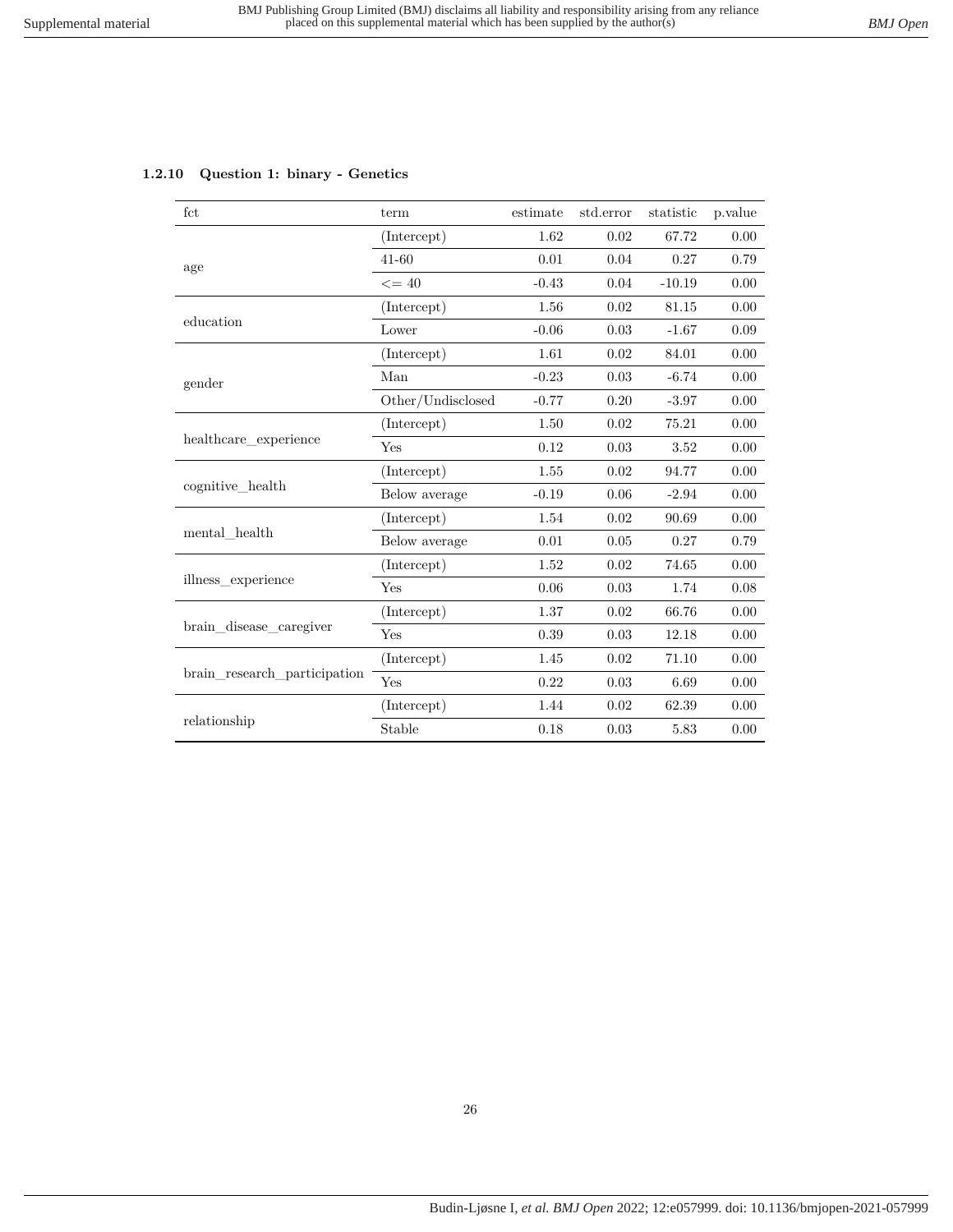<span id="page-26-0"></span>

| 1.2.11 Question 1: binary - Substance use |  |  |  |  |
|-------------------------------------------|--|--|--|--|
|-------------------------------------------|--|--|--|--|

| fct                          | term              | estimate | std.error | statistic | p.value |
|------------------------------|-------------------|----------|-----------|-----------|---------|
|                              | (Intercept)       | 2.26     | 0.03      | 74.47     | 0.00    |
| age                          | 41-60             | 0.53     | 0.05      | 10.25     | 0.00    |
|                              | $\leq$ = 40       | 0.36     | 0.07      | 5.35      | 0.00    |
|                              | (Intercept)       | 2.59     | 0.03      | 90.65     | 0.00    |
| education                    | Lower             | $-0.28$  | 0.05      | $-6.03$   | 0.00    |
|                              | (Intercept)       | 2.63     | 0.03      | 92.09     | 0.00    |
| gender                       | Man               | $-0.42$  | $0.05\,$  | $-8.88$   | 0.00    |
|                              | Other/Undisclosed | $-0.83$  | 0.26      | $-3.24$   | 0.00    |
|                              | (Intercept)       | 2.35     | 0.03      | 86.09     | 0.00    |
| healthcare experience        | Yes               | 0.41     | 0.05      | 8.25      | 0.00    |
|                              | (Intercept)       | 2.54     | 0.02      | 106.27    | 0.00    |
| cognitive_health             | Below average     | $-0.63$  | 0.08      | $-8.13$   | 0.00    |
|                              | (Intercept)       | 2.51     | 0.02      | 102.24    | 0.00    |
| mental health                | Below average     | $-0.13$  | 0.06      | $-1.95$   | 0.05    |
|                              | (Intercept)       | 2.58     | 0.03      | 84.53     | 0.00    |
| illness experience           | Yes               | $-0.21$  | 0.05      | $-4.59$   | 0.00    |
|                              | (Intercept)       | 2.44     | 0.03      | 80.36     | 0.00    |
| brain disease caregiver      | Yes               | 0.12     | $0.05\,$  | 2.66      | 0.01    |
|                              | (Intercept)       | 2.49     | 0.03      | 82.75     | 0.00    |
| brain research participation | Yes               | 0.00     | 0.05      | 0.09      | 0.93    |
|                              | (Intercept)       | 2.45     | 0.03      | 72.93     | 0.00    |
| relationship                 | Stable            | 0.08     | 0.05      | 1.78      | 0.08    |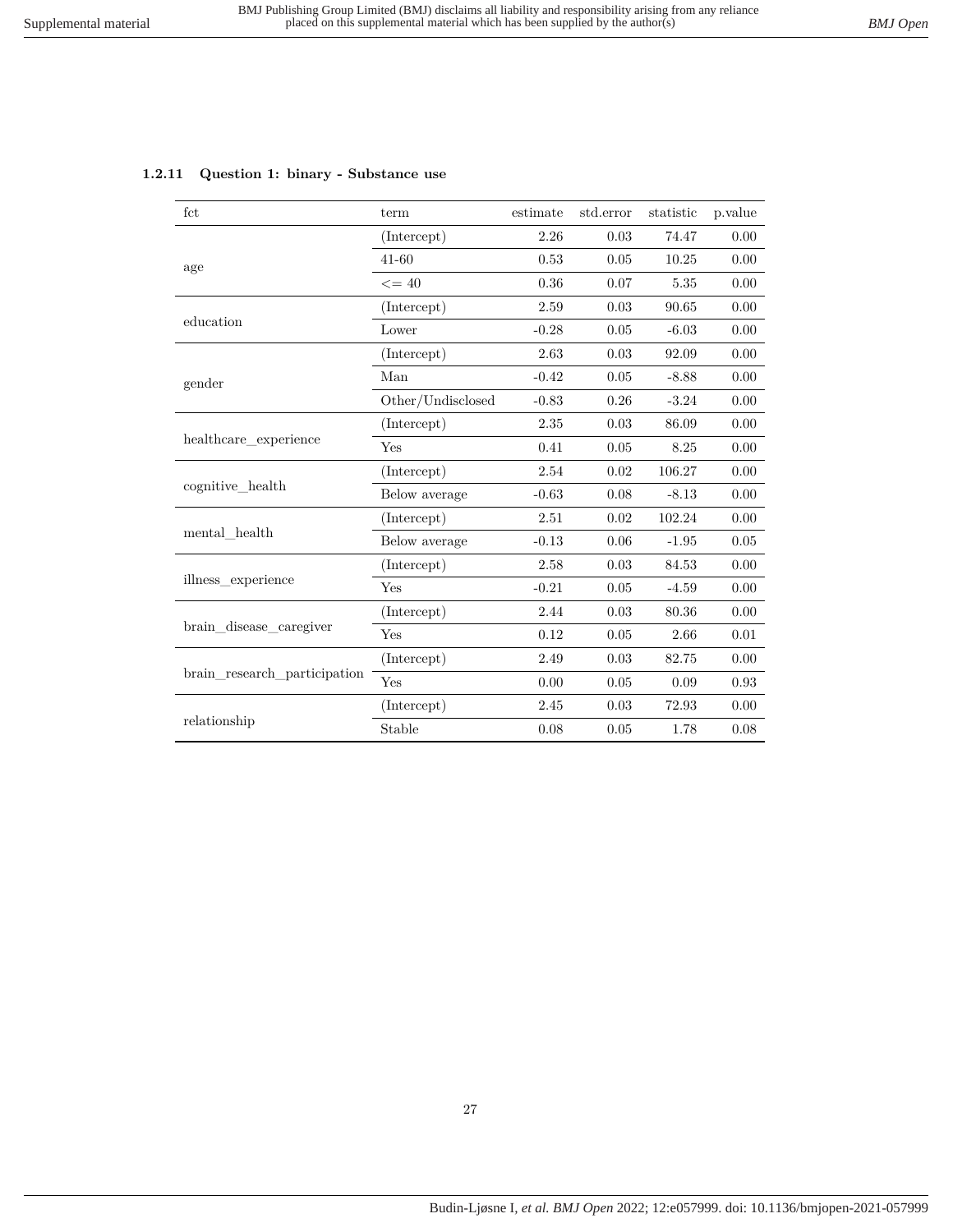## <span id="page-27-0"></span>**1.3 ordinal**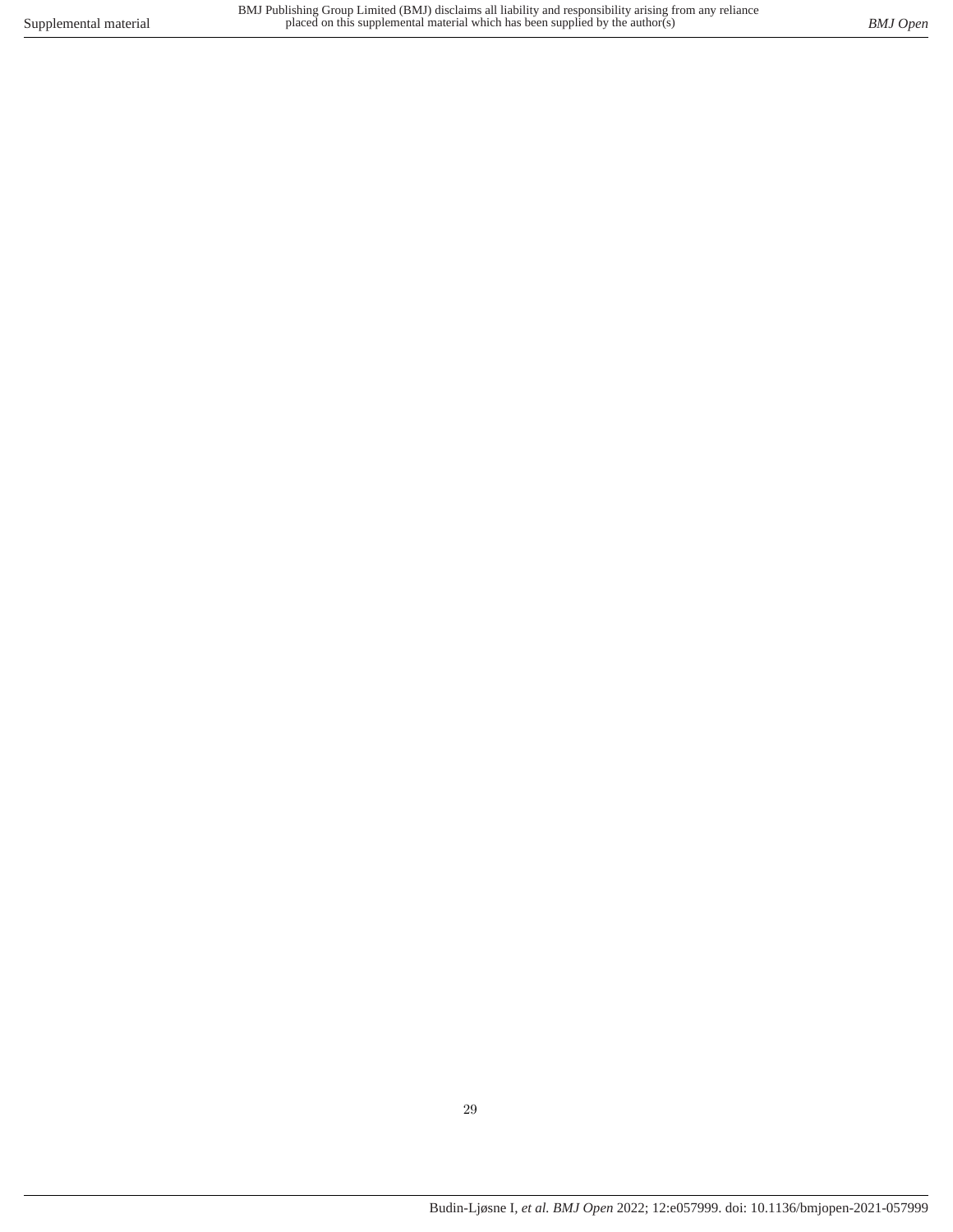## **1.3.1 Question 1: ordinal - Income**

| fct                       | term                                   | estimate                                            | std.error  | statistic | coef.type                                                         |
|---------------------------|----------------------------------------|-----------------------------------------------------|------------|-----------|-------------------------------------------------------------------|
|                           | 41-60                                  | 0.04                                                | 0.02       | 1.54      | $coefficient$                                                     |
|                           | $\leq$ = 40                            | $0.28\,$                                            | $0.03\,$   | 8.59      | $coefficient$                                                     |
|                           | Very strong Strong                     | $-2.67$                                             | 0.03       | $-96.49$  | scale                                                             |
| age                       | Strong Moderate                        | $-0.53$                                             | 0.02       | $-30.55$  | scale                                                             |
|                           | Moderate Weak                          | 1.47                                                | 0.02       | 75.45     | scale                                                             |
|                           | Weak No influence                      | $3.26\,$                                            | $\rm 0.03$ | 97.40     | scale                                                             |
|                           | Lower                                  | $-0.09$                                             | 0.02       | $-3.53$   | $coefficient$                                                     |
|                           | Very strong Strong                     | $-2.75$                                             | 0.03       | $-104.63$ | scale                                                             |
|                           | Strong Moderate                        | $-0.61$                                             | 0.01       | $-41.51$  | scale                                                             |
| education                 | $\textbf{Modern} \times \textbf{Weak}$ | 1.38                                                | 0.02       | 82.24     | scale                                                             |
|                           | Weak No influence                      | 3.17                                                | 0.03       | 99.42     | scale                                                             |
|                           | Man                                    | $0.12\,$                                            | 0.02       | 4.63      | $coefficient$                                                     |
|                           | Other/Undisclosed                      | $-0.18$                                             | 0.17       | $-1.02$   | $coefficient$                                                     |
|                           | Very strong Strong                     | $-2.69$                                             | 0.03       | $-103.57$ | scale                                                             |
| gender                    | Strong Moderate                        | $-0.55$                                             | 0.01       | $-38.47$  | scale                                                             |
|                           | Moderate Weak                          | 1.44                                                | 0.02       | 85.65     | scale                                                             |
|                           | Weak No influence                      | 3.23                                                | 0.03       | 101.07    | scale                                                             |
|                           | Yes                                    | $-0.29$                                             | 0.02       | $-12.49$  | $coefficient$                                                     |
|                           | Very strong Strong                     | $-2.84$                                             | 0.03       | $-105.35$ | scale                                                             |
|                           | Strong Moderate                        | $-0.70$                                             | 0.02       | $-44.58$  | scale                                                             |
| healthcare_experience     | Moderate Weak                          | 1.30                                                | 0.02       | 75.45     | scale                                                             |
|                           | Weak No influence                      | $3.09\,$                                            | 0.03       | 96.52     | $_{\rm scale}$                                                    |
|                           | Below average                          | 0.10                                                | 0.05       | 2.11      | $coefficient$                                                     |
|                           | Very strong Strong                     | $-2.72$                                             | 0.03       | $-107.62$ | scale                                                             |
|                           | Strong Moderate                        | $-0.58$                                             | 0.01       | $-44.84$  | scale                                                             |
| cognitive_health          | Moderate Weak                          | 1.42                                                | 0.02       | 91.57     | $_{\rm scale}$                                                    |
|                           | Weak No influence                      | $3.20\,$                                            | 0.03       | 102.60    | scale                                                             |
|                           | Below average                          | 0.06                                                | 0.03       | 1.68      | $coefficient$                                                     |
|                           | Very strong Strong                     | $-2.72$                                             | 0.03       | $-106.70$ | scale                                                             |
|                           | Strong Moderate                        | $-0.58$                                             | 0.01       | $-43.37$  | scale                                                             |
| $\mathrm{mental\_health}$ | Moderate Weak                          | $1.42\,$                                            | 0.02       | 89.62     | scale                                                             |
|                           | Weak No influence                      | $3.20\,$                                            | 0.03       | 102.06    | $_{\rm scale}$                                                    |
|                           | Yes                                    | $-0.12$                                             | 0.02       | $-5.38$   | coefficient                                                       |
|                           | Very strong Strong                     | $-2.77$                                             | 0.03       | $-103.25$ | scale                                                             |
|                           | Strong Moderate                        | $-0.63$                                             | 0.02       | $-40.50$  | scale                                                             |
| illness_experience        | $\textbf{Modern} \times \textbf{Weak}$ | $1.36\,$                                            | $0.02\,$   | 77.59     | scale                                                             |
|                           | Weak No influence                      | 3.15                                                | 0.03       | 97.60     | scale                                                             |
|                           | Yes<br>30                              | $-0.04$                                             | 0.02       | $-1.64$   | $coefficient$                                                     |
|                           | Very strong Strong                     | $-2.74$                                             | 0.03       | $-100.65$ | scale                                                             |
|                           | Strong Moderate                        | $-0.60$                                             | 0.02       | $-36.65$  | scale                                                             |
| brain_disease_caregiver   | Moderate Weak                          | $1.39\,$                                            | 0.02       | 75.87     | scale                                                             |
|                           | Weak No influence                      | 3.18                                                | 0.03       | 97.19     | $_{\rm scale}$                                                    |
|                           | Yes                                    | Budin-Ljøsne I, et al. BMJ Open 2022;<br>-0.05 0.02 |            |           | 12:e057999. doi: 10.1136/bmjopen-2021-057999<br>-2.08 coefficient |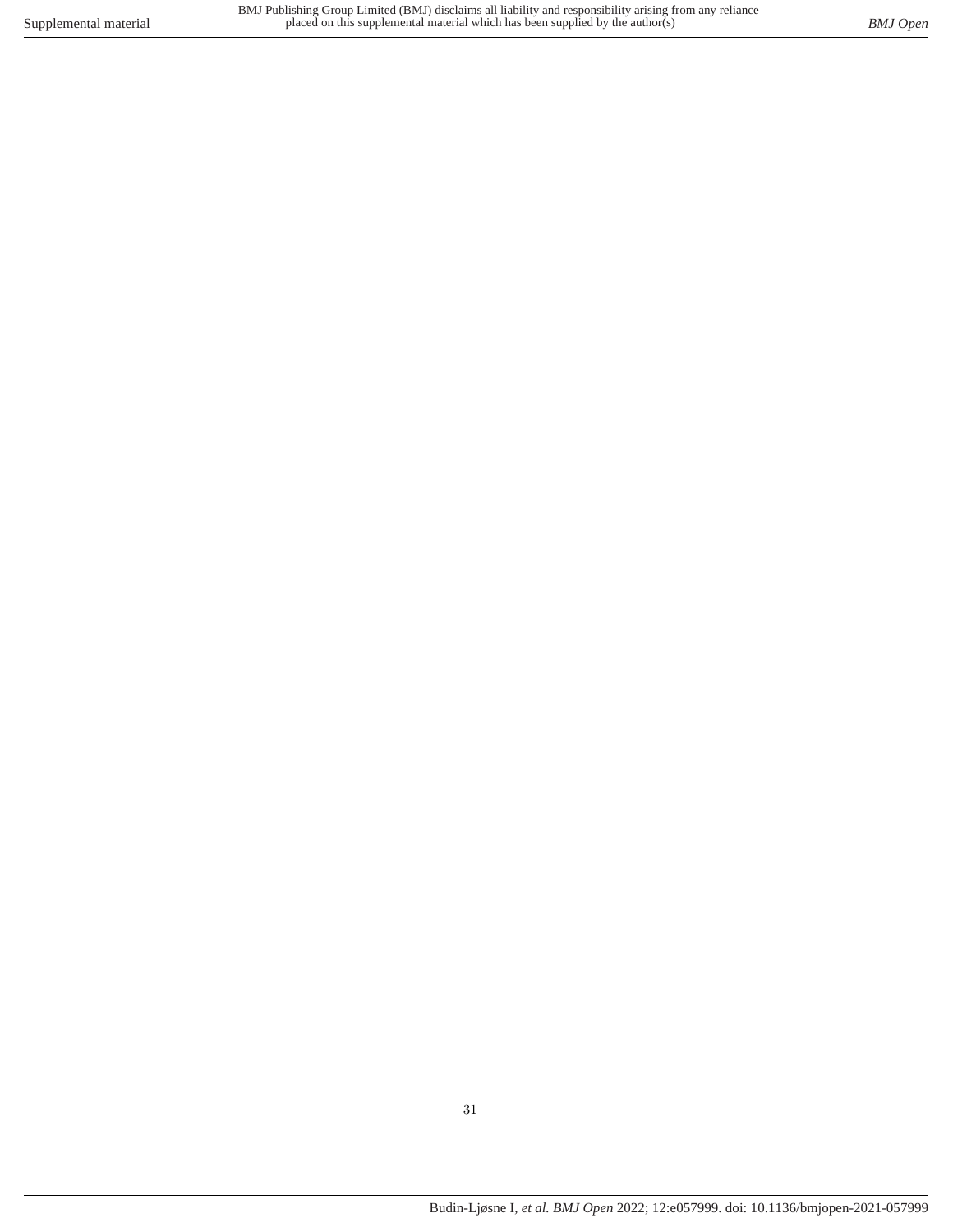## **1.3.2 Question 1: ordinal - Profession**

| fct                     | term                  | estimate | std.error | statistic | coef.type                                                                                                        |
|-------------------------|-----------------------|----------|-----------|-----------|------------------------------------------------------------------------------------------------------------------|
|                         | 41-60                 | $-0.17$  | 0.02      | $-7.01$   | $coefficient$                                                                                                    |
|                         | $\leq$ = 40           | $-0.38$  | 0.03      | $-11.75$  | coefficient                                                                                                      |
|                         | Very strong Strong    | $-2.04$  | $0.02\,$  | $-92.50$  | scale                                                                                                            |
| age                     | Strong Moderate       | $0.11\,$ | 0.02      | 6.35      | $_{\rm scale}$                                                                                                   |
|                         | ModelWeak             | $2.17\,$ | $0.02\,$  | 91.21     | scale                                                                                                            |
|                         | Weak No influence     | 3.75     | 0.04      | 85.03     | scale                                                                                                            |
|                         | Lower                 | 0.30     | 0.02      | 12.53     | $coefficient$                                                                                                    |
|                         | Very strong Strong    | $-1.82$  | 0.02      | $-94.52$  | $_{\rm scale}$                                                                                                   |
|                         | Strong Moderate       | 0.33     | 0.01      | 22.77     | scale                                                                                                            |
| education               | Moderate Weak         | 2.39     | 0.02      | 106.10    | scale                                                                                                            |
|                         | Weak No influence     | 3.97     | 0.04      | 91.30     | scale                                                                                                            |
|                         | Man                   | $-0.14$  | 0.02      | $-5.56$   | coefficient                                                                                                      |
|                         | Other/Undisclosed     | 0.00     | 0.17      | $-0.01$   | coefficient                                                                                                      |
|                         | Very strong Strong    | $-1.94$  | 0.02      | $-99.89$  | scale                                                                                                            |
| gender                  | Strong Moderate       | 0.19     | 0.01      | 13.84     | scale                                                                                                            |
|                         | Moderate Weak         | $2.25\,$ | 0.02      | 102.78    | scale                                                                                                            |
|                         | Weak No influence     | $3.83\,$ | 0.04      | 88.77     | $_{\rm scale}$                                                                                                   |
|                         | Yes                   | $-0.22$  | 0.02      | $-9.65$   | $coefficient$                                                                                                    |
|                         | Very strong Strong    | $-1.99$  | 0.02      | $-98.03$  | scale                                                                                                            |
|                         | Strong Moderate       | $0.15\,$ | 0.02      | 9.79      | scale                                                                                                            |
| healthcare_experience   | Moderate Weak         | $2.20\,$ | 0.02      | 98.33     | scale                                                                                                            |
|                         | Weak No influence     | 3.79     | 0.04      | 87.28     | scale                                                                                                            |
|                         | Below average         | $0.24\,$ | 0.05      | 5.08      | $coefficient$                                                                                                    |
|                         | Very strong Strong    | $-1.89$  | 0.02      | $-104.23$ | scale                                                                                                            |
|                         | Strong Moderate       | $0.25\,$ | 0.01      | 19.74     | scale                                                                                                            |
| cognitive_health        | Moderate Weak         | 2.30     | 0.02      | 109.13    | scale                                                                                                            |
|                         | Weak No influence     | 3.89     | 0.04      | 90.82     | scale                                                                                                            |
|                         | Below average         | 0.10     | 0.03      | 3.13      | $coefficient$                                                                                                    |
|                         | Very strong<br>Strong | 1.89     | $0.02\,$  | $-102.62$ | scale                                                                                                            |
|                         | Strong Moderate       | 0.25     | 0.01      | 19.05     | scale                                                                                                            |
| mental health           | Moderate Weak         | $2.30\,$ | 0.02      | 107.74    | scale                                                                                                            |
|                         | Weak No influence     | 3.88     | 0.04      | 90.52     | scale                                                                                                            |
|                         | Yes                   | 0.05     | 0.02      | 2.17      | $\operatorname{coefficient}$                                                                                     |
|                         | Very strong Strong    | $-1.88$  | 0.02      | $-93.76$  | scale                                                                                                            |
|                         | Strong Moderate       | 0.25     | 0.02      | 16.56     | scale                                                                                                            |
| illness experience      | Moderate Weak         | 2.31     | 0.02      | 101.00    | scale                                                                                                            |
|                         | Weak No influence     | 3.89     | 0.04      | 89.08     | scale                                                                                                            |
|                         | Yes<br>32             | $0.13\,$ | 0.02      | 6.01      | $coefficient$                                                                                                    |
|                         | Very strong Strong    | $-1.84$  | 0.02      | $-89.51$  | scale                                                                                                            |
|                         | Strong Moderate       | 0.30     | 0.02      | 18.37     | scale                                                                                                            |
| brain_disease_caregiver | Moderate Weak         | $2.35\,$ | 0.02      | 100.01    | scale                                                                                                            |
|                         | Weak No influence     | 3.93     | 0.04      | 89.36     | scale                                                                                                            |
|                         | $\operatorname{Yes}$  |          |           |           | Budin-Ljøsne I, et al. BMJ Open 2022; 12:e057999. doi: 10.1136/bmjopen-2021-057999<br>0.15 0.02 6.56 coefficient |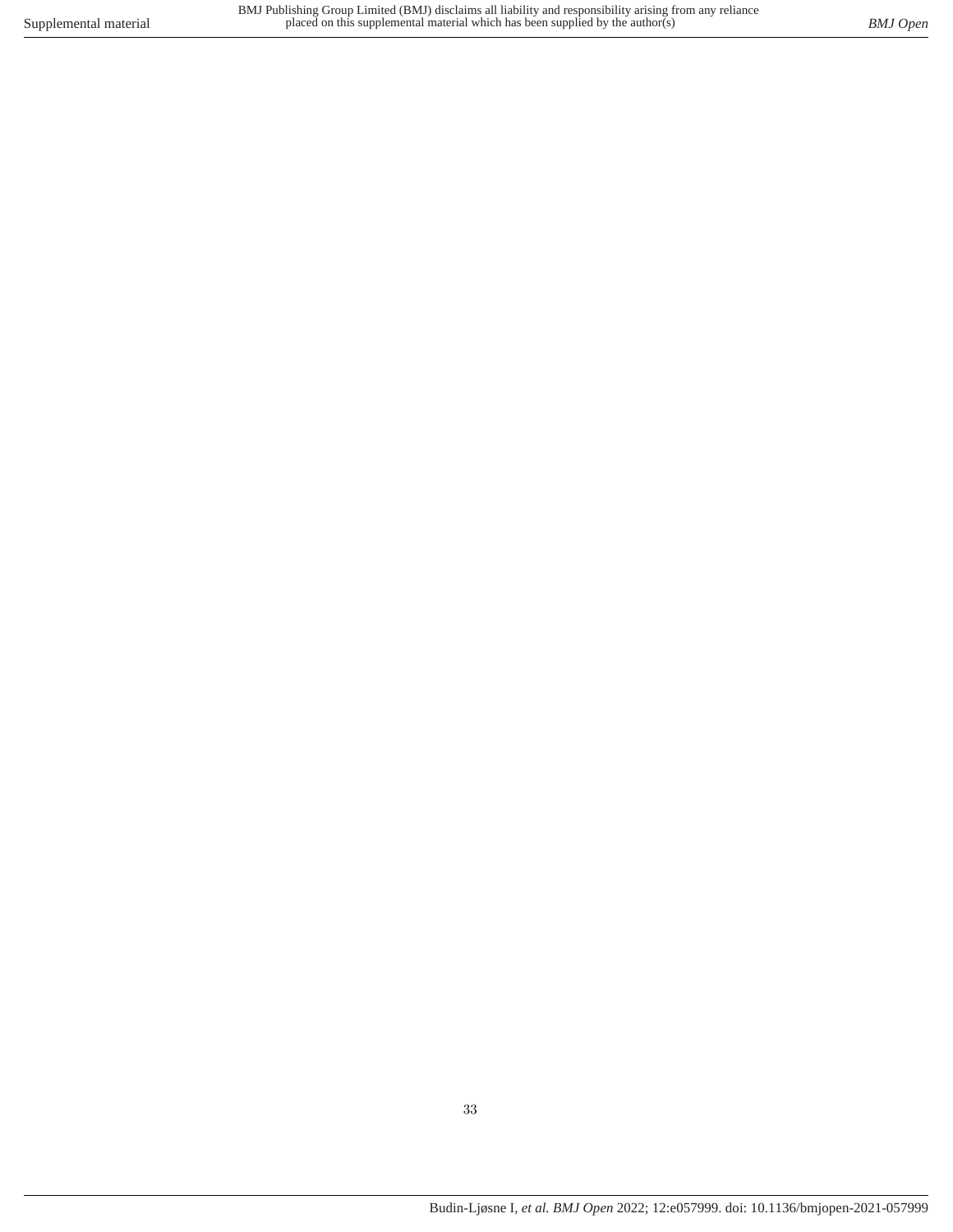## **1.3.3 Question 1: ordinal - Education**

| fct                     | term                         | estimate | std.error                             | statistic        | coef.type                                  |
|-------------------------|------------------------------|----------|---------------------------------------|------------------|--------------------------------------------|
|                         | 41-60                        | 0.04     | 0.02                                  | 1.78             | $coefficient$                              |
|                         | $\leq$ = 40                  | $-0.23$  | 0.03                                  | $-7.05$          | coefficient                                |
|                         | Very strong Strong           | $-1.57$  | 0.02                                  | $-78.90$         | scale                                      |
| age                     | Strong Moderate              | 0.41     | 0.02                                  | 24.25            | scale                                      |
|                         | Moderate Weak                | 2.40     | 0.03                                  | 95.97            | scale                                      |
|                         | Weak No influence            | 4.09     | 0.05                                  | 83.03            | scale                                      |
|                         | Lower                        | 0.49     | 0.02                                  | 20.39            | coefficient                                |
|                         | Very strong Strong           | $-1.41$  | 0.02                                  | $-82.11$         | scale                                      |
|                         | Strong Moderate              | 0.59     | 0.01                                  | 40.19            | scale                                      |
| education               | Moderate   Weak              | 2.59     | 0.02                                  | 108.65           | scale                                      |
|                         | Weak No influence            | 4.29     | 0.05                                  | 87.97            | scale                                      |
|                         | Man                          | $-0.10$  | 0.02                                  | $-3.93$          | coefficient                                |
|                         | Other/Undisclosed            | $-0.15$  | 0.17                                  | $-0.89$          | coefficient                                |
|                         | Very strong Strong           | $-1.57$  | 0.02                                  | $-90.20$         | scale                                      |
| gender                  | Strong Moderate              | 0.41     | 0.01                                  | 28.67            | scale                                      |
|                         | Moderate Weak                | 2.39     | 0.02                                  | 103.91           | scale                                      |
|                         | Weak No influence            | 4.08     | 0.05                                  | 84.51            | scale                                      |
|                         | Yes                          | $-0.30$  | 0.02                                  | $-13.11$         | coefficient                                |
|                         | Very strong Strong           | $-1.67$  | 0.02                                  | $-89.89$         | scale                                      |
|                         | Strong Moderate              | 0.32     | 0.02                                  | 21.11            | scale                                      |
| healthcare_experience   | Moderate   Weak              | 2.31     | 0.02                                  | 98.63            | scale                                      |
|                         | Weak No influence            | 4.00     | 0.05                                  | 82.61            | scale                                      |
|                         | Below average                | 0.41     | $0.05\,$                              | 8.71             | $coefficient$                              |
|                         | Very strong Strong           | $-1.52$  | 0.02                                  | $-95.08$         | scale                                      |
|                         | Strong Moderate              | 0.46     | 0.01                                  | 36.06            | scale                                      |
| cognitive_health        | Moderate   Weak              | 2.45     | 0.02                                  | 109.73           | scale                                      |
|                         | Weak No influence            | 4.14     | 0.05                                  | 86.28            | scale                                      |
|                         | Below average                | 0.32     | 0.03                                  | 9.56             | coefficient                                |
|                         | Very strong Strong           | 1.51     | 0.02                                  | $-92.50$         | scale                                      |
|                         | Strong Moderate              | 0.47     | 0.01                                  | 36.15            | scale                                      |
| mental health           | Moderate Weak                | 2.46     | 0.02                                  | 109.02           | scale                                      |
|                         | Weak No influence            | 4.15     | 0.05                                  | 86.39            | scale                                      |
|                         | Yes                          | 0.10     | 0.02                                  | 4.43             | $coefficient$                              |
|                         | Very strong Strong           | $-1.51$  | 0.02                                  | $-82.88$         | scale                                      |
|                         | Strong Moderate              | 0.47     | 0.02                                  | 30.73            | scale                                      |
| illness_experience      | Moderate Weak                | 2.46     | 0.02                                  | 102.68           | scale                                      |
|                         | Weak No influence            | 4.15     | 0.05                                  | 85.13            | scale                                      |
|                         | Yes<br>34                    | 0.10     | 0.02                                  | 4.28             | coefficient                                |
|                         | Very strong Strong           | $-1.50$  | 0.02                                  | $-79.77$         | scale                                      |
|                         | Strong Moderate              | 0.48     | 0.02                                  | 29.47            | scale                                      |
| brain_disease_caregiver | Moderate Weak                | 2.46     | $0.02\,$                              | 100.62           | scale                                      |
|                         | <del>Weak No influence</del> | 4.15     | 0.05                                  | <del>84.76</del> | $_{\rm scale}$                             |
|                         | Yes                          |          | Budin-Ljøsne I, et al. BMJ Open 2022; |                  | 12:e057999. doi: 10.11<br>1.10 coefficient |

Budin-Ljøsne I*, et al. BMJ Open* 2022; 12:e057999. doi: 10.1136/bmjopen-2021-057999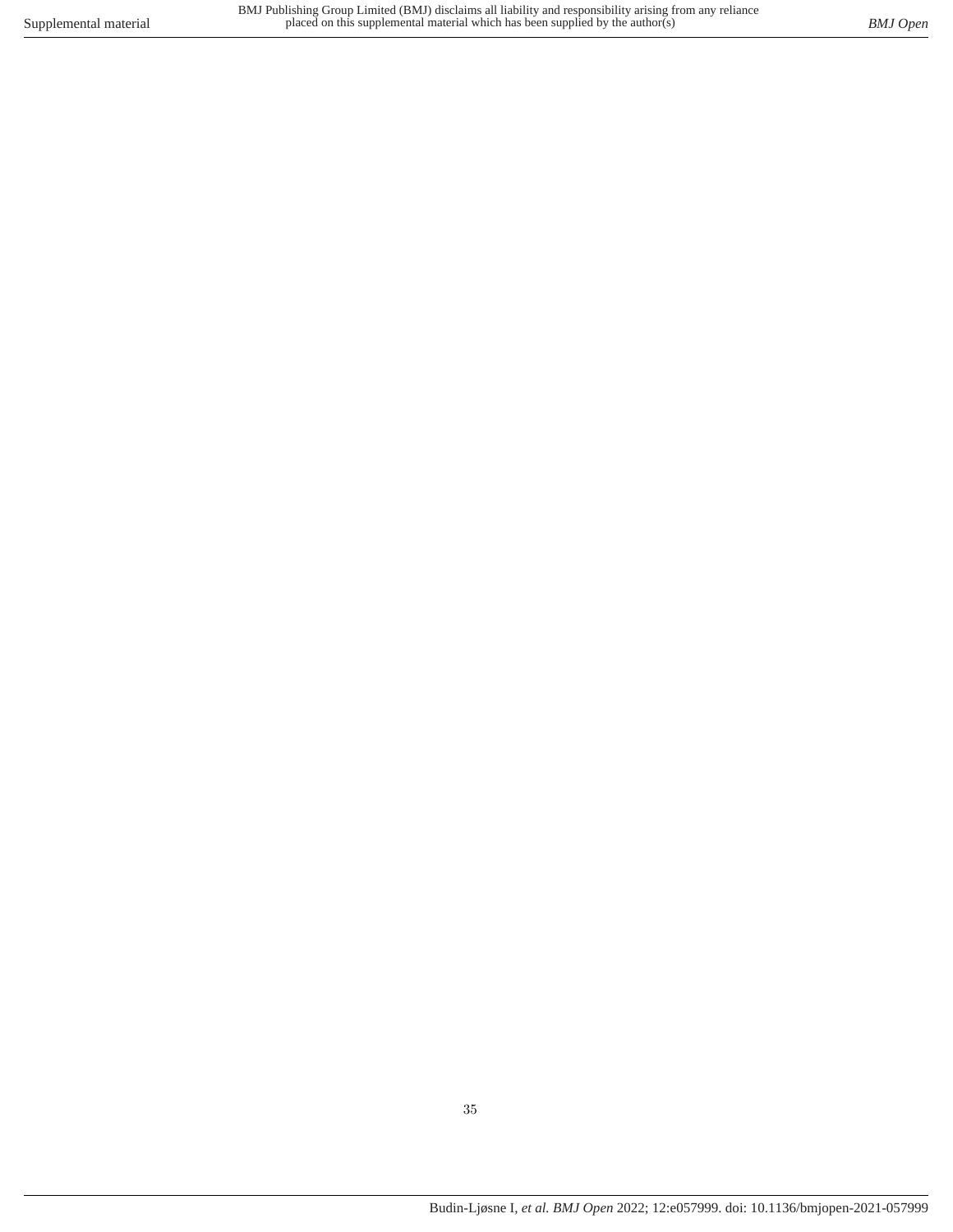### **1.3.4 Question 1: ordinal - Diet**

| fct                                                                     | term                                   | estimate | std.error                           | statistic | coef.type                                                   |
|-------------------------------------------------------------------------|----------------------------------------|----------|-------------------------------------|-----------|-------------------------------------------------------------|
|                                                                         | 41-60                                  | $-0.42$  | 0.02                                | $-17.02$  | $coefficient$                                               |
|                                                                         | $\leq$ = 40                            | $-0.53$  | 0.03                                | $-16.22$  | $coefficient$                                               |
|                                                                         | Very strong Strong                     | $-1.45$  | 0.02                                | $-73.97$  | scale                                                       |
|                                                                         | Strong Moderate                        | 0.69     | 0.02                                | 38.82     | scale                                                       |
| age<br>education<br>gender<br>healthcare_experience<br>cognitive_health | Moderate Weak                          | 2.84     | 0.03                                | 91.06     | scale                                                       |
|                                                                         | Weak No influence                      | 4.61     | 0.07                                | 66.73     | scale                                                       |
|                                                                         | Lower                                  | 0.24     | 0.02                                | 9.83      | $coefficient$                                               |
|                                                                         | Very strong Strong                     | $-1.12$  | 0.02                                | $-69.89$  | $_{\rm scale}$                                              |
|                                                                         | Strong Moderate                        | $1.00\,$ | 0.02                                | 64.10     | scale                                                       |
|                                                                         | Moderate Weak                          | 3.15     | 0.03                                | 103.15    | scale                                                       |
|                                                                         | Weak No influence                      | 4.91     | 0.07                                | 71.39     | scale                                                       |
|                                                                         | Man                                    | $0.30\,$ | 0.03                                | 12.07     | $coefficient$                                               |
|                                                                         | Other/Undisclosed                      | $-0.10$  | 0.17                                | $-0.60$   | $coefficient$                                               |
|                                                                         | Very strong Strong                     | $-1.11$  | 0.02                                | $-70.49$  | $_{\rm scale}$                                              |
|                                                                         | Strong Moderate                        | 1.01     | 0.02                                | 65.61     | scale                                                       |
|                                                                         | Moderate Weak                          | 3.16     | 0.03                                | 103.75    | scale                                                       |
|                                                                         | Weak No influence                      | 4.93     | 0.07                                | 71.62     | $_{\rm scale}$                                              |
|                                                                         | Yes                                    | $-0.33$  | 0.02                                | $-14.24$  | $coefficient$                                               |
|                                                                         | Very strong Strong                     | $-1.32$  | 0.02                                | $-76.47$  | scale                                                       |
|                                                                         | Strong Moderate                        | $0.80\,$ | 0.02                                | 50.56     | scale                                                       |
|                                                                         | Moderate   Weak                        | $2.95\,$ | 0.03                                | 97.17     | scale                                                       |
|                                                                         | Weak No influence                      | 4.72     | 0.07                                | 68.63     | $_{\rm scale}$                                              |
|                                                                         | Below average                          | 0.39     | 0.05                                | 8.06      | $coefficient$                                               |
|                                                                         | Very strong Strong                     | $-1.17$  | 0.01                                | $-80.54$  | scale                                                       |
|                                                                         | Strong Moderate                        | 0.95     | 0.01                                | 68.82     | scale                                                       |
|                                                                         | Moderate Weak                          | $3.10\,$ | 0.03                                | 104.69    | scale                                                       |
|                                                                         | Weak No influence                      | 4.86     | 0.07                                | 71.06     | scale                                                       |
|                                                                         | Below average                          | 0.20     | 0.03                                | 5.93      | $coefficient$                                               |
|                                                                         | Very strong Strong                     | $-1.16$  | $0.01\,$                            | $-78.30$  | scale                                                       |
|                                                                         | Strong Moderate                        | 0.95     | 0.01                                | 67.03     | scale                                                       |
| $\mathrm{mental\_health}$                                               | Moderate Weak                          | $3.10\,$ | 0.03                                | 104.07    | scale                                                       |
|                                                                         | Weak No influence                      | 4.86     | 0.07                                | 70.99     | scale                                                       |
|                                                                         | Yes                                    | $0.10\,$ | 0.02                                | 4.22      | $coefficient$                                               |
|                                                                         | Very strong Strong                     | $-1.15$  | 0.02                                | $-68.03$  | scale                                                       |
|                                                                         | Strong Moderate                        | 0.96     | 0.02                                | 58.79     | scale                                                       |
| illness_experience                                                      | Moderate Weak                          | 3.11     | 0.03                                | 100.68    | scale                                                       |
|                                                                         | Weak No influence                      | 4.87     | 0.07                                | 70.65     | scale                                                       |
|                                                                         | Yes                                    | $-0.16$  | 0.02                                | $-6.94$   | coefficient                                                 |
|                                                                         | 36<br>Very strong Strong               | $-1.26$  | 0.02                                | $-70.21$  | scale                                                       |
|                                                                         | Strong Moderate                        | 0.85     | 0.02                                | 50.29     | scale                                                       |
| brain_disease_caregiver                                                 | $\textbf{Modern} \times \textbf{Weak}$ | 3.00     | 0.03                                | 96.71     | scale                                                       |
|                                                                         | Weak No influence                      | 4.76     | 0.07                                | 69.01     | scale                                                       |
|                                                                         | Budin-Ljøsne I,<br>Yes                 |          | et al. BMJ Open 2022;<br>-0.05 0.02 | $-1.99$   | 12:e057999. doi: 10.1136/bmjopen-2021-057999<br>coefficient |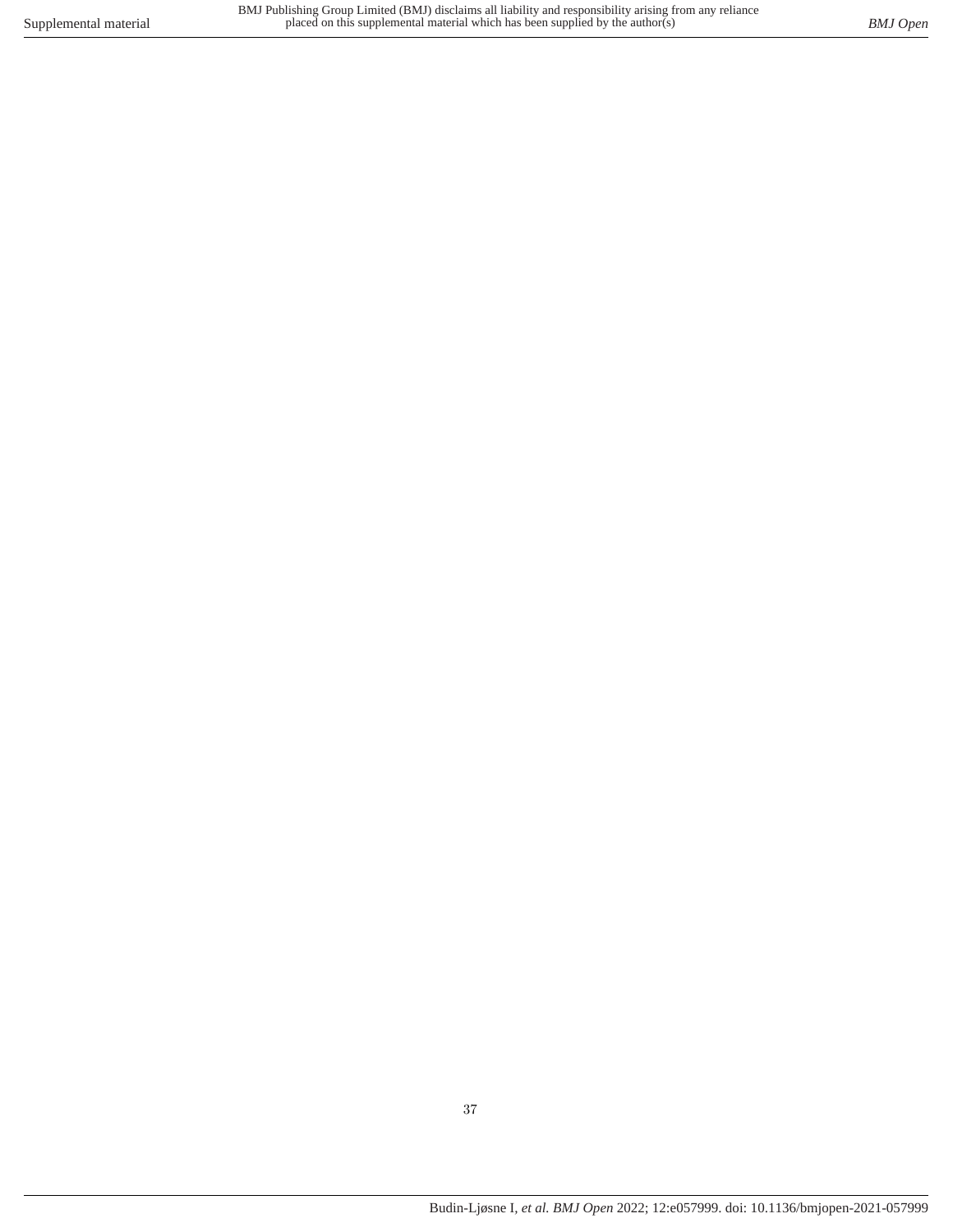### **1.3.5 Question 1: ordinal - Physical environment**

| fct                                                                                      | term                              | estimate   | std.error                             | statistic        | coef.type                                                         |
|------------------------------------------------------------------------------------------|-----------------------------------|------------|---------------------------------------|------------------|-------------------------------------------------------------------|
|                                                                                          | 41-60                             | $-0.20$    | $0.02\,$                              | $-8.20$          | $coefficient$                                                     |
|                                                                                          | $\leq$ = 40                       | $-0.13$    | 0.03                                  | $-3.99$          | coefficient                                                       |
|                                                                                          | Very strong Strong                | $-1.17$    | $0.02\,$                              | $-62.60$         | scale                                                             |
|                                                                                          | Strong Moderate                   | $0.84\,$   | $0.02\,$                              | 46.96            | scale                                                             |
|                                                                                          | Moderate Weak                     | 3.06       | 0.03                                  | 93.95            | scale                                                             |
|                                                                                          | Weak No influence                 | $5.48\,$   | 0.10                                  | 55.39            | $_{\rm scale}$                                                    |
| age<br>education<br>gender<br>healthcare_experience<br>cognitive_health<br>mental_health | Lower                             | $-0.06$    | 0.02                                  | $-2.28$          | $coefficient$                                                     |
|                                                                                          | Very strong Strong                | $-1.09$    | $0.02\,$                              | $-68.64$         | $_{\rm scale}$                                                    |
|                                                                                          | Strong Moderate                   | 0.92       | $0.02\,$                              | 59.88            | scale                                                             |
|                                                                                          | Moderate Weak                     | 3.14       | 0.03                                  | 100.07           | scale                                                             |
|                                                                                          | Weak No influence                 | 5.55       | 0.10                                  | 56.38            | scale                                                             |
|                                                                                          | Man                               | 0.16       | 0.02                                  | 6.41             | coefficient                                                       |
| illness experience<br>brain_disease_caregiver                                            | Other/Undisclosed                 | $-0.29$    | 0.17                                  | $-1.72$          | coefficient                                                       |
|                                                                                          | Very strong Strong                | $-1.03$    | 0.02                                  | $-66.41$         | scale                                                             |
|                                                                                          | Strong Moderate                   | 0.98       | $0.02\,$                              | 64.11            | scale                                                             |
|                                                                                          | Moderate Weak                     | 3.20       | 0.03                                  | 101.87           | scale                                                             |
|                                                                                          | $\text{Weak} \text{No influence}$ | $5.62\,$   | 0.10                                  | 57.01            | $_{\rm scale}$                                                    |
|                                                                                          | Yes                               | $-0.19$    | $0.02\,$                              | $-8.16$          | $coefficient$                                                     |
|                                                                                          | Very strong Strong                | $-1.14$    | $0.02\,$                              | $-68.64$         | scale                                                             |
|                                                                                          | Strong Moderate                   | 0.87       | $0.02\,$                              | 54.34            | scale                                                             |
|                                                                                          | Moderate Weak                     | $3.09\,$   | 0.03                                  | 97.71            | scale                                                             |
|                                                                                          | Weak No influence                 | 5.50       | 0.10                                  | 55.82            | scale                                                             |
|                                                                                          | Below average                     | $0.19\,$   | $0.05\,$                              | 3.84             | $coefficient$                                                     |
|                                                                                          | Very strong Strong                | $-1.06$    | 0.01                                  | $-75.12$         | scale                                                             |
|                                                                                          | Strong Moderate                   | $\rm 0.95$ | 0.01                                  | 68.97            | scale                                                             |
|                                                                                          | Moderate Weak                     | 3.17       | 0.03                                  | 103.33           | scale                                                             |
|                                                                                          | Weak No influence                 | 5.58       | 0.10                                  | 56.80            | scale                                                             |
|                                                                                          | Below average                     | 0.07       | 0.03                                  | $2.05\,$         | $coefficient$                                                     |
|                                                                                          | Very strong Strong                | $-1.06$    | $0.01\,$                              | $-73.20$         | scale                                                             |
|                                                                                          | Strong Moderate                   | 0.95       | 0.01                                  | 66.89            | scale                                                             |
|                                                                                          | Moderate Weak                     | 3.16       | 0.03                                  | 102.66           | scale                                                             |
|                                                                                          | Weak No influence                 | 5.58       | 0.10                                  | 56.74            | scale                                                             |
|                                                                                          | Yes                               | $-0.13$    | 0.02                                  | $-5.86$          | $coefficient$                                                     |
|                                                                                          | Very strong Strong                | $-1.12$    | 0.02                                  | $-66.98$         | scale                                                             |
|                                                                                          | Strong Moderate                   | $0.88\,$   | 0.02                                  | $54.73\,$        | scale                                                             |
|                                                                                          | Moderate Weak                     | $3.10\,$   | 0.03                                  | 97.86            | scale                                                             |
|                                                                                          | Weak No influence                 | 5.52       | 0.10                                  | 55.96            | scale                                                             |
|                                                                                          | Yes<br>38                         | $-0.04$    | 0.02                                  | $-1.69$          | coefficient                                                       |
|                                                                                          | Very strong Strong                | $-1.09$    | 0.02                                  | $-62.46$         | $_{\rm scale}$                                                    |
|                                                                                          | Strong Moderate                   | 0.92       | 0.02                                  | 54.10            | scale                                                             |
|                                                                                          | Moderate Weak                     | $3.14\,$   | 0.03                                  | $\mathbf{97.48}$ | scale                                                             |
|                                                                                          | Weak No influence                 | 5.55       | 0.10                                  | 56.22            | scale                                                             |
|                                                                                          | Yes                               |            | Budin-Ljøsne I, et al. BMJ Open 2022; |                  | 12:e057999. doi: 10.1136/bmjopen-2021-057999<br>-0.75 coefficient |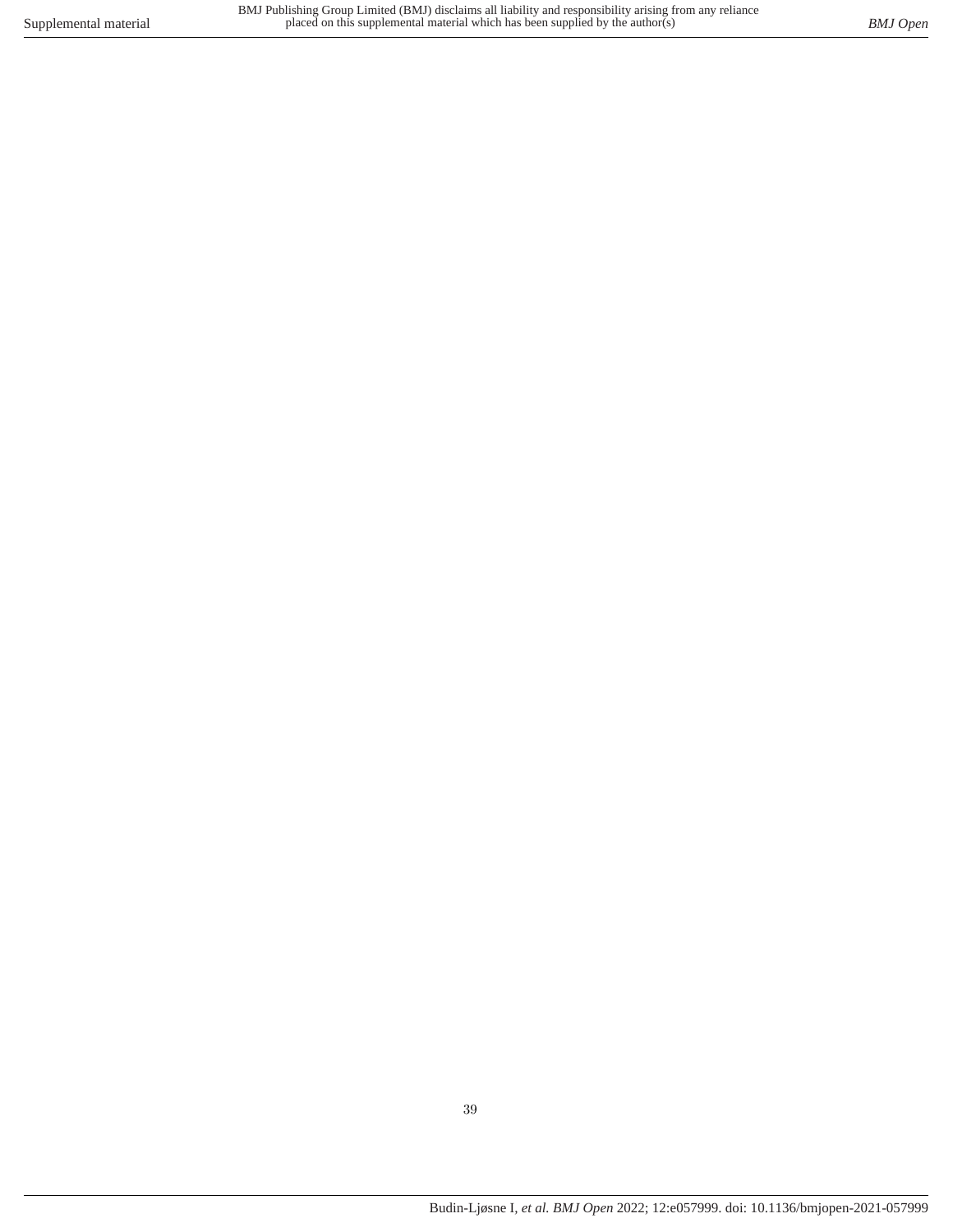# **1.3.6 Question 1: ordinal - Life goals**

| fct                                                                               | term               | estimate   | std.error | statistic | coef.type                                                                                                        |
|-----------------------------------------------------------------------------------|--------------------|------------|-----------|-----------|------------------------------------------------------------------------------------------------------------------|
|                                                                                   | 41-60              | $-0.02$    | 0.02      | $-0.88$   | $coefficient$                                                                                                    |
|                                                                                   | $\leq$ = 40        | 0.17       | 0.03      | 5.32      | $coefficient$                                                                                                    |
|                                                                                   | Very strong Strong | $-1.01$    | 0.02      | $-55.68$  | scale                                                                                                            |
|                                                                                   | Strong Moderate    | 1.00       | 0.02      | 55.54     | scale                                                                                                            |
|                                                                                   | Moderate Weak      | 2.92       | 0.03      | 98.26     | scale                                                                                                            |
|                                                                                   | Weak No influence  | $4.63\,$   | 0.06      | 74.47     | scale                                                                                                            |
|                                                                                   | Lower              | 0.08       | 0.02      | 3.26      | coefficient                                                                                                      |
|                                                                                   | Very strong Strong | $-1.00$    | 0.02      | $-64.24$  | scale                                                                                                            |
|                                                                                   | Strong Moderate    | $1.01\,$   | 0.02      | 64.62     | scale                                                                                                            |
|                                                                                   | Moderate Weak      | 2.93       | 0.03      | 103.62    | scale                                                                                                            |
|                                                                                   | Weak No influence  | 4.63       | 0.06      | 75.38     | scale                                                                                                            |
|                                                                                   | Man                | 0.13       | 0.02      | 5.35      | $coefficient$                                                                                                    |
| education<br>gender<br>healthcare_experience<br>cognitive_health                  | Other/Undisclosed  | $-0.06$    | 0.17      | $-0.35$   | $coefficient$                                                                                                    |
|                                                                                   | Very strong Strong | $-0.99$    | 0.02      | $-64.50$  | scale                                                                                                            |
|                                                                                   | Strong Moderate    | 1.02       | 0.02      | 66.35     | scale                                                                                                            |
|                                                                                   | Moderate Weak      | $\;\:2.94$ | 0.03      | 104.41    | scale                                                                                                            |
|                                                                                   | Weak No influence  | 4.65       | 0.06      | 75.65     | $_{\rm scale}$                                                                                                   |
|                                                                                   | Yes                | $-0.24$    | 0.02      | $-10.53$  | $coefficient$                                                                                                    |
|                                                                                   | Very strong Strong | $-1.12$    | 0.02      | $-67.64$  | scale                                                                                                            |
|                                                                                   | Strong Moderate    | 0.89       | 0.02      | 55.81     | $_{\rm scale}$                                                                                                   |
|                                                                                   | Moderate   Weak    | 2.81       | 0.03      | 99.32     | scale                                                                                                            |
|                                                                                   | Weak No influence  | 4.52       | 0.06      | 73.52     | $_{\rm scale}$                                                                                                   |
|                                                                                   | Below average      | 0.10       | 0.05      | 2.06      | coefficient                                                                                                      |
|                                                                                   | Very strong Strong | $-1.02$    | 0.01      | $-73.06$  | scale                                                                                                            |
|                                                                                   | Strong Moderate    | 0.99       | 0.01      | 71.40     | scale                                                                                                            |
|                                                                                   | Moderate Weak      | 2.91       | 0.03      | 106.49    | scale                                                                                                            |
|                                                                                   | Weak No influence  | 4.61       | 0.06      | 75.60     | scale                                                                                                            |
| age<br>$\mathrm{mental\_health}$<br>illness_experience<br>brain_disease_caregiver | Below average      | 0.11       | 0.03      | 3.12      | $coefficient$                                                                                                    |
|                                                                                   | Very strong Strong | $-1.01$    | 0.01      | $-70.80$  | scale                                                                                                            |
|                                                                                   | Strong Moderate    | 1.00       | 0.01      | 70.04     | scale                                                                                                            |
|                                                                                   | Moderate Weak      | $2.92\,$   | 0.03      | 105.90    | scale                                                                                                            |
|                                                                                   | Weak No influence  | 4.62       | 0.06      | 75.60     | scale                                                                                                            |
|                                                                                   | Yes                | $-0.04$    | 0.02      | $-1.74$   | $coefficient$                                                                                                    |
|                                                                                   | Very strong Strong | $-1.04$    | $0.02\,$  | $-63.01$  | scale                                                                                                            |
|                                                                                   | Strong Moderate    | $0.97\,$   | 0.02      | 59.31     | scale                                                                                                            |
|                                                                                   | Moderate Weak      | 2.89       | 0.03      | 100.89    | scale                                                                                                            |
|                                                                                   | Weak No influence  | 4.59       | 0.06      | 74.51     | scale                                                                                                            |
|                                                                                   | Yes<br>40          | $0.03\,$   | 0.02      | 1.45      | coefficient                                                                                                      |
|                                                                                   | Very strong Strong | $-1.01$    | 0.02      | $-58.85$  | scale                                                                                                            |
|                                                                                   | Strong Moderate    | 1.00       | 0.02      | 58.29     | scale                                                                                                            |
|                                                                                   | Moderate Weak      | 2.92       | 0.03      | 100.18    | scale                                                                                                            |
|                                                                                   | Weak No influence  | 4.62       | 0.06      | 74.73     | scale                                                                                                            |
|                                                                                   | ${\rm Yes}$        |            |           |           | Budin-Ljøsne I, et al. BMJ Open 2022; 12:e057999. doi: 10.1136/bmjopen-2021-057999<br>0.15 0.02 6.60 coefficient |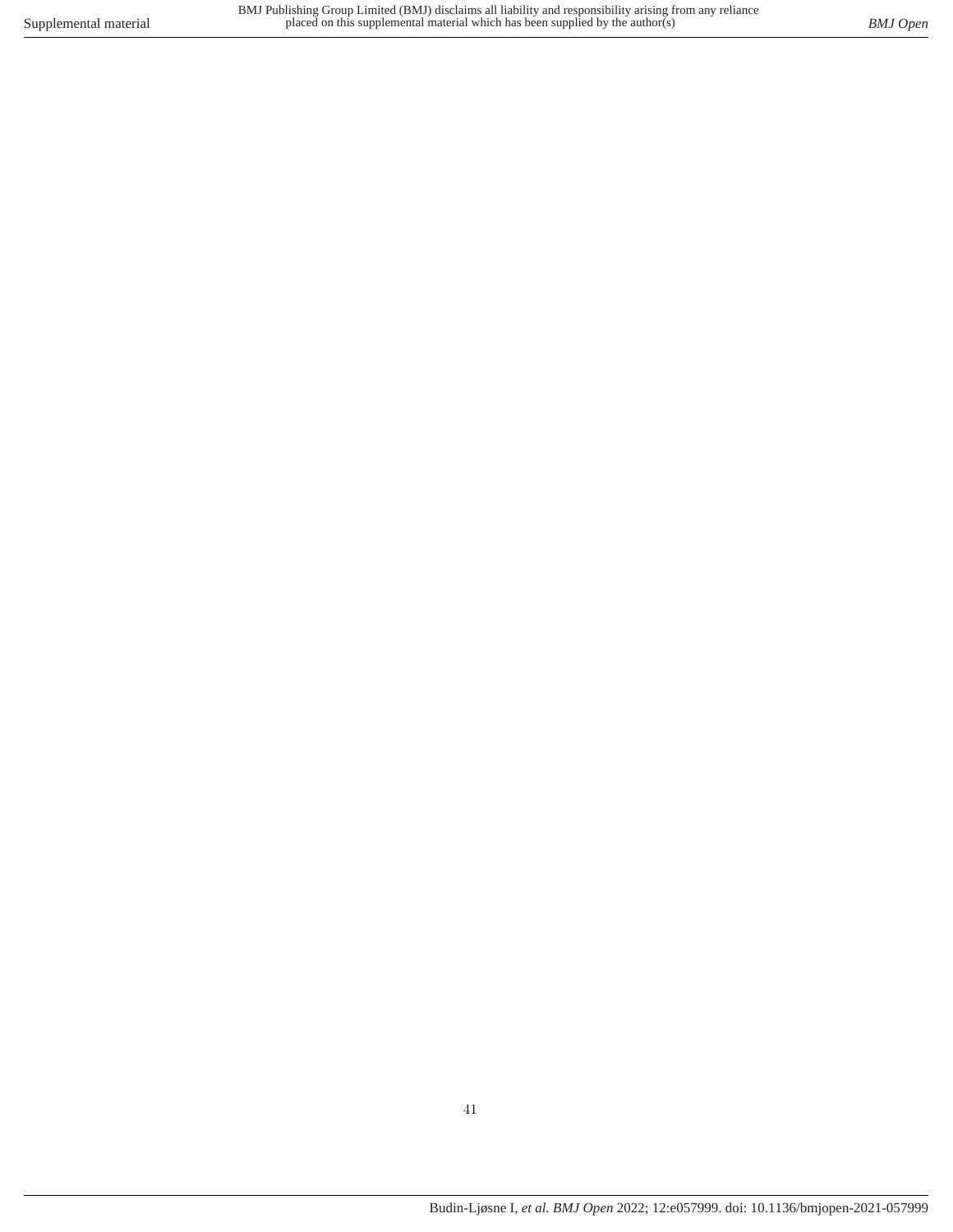### **1.3.7 Question 1: ordinal - Social environment**

| fct                                                                     | term                 | estimate                                           | std.error | statistic | coef.type                                                       |
|-------------------------------------------------------------------------|----------------------|----------------------------------------------------|-----------|-----------|-----------------------------------------------------------------|
|                                                                         | $41 - 60$            | $-0.31$                                            | 0.03      | $-12.49$  | $coefficient$                                                   |
|                                                                         | $\leq$ = 40          | $-0.69$                                            | 0.03      | $-20.60$  | $coefficient$                                                   |
|                                                                         | Very strong Strong   | $-0.87$                                            | 0.02      | $-47.81$  | $_{\rm scale}$                                                  |
| age<br>education<br>gender<br>healthcare_experience<br>cognitive_health | Strong Moderate      | $1.36\,$                                           | 0.02      | 69.53     | scale                                                           |
|                                                                         | Moderate   Weak      | 3.53                                               | 0.04      | 85.29     | scale                                                           |
| $\mathrm{mental\_health}$<br>illness experience                         | Weak No influence    | 5.54                                               | 0.11      | 51.62     | $_{\rm scale}$                                                  |
|                                                                         | Lower                | 0.14                                               | 0.02      | 5.87      | coefficient                                                     |
|                                                                         | Very strong Strong   | $-0.58$                                            | $0.01\,$  | $-39.71$  | scale                                                           |
|                                                                         | Strong Moderate      | $1.61\,$                                           | 0.02      | 90.26     | scale                                                           |
|                                                                         | Moderate Weak        | 3.78                                               | 0.04      | 92.66     | scale                                                           |
|                                                                         | Weak No influence    | 5.79                                               | 0.11      | 54.05     | scale                                                           |
|                                                                         | Man                  | 0.26                                               | 0.03      | 10.44     | $coefficient$                                                   |
|                                                                         | Other/Undisclosed    | $-0.49$                                            | 0.17      | $-2.88$   | $coefficient$                                                   |
|                                                                         | Very strong Strong   | $-0.56$                                            | 0.01      | $-38.71$  | scale                                                           |
|                                                                         | Strong Moderate      | 1.64                                               | 0.02      | $92.34\,$ | scale                                                           |
|                                                                         | Moderate Weak        | 3.82                                               | 0.04      | 93.46     | scale                                                           |
|                                                                         | Weak No influence    | $5.82\,$                                           | 0.11      | 54.36     | scale                                                           |
|                                                                         | Yes                  | $-0.33$                                            | 0.02      | $-14.11$  | coefficient                                                     |
|                                                                         | Very strong Strong   | $-0.76$                                            | 0.02      | $-47.99$  | scale                                                           |
|                                                                         | Strong Moderate      | 1.45                                               | 0.02      | 80.46     | scale                                                           |
|                                                                         | Moderate Weak        | $3.62\,$                                           | 0.04      | 88.81     | scale                                                           |
|                                                                         | Weak No influence    | 5.63                                               | 0.11      | 52.55     | scale                                                           |
|                                                                         | Below average        | 0.28                                               | 0.05      | 5.79      | $coefficient$                                                   |
|                                                                         | Very strong Strong   | $-0.61$                                            | 0.01      | $-47.36$  | scale                                                           |
|                                                                         | Strong Moderate      | 1.58                                               | 0.02      | 97.31     | scale                                                           |
|                                                                         | ModelWeak            | 3.76                                               | 0.04      | 93.54     | scale                                                           |
| brain_disease_caregiver                                                 | Weak No influence    | 5.76                                               | 0.11      | 53.92     | scale                                                           |
|                                                                         | Below average        | $-0.12$                                            | 0.03      | $-3.44$   | coefficient                                                     |
|                                                                         | Very strong Strong   | $-0.64$                                            | $0.01\,$  | $-47.92$  | $_{\rm scale}$                                                  |
|                                                                         | Strong Moderate      | 1.55                                               | 0.02      | 94.06     | scale                                                           |
|                                                                         | Moderate Weak        | $3.72\,$                                           | 0.04      | 92.56     | $_{\rm scale}$                                                  |
|                                                                         | Weak No influence    | 5.73                                               | 0.11      | 53.59     | scale                                                           |
|                                                                         | Yes                  | $0.04\,$                                           | 0.02      | 1.55      | $coefficient$                                                   |
|                                                                         | Very strong Strong   | $-0.61$                                            | $0.02\,$  | $-39.10$  | $_{\rm scale}$                                                  |
|                                                                         | Strong Moderate      | $1.58\,$                                           | 0.02      | 85.29     | scale                                                           |
|                                                                         | ModelWeak            | 3.75                                               | 0.04      | 91.26     | scale                                                           |
|                                                                         | Weak No influence    | $5.76\,$                                           | 0.11      | 53.69     | scale                                                           |
|                                                                         | Yes<br>$\Lambda$     | $\text{-}0.02$                                     | 0.02      | $-0.99$   | $coefficient$                                                   |
|                                                                         | Very strong Strong   | $-0.64$                                            | 0.02      | $-38.63$  | $_{\rm scale}$                                                  |
|                                                                         | Strong Moderate      | 1.56                                               | 0.02      | 81.28     | scale                                                           |
|                                                                         | Moderate Weak        | $3.73\,$                                           | 0.04      | 90.09     | scale                                                           |
|                                                                         | Weak No influence    | 5.73                                               | 0.11      | 53.41     | scale                                                           |
|                                                                         | $\operatorname{Yes}$ | Budin-Ljøsne I, et al. BMJ Open 2022;<br>0.10 0.02 |           |           | 12:e057999.doi: 10.1136/bmjopen-2021-057999<br>4.47 coefficient |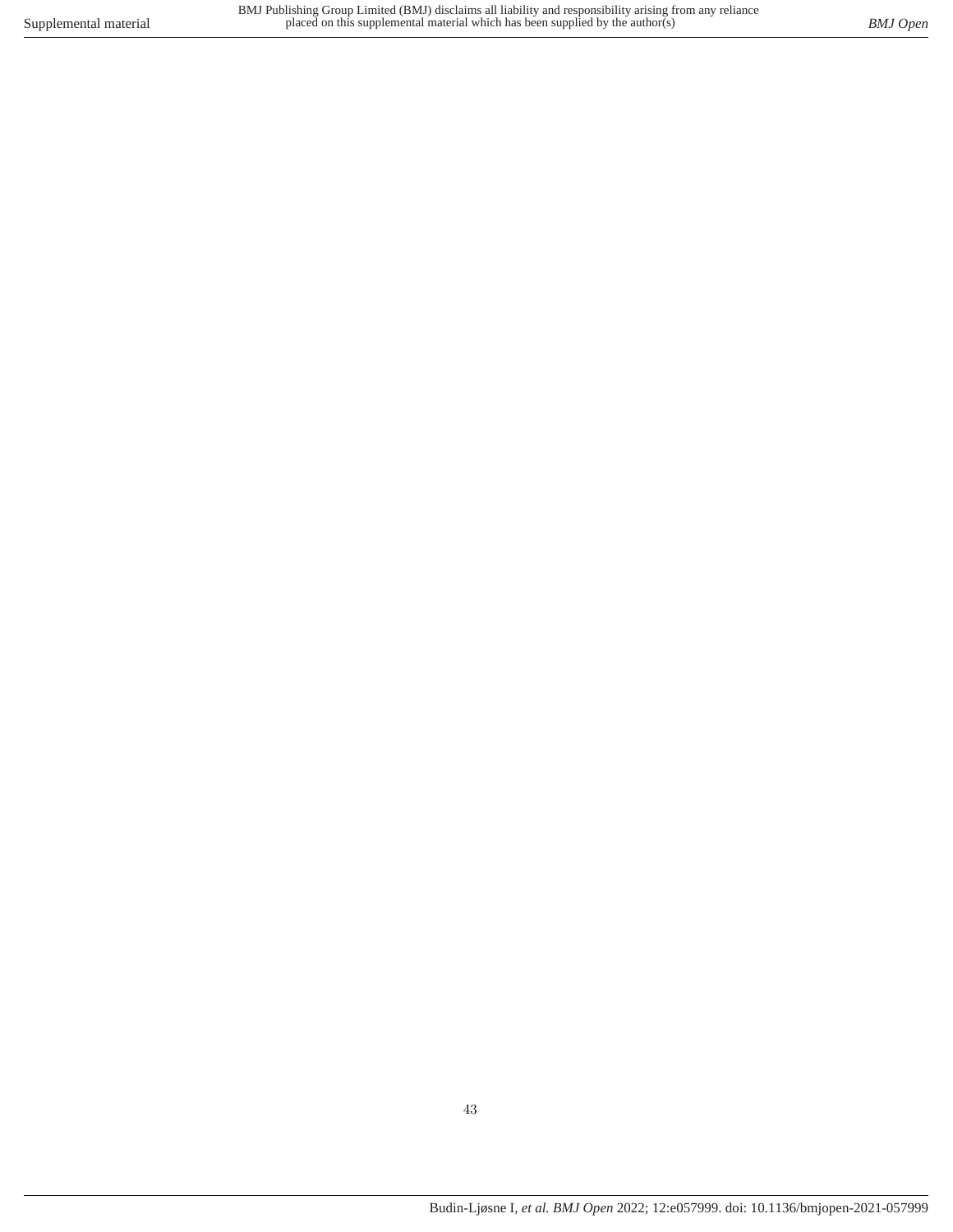|  | 1.3.8 Question 1: ordinal - Sleeping habits |  |  |  |
|--|---------------------------------------------|--|--|--|
|--|---------------------------------------------|--|--|--|

| fct                                                                                                                                                   | term                                                                                                                                                                                                                                                                                                                                                                                                                                                                                                                                                                                                                                                                                                                                                                                                                                                                                                                                                                                                                                           | estimate | std.error | statistic | coef.type      |  |  |  |  |  |  |
|-------------------------------------------------------------------------------------------------------------------------------------------------------|------------------------------------------------------------------------------------------------------------------------------------------------------------------------------------------------------------------------------------------------------------------------------------------------------------------------------------------------------------------------------------------------------------------------------------------------------------------------------------------------------------------------------------------------------------------------------------------------------------------------------------------------------------------------------------------------------------------------------------------------------------------------------------------------------------------------------------------------------------------------------------------------------------------------------------------------------------------------------------------------------------------------------------------------|----------|-----------|-----------|----------------|--|--|--|--|--|--|
|                                                                                                                                                       | $41 - 60$                                                                                                                                                                                                                                                                                                                                                                                                                                                                                                                                                                                                                                                                                                                                                                                                                                                                                                                                                                                                                                      | $-0.74$  | 0.03      | $-28.81$  | $coefficient$  |  |  |  |  |  |  |
|                                                                                                                                                       | $\leq$ = 40                                                                                                                                                                                                                                                                                                                                                                                                                                                                                                                                                                                                                                                                                                                                                                                                                                                                                                                                                                                                                                    | $-1.14$  | 0.03      | $-33.41$  | $coefficient$  |  |  |  |  |  |  |
| age<br>education<br>gender<br>healthcare_experience<br>cognitive_health<br>$\mathrm{mental\_health}$<br>illness_experience<br>brain_disease_caregiver | Very strong Strong                                                                                                                                                                                                                                                                                                                                                                                                                                                                                                                                                                                                                                                                                                                                                                                                                                                                                                                                                                                                                             | $-1.07$  | 0.02      | $-56.79$  | scale          |  |  |  |  |  |  |
|                                                                                                                                                       | Strong Moderate                                                                                                                                                                                                                                                                                                                                                                                                                                                                                                                                                                                                                                                                                                                                                                                                                                                                                                                                                                                                                                | $1.35\,$ | 0.02      | 67.92     | scale          |  |  |  |  |  |  |
|                                                                                                                                                       | Moderate   Weak                                                                                                                                                                                                                                                                                                                                                                                                                                                                                                                                                                                                                                                                                                                                                                                                                                                                                                                                                                                                                                | 3.69     | 0.05      | 77.33     | scale          |  |  |  |  |  |  |
|                                                                                                                                                       | Weak No influence                                                                                                                                                                                                                                                                                                                                                                                                                                                                                                                                                                                                                                                                                                                                                                                                                                                                                                                                                                                                                              | 5.44     | 0.11      | 49.04     | scale          |  |  |  |  |  |  |
|                                                                                                                                                       | Lower                                                                                                                                                                                                                                                                                                                                                                                                                                                                                                                                                                                                                                                                                                                                                                                                                                                                                                                                                                                                                                          | 0.15     | 0.02      | 6.24      | coefficient    |  |  |  |  |  |  |
|                                                                                                                                                       | Very strong Strong                                                                                                                                                                                                                                                                                                                                                                                                                                                                                                                                                                                                                                                                                                                                                                                                                                                                                                                                                                                                                             | $-0.53$  | 0.01      | $-36.39$  | scale          |  |  |  |  |  |  |
|                                                                                                                                                       | Strong Moderate                                                                                                                                                                                                                                                                                                                                                                                                                                                                                                                                                                                                                                                                                                                                                                                                                                                                                                                                                                                                                                | 1.79     | 0.02      | 95.26     | scale          |  |  |  |  |  |  |
|                                                                                                                                                       | $\textbf{Modern} \times \textbf{Weak}$                                                                                                                                                                                                                                                                                                                                                                                                                                                                                                                                                                                                                                                                                                                                                                                                                                                                                                                                                                                                         | 4.11     | 0.05      | $86.58\,$ | scale          |  |  |  |  |  |  |
|                                                                                                                                                       | Weak No influence                                                                                                                                                                                                                                                                                                                                                                                                                                                                                                                                                                                                                                                                                                                                                                                                                                                                                                                                                                                                                              | 5.86     | 0.11      | 52.86     | scale          |  |  |  |  |  |  |
|                                                                                                                                                       | Man                                                                                                                                                                                                                                                                                                                                                                                                                                                                                                                                                                                                                                                                                                                                                                                                                                                                                                                                                                                                                                            | 0.32     | 0.03      | 12.44     | $coefficient$  |  |  |  |  |  |  |
|                                                                                                                                                       | Other/Undisclosed                                                                                                                                                                                                                                                                                                                                                                                                                                                                                                                                                                                                                                                                                                                                                                                                                                                                                                                                                                                                                              | $-0.14$  | 0.17      | $-0.85$   | $coefficient$  |  |  |  |  |  |  |
|                                                                                                                                                       | Very strong Strong                                                                                                                                                                                                                                                                                                                                                                                                                                                                                                                                                                                                                                                                                                                                                                                                                                                                                                                                                                                                                             | $-0.50$  | 0.01      | $-34.50$  | scale          |  |  |  |  |  |  |
|                                                                                                                                                       | Strong Moderate                                                                                                                                                                                                                                                                                                                                                                                                                                                                                                                                                                                                                                                                                                                                                                                                                                                                                                                                                                                                                                | 1.84     | 0.02      | 97.66     | scale          |  |  |  |  |  |  |
|                                                                                                                                                       |                                                                                                                                                                                                                                                                                                                                                                                                                                                                                                                                                                                                                                                                                                                                                                                                                                                                                                                                                                                                                                                |          |           |           |                |  |  |  |  |  |  |
|                                                                                                                                                       |                                                                                                                                                                                                                                                                                                                                                                                                                                                                                                                                                                                                                                                                                                                                                                                                                                                                                                                                                                                                                                                |          |           |           |                |  |  |  |  |  |  |
|                                                                                                                                                       | Yes                                                                                                                                                                                                                                                                                                                                                                                                                                                                                                                                                                                                                                                                                                                                                                                                                                                                                                                                                                                                                                            |          |           |           | $coefficient$  |  |  |  |  |  |  |
|                                                                                                                                                       |                                                                                                                                                                                                                                                                                                                                                                                                                                                                                                                                                                                                                                                                                                                                                                                                                                                                                                                                                                                                                                                | $-0.69$  | 0.02      |           | scale          |  |  |  |  |  |  |
|                                                                                                                                                       |                                                                                                                                                                                                                                                                                                                                                                                                                                                                                                                                                                                                                                                                                                                                                                                                                                                                                                                                                                                                                                                |          |           |           |                |  |  |  |  |  |  |
|                                                                                                                                                       |                                                                                                                                                                                                                                                                                                                                                                                                                                                                                                                                                                                                                                                                                                                                                                                                                                                                                                                                                                                                                                                |          |           |           |                |  |  |  |  |  |  |
|                                                                                                                                                       |                                                                                                                                                                                                                                                                                                                                                                                                                                                                                                                                                                                                                                                                                                                                                                                                                                                                                                                                                                                                                                                | 5.71     | 0.11      | 51.54     | $_{\rm scale}$ |  |  |  |  |  |  |
|                                                                                                                                                       |                                                                                                                                                                                                                                                                                                                                                                                                                                                                                                                                                                                                                                                                                                                                                                                                                                                                                                                                                                                                                                                | $-0.13$  | 0.05      | $-2.56$   | $coefficient$  |  |  |  |  |  |  |
|                                                                                                                                                       |                                                                                                                                                                                                                                                                                                                                                                                                                                                                                                                                                                                                                                                                                                                                                                                                                                                                                                                                                                                                                                                | $-0.59$  | 0.01      | $-45.60$  | scale          |  |  |  |  |  |  |
|                                                                                                                                                       |                                                                                                                                                                                                                                                                                                                                                                                                                                                                                                                                                                                                                                                                                                                                                                                                                                                                                                                                                                                                                                                |          |           |           |                |  |  |  |  |  |  |
|                                                                                                                                                       |                                                                                                                                                                                                                                                                                                                                                                                                                                                                                                                                                                                                                                                                                                                                                                                                                                                                                                                                                                                                                                                | 4.05     | 0.05      |           | scale          |  |  |  |  |  |  |
|                                                                                                                                                       |                                                                                                                                                                                                                                                                                                                                                                                                                                                                                                                                                                                                                                                                                                                                                                                                                                                                                                                                                                                                                                                | 5.80     | 0.11      | 52.47     | scale          |  |  |  |  |  |  |
|                                                                                                                                                       |                                                                                                                                                                                                                                                                                                                                                                                                                                                                                                                                                                                                                                                                                                                                                                                                                                                                                                                                                                                                                                                |          | $0.03\,$  | $-9.68$   | coefficient    |  |  |  |  |  |  |
|                                                                                                                                                       |                                                                                                                                                                                                                                                                                                                                                                                                                                                                                                                                                                                                                                                                                                                                                                                                                                                                                                                                                                                                                                                | $-0.63$  | 0.01      | $-46.59$  | scale          |  |  |  |  |  |  |
|                                                                                                                                                       |                                                                                                                                                                                                                                                                                                                                                                                                                                                                                                                                                                                                                                                                                                                                                                                                                                                                                                                                                                                                                                                | 1.70     | 0.02      | 97.95     | scale          |  |  |  |  |  |  |
|                                                                                                                                                       | Moderate Weak                                                                                                                                                                                                                                                                                                                                                                                                                                                                                                                                                                                                                                                                                                                                                                                                                                                                                                                                                                                                                                  | $4.02\,$ | 0.05      | 85.77     | scale          |  |  |  |  |  |  |
|                                                                                                                                                       | Weak No influence                                                                                                                                                                                                                                                                                                                                                                                                                                                                                                                                                                                                                                                                                                                                                                                                                                                                                                                                                                                                                              | 5.77     | 0.11      | 52.17     | scale          |  |  |  |  |  |  |
|                                                                                                                                                       | Yes                                                                                                                                                                                                                                                                                                                                                                                                                                                                                                                                                                                                                                                                                                                                                                                                                                                                                                                                                                                                                                            | $-0.11$  | 0.02      | $-4.68$   | coefficient    |  |  |  |  |  |  |
|                                                                                                                                                       |                                                                                                                                                                                                                                                                                                                                                                                                                                                                                                                                                                                                                                                                                                                                                                                                                                                                                                                                                                                                                                                | $-0.63$  | 0.02      |           | scale          |  |  |  |  |  |  |
|                                                                                                                                                       | Strong Moderate                                                                                                                                                                                                                                                                                                                                                                                                                                                                                                                                                                                                                                                                                                                                                                                                                                                                                                                                                                                                                                |          | 0.02      |           | scale          |  |  |  |  |  |  |
|                                                                                                                                                       |                                                                                                                                                                                                                                                                                                                                                                                                                                                                                                                                                                                                                                                                                                                                                                                                                                                                                                                                                                                                                                                |          | 0.05      | 84.40     | scale          |  |  |  |  |  |  |
|                                                                                                                                                       |                                                                                                                                                                                                                                                                                                                                                                                                                                                                                                                                                                                                                                                                                                                                                                                                                                                                                                                                                                                                                                                | 5.77     | 0.11      | 51.99     | scale          |  |  |  |  |  |  |
|                                                                                                                                                       | Yes                                                                                                                                                                                                                                                                                                                                                                                                                                                                                                                                                                                                                                                                                                                                                                                                                                                                                                                                                                                                                                            |          | 0.02      | 4.43      | coefficient    |  |  |  |  |  |  |
|                                                                                                                                                       |                                                                                                                                                                                                                                                                                                                                                                                                                                                                                                                                                                                                                                                                                                                                                                                                                                                                                                                                                                                                                                                |          |           |           |                |  |  |  |  |  |  |
|                                                                                                                                                       |                                                                                                                                                                                                                                                                                                                                                                                                                                                                                                                                                                                                                                                                                                                                                                                                                                                                                                                                                                                                                                                |          |           |           |                |  |  |  |  |  |  |
|                                                                                                                                                       |                                                                                                                                                                                                                                                                                                                                                                                                                                                                                                                                                                                                                                                                                                                                                                                                                                                                                                                                                                                                                                                |          |           |           |                |  |  |  |  |  |  |
|                                                                                                                                                       |                                                                                                                                                                                                                                                                                                                                                                                                                                                                                                                                                                                                                                                                                                                                                                                                                                                                                                                                                                                                                                                |          |           |           |                |  |  |  |  |  |  |
|                                                                                                                                                       | Moderate Weak<br>4.16<br>0.05<br>87.53<br>scale<br>Weak No influence<br>$5.91\,$<br>0.11<br>53.29<br>scale<br>$-0.27$<br>0.02<br>$\textbf{-11.54}$<br>Very strong Strong<br>$-43.78$<br>Strong Moderate<br>1.64<br>0.02<br>86.84<br>$_{\rm scale}$<br>Moderate Weak<br>3.97<br>0.05<br>83.53<br>scale<br>Weak No influence<br>Below average<br>Very strong Strong<br>Strong Moderate<br>1.73<br>0.02<br>101.12<br>scale<br>Moderate Weak<br>86.56<br>Weak No influence<br>Below average<br>$-0.33$<br>Very strong Strong<br>Strong Moderate<br>Very strong Strong<br>$-39.62$<br>1.70<br>$88.30\,$<br>Moderate Weak<br>4.02<br>Weak No influence<br>$0.10\,$<br>44<br>Very strong Strong<br>$-0.53$<br>$0.02\,$<br>$-32.47$<br>scale<br>Strong Moderate<br>1.79<br>0.02<br>88.46<br>scale<br>Moderate Weak<br>4.11<br>0.05<br>85.51<br>scale<br>Weak No influence<br>5.86<br>52.72<br>$_{\rm scale}$<br>0.11<br>12:e057999. doi: 10.1136/bmjopen-2021-057999<br>13.94 coefficient<br>Budin-Ljøsne I, et al. BMJ Open 2022;<br>0.32 0.02<br>Yes |          |           |           |                |  |  |  |  |  |  |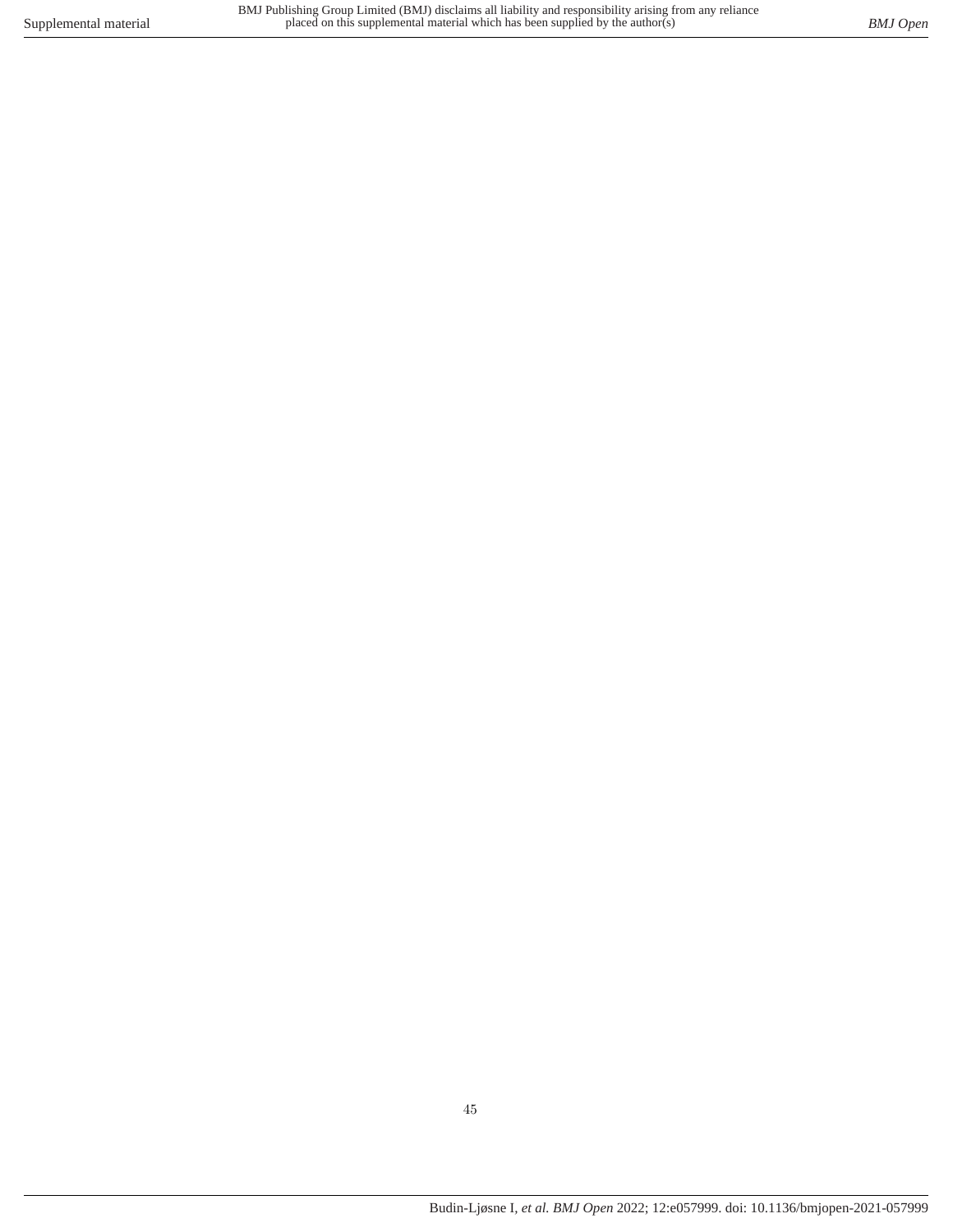# **1.3.9 Question 1: ordinal - Physical health**

| fct                                                                     | term                                                                                                                                                     | estimate | std.error | statistic   | coef.type                |  |  |  |  |  |
|-------------------------------------------------------------------------|----------------------------------------------------------------------------------------------------------------------------------------------------------|----------|-----------|-------------|--------------------------|--|--|--|--|--|
|                                                                         | 41-60                                                                                                                                                    | $-0.20$  | 0.03      | $-7.91$     | $coefficient$            |  |  |  |  |  |
|                                                                         | $\leq$ = 40                                                                                                                                              | $-0.27$  | $0.03\,$  | $-8.06$     | $coefficient$            |  |  |  |  |  |
| age<br>education<br>gender<br>healthcare_experience<br>cognitive_health | Very strong Strong                                                                                                                                       | $-0.67$  | 0.02      | $-37.75$    | scale                    |  |  |  |  |  |
|                                                                         | Strong Moderate                                                                                                                                          | 1.83     | 0.02      | 84.28       | scale                    |  |  |  |  |  |
|                                                                         | Moderate Weak                                                                                                                                            | 4.04     | 0.05      | 80.42       | $_{\rm scale}$           |  |  |  |  |  |
|                                                                         | Weak No influence                                                                                                                                        | 5.95     | 0.13      | 47.31       | scale                    |  |  |  |  |  |
|                                                                         | Lower                                                                                                                                                    | 0.31     | 0.03      | 12.46       | $coefficient$            |  |  |  |  |  |
|                                                                         | Very strong Strong                                                                                                                                       | $-0.46$  | 0.01      | $-31.42$    | $_{\rm scale}$           |  |  |  |  |  |
|                                                                         | Strong Moderate                                                                                                                                          | 2.05     | 0.02      | 101.07      | scale                    |  |  |  |  |  |
|                                                                         | Moderate Weak                                                                                                                                            | 4.26     | 0.05      | 85.72       | scale                    |  |  |  |  |  |
|                                                                         | Weak No influence                                                                                                                                        | 6.17     | 0.13      | 49.15       | $_{\rm scale}$           |  |  |  |  |  |
| mental health<br>illness_experience                                     | Man                                                                                                                                                      | 0.17     | 0.03      | 6.76        | coefficient              |  |  |  |  |  |
|                                                                         | Other/Undisclosed                                                                                                                                        | $-0.01$  | 0.17      | $-0.07$     | $coefficient$            |  |  |  |  |  |
|                                                                         | Very strong Strong                                                                                                                                       | $-0.51$  | 0.01      | $-35.05$    | scale                    |  |  |  |  |  |
|                                                                         | Strong Moderate                                                                                                                                          | 1.99     | 0.02      | 100.46      | $_{\rm scale}$           |  |  |  |  |  |
|                                                                         | Moderate Weak                                                                                                                                            | 4.20     | 0.05      | 84.92       | scale                    |  |  |  |  |  |
|                                                                         | Weak No influence                                                                                                                                        | 6.11     | $0.13\,$  | 48.73       | scale                    |  |  |  |  |  |
|                                                                         | Yes                                                                                                                                                      | $-0.33$  | $0.02\,$  | $-13.88$    | $coefficient$            |  |  |  |  |  |
|                                                                         | Very strong Strong                                                                                                                                       | $-0.69$  | 0.02      | $-43.32$    | scale                    |  |  |  |  |  |
|                                                                         | Strong Moderate                                                                                                                                          | 1.82     | 0.02      | 91.10       | scale                    |  |  |  |  |  |
|                                                                         | Moderate Weak                                                                                                                                            | 4.03     | 0.05      | 81.55       | scale                    |  |  |  |  |  |
|                                                                         | Weak No influence                                                                                                                                        | 5.94     | 0.13      | 47.40       | $_{\rm scale}$           |  |  |  |  |  |
|                                                                         | Below average                                                                                                                                            | 0.41     | 0.05      | 8.22        | coefficient              |  |  |  |  |  |
|                                                                         | Very strong Strong                                                                                                                                       | $-0.53$  | $0.01\,$  | $-41.47$    | $_{\rm scale}$           |  |  |  |  |  |
|                                                                         | Strong Moderate                                                                                                                                          | 1.97     | $0.02\,$  | 105.97      | scale                    |  |  |  |  |  |
|                                                                         | Moderate Weak                                                                                                                                            | 4.18     | $0.05\,$  | 85.31       | scale                    |  |  |  |  |  |
| brain_disease_caregiver                                                 | Weak No influence                                                                                                                                        | 6.09     | 0.13      | 48.63       | scale                    |  |  |  |  |  |
|                                                                         | Below average                                                                                                                                            | 0.19     | $0.03\,$  | 5.38        | $coefficient$            |  |  |  |  |  |
|                                                                         |                                                                                                                                                          | $-0.53$  | 0.01      | $-39.99$    | scale                    |  |  |  |  |  |
|                                                                         | Strong Moderate                                                                                                                                          | 1.97     | $0.02\,$  | 104.22      | scale                    |  |  |  |  |  |
|                                                                         | Moderate Weak                                                                                                                                            | 4.18     | 0.05      | 85.07       | scale                    |  |  |  |  |  |
|                                                                         | Weak No influence                                                                                                                                        | 6.09     | 0.13      | $\!48.59\!$ | scale                    |  |  |  |  |  |
|                                                                         | Yes                                                                                                                                                      | 0.13     | 0.02      | 5.53        | coefficient              |  |  |  |  |  |
|                                                                         | Very strong Strong                                                                                                                                       | $-0.50$  | $0.02\,$  | $-32.13$    | scale                    |  |  |  |  |  |
|                                                                         | Strong Moderate                                                                                                                                          | 2.00     | $0.02\,$  | 96.25       | scale                    |  |  |  |  |  |
|                                                                         | Moderate Weak                                                                                                                                            | 4.20     | 0.05      | $84.34\,$   | $_{\mbox{\small scale}}$ |  |  |  |  |  |
|                                                                         | Weak No influence                                                                                                                                        | 6.11     | 0.13      | 48.69       | scale                    |  |  |  |  |  |
|                                                                         | Yes                                                                                                                                                      | $-0.12$  | $0.02\,$  | $-5.03$     | coefficient              |  |  |  |  |  |
|                                                                         | Very strong Strong                                                                                                                                       | $-0.61$  | $0.02\,$  | $-36.60$    | scale                    |  |  |  |  |  |
|                                                                         | Strong Moderate                                                                                                                                          | 1.89     | 0.02      | 89.99       | scale                    |  |  |  |  |  |
|                                                                         | Moderate Weak                                                                                                                                            | 4.10     | 0.05      | 82.10       | scale                    |  |  |  |  |  |
|                                                                         | Weak No influence                                                                                                                                        | 6.01     | 0.13      | 47.83       | scale                    |  |  |  |  |  |
|                                                                         | Very strong<br> Strong<br>46<br>12:e057999.doi: 10.1136/bmjopen-2021-057999<br>-2.39 coefficient<br>Budin-Ljøsne I, et al. BMJ Open 2022;<br>${\rm Yes}$ |          |           |             |                          |  |  |  |  |  |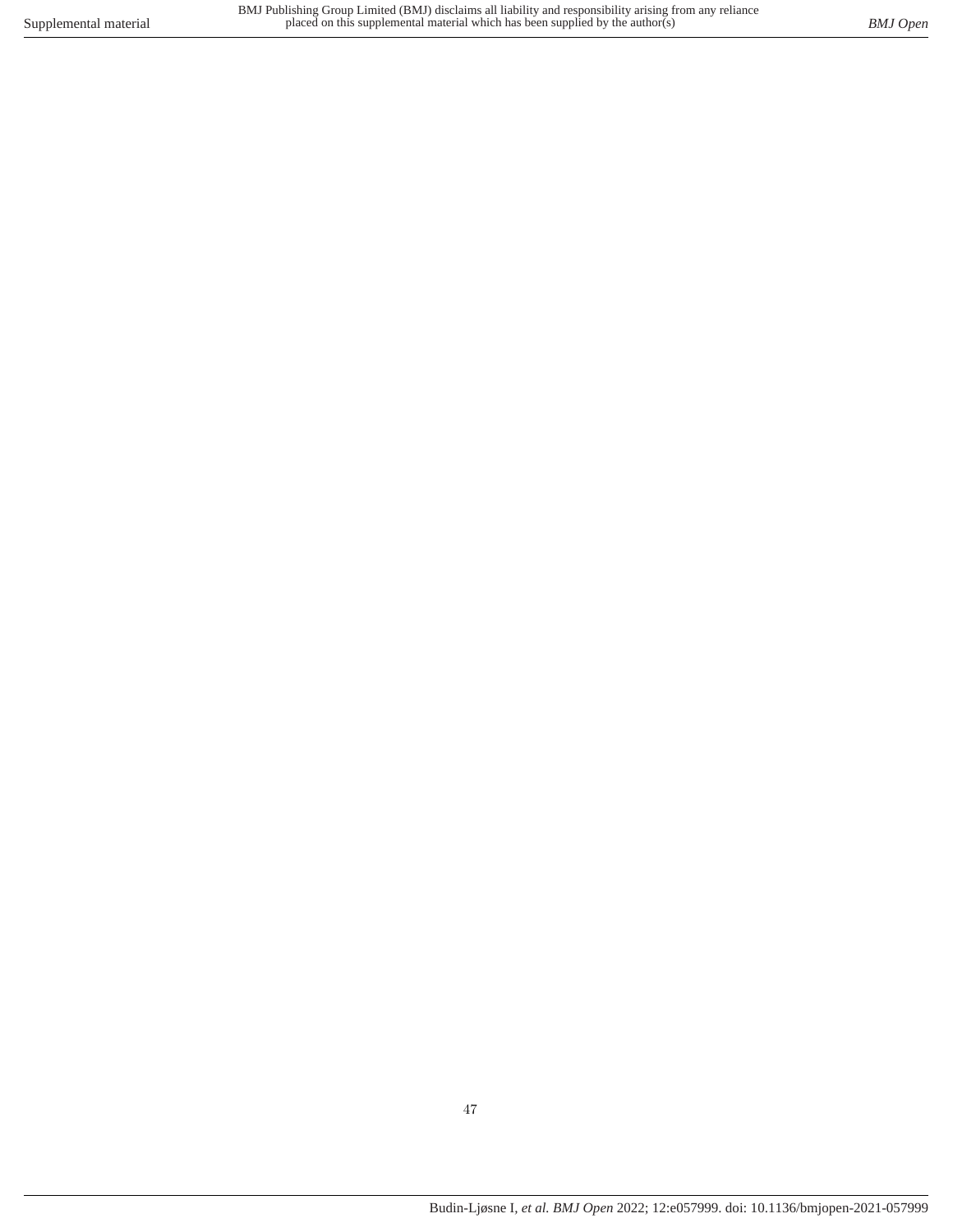# **1.3.10 Question 1: ordinal - Genetics**

| fct                                                                                                  | term                                   | estimate | std.error                          | statistic | coef.type                                                  |
|------------------------------------------------------------------------------------------------------|----------------------------------------|----------|------------------------------------|-----------|------------------------------------------------------------|
|                                                                                                      | 41-60                                  | $-0.06$  | 0.02                               | $-2.43$   | $coefficient$                                              |
|                                                                                                      | $\leq$ = 40                            | $0.26\,$ | 0.03                               | $8.02\,$  | $coefficient$                                              |
|                                                                                                      | Very strong Strong                     | $-0.48$  | 0.02                               | $-27.58$  | scale                                                      |
|                                                                                                      | Strong Moderate                        | $1.56\,$ | 0.02                               | 78.11     | scale                                                      |
|                                                                                                      | Moderate Weak                          | 3.74     | 0.04                               | 90.21     | scale                                                      |
|                                                                                                      | Weak No influence                      | $5.52\,$ | 0.10                               | 58.01     | scale                                                      |
| age<br>education<br>gender<br>healthcare_experience<br>cognitive_health<br>$\mathrm{mental\_health}$ | Lower                                  | 0.04     | 0.02                               | 1.68      | $coefficient$                                              |
|                                                                                                      | Very strong Strong                     | $-0.48$  | 0.01                               | $-33.17$  | scale                                                      |
|                                                                                                      | Strong Moderate                        | 1.55     | 0.02                               | 88.31     | scale                                                      |
|                                                                                                      | $\textbf{Modern} \times \textbf{Weak}$ | $3.72\,$ | 0.04                               | 92.50     | scale                                                      |
|                                                                                                      | Weak No influence                      | 5.50     | 0.09                               | 58.18     | scale                                                      |
|                                                                                                      | Man                                    | 0.20     | 0.03                               | 8.11      | $coefficient$                                              |
|                                                                                                      | Other/Undisclosed                      | 0.72     | 0.17                               | 4.28      | $coefficient$                                              |
|                                                                                                      | Very strong Strong                     | $-0.44$  | 0.01                               | $-30.60$  | scale                                                      |
|                                                                                                      | Strong Moderate                        | 1.61     | 0.02                               | 91.27     | scale                                                      |
|                                                                                                      | Moderate Weak                          | 3.78     | 0.04                               | 93.72     | scale                                                      |
|                                                                                                      | Weak No influence                      | 5.56     | 0.09                               | 58.73     | scale                                                      |
|                                                                                                      | Yes                                    | $-0.08$  | 0.02                               | $-3.46$   | $coefficient$                                              |
|                                                                                                      | Very strong Strong                     | $-0.53$  | 0.02                               | $-34.26$  | scale                                                      |
|                                                                                                      | Strong Moderate                        | 1.51     | 0.02                               | 83.44     | $_{\rm scale}$                                             |
|                                                                                                      | Moderate Weak                          | 3.68     | 0.04                               | 90.99     | scale                                                      |
|                                                                                                      | Weak No influence                      | 5.46     | 0.09                               | 57.67     | $_{\rm scale}$                                             |
|                                                                                                      | Below average                          | 0.07     | 0.05                               | 1.43      | $coefficient$                                              |
|                                                                                                      | Very strong Strong                     | $-0.49$  | 0.01                               | $-38.60$  | scale                                                      |
|                                                                                                      | Strong Moderate                        | 1.55     | 0.02                               | 96.07     | scale                                                      |
|                                                                                                      | Moderate Weak                          | 3.71     | 0.04                               | 93.77     | $_{\rm scale}$                                             |
|                                                                                                      | Weak No influence                      | 5.49     | 0.09                               | 58.25     | scale                                                      |
|                                                                                                      | Below average                          | $-0.07$  | 0.03                               | $-1.98$   | $coefficient$                                              |
|                                                                                                      | Very strong Strong                     | $-0.50$  | 0.01                               | $-38.23$  | scale                                                      |
|                                                                                                      | Strong Moderate                        | 1.53     | 0.02                               | 93.54     | scale                                                      |
|                                                                                                      | Moderate Weak                          | $3.70\,$ | 0.04                               | 93.19     | scale                                                      |
|                                                                                                      | Weak No influence                      | $5.48\,$ | 0.09                               | 58.09     | $_{\rm scale}$                                             |
|                                                                                                      | Yes                                    | $-0.06$  | $0.02\,$                           | $-2.63$   | coefficient                                                |
|                                                                                                      | Very strong Strong                     | $-0.52$  | $0.02\,$                           | $-33.45$  | scale                                                      |
|                                                                                                      | Strong Moderate                        | $1.52\,$ | 0.02                               | $83.06\,$ | scale                                                      |
| illness_experience                                                                                   | Moderate Weak                          | $3.69\,$ | 0.04                               | 90.97     | scale                                                      |
|                                                                                                      | Weak No influence                      | $5.47\,$ | 0.09                               | 57.72     | scale                                                      |
|                                                                                                      | Yes<br>48                              | $-0.33$  | $0.02\,$                           | $-14.68$  | $coefficient$                                              |
|                                                                                                      | Very strong Strong                     | $-0.66$  | 0.02                               | $-39.48$  | scale                                                      |
|                                                                                                      | Strong Moderate                        | 1.39     | 0.02                               | 74.82     | scale                                                      |
| brain_disease_caregiver                                                                              | Moderate Weak                          | $3.57\,$ | 0.04                               | 87.86     | scale                                                      |
|                                                                                                      | Weak No influence                      | 5.35     | 0.09                               | 56.45     | scale                                                      |
|                                                                                                      | Budin-Ljøsne I,<br>Yes                 |          | et al. BMJ Open 2022<br>-0.18 0.02 | $-7.88$   | 2:e057999. doi: 10.1136/bmjopen-2021-057999<br>coefficient |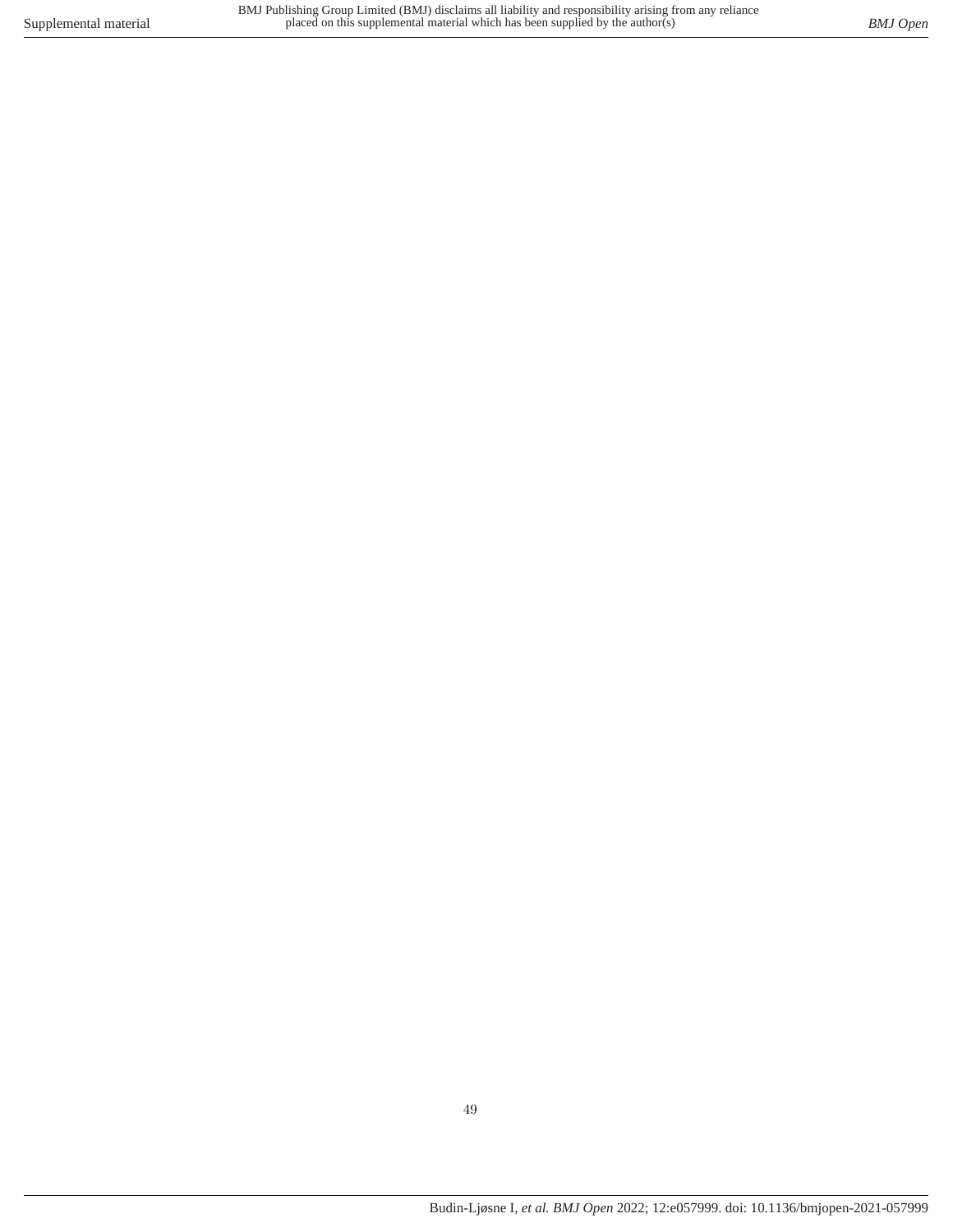## **1.3.11 Question 1: ordinal - Substance use**

| fct                                                                     | term                 | estimate                                           | std.error | statistic | coef.type                                                       |
|-------------------------------------------------------------------------|----------------------|----------------------------------------------------|-----------|-----------|-----------------------------------------------------------------|
|                                                                         | $41 - 60$            | $-0.39$                                            | 0.03      | $-14.67$  | $coefficient$                                                   |
|                                                                         | $\leq$ = 40          | $-0.34$                                            | 0.04      | $-9.72$   | $coefficient$                                                   |
|                                                                         | Very strong Strong   | 0.24                                               | 0.02      | 13.80     | $_{\rm scale}$                                                  |
| age<br>education<br>gender<br>healthcare_experience<br>cognitive_health | Strong Moderate      | 2.30                                               | 0.03      | 90.13     | scale                                                           |
|                                                                         | Moderate   Weak      | 3.83                                               | 0.05      | 81.10     | scale                                                           |
| $\mathrm{mental\_health}$<br>illness experience                         | Weak No influence    | 4.46                                               | 0.06      | 70.54     | $_{\rm scale}$                                                  |
|                                                                         | Lower                | $0.09\,$                                           | 0.03      | 3.35      | coefficient                                                     |
|                                                                         | Very strong Strong   | 0.47                                               | $0.01\,$  | 31.82     | scale                                                           |
|                                                                         | Strong Moderate      | $2.52\,$                                           | 0.02      | 104.15    | scale                                                           |
|                                                                         | Moderate Weak        | 4.05                                               | 0.05      | 86.84     | scale                                                           |
|                                                                         | Weak No influence    | 4.68                                               | 0.06      | 74.48     | scale                                                           |
|                                                                         | Man                  | 0.29                                               | 0.03      | 10.73     | $coefficient$                                                   |
| brain_disease_caregiver                                                 | Other/Undisclosed    | $0.43\,$                                           | 0.18      | 2.47      | $coefficient$                                                   |
|                                                                         | Very strong Strong   | 0.53                                               | 0.01      | 35.98     | scale                                                           |
|                                                                         | Strong Moderate      | $2.58\,$                                           | 0.02      | 106.26    | scale                                                           |
|                                                                         | Moderate Weak        | 4.11                                               | 0.05      | 88.06     | scale                                                           |
|                                                                         | Weak No influence    | 4.74                                               | 0.06      | 75.43     | scale                                                           |
|                                                                         | Yes                  | $-0.28$                                            | 0.03      | $-10.92$  | coefficient                                                     |
|                                                                         | Very strong Strong   | $0.34\,$                                           | 0.02      | $21.93\,$ | scale                                                           |
|                                                                         | Strong Moderate      | 2.39                                               | 0.02      | 98.36     | scale                                                           |
|                                                                         | Moderate Weak        | $3.92\,$                                           | 0.05      | 84.11     | scale                                                           |
|                                                                         | Weak No influence    | 4.55                                               | 0.06      | 72.47     | scale                                                           |
|                                                                         | Below average        | 0.37                                               | 0.05      | 7.45      | $coefficient$                                                   |
|                                                                         | Very strong Strong   | 0.47                                               | 0.01      | 36.63     | scale                                                           |
|                                                                         | Strong Moderate      | 2.52                                               | 0.02      | 109.46    | scale                                                           |
|                                                                         | ModelWeak            | 4.05                                               | 0.05      | 87.95     | scale                                                           |
|                                                                         | Weak No influence    | 4.67                                               | 0.06      | 75.00     | scale                                                           |
|                                                                         | Below average        | 0.07                                               | 0.04      | 1.99      | coefficient                                                     |
|                                                                         | Very strong Strong   | 0.45                                               | $0.01\,$  | $34.30\,$ | $_{\rm scale}$                                                  |
|                                                                         | Strong Moderate      | 2.50                                               | 0.02      | 107.73    | scale                                                           |
|                                                                         | Moderate Weak        | $4.03\,$                                           | 0.05      | 87.40     | $_{\rm scale}$                                                  |
|                                                                         | Weak No influence    | 4.66                                               | 0.06      | 74.64     | scale                                                           |
|                                                                         | Yes                  | $0.09\,$                                           | 0.02      | $3.69\,$  | $coefficient$                                                   |
|                                                                         | Very strong Strong   | 0.48                                               | $0.02\,$  | 30.25     | $_{\rm scale}$                                                  |
|                                                                         | Strong Moderate      | 2.53                                               | 0.02      | 101.57    | $_{\rm scale}$                                                  |
|                                                                         | ModelWeak            | 4.06                                               | 0.05      | 86.36     | scale                                                           |
|                                                                         | Weak No influence    | $4.68\,$                                           | 0.06      | 74.31     | scale                                                           |
|                                                                         | Yes<br>50            | $0.00\,$                                           | 0.02      | 0.08      | $coefficient$                                                   |
|                                                                         | Very strong Strong   | 0.45                                               | 0.02      | 26.55     | $_{\rm scale}$                                                  |
|                                                                         | Strong Moderate      | 2.49                                               | 0.03      | 98.15     | scale                                                           |
|                                                                         | Moderate Weak        | 4.02                                               | $0.05\,$  | 85.15     | scale                                                           |
|                                                                         | Weak No influence    | 4.65                                               | 0.06      | 73.53     | scale                                                           |
|                                                                         | $\operatorname{Yes}$ | Budin-Ljøsne I, et al. BMJ Open 2022;<br>0.07 0.02 |           |           | 12:e057999.doi: 10.1136/bmjopen-2021-057999<br>2.85 coefficient |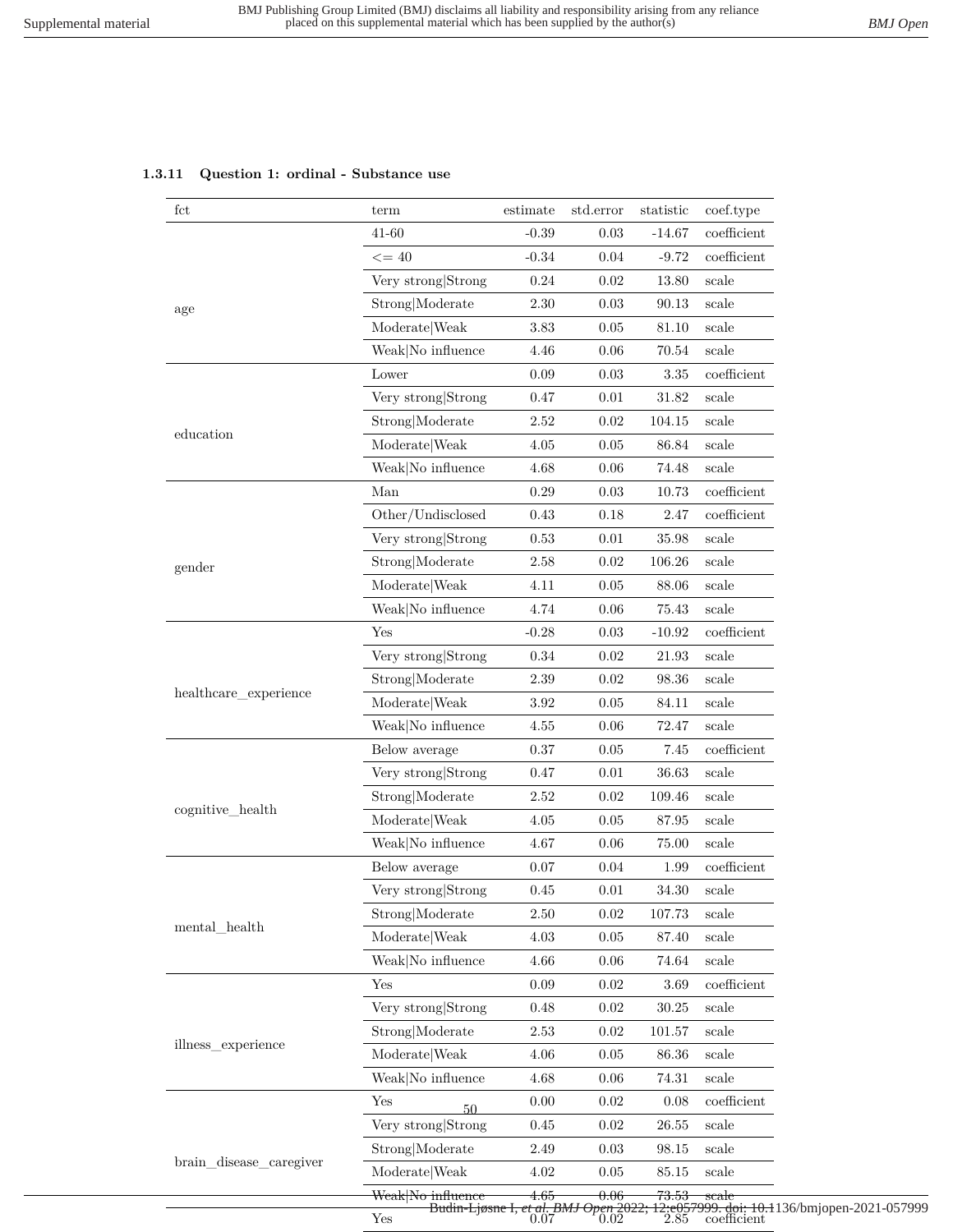**1.4 bin\_vs\_cont**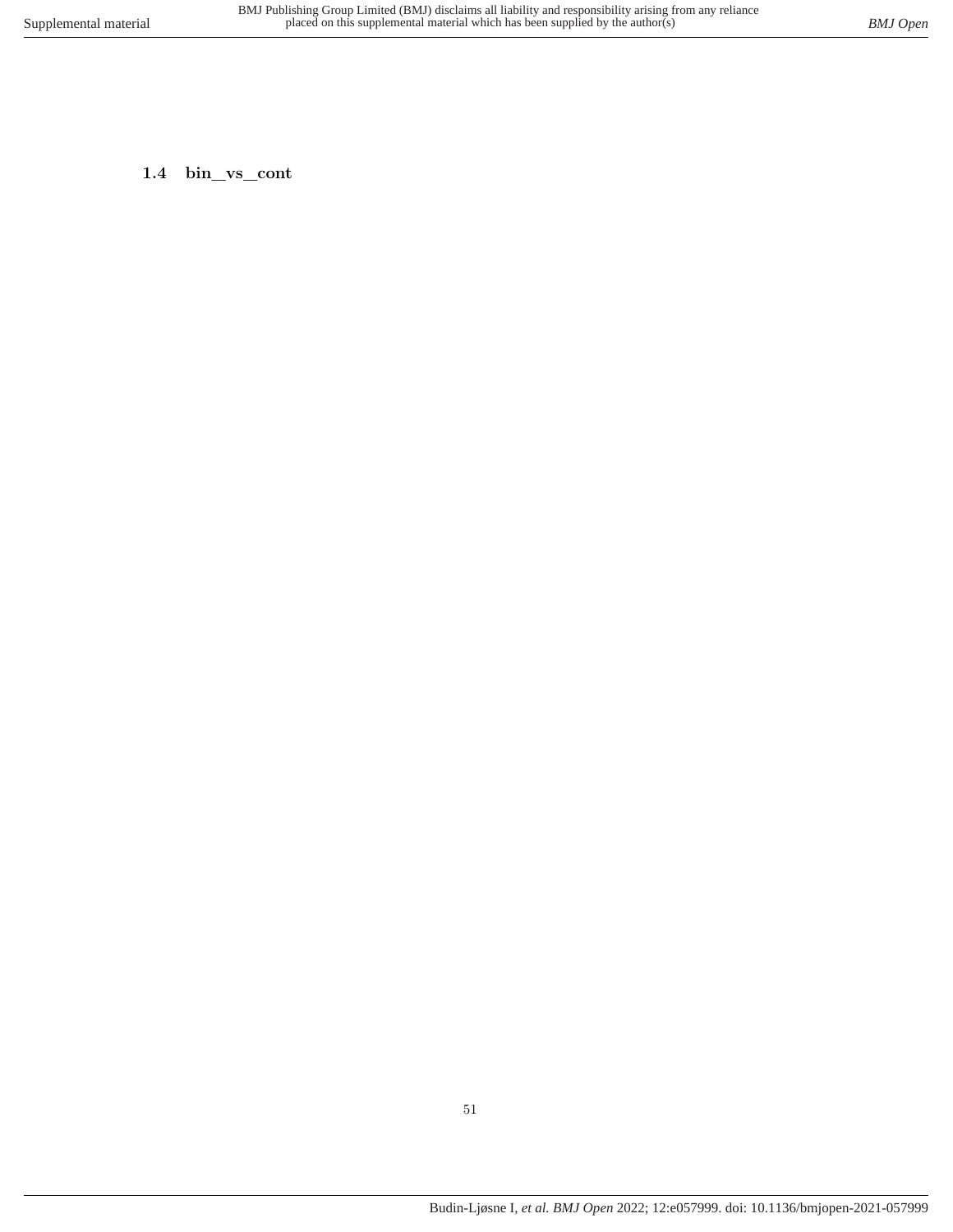| fct                          | term              | log odds | std.error | statistic | p.value | cont term         | cont beta |
|------------------------------|-------------------|----------|-----------|-----------|---------|-------------------|-----------|
|                              | $41 - 60$         | $-0.02$  | 0.03      | $-0.87$   | 0.38    | $41 - 60$         | 0.02      |
| age                          | $\leq$ = 40       | $-0.21$  | 0.04      | $-5.81$   | 0.00    | $\leq$ = 40       | 0.13      |
| education                    | Lower             | 0.10     | 0.03      | 3.86      | 0.00    | Lower             | $-0.03$   |
|                              | Man               | $-0.05$  | 0.03      | $-1.88$   | 0.06    | Man               | 0.06      |
| gender                       | Other/Undisclosed | 0.17     | 0.18      | 0.93      | 0.35    | Other/Undisclosed | $-0.10$   |
| healthcare_experience        | Yes               | 0.27     | 0.03      | 10.31     | 0.00    | Yes               | $-0.14$   |
| illness experience           | Yes               | 0.14     | 0.03      | 5.57      | 0.00    | Yes               | $-0.06$   |
| brain_disease_caregiver      | Yes               | 0.04     | 0.03      | 1.58      | 0.11    | Yes               | $-0.02$   |
| brain_research_participation | Yes               | 0.05     | 0.03      | 2.11      | 0.03    | Yes               | $-0.02$   |

### **1.4.1 Question 1: bin\_vs\_cont - Income**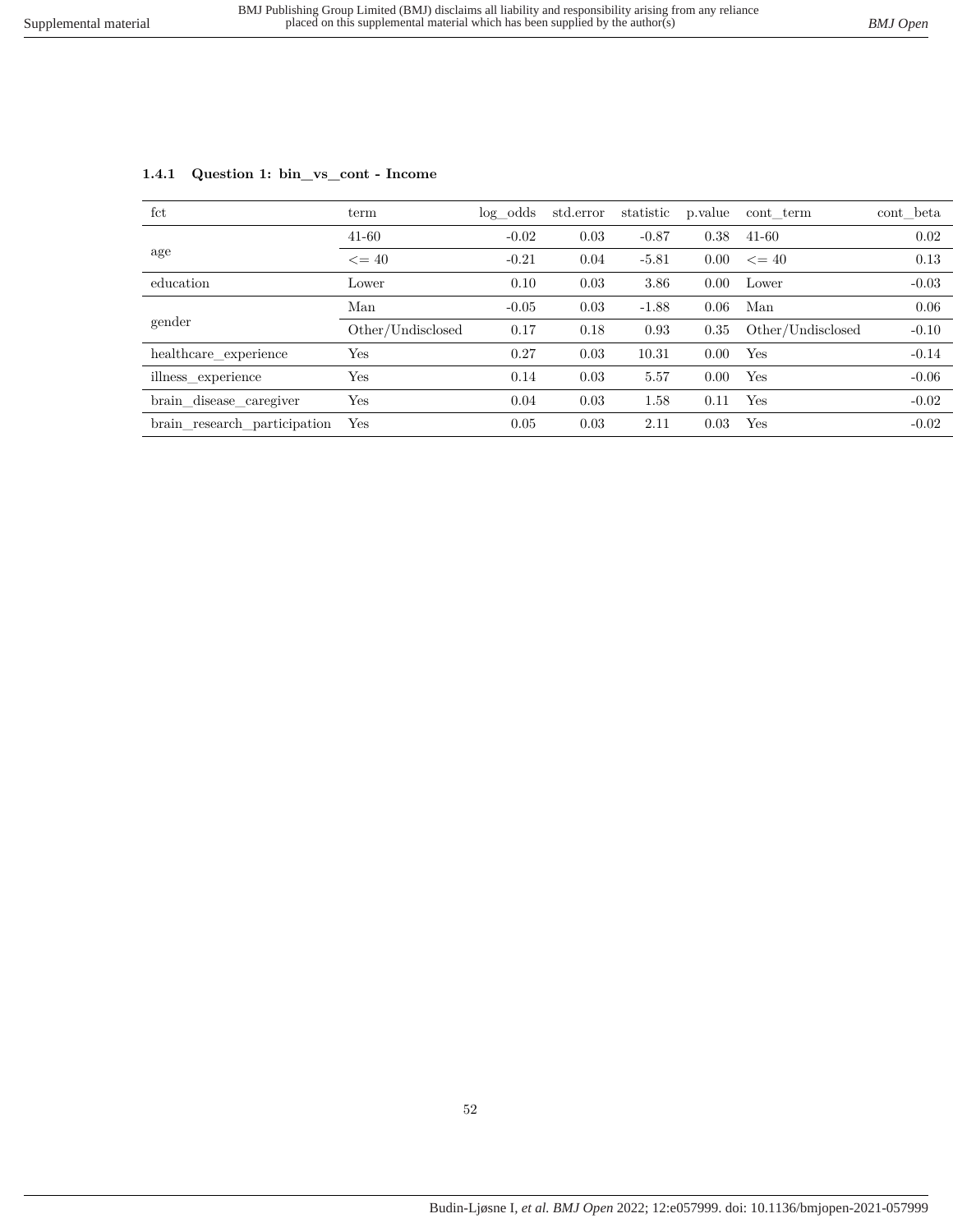| fct                          | term              | $log\_odds$ | std.error | statistic | p.value | cont term         | cont beta |
|------------------------------|-------------------|-------------|-----------|-----------|---------|-------------------|-----------|
|                              | $41 - 60$         | 0.15        | 0.03      | 5.61      | 0.00    | $41 - 60$         | $-0.09$   |
| age                          | $\leq$ = 40       | 0.29        | 0.04      | 8.08      | 0.00    | $\leq$ = 40       | $-0.19$   |
| education                    | Lower             | $-0.28$     | 0.03      | $-10.78$  | 0.00    | Lower             | 0.15      |
| gender                       | Man               | 0.17        | 0.03      | 6.11      | 0.00    | Man               | $-0.05$   |
|                              | Other/Undisclosed | $-0.01$     | 0.18      | $-0.07$   | 0.95    | Other/Undisclosed | 0.01      |
| healthcare experience        | Yes               | 0.20        | 0.03      | 8.10      | 0.00    | Yes               | $-0.11$   |
| cognitive health             | Below average     | $-0.20$     | 0.05      | $-3.92$   | 0.00    | Below average     | 0.14      |
| mental health                | Below average     | $-0.13$     | 0.04      | $-3.69$   | 0.00    | Below average     | 0.05      |
| illness experience           | Yes               | $-0.06$     | 0.02      | $-2.38$   | 0.02    | Yes               | 0.03      |
| brain_disease_caregiver      | Yes               | $-0.12$     | 0.02      | $-4.94$   | 0.00    | Yes               | 0.07      |
| brain research participation | Yes               | $-0.14$     | 0.02      | $-5.77$   | 0.00    | Yes               | 0.07      |
| relationship                 | Stable            | $-0.02$     | 0.02      | $-0.86$   | 0.39    | Stable            | 0.03      |
|                              |                   |             |           |           |         |                   |           |

# **1.4.2 Question 1: bin\_vs\_cont - Profession**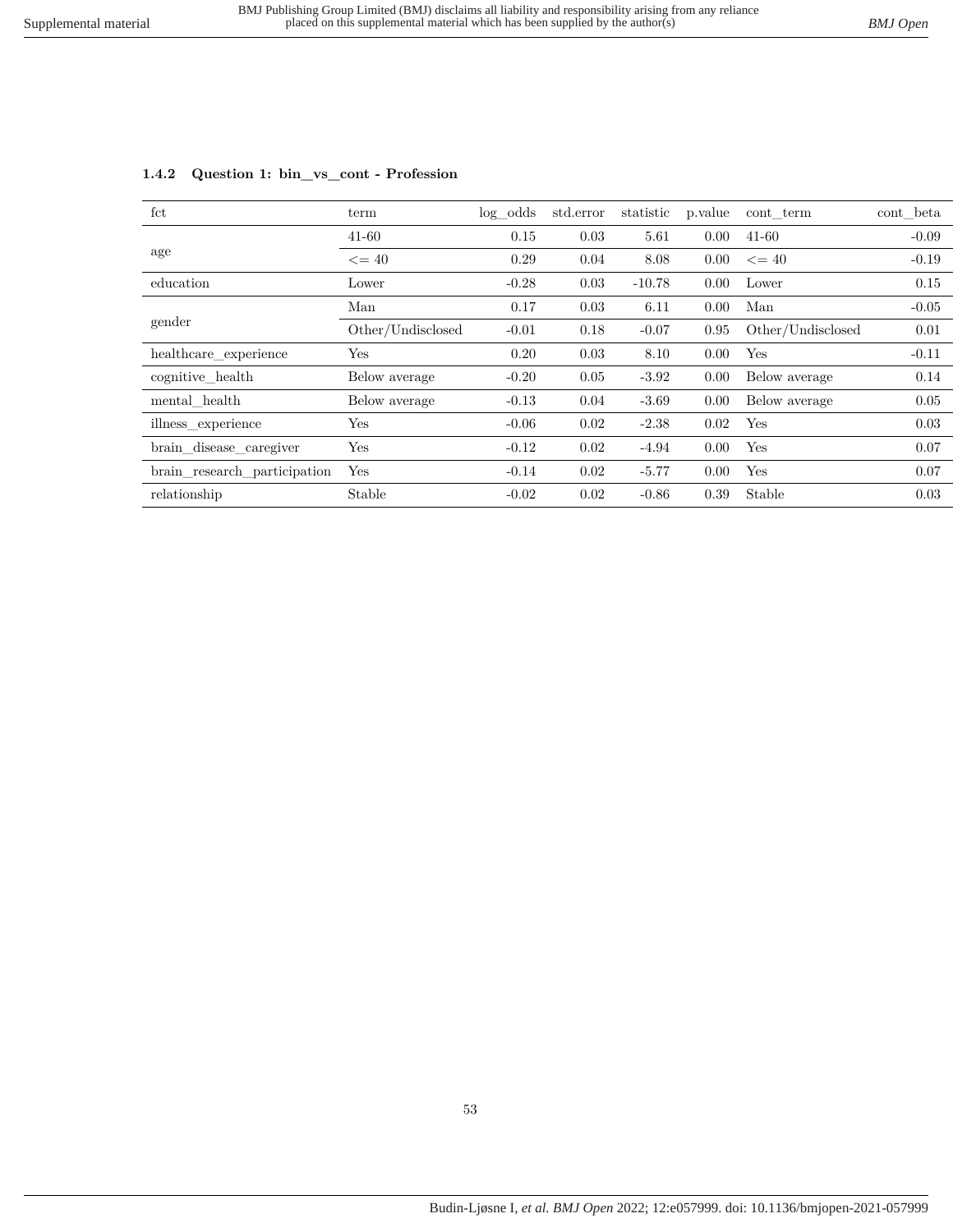| fct                          | term              | $log\_odds$ | std.error | statistic | p.value | cont term         | cont beta |
|------------------------------|-------------------|-------------|-----------|-----------|---------|-------------------|-----------|
|                              | $41 - 60$         | $-0.07$     | 0.03      | $-2.57$   | 0.01    | $41 - 60$         | 0.02      |
| age                          | $\leq$ = 40       | 0.11        | 0.04      | 2.97      | 0.00    | $\leq$ 40         | $-0.11$   |
| education                    | Lower             | $-0.48$     | 0.03      | $-18.32$  | 0.00    | Lower             | 0.23      |
| gender                       | Man               | 0.12        | 0.03      | 4.40      | 0.00    | Man               | $-0.03$   |
|                              | Other/Undisclosed | 0.20        | 0.19      | 1.09      | 0.28    | Other/Undisclosed | $-0.03$   |
| healthcare experience        | Yes               | 0.29        | 0.03      | 11.23     | 0.00    | Yes               | $-0.15$   |
| cognitive health             | Below average     | $-0.39$     | 0.05      | $-7.57$   | 0.00    | Below average     | 0.22      |
| mental health                | Below average     | $-0.33$     | 0.04      | $-9.05$   | 0.00    | Below average     | 0.15      |
| illness experience           | Yes               | $-0.10$     | 0.03      | $-4.03$   | 0.00    | Yes               | 0.05      |
| brain_disease_caregiver      | Yes               | $-0.08$     | 0.02      | $-3.40$   | 0.00    | Yes               | 0.04      |
| brain research participation | Yes               | $-0.02$     | 0.02      | $-0.61$   | 0.54    | Yes               | 0.01      |

### **1.4.3 Question 1: bin\_vs\_cont - Education**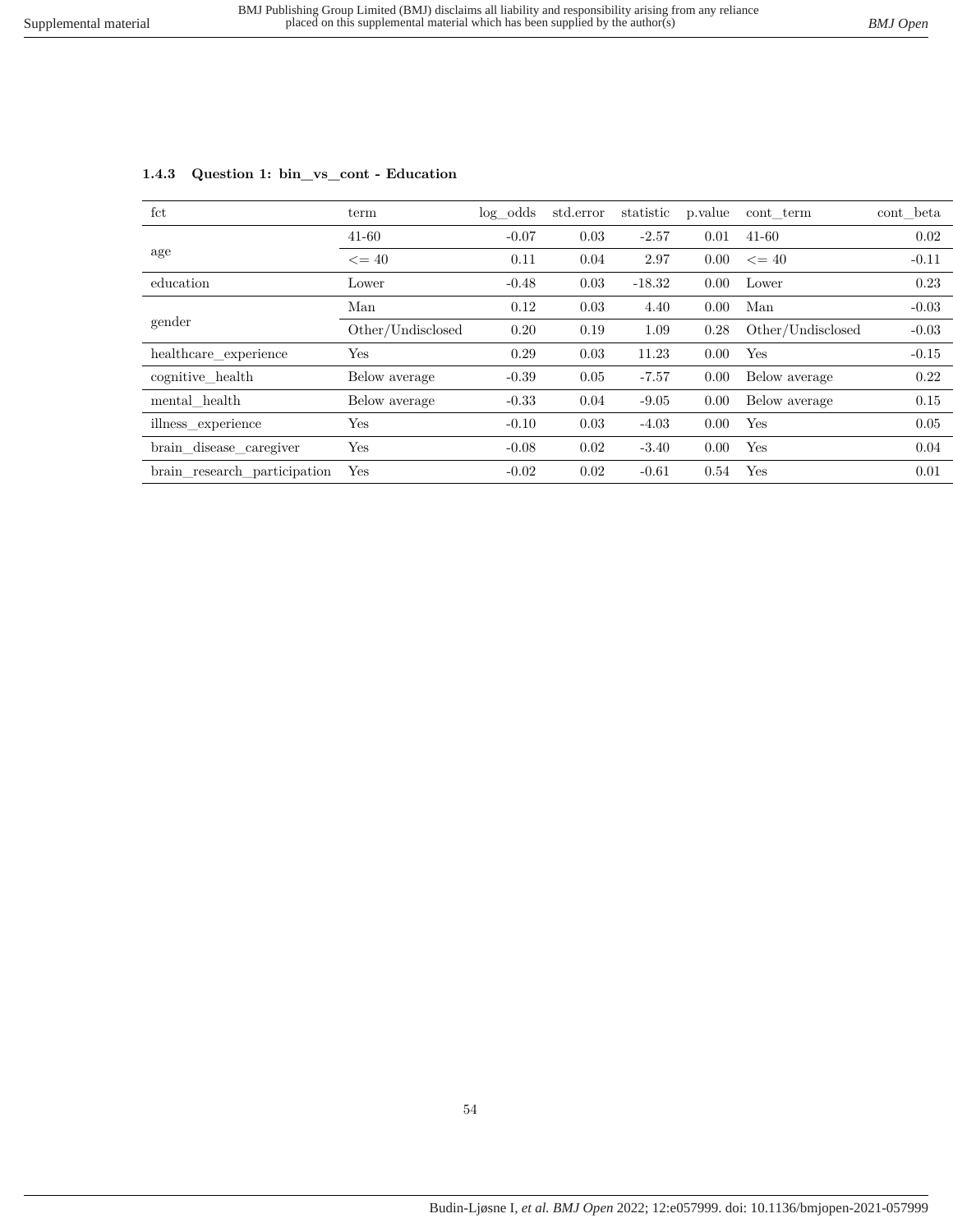| fct                          | term          | $log\_odds$ | std.error | statistic | p.value | cont term     | cont beta | cont sto |
|------------------------------|---------------|-------------|-----------|-----------|---------|---------------|-----------|----------|
|                              | $41 - 60$     | 0.43        | 0.03      | 14.59     | 0.00    | $41 - 60$     | $-0.19$   |          |
| age                          | $\leq$ = 40   | 0.47        | 0.04      | 11.71     | 0.00    | $\leq$ = 40   | $-0.24$   |          |
| education                    | Lower         | $-0.24$     | 0.03      | $-8.44$   | 0.00    | Lower         | 0.12      |          |
| gender                       | Man           | $-0.36$     | 0.03      | $-12.40$  | 0.00    | Man           | 0.14      |          |
| healthcare experience        | Yes           | 0.33        | 0.03      | 11.70     | 0.00    | Yes           | $-0.14$   |          |
| cognitive health             | Below average | $-0.46$     | 0.05      | $-8.67$   | 0.00    | Below average | 0.18      |          |
| mental health                | Below average | $-0.26$     | 0.04      | $-6.77$   | 0.00    | Below average | 0.09      |          |
| illness_experience           | Yes           | $-0.13$     | 0.03      | $-4.76$   | 0.00    | Yes           | 0.05      |          |
| brain_disease_caregiver      | Yes           | 0.17        | 0.03      | 6.29      | 0.00    | Yes           | $-0.07$   |          |
| brain_research_participation | Yes           | 0.04        | 0.03      | 1.59      | 0.11    | Yes           | $-0.02$   |          |
| relationship                 | Stable        | $-0.04$     | 0.03      | $-1.41$   | 0.16    | Stable        | 0.03      |          |

### **1.4.4 Question 1: bin\_vs\_cont - Diet**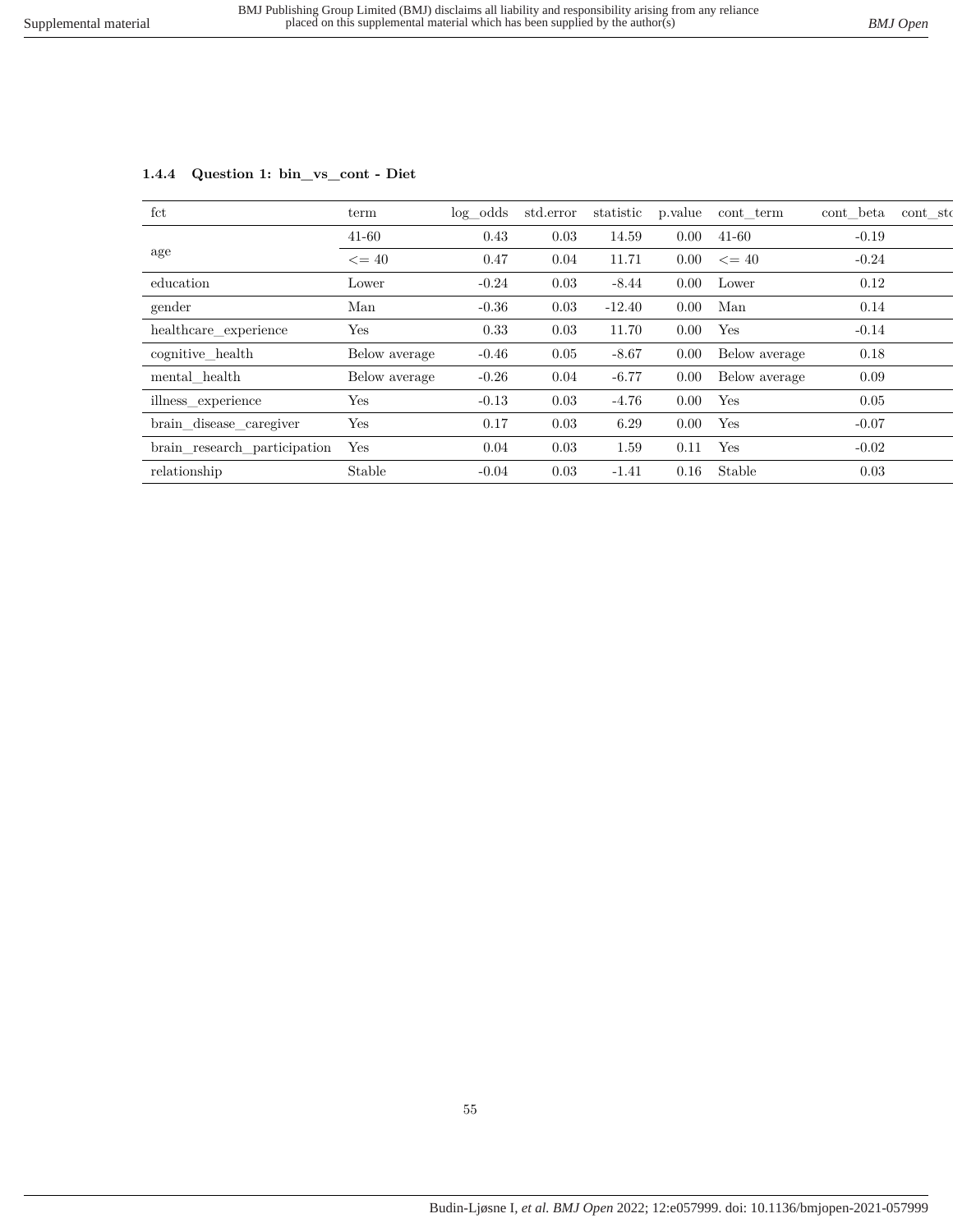# **1.4.5 Question 1: bin\_vs\_cont - Physical environment**

| fct                          | term              | $log\_odds$ | std.error | statistic | p. value | cont term         | cont_beta |
|------------------------------|-------------------|-------------|-----------|-----------|----------|-------------------|-----------|
|                              |                   |             |           |           |          |                   |           |
|                              | $41 - 60$         | 0.23        | 0.03      | 7.59      | 0.00     | $41 - 60$         | $-0.09$   |
| age                          | $\epsilon = 40$   | 0.09        | 0.04      | 2.42      | 0.02     | $\leq$ 40         | $-0.06$   |
| education                    | Lower             | 0.06        | 0.03      | 1.90      | 0.06     | Lower             | $-0.02$   |
|                              | Man               | $-0.15$     | 0.03      | $-5.16$   | 0.00     | Man               | 0.08      |
| gender                       | Other/Undisclosed | 0.27        | 0.21      | 1.27      | 0.20     | Other/Undisclosed | $-0.10$   |
| healthcare experience        | Yes               | 0.17        | 0.03      | 6.27      | 0.00     | Yes               | $-0.08$   |
| cognitive_health             | Below average     | $-0.23$     | 0.05      | $-4.22$   | 0.00     | Below average     | 0.10      |
| mental health                | Below average     | $-0.09$     | 0.04      | $-2.29$   | 0.02     | Below average     | 0.03      |
| illness_experience           | Yes               | 0.13        | 0.03      | 4.88      | 0.00     | Yes               | $-0.05$   |
| brain_disease_caregiver      | Yes               | 0.03        | 0.03      | 1.25      | 0.21     | Yes               | $-0.02$   |
| brain_research_participation | Yes               | 0.02        | 0.03      | 0.65      | 0.52     | Yes               | $-0.01$   |
| relationship                 | Stable            | $-0.07$     | 0.03      | $-2.46$   | 0.01     | Stable            | 0.04      |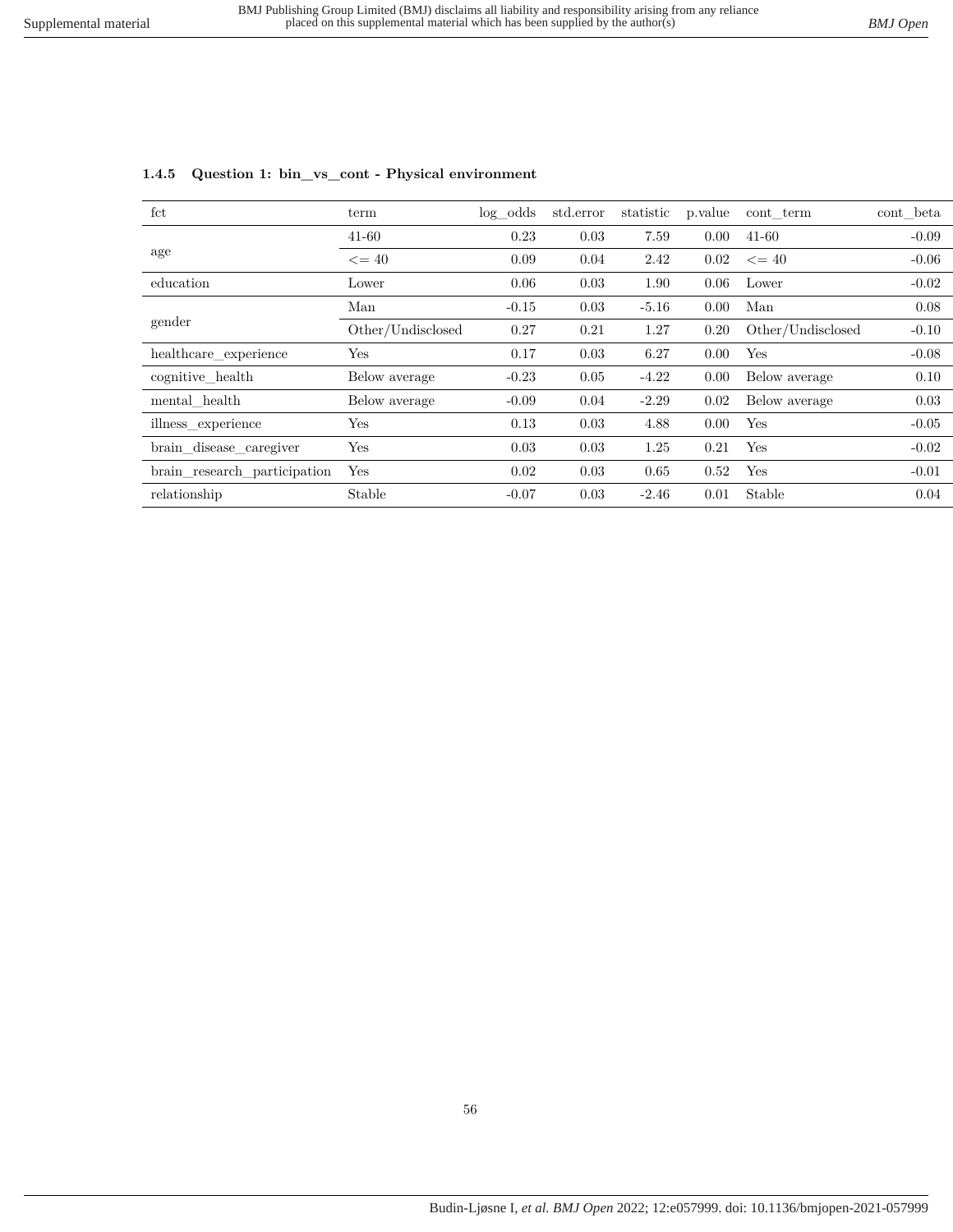| fct                          | term              | log odds | std.error | statistic | p.value | cont term         | cont beta |
|------------------------------|-------------------|----------|-----------|-----------|---------|-------------------|-----------|
| age                          | $\leq$ = 40       | $-0.34$  | 0.04      | $-9.10$   | 0.00    | $\leq$ = 40       | 0.09      |
| education                    | Lower             | $-0.06$  | 0.03      | $-2.21$   | 0.03    | Lower             | 0.04      |
|                              | Man               | $-0.12$  | 0.03      | $-4.00$   | 0.00    | Man               | 0.07      |
| gender                       | Other/Undisclosed | $-0.13$  | 0.20      | $-0.66$   | 0.51    | Other/Undisclosed | 0.01      |
| healthcare experience        | Yes               | 0.24     | 0.03      | 8.66      | 0.00    | Yes               | $-0.11$   |
| cognitive health             | Below average     | $-0.10$  | 0.06      | $-1.75$   | 0.08    | Below average     | 0.06      |
| mental health                | Below average     | $-0.22$  | 0.04      | $-5.74$   | 0.00    | Below average     | 0.07      |
| illness experience           | Yes               | 0.03     | 0.03      | 1.12      | 0.26    | Yes               | $-0.01$   |
| brain_disease_caregiver      | $_{\rm Yes}$      | $-0.04$  | 0.03      | $-1.44$   | 0.15    | Yes               | 0.02      |
| brain research participation | Yes               | $-0.14$  | 0.03      | $-5.19$   | 0.00    | Yes               | 0.06      |

### **1.4.6 Question 1: bin\_vs\_cont - Life goals**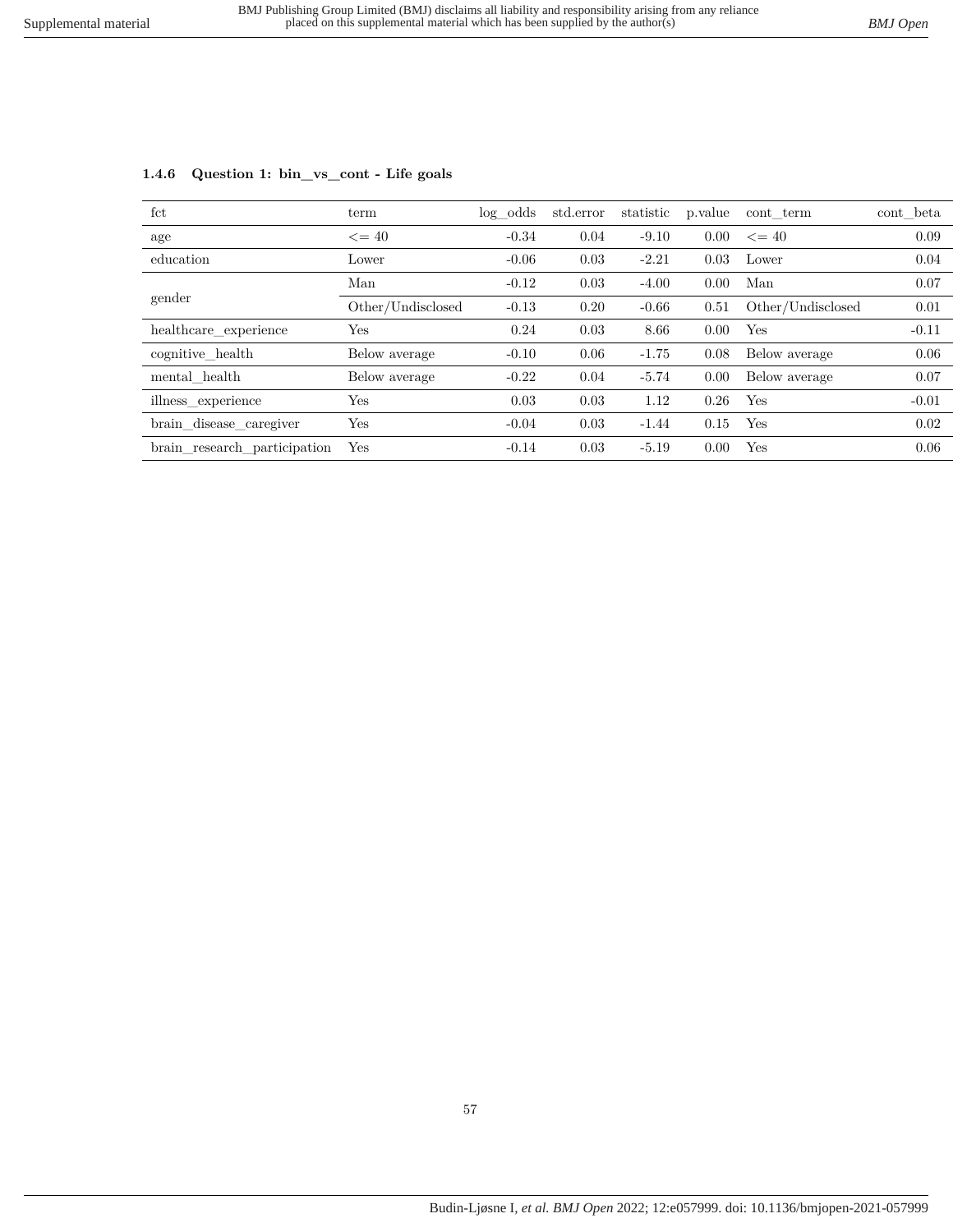# **1.4.7 Question 1: bin\_vs\_cont - Social environment**

| fct                          | term              | $log\_odds$ | std.error | statistic | p. value | cont term         | cont_beta |
|------------------------------|-------------------|-------------|-----------|-----------|----------|-------------------|-----------|
|                              | $41 - 60$         | 0.29        | 0.03      | 8.18      | 0.00     | $41 - 60$         | $-0.13$   |
| age                          | $\leq$ = 40       | 0.55        | 0.05      | 10.93     | 0.00     | $\leq$ 40         | $-0.26$   |
| education                    | Lower             | $-0.18$     | 0.03      | $-5.46$   | 0.00     | Lower             | 0.06      |
| gender                       | Man               | $-0.32$     | 0.03      | $-9.48$   | 0.00     | Man               | 0.11      |
|                              | Other/Undisclosed | 0.58        | 0.30      | 1.91      | 0.06     | Other/Undisclosed | $-0.17$   |
| healthcare experience        | Yes               | 0.39        | 0.03      | 11.55     | 0.00     | Yes               | $-0.14$   |
| cognitive_health             | Below average     | $-0.41$     | 0.06      | $-6.76$   | 0.00     | Below average     | 0.13      |
| mental health                | Below average     | 0.03        | 0.05      | 0.62      | 0.53     | Below average     | $-0.04$   |
| illness_experience           | Yes               | $-0.05$     | 0.03      | $-1.55$   | 0.12     | Yes               | 0.02      |
| brain_disease_caregiver      | Yes               | 0.04        | 0.03      | 1.41      | 0.16     | Yes               | $-0.01$   |
| brain_research_participation | Yes               | $-0.07$     | 0.03      | $-2.32$   | 0.02     | Yes               | 0.04      |
| relationship                 | Stable            | $-0.03$     | 0.03      | $-0.86$   | 0.39     | Stable            | 0.05      |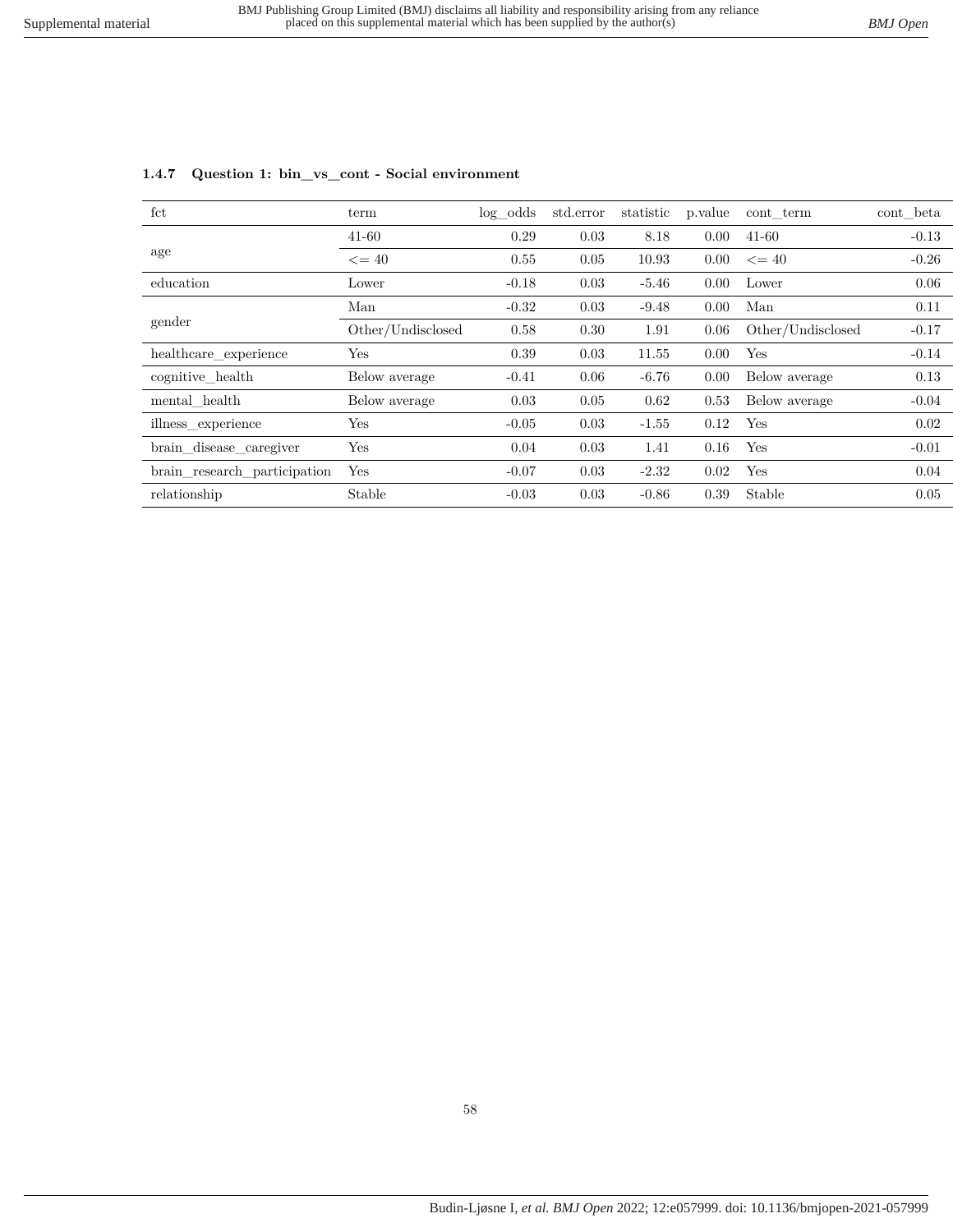|  | 1.4.8 Question 1: bin_vs_cont - Sleeping habits |
|--|-------------------------------------------------|
|  |                                                 |

| $_{\rm fct}$                 | term              | $log\_odds$ | std.error | statistic | p.value | cont term         | $\text{cont}\_\text{beta}$ |
|------------------------------|-------------------|-------------|-----------|-----------|---------|-------------------|----------------------------|
|                              | $41 - 60$         | 0.72        | 0.04      | 18.89     | 0.00    | $41 - 60$         | $-0.28$                    |
| age                          | $\leq$ = 40       | 1.02        | 0.06      | 17.61     | 0.00    | $\leq$ 40         | $-0.41$                    |
| education                    | Lower             | $-0.18$     | 0.04      | $-5.11$   | 0.00    | Lower             | 0.07                       |
| gender                       | Man               | $-0.39$     | 0.04      | $-10.87$  | 0.00    | Man               | 0.13                       |
|                              | Other/Undisclosed | 0.08        | 0.27      | 0.29      | 0.78    | Other/Undisclosed | $-0.04$                    |
| healthcare experience        | Yes               | 0.30        | 0.04      | 8.36      | 0.00    | Yes               | $-0.11$                    |
| mental health                | Below average     | 0.29        | 0.05      | 5.28      | 0.00    | Below average     | $-0.12$                    |
| illness experience           | $_{\rm Yes}$      | 0.12        | 0.03      | 3.39      | 0.00    | Yes               | $-0.04$                    |
| brain_disease_caregiver      | Yes               | $-0.06$     | 0.03      | $-1.68$   | 0.09    | Yes               | 0.03                       |
| brain research participation | Yes               | $-0.34$     | 0.03      | $-10.04$  | 0.00    | Yes               | 0.12                       |
| relationship                 | Stable            | $-0.21$     | 0.03      | $-6.01$   | 0.00    | Stable            | 0.10                       |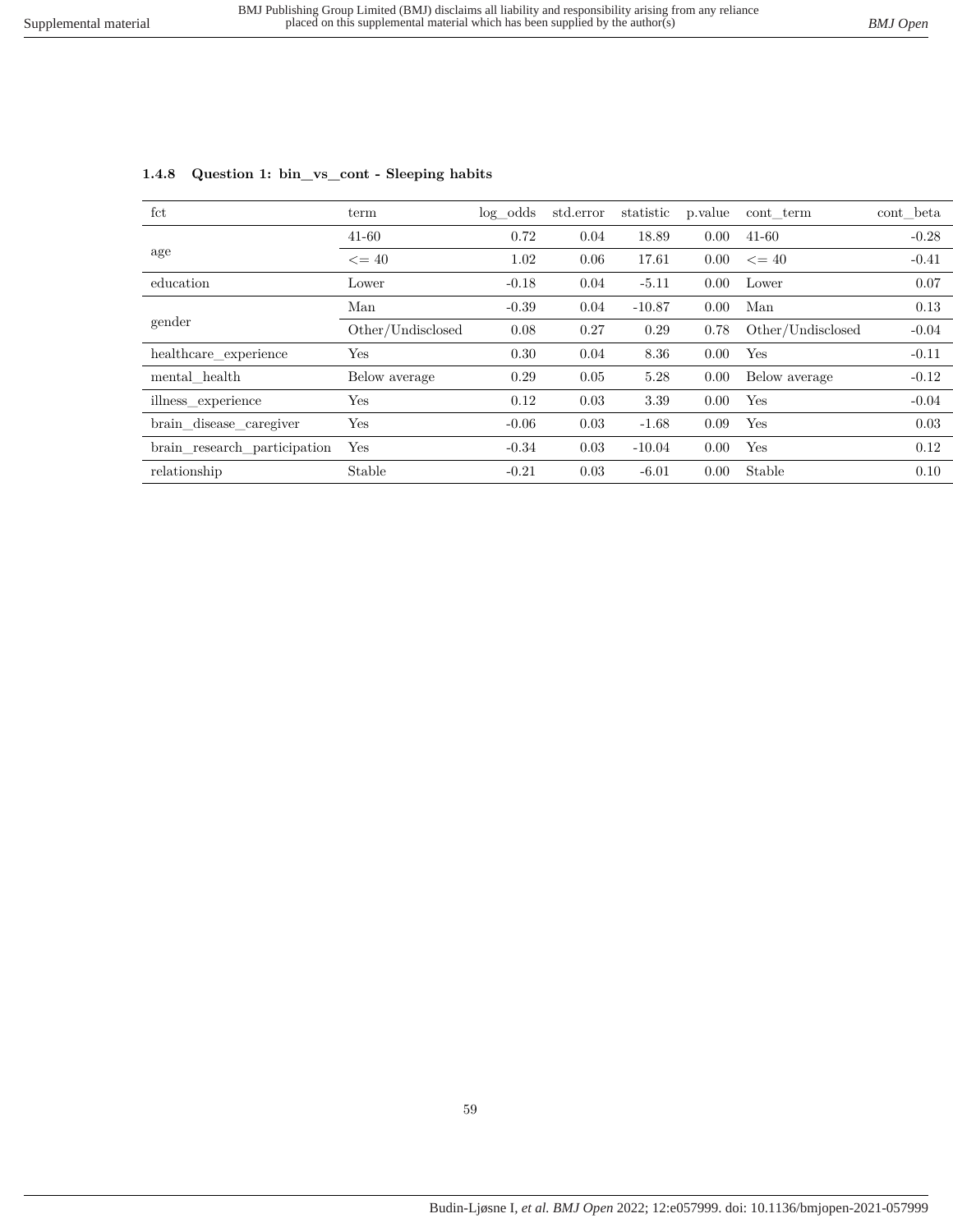| fct                          | term              | $log\_odds$ | std.error | statistic | p. value | cont term         | cont beta |
|------------------------------|-------------------|-------------|-----------|-----------|----------|-------------------|-----------|
|                              | $41 - 60$         | 0.13        | 0.04      | 3.28      | 0.00     | $41 - 60$         | $-0.07$   |
| age                          | $\leq$ = 40       | 0.16        | 0.05      | 2.97      | 0.00     | $\leq$ = 40       | $-0.09$   |
| education                    | Lower             | $-0.31$     | 0.04      | $-8.30$   | 0.00     | Lower             | 0.12      |
|                              | Man               | $-0.26$     | 0.04      | $-6.75$   | 0.00     | Man               | 0.07      |
| gender                       | Other/Undisclosed | $-0.29$     | 0.25      | $-1.14$   | 0.25     | Other/Undisclosed | 0.01      |
| healthcare_experience        | Yes               | 0.43        | 0.04      | 10.86     | 0.00     | Yes               | $-0.12$   |
| cognitive health             | Below average     | $-0.58$     | 0.06      | $-8.95$   | 0.00     | Below average     | 0.16      |
| mental health                | Below average     | $-0.29$     | 0.05      | $-5.84$   | 0.00     | Below average     | 0.07      |
| illness_experience           | Yes               | $-0.19$     | 0.04      | $-5.27$   | 0.00     | Yes               | 0.05      |
| brain_disease_caregiver      | Yes               | 0.10        | 0.04      | 2.75      | 0.01     | Yes               | $-0.04$   |
| brain_research_participation | Yes               | 0.05        | 0.04      | 1.46      | 0.14     | Yes               | $-0.02$   |
| relationship                 | Stable            | 0.07        | 0.04      | 1.84      | 0.07     | Stable            | $-0.01$   |

# **1.4.9 Question 1: bin\_vs\_cont - Physical health**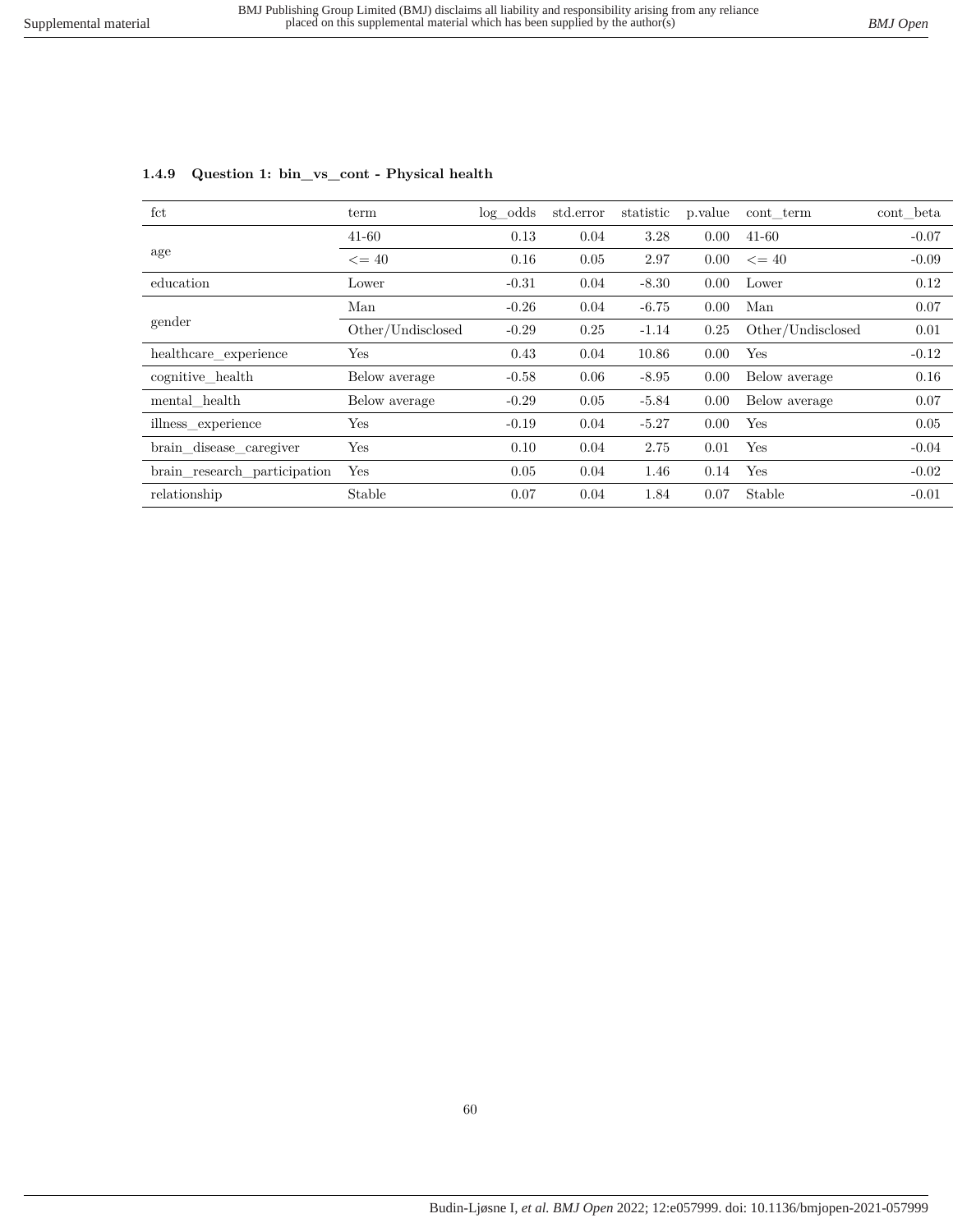| fct                          | term              | $log\_odds$ | std.error | statistic | p.value        | cont term         | cont beta |
|------------------------------|-------------------|-------------|-----------|-----------|----------------|-------------------|-----------|
|                              | $41 - 60$         | 0.01        | 0.04      | 0.27      | 0.79           | $41 - 60$         | $-0.03$   |
| age                          | $\epsilon = 40$   | $-0.43$     | 0.04      | $-10.19$  | $0.00^{\circ}$ | $\leq$ = 40       | 0.12      |
| education                    | Lower             | $-0.06$     | 0.03      | $-1.67$   | 0.09           | Lower             | 0.03      |
| gender                       | Man               | $-0.23$     | 0.03      | $-6.74$   | 0.00           | Man               | 0.10      |
|                              | Other/Undisclosed | $-0.77$     | 0.20      | $-3.97$   | 0.00           | Other/Undisclosed | 0.32      |
| healthcare experience        | Yes               | 0.12        | 0.03      | 3.52      | 0.00           | Yes               | $-0.04$   |
| cognitive_health             | Below average     | $-0.19$     | 0.06      | $-2.94$   | 0.00           | Below average     | 0.05      |
| mental health                | Below average     | 0.01        | 0.05      | 0.27      | 0.79           | Below average     | $-0.02$   |
| illness experience           | Yes               | 0.06        | 0.03      | 1.74      | 0.08           | Yes               | $-0.02$   |
| brain_disease_caregiver      | Yes               | 0.39        | 0.03      | 12.18     | 0.00           | Yes               | $-0.14$   |
| brain research participation | Yes               | 0.22        | 0.03      | 6.69      | 0.00           | Yes               | $-0.08$   |
| relationship                 | Stable            | 0.18        | 0.03      | 5.83      | 0.00           | Stable            | $-0.06$   |

### **1.4.10 Question 1: bin\_vs\_cont - Genetics**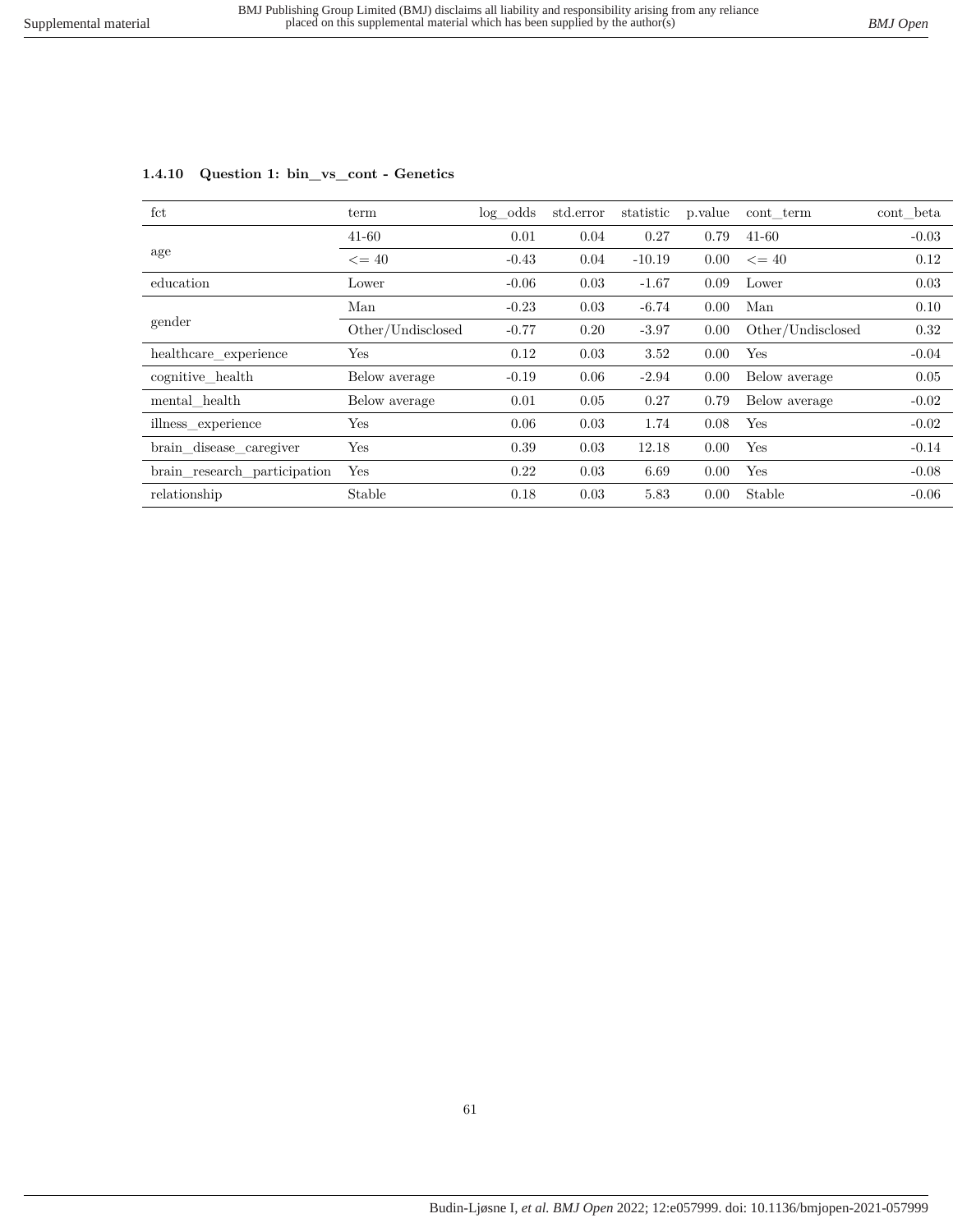| fct                     | term              | $log\_odds$ | std.error | statistic | p.value | cont term         | cont beta | cont |
|-------------------------|-------------------|-------------|-----------|-----------|---------|-------------------|-----------|------|
|                         | $41 - 60$         | 0.53        | 0.05      | 10.25     | 0.00    | $41 - 60$         | $-0.14$   |      |
| age                     | $\leq$ = 40       | 0.36        | 0.07      | 5.35      | 0.00    | $\leq$ = 40       | $-0.12$   |      |
| education               | Lower             | $-0.28$     | 0.05      | $-6.03$   | 0.00    | Lower             | 0.06      |      |
| gender                  | Man               | $-0.42$     | 0.05      | $-8.88$   | 0.00    | Man               | 0.11      |      |
|                         | Other/Undisclosed | $-0.83$     | 0.26      | $-3.24$   | 0.00    | Other/Undisclosed | 0.18      |      |
| healthcare experience   | Yes               | 0.41        | 0.05      | 8.25      | 0.00    | Yes               | $-0.10$   |      |
| cognitive health        | Below average     | $-0.63$     | 0.08      | $-8.13$   | 0.00    | Below average     | 0.18      |      |
| mental health           | Below average     | $-0.13$     | 0.06      | $-1.95$   | 0.05    | Below average     | 0.03      |      |
| illness_experience      | Yes               | $-0.21$     | 0.05      | $-4.59$   | 0.00    | Yes               | 0.05      |      |
| brain_disease_caregiver | Yes               | 0.12        | 0.05      | 2.66      | 0.01    | Yes               | $-0.01$   |      |
| relationship            | Stable            | 0.08        | 0.05      | 1.78      | 0.08    | Stable            | $-0.01$   |      |
|                         |                   |             |           |           |         |                   |           |      |

#### **1.4.11 Question 1: bin\_vs\_cont - Substance use**

 $\left[\left[1\right]\right]\left[\left[1\right]\right]\left[\left[1\right]\right]$  NULL

 $[[1]][[2]]$  NULL  $\left[ [1] \right] \left[ [3] \right]$  NULL  $[[1]][[4]]$  NULL  $\left[ [1] \right] \left[ [5] \right]$  NULL  $\left[ [1] \right] \left[ [6] \right]$  NULL  $\left[ [1] \right] \left[ [7] \right]$  NULL  $\left[ [1] \right] \left[ [8] \right]$  NULL  $\left[ [1] \right] \left[ [9] \right]$  NULL  $\left[ [1] \right] \left[ [10] \right]$  NULL  $\left[ [1] \right] \left[ [11] \right]$  NULL  $\left[ \left[ 2\right] \right]$   $\left[ \left[ 2\right] \right]$   $\left[ \left[ 1\right] \right]$  NULL  $[[2]][[2]]$  NULL  $\left[ [2] \right] \left[ [3] \right]$  NULL [[2]][[4]] NULL [[2]][[5]] NULL  $[[2]][[6]]$  NULL [[2]][[7]] NULL [[2]][[8]] NULL [[2]][[9]] NULL  $[[2]][[10]]$  NULL  $[[2]][[11]]$  NULL

62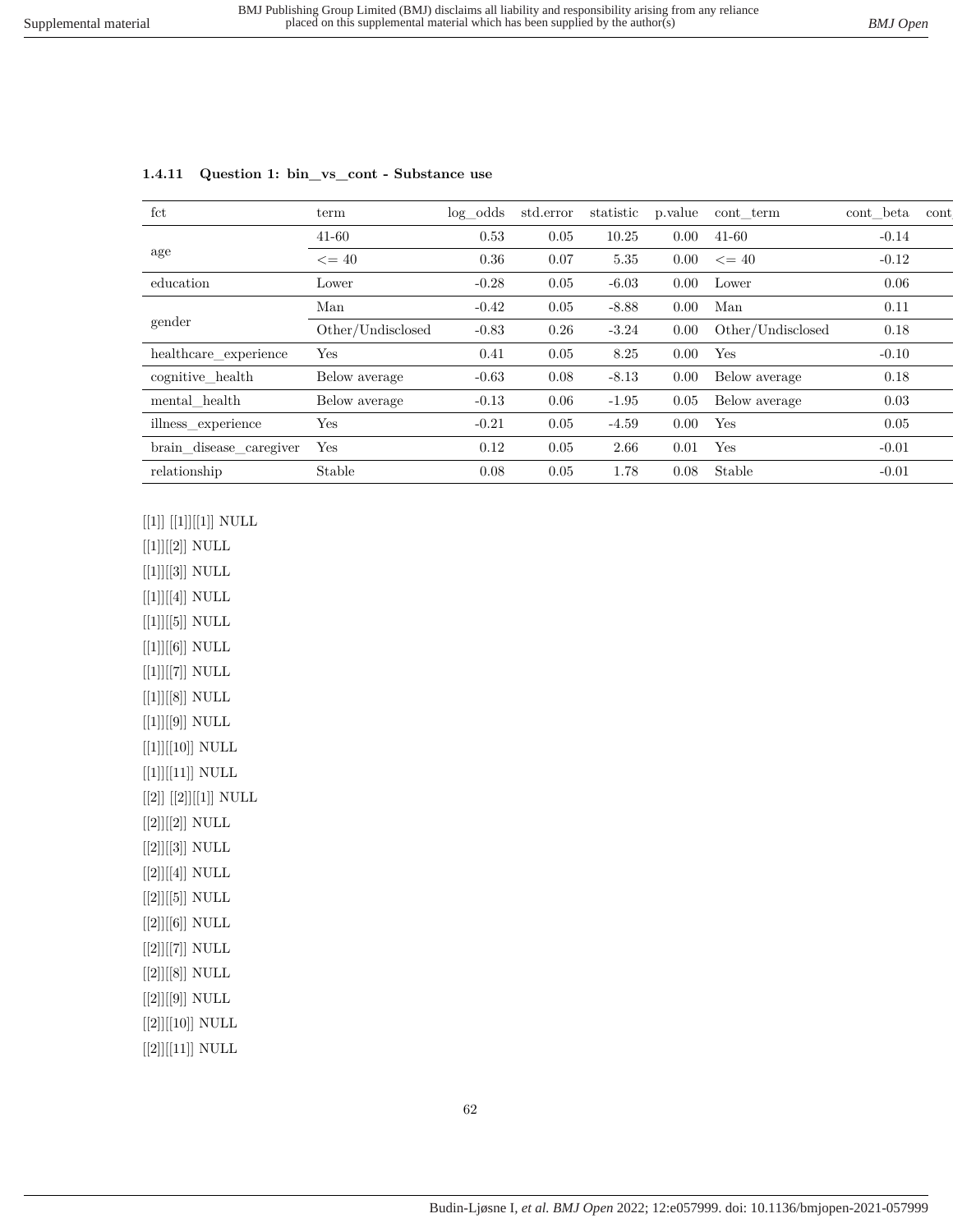$\left[\left[3\right]\right]\left[\left[3\right]\right]\left[\left[1\right]\right]$  NULL [[3]][[2]] NULL  $[[3]][[3]]$  NULL  $[[3]][[4]]$  NULL [[3]][[5]] NULL [[3]][[6]] NULL [[3]][[7]] NULL [[3]][[8]] NULL [[3]][[9]] NULL  $\left[ [3] \right] \left[ [10] \right]$  NULL  $\left[ [3] \right] \left[ [11] \right]$  NULL  $\left[ \left[ 4\right] \right]$   $\left[ \left[ 4\right] \right]$   $\left[ \left[ 1\right] \right]$  NULL  $\left[ [4] \right] \left[ [2] \right]$  NULL  $\left[ \left[ 4\right] \right] \left[ \left[ 3\right] \right]$  NULL [[4]][[4]] NULL  $[[4]][[5]]$  NULL [[4]][[6]] NULL  $\left[ \left[ 4\right] \right] \left[ \left[ 7\right] \right]$  NULL [[4]][[8]] NULL  $\left[ [4] \right] \left[ [9] \right]$  NULL  $\left[ [4] \right] \left[ [10] \right]$  NULL  $[[4]][[11]]$  NULL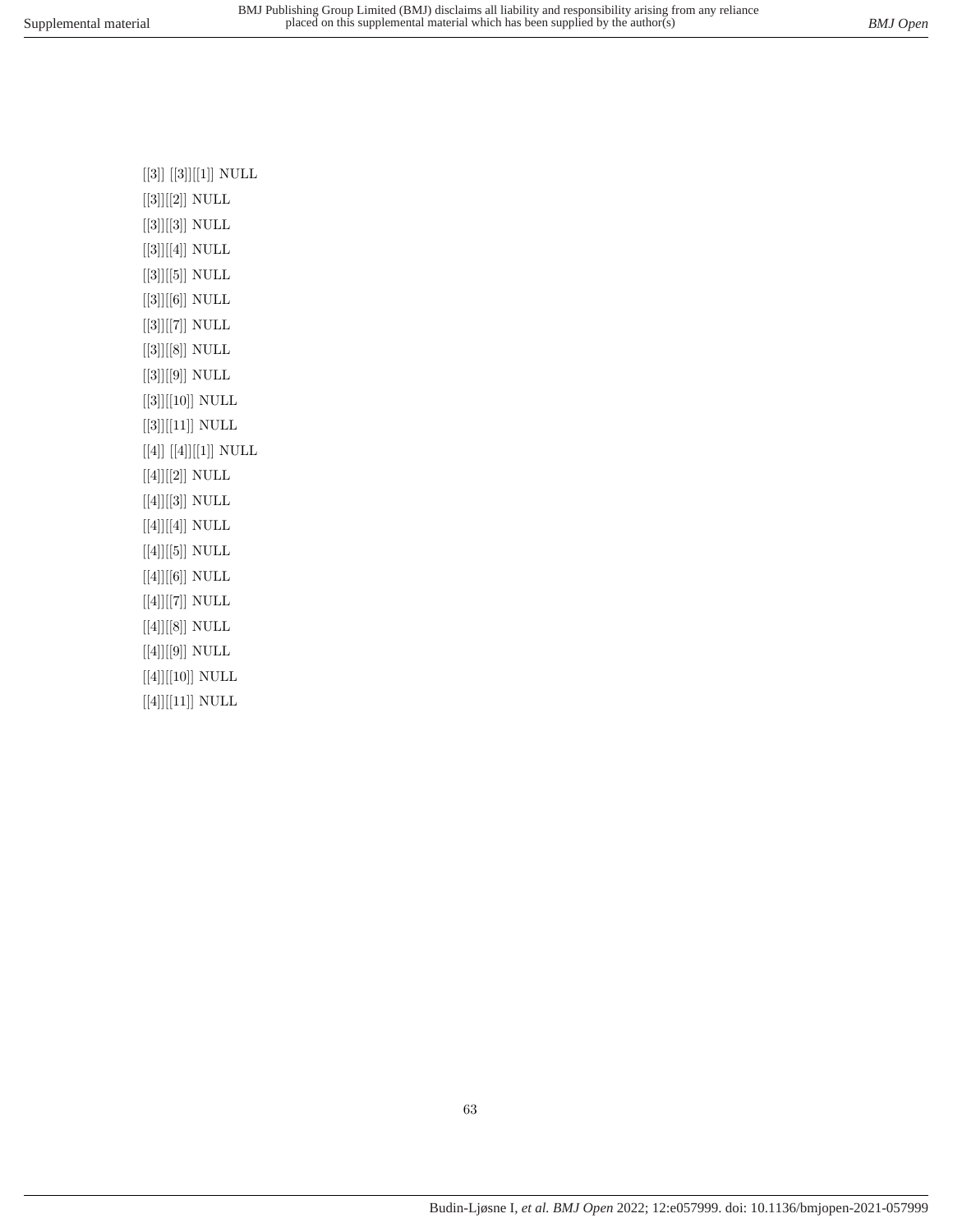- **2 Question 2**
- **2.1 continuous**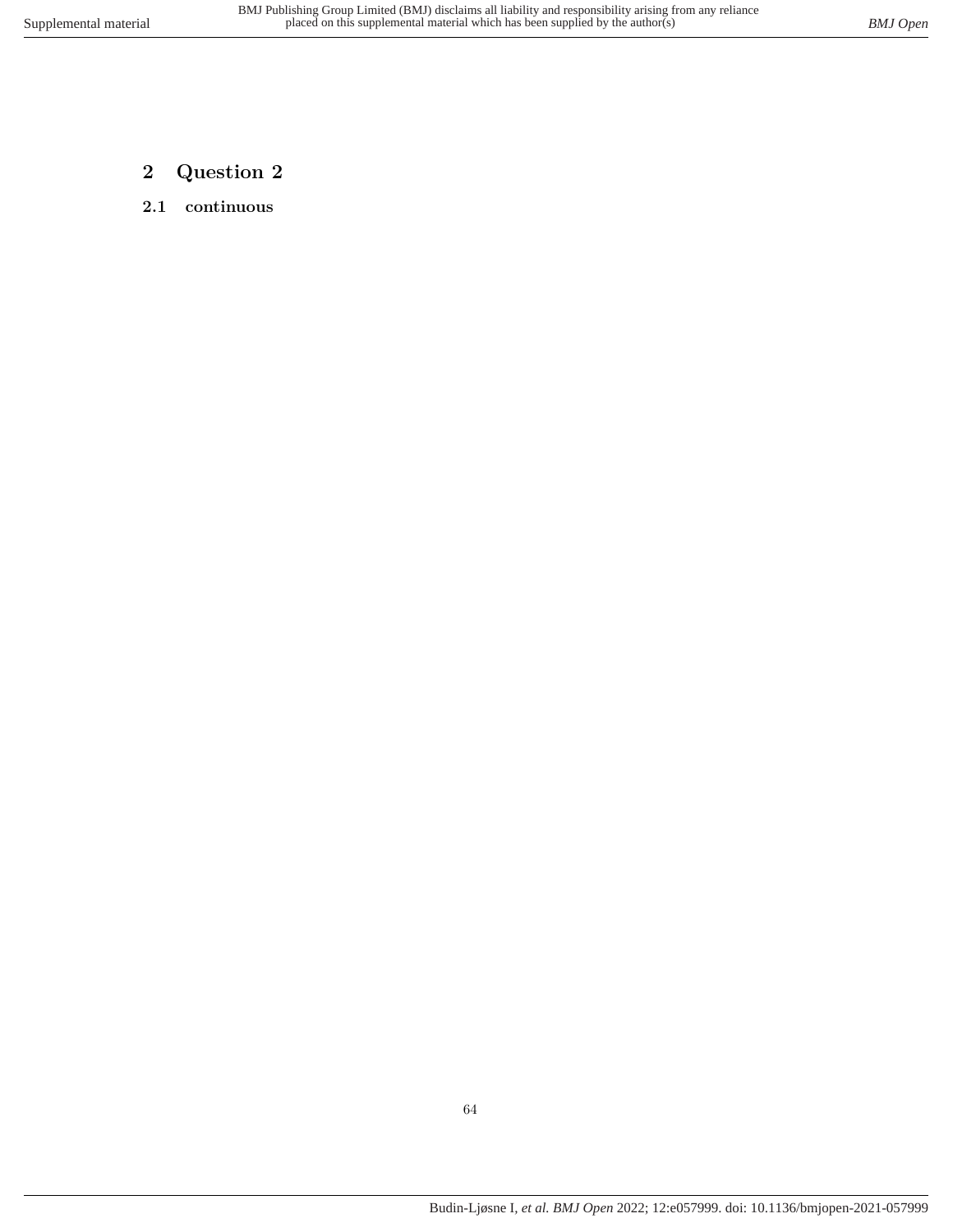| fct                                                                                                                                                                                                                                                                                                                                                                                                                                                | term                                                                                                                                                             | estimate                                                                                                                                                                                                                                                                                                                                                                                                                           | std.error    | statistic | p. value |
|----------------------------------------------------------------------------------------------------------------------------------------------------------------------------------------------------------------------------------------------------------------------------------------------------------------------------------------------------------------------------------------------------------------------------------------------------|------------------------------------------------------------------------------------------------------------------------------------------------------------------|------------------------------------------------------------------------------------------------------------------------------------------------------------------------------------------------------------------------------------------------------------------------------------------------------------------------------------------------------------------------------------------------------------------------------------|--------------|-----------|----------|
|                                                                                                                                                                                                                                                                                                                                                                                                                                                    | (Intercept)                                                                                                                                                      | 1.75                                                                                                                                                                                                                                                                                                                                                                                                                               | 0.01         | 229.55    | 0.00     |
| 41-60<br>$-0.17$<br>0.01<br>age<br>$<=40$<br>$-0.18$<br>0.01<br>(Intercept)<br>1.59<br>0.01<br>education<br>Lower<br>0.22<br>0.01<br>(Intercept)<br>1.60<br>0.01<br>Man<br>0.22<br>0.01<br>gender<br>Other/Undisclosed<br>$-0.03$<br>$0.08\,$<br>(Intercept)<br>1.75<br>0.01<br>healthcare_experience<br>$-0.24$<br>0.01<br>Yes<br>(Intercept)<br>1.65<br>0.01<br>cognitive health<br>Below average<br>0.20<br>0.02<br>1.66<br>0.01<br>(Intercept) | $-14.54$                                                                                                                                                         | 0.00                                                                                                                                                                                                                                                                                                                                                                                                                               |              |           |          |
|                                                                                                                                                                                                                                                                                                                                                                                                                                                    |                                                                                                                                                                  |                                                                                                                                                                                                                                                                                                                                                                                                                                    |              | $-12.24$  | 0.00     |
|                                                                                                                                                                                                                                                                                                                                                                                                                                                    |                                                                                                                                                                  | 255.60<br>0.00<br>19.76<br>0.00<br>261.42<br>0.00<br>18.76<br>0.00<br>0.74<br>$-0.33$<br>266.42<br>0.00<br>$-22.48$<br>0.00<br>307.82<br>0.00<br>9.35<br>0.00<br>297.07<br>0.00<br>0.02<br>0.02<br>1.30<br>0.19<br>1.66<br>0.01<br>246.58<br>0.00<br>0.00<br>0.01<br>0.20<br>0.84<br>1.70<br>0.01<br>238.94<br>0.00<br>$-0.08$<br>0.01<br>$-7.59$<br>0.00<br>1.66<br>0.01<br>240.93<br>0.00<br>0.00<br>$0.67\,$<br>0.01<br>$-0.42$ |              |           |          |
|                                                                                                                                                                                                                                                                                                                                                                                                                                                    |                                                                                                                                                                  |                                                                                                                                                                                                                                                                                                                                                                                                                                    |              |           |          |
|                                                                                                                                                                                                                                                                                                                                                                                                                                                    |                                                                                                                                                                  |                                                                                                                                                                                                                                                                                                                                                                                                                                    |              |           |          |
|                                                                                                                                                                                                                                                                                                                                                                                                                                                    |                                                                                                                                                                  |                                                                                                                                                                                                                                                                                                                                                                                                                                    |              |           |          |
|                                                                                                                                                                                                                                                                                                                                                                                                                                                    | Below average<br>(Intercept)<br>Yes<br>(Intercept)<br>Yes<br>(Intercept)<br>Yes<br>1.67<br>(Intercept)<br>0.01<br>213.16<br>Stable<br>$-0.01$<br>0.01<br>$-1.40$ |                                                                                                                                                                                                                                                                                                                                                                                                                                    |              |           |          |
|                                                                                                                                                                                                                                                                                                                                                                                                                                                    |                                                                                                                                                                  |                                                                                                                                                                                                                                                                                                                                                                                                                                    |              |           |          |
|                                                                                                                                                                                                                                                                                                                                                                                                                                                    |                                                                                                                                                                  |                                                                                                                                                                                                                                                                                                                                                                                                                                    |              |           |          |
|                                                                                                                                                                                                                                                                                                                                                                                                                                                    |                                                                                                                                                                  |                                                                                                                                                                                                                                                                                                                                                                                                                                    | 0.00<br>0.16 |           |          |
|                                                                                                                                                                                                                                                                                                                                                                                                                                                    |                                                                                                                                                                  |                                                                                                                                                                                                                                                                                                                                                                                                                                    |              |           |          |
|                                                                                                                                                                                                                                                                                                                                                                                                                                                    |                                                                                                                                                                  |                                                                                                                                                                                                                                                                                                                                                                                                                                    |              |           |          |
| mental health                                                                                                                                                                                                                                                                                                                                                                                                                                      |                                                                                                                                                                  |                                                                                                                                                                                                                                                                                                                                                                                                                                    |              |           |          |
|                                                                                                                                                                                                                                                                                                                                                                                                                                                    |                                                                                                                                                                  |                                                                                                                                                                                                                                                                                                                                                                                                                                    |              |           |          |
| illness experience                                                                                                                                                                                                                                                                                                                                                                                                                                 |                                                                                                                                                                  |                                                                                                                                                                                                                                                                                                                                                                                                                                    |              |           |          |
|                                                                                                                                                                                                                                                                                                                                                                                                                                                    |                                                                                                                                                                  |                                                                                                                                                                                                                                                                                                                                                                                                                                    |              |           |          |
| brain disease caregiver                                                                                                                                                                                                                                                                                                                                                                                                                            |                                                                                                                                                                  |                                                                                                                                                                                                                                                                                                                                                                                                                                    |              |           |          |
|                                                                                                                                                                                                                                                                                                                                                                                                                                                    |                                                                                                                                                                  |                                                                                                                                                                                                                                                                                                                                                                                                                                    |              |           |          |
| brain research participation                                                                                                                                                                                                                                                                                                                                                                                                                       |                                                                                                                                                                  |                                                                                                                                                                                                                                                                                                                                                                                                                                    |              |           |          |
|                                                                                                                                                                                                                                                                                                                                                                                                                                                    |                                                                                                                                                                  |                                                                                                                                                                                                                                                                                                                                                                                                                                    |              |           |          |
| relationship                                                                                                                                                                                                                                                                                                                                                                                                                                       |                                                                                                                                                                  |                                                                                                                                                                                                                                                                                                                                                                                                                                    |              |           |          |

# **2.1.1 Question 2: continuous - In the womb**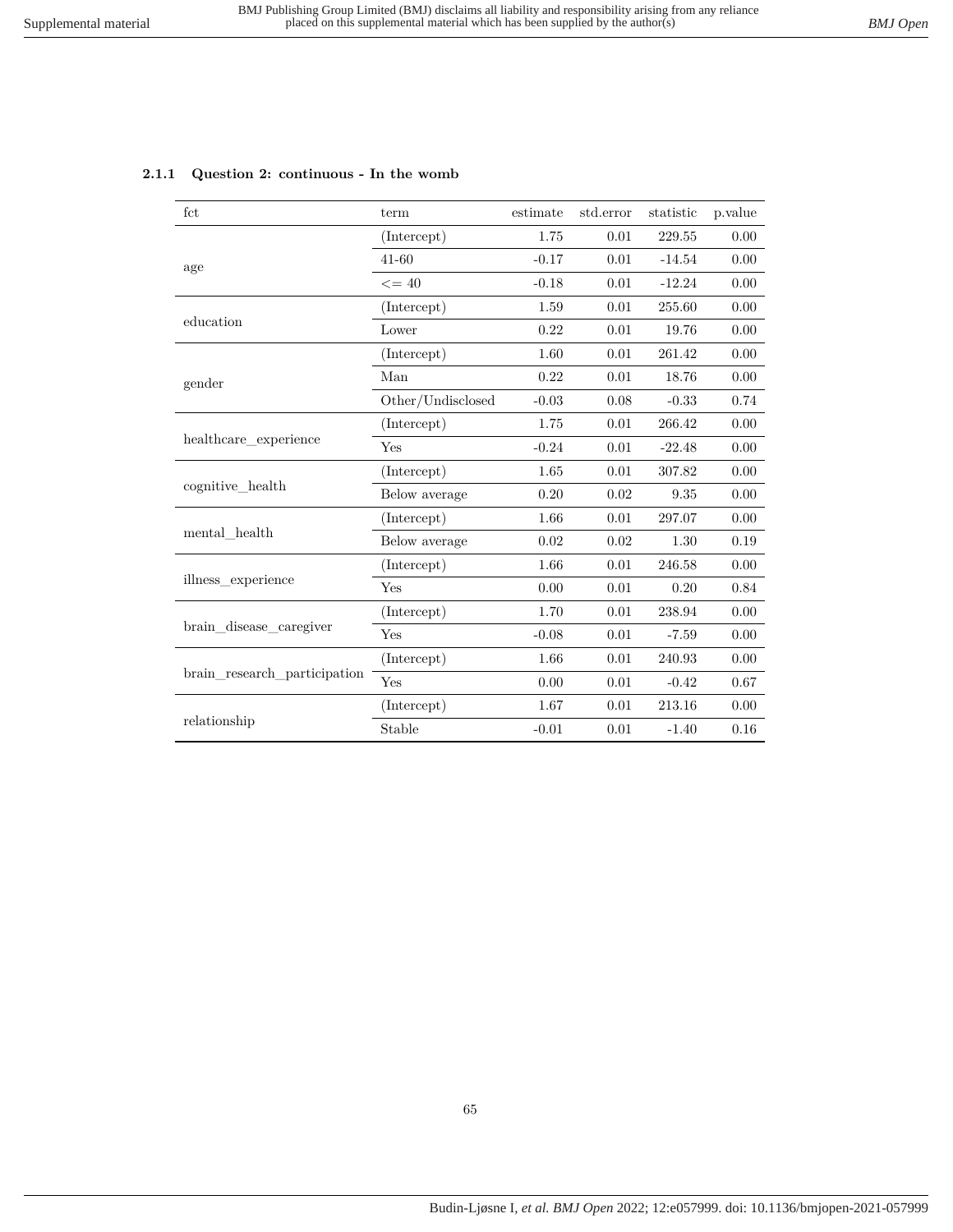|  |  | 2.1.2 Question 2: continuous - Childhood |  |
|--|--|------------------------------------------|--|
|--|--|------------------------------------------|--|

| fct                          | term              | estimate                                                                                                                      | std.error                                                                                                                                                                                                                                                                                                                                                                                                                                                                | statistic | p.value |
|------------------------------|-------------------|-------------------------------------------------------------------------------------------------------------------------------|--------------------------------------------------------------------------------------------------------------------------------------------------------------------------------------------------------------------------------------------------------------------------------------------------------------------------------------------------------------------------------------------------------------------------------------------------------------------------|-----------|---------|
|                              | (Intercept)       | 1.41                                                                                                                          | 0.01                                                                                                                                                                                                                                                                                                                                                                                                                                                                     | 270.16    | 0.00    |
| age                          | $41 - 60$         | $-0.12$                                                                                                                       | 0.01                                                                                                                                                                                                                                                                                                                                                                                                                                                                     | $-15.09$  | 0.00    |
|                              | $\leq$ = 40       | $-0.18$                                                                                                                       | 0.01                                                                                                                                                                                                                                                                                                                                                                                                                                                                     | $-17.75$  | 0.00    |
|                              | (Intercept)       | 1.30                                                                                                                          | 0.00                                                                                                                                                                                                                                                                                                                                                                                                                                                                     | 303.30    | 0.00    |
| education                    | Lower             | 0.11                                                                                                                          | 0.01<br>0.00<br>14.84<br>310.74<br>0.00<br>0.00<br>0.01<br>11.39<br>0.00<br>0.05<br>$-0.80$<br>0.42<br>0.00<br>304.28<br>0.00<br>0.01<br>0.00<br>$-15.41$<br>0.00<br>361.51<br>0.00<br>0.02<br>7.83<br>0.00<br>0.00<br>349.73<br>0.00<br>0.01<br>0.03<br>$-2.17$<br>0.00<br>288.97<br>0.00<br>0.01<br>0.36<br>0.72<br>0.00<br>273.60<br>0.00<br>0.01<br>0.68<br>0.41<br>0.00<br>280.49<br>0.00<br>0.01<br>0.01<br>2.64<br>0.01<br>246.94<br>0.00<br>0.01<br>2.31<br>0.02 |           |         |
|                              | (Intercept)       | 1.31                                                                                                                          |                                                                                                                                                                                                                                                                                                                                                                                                                                                                          |           |         |
| gender                       | Man               | 0.09                                                                                                                          |                                                                                                                                                                                                                                                                                                                                                                                                                                                                          |           |         |
|                              | Other/Undisclosed | $-0.04$<br>1.38<br>$-0.11$<br>1.33<br>0.12<br>1.34<br>$-0.02$<br>1.34<br>0.00<br>1.34<br>0.00<br>1.33<br>0.02<br>1.33<br>0.02 |                                                                                                                                                                                                                                                                                                                                                                                                                                                                          |           |         |
|                              | (Intercept)       |                                                                                                                               |                                                                                                                                                                                                                                                                                                                                                                                                                                                                          |           |         |
| healthcare_experience        | Yes               |                                                                                                                               |                                                                                                                                                                                                                                                                                                                                                                                                                                                                          |           |         |
|                              | (Intercept)       |                                                                                                                               |                                                                                                                                                                                                                                                                                                                                                                                                                                                                          |           |         |
| cognitive health             | Below average     |                                                                                                                               |                                                                                                                                                                                                                                                                                                                                                                                                                                                                          |           |         |
|                              | (Intercept)       |                                                                                                                               |                                                                                                                                                                                                                                                                                                                                                                                                                                                                          |           |         |
| mental health                | Below average     |                                                                                                                               |                                                                                                                                                                                                                                                                                                                                                                                                                                                                          |           |         |
|                              | (Intercept)       |                                                                                                                               |                                                                                                                                                                                                                                                                                                                                                                                                                                                                          |           |         |
| illness experience           | Yes               |                                                                                                                               |                                                                                                                                                                                                                                                                                                                                                                                                                                                                          |           |         |
|                              | (Intercept)       |                                                                                                                               |                                                                                                                                                                                                                                                                                                                                                                                                                                                                          |           |         |
| brain disease caregiver      | Yes               |                                                                                                                               |                                                                                                                                                                                                                                                                                                                                                                                                                                                                          |           |         |
|                              | (Intercept)       |                                                                                                                               |                                                                                                                                                                                                                                                                                                                                                                                                                                                                          |           |         |
| brain research participation | Yes               |                                                                                                                               |                                                                                                                                                                                                                                                                                                                                                                                                                                                                          |           |         |
|                              | (Intercept)       |                                                                                                                               |                                                                                                                                                                                                                                                                                                                                                                                                                                                                          |           |         |
| relationship                 | Stable            |                                                                                                                               |                                                                                                                                                                                                                                                                                                                                                                                                                                                                          |           |         |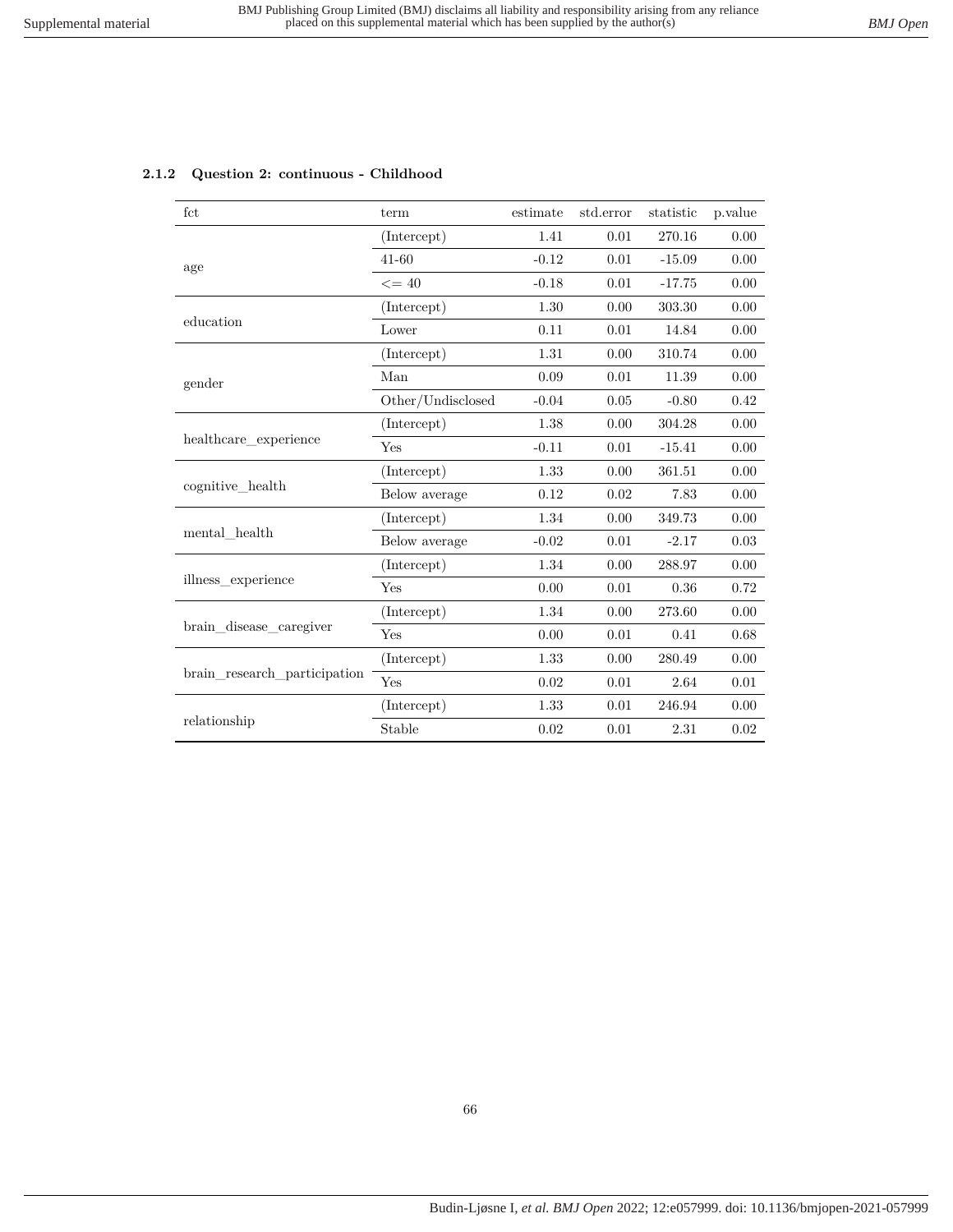| 2.1.3 Question 2: continuous - Adolescence |  |  |  |  |  |
|--------------------------------------------|--|--|--|--|--|
|--------------------------------------------|--|--|--|--|--|

| fct                          | term              | estimate | std.error | statistic | p.value |
|------------------------------|-------------------|----------|-----------|-----------|---------|
|                              | (Intercept)       | 1.40     | 0.00      | 287.36    | 0.00    |
| age                          | $41 - 60$         | $-0.10$  | 0.01      | $-13.91$  | 0.00    |
|                              | $\leq$ = 40       | $-0.16$  | 0.01      | $-16.49$  | 0.00    |
|                              | (Intercept)       | 1.32     | 0.00      | 328.12    | 0.00    |
| education                    | Lower             | 0.06     | 0.01      | 9.00      | 0.00    |
|                              | (Intercept)       | 1.31     | 0.00      | 333.19    | 0.00    |
| gender                       | Man               | 0.09     | 0.01      | 12.11     | 0.00    |
|                              | Other/Undisclosed | $-0.05$  | $0.05\,$  | $-0.94$   | 0.35    |
|                              | (Intercept)       | 1.37     | 0.00      | 323.83    | 0.00    |
| healthcare_experience        | Yes               | $-0.09$  | 0.01      | $-13.28$  | 0.00    |
|                              | (Intercept)       | 1.33     | 0.00      | 387.89    | 0.00    |
| cognitive health             | Below average     | 0.09     | 0.01      | 6.42      | 0.00    |
|                              | (Intercept)       | 1.34     | 0.00      | 374.89    | 0.00    |
| mental health                | Below average     | $-0.02$  | 0.01      | $-2.32$   | 0.02    |
|                              | (Intercept)       | 1.34     | 0.00      | 310.78    | 0.00    |
| illness experience           | Yes               | $-0.01$  | 0.01      | $-1.19$   | 0.24    |
| brain_disease_caregiver      | (Intercept)       | 1.34     | 0.00      | 294.08    | 0.00    |
|                              | Yes               | 0.00     | 0.01      | $-0.66$   | 0.51    |
| brain research participation | (Intercept)       | 1.34     | 0.00      | 302.59    | 0.00    |
|                              | Yes               | 0.00     | 0.01      | $-0.09$   | 0.93    |
|                              | (Intercept)       | 1.32     | 0.01      | 263.81    | 0.00    |
| relationship                 | Stable            | 0.03     | 0.01      | 3.75      | 0.00    |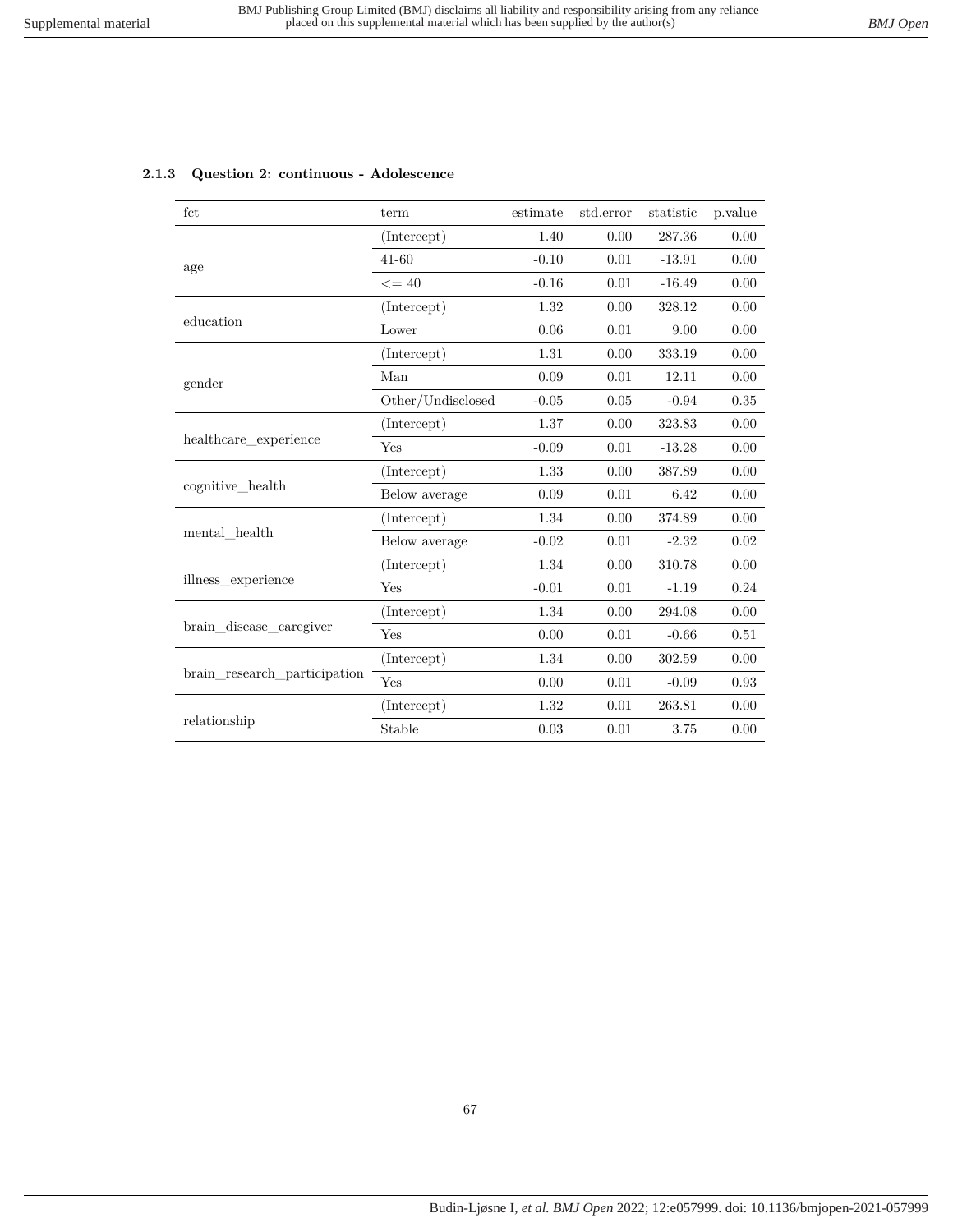| fct                          | term              | estimate | std.error | statistic | p.value |
|------------------------------|-------------------|----------|-----------|-----------|---------|
|                              | (Intercept)       | 1.49     | 0.01      | 285.79    | 0.00    |
| age                          | $41 - 60$         | $-0.07$  | 0.01      | $-9.61$   | 0.00    |
|                              | $\leq$ = 40       | $-0.07$  | 0.01      | $-7.29$   | 0.00    |
|                              | (Intercept)       | 1.45     | 0.00      | 337.76    | 0.00    |
| education                    | Lower             | 0.01     | 0.01      | 1.85      | 0.06    |
|                              | (Intercept)       | 1.42     | 0.00      | 337.97    | 0.00    |
| gender                       | Man               | 0.12     | 0.01      | 15.84     | 0.00    |
|                              | Other/Undisclosed | 0.05     | 0.05      | 1.03      | 0.30    |
|                              | (Intercept)       | 1.49     | 0.00      | 329.23    | 0.00    |
| healthcare_experience        | <b>Yes</b>        | $-0.09$  | 0.01      | $-12.85$  | 0.00    |
|                              | (Intercept)       | 1.45     | 0.00      | 395.48    | 0.00    |
| cognitive health             | Below average     | 0.05     | 0.01      | 3.67      | 0.00    |
|                              | (Intercept)       | 1.45     | 0.00      | 380.63    | 0.00    |
| mental health                | Below average     | 0.01     | 0.01      | 0.63      | 0.53    |
|                              | (Intercept)       | 1.47     | 0.00      | 318.65    | 0.00    |
| illness experience           | Yes               | $-0.03$  | 0.01      | $-4.43$   | 0.00    |
| brain disease caregiver      | (Intercept)       | 1.48     | 0.00      | 304.26    | 0.00    |
|                              | Yes               | $-0.05$  | 0.01      | $-7.39$   | 0.00    |
| brain research participation | (Intercept)       | 1.46     | 0.00      | 309.76    | 0.00    |
|                              | Yes               | $-0.02$  | 0.01      | $-2.78$   | 0.01    |
| relationship                 | (Intercept)       | 1.45     | 0.01      | 270.97    | 0.00    |
|                              | Stable            | 0.00     | 0.01      | 0.67      | 0.51    |

### **2.1.4 Question 2: continuous - Young adulthood**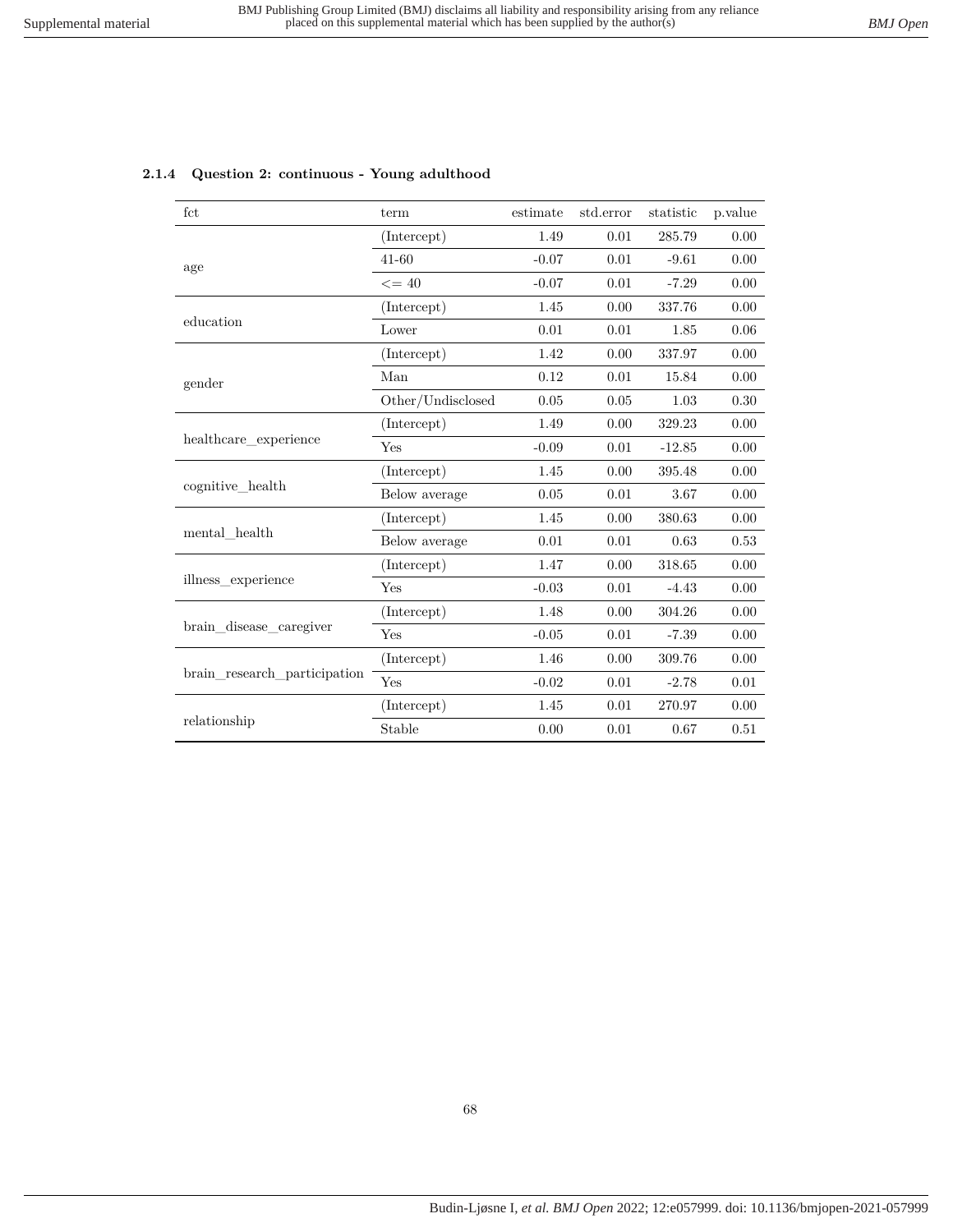| fct                          | term              | estimate | std.error | statistic  | p.value |
|------------------------------|-------------------|----------|-----------|------------|---------|
|                              | (Intercept)       | 1.44     | 0.01      | 282.09     | 0.00    |
| age                          | $41 - 60$         | $-0.10$  | 0.01      | $-12.88$   | 0.00    |
|                              | $\leq$ = 40       | 0.01     | 0.01      | 0.84       | 0.40    |
|                              | (Intercept)       | 1.40     | 0.00      | 333.55     | 0.00    |
| education                    | Lower             | 0.01     | 0.01      | 1.73       | 0.08    |
|                              | (Intercept)       | 1.35     | 0.00      | 332.02     | 0.00    |
| gender                       | Man               | 0.16     | 0.01      | 20.93      | 0.00    |
|                              | Other/Undisclosed | 0.17     | 0.05      | 3.23       | 0.00    |
|                              | (Intercept)       | 1.43     | 0.00      | 322.53     | 0.00    |
| healthcare_experience        | Yes               | $-0.07$  | 0.01      | $-9.33$    | 0.00    |
|                              | (Intercept)       | 1.40     | 0.00      | 390.51     | 0.00    |
| cognitive health             | Below average     | 0.05     | 0.01      | 3.65       | 0.00    |
|                              | (Intercept)       | 1.40     | 0.00      | 375.23     | 0.00    |
| mental health                | Below average     | 0.02     | 0.01      | 2.40       | 0.02    |
|                              | (Intercept)       | 1.41     | 0.00      | 313.33     | 0.00    |
| illness experience           | Yes               | $-0.02$  | 0.01      | $-2.48$    | 0.01    |
| brain disease caregiver      | (Intercept)       | 1.44     | 0.00      | 304.92     | 0.00    |
|                              | Yes               | $-0.09$  | 0.01      | $-13.03$   | 0.00    |
| brain research participation | (Intercept)       | 1.41     | 0.00      | 306.87     | 0.00    |
|                              | Yes               | $-0.03$  | 0.01      | $-4.17$    | 0.00    |
| relationship                 | (Intercept)       | 1.41     | 0.01      | $269.94\,$ | 0.00    |
|                              | Stable            | $-0.02$  | 0.01      | $-2.54$    | 0.01    |

### **2.1.5 Question 2: continuous - Middle age**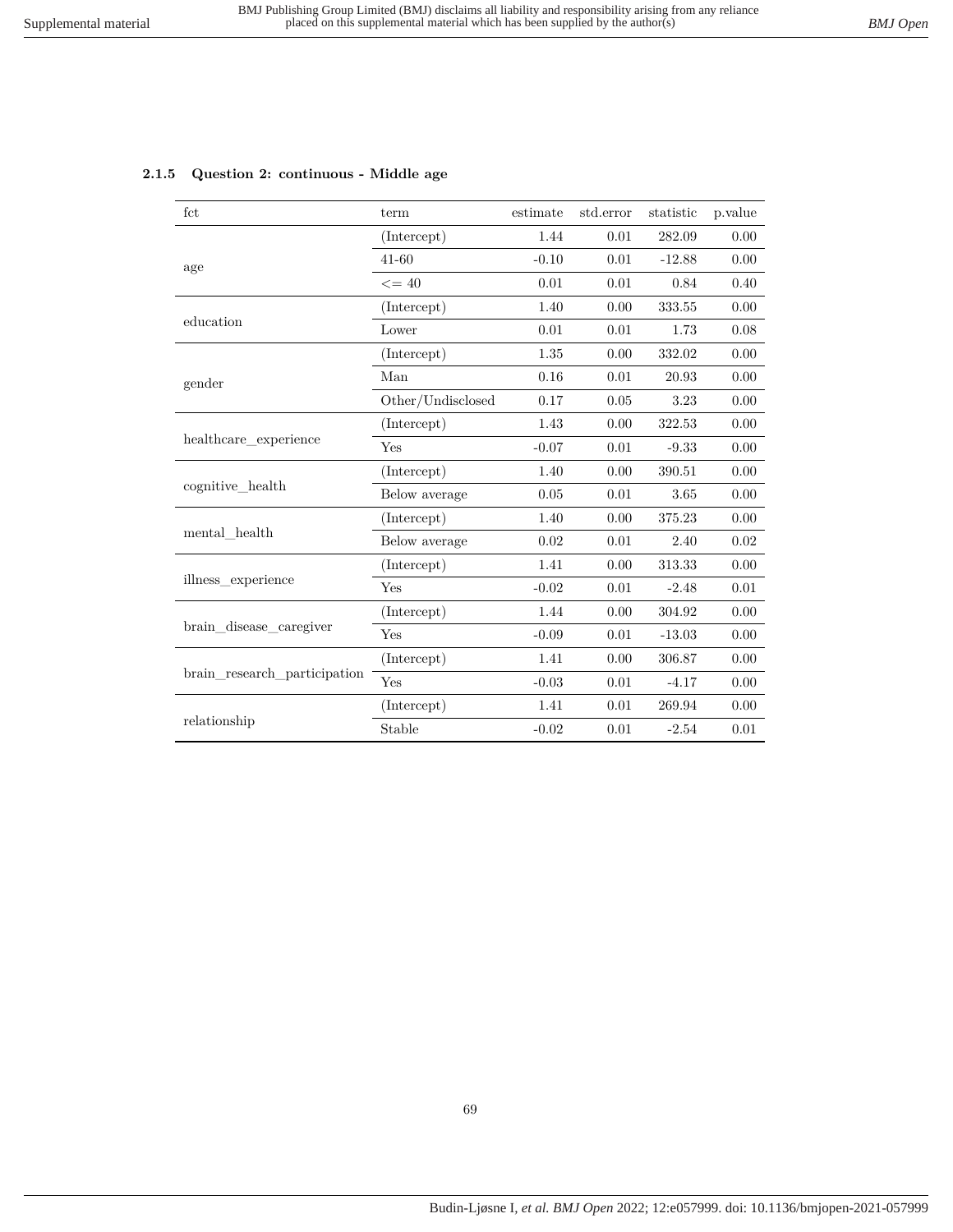|  |  | 2.1.6 Question 2: continuous - Old age |  |  |
|--|--|----------------------------------------|--|--|
|--|--|----------------------------------------|--|--|

| fct                          | term              | estimate | std.error | statistic | p.value |
|------------------------------|-------------------|----------|-----------|-----------|---------|
|                              | (Intercept)       | 1.31     | 0.00      | 263.47    | 0.00    |
| age                          | 41-60             | $-0.01$  | 0.01      | $-1.40$   | 0.16    |
|                              | $\leq$ = 40       | 0.09     | 0.01      | 9.28      | 0.00    |
|                              | (Intercept)       | 1.30     | 0.00      | 320.45    | 0.00    |
| education                    | Lower             | 0.04     | 0.01      | 5.44      | 0.00    |
|                              | (Intercept)       | 1.28     | 0.00      | 322.08    | 0.00    |
| gender                       | Man               | 0.12     | 0.01      | 16.04     | 0.00    |
|                              | Other/Undisclosed | 0.17     | 0.05      | 3.32      | 0.00    |
|                              | (Intercept)       | 1.33     | 0.00      | 309.41    | 0.00    |
| healthcare experience        | Yes               | $-0.04$  | 0.01      | $-5.57$   | 0.00    |
|                              | (Intercept)       | 1.31     | 0.00      | 377.50    | 0.00    |
| cognitive health             | Below average     | 0.05     | 0.01      | 3.63      | 0.00    |
|                              | (Intercept)       | 1.31     | 0.00      | 362.16    | 0.00    |
| mental health                | Below average     | 0.04     | 0.01      | 4.24      | 0.00    |
|                              | (Intercept)       | 1.32     | 0.00      | 302.45    | 0.00    |
| illness experience           | Yes               | $-0.01$  | 0.01      | $-1.63$   | 0.10    |
| brain_disease_caregiver      | (Intercept)       | 1.35     | 0.00      | 292.30    | 0.00    |
|                              | Yes               | $-0.06$  | 0.01      | $-9.54$   | 0.00    |
| brain research participation | (Intercept)       | 1.34     | 0.00      | 298.67    | 0.00    |
|                              | Yes               | $-0.05$  | 0.01      | $-6.83$   | 0.00    |
|                              | (Intercept)       | 1.33     | 0.01      | 261.80    | 0.00    |
| relationship                 | Stable            | $-0.02$  | 0.01      | $-3.53$   | 0.00    |

# **2.2 binary**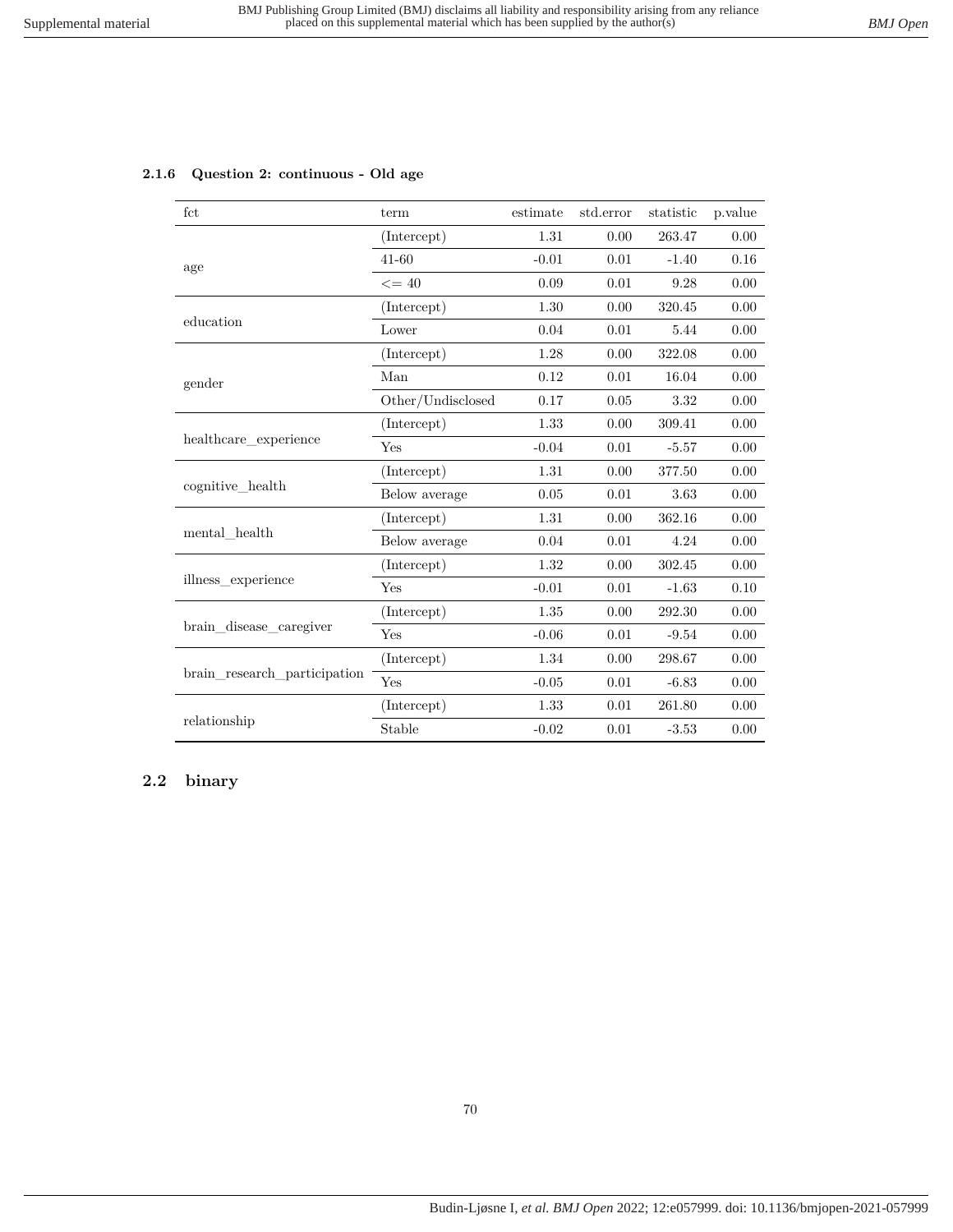# **2.2.1 Question 2: binary - In the womb**

| fct                             | term              | estimate | std.error | statistic | p.value  |
|---------------------------------|-------------------|----------|-----------|-----------|----------|
|                                 | (Intercept)       | 1.43     | 0.02      | 63.24     | 0.00     |
| age                             | 41-60             | 0.40     | 0.04      | 10.94     | 0.00     |
|                                 | $\leq$ = 40       | 0.39     | $0.05\,$  | 8.04      | 0.00     |
|                                 | (Intercept)       | 1.82     | 0.02      | 86.26     | 0.00     |
| education                       | Lower             | $-0.52$  | 0.03      | $-15.42$  | 0.00     |
|                                 | (Intercept)       | 1.81     | 0.02      | 87.70     | 0.00     |
| gender                          | Man               | $-0.54$  | 0.03      | $-15.83$  | 0.00     |
|                                 | Other/Undisclosed | 0.04     | 0.26      | 0.15      | 0.88     |
|                                 | (Intercept)       | 1.42     | 0.02      | 72.64     | 0.00     |
| healthcare experience           | Yes               | 0.65     | 0.04      | 17.78     | 0.00     |
|                                 | (Intercept)       | 1.67     | 0.02      | 97.64     | 0.00     |
| $cognitive{\_}health$           | Below average     | $-0.51$  | 0.06      | $-8.47$   | 0.00     |
|                                 | (Intercept)       | 1.65     | 0.02      | 93.42     | $0.00\,$ |
| $\operatorname{mental\_health}$ | Below average     | $-0.14$  | 0.05      | $-3.00$   | 0.00     |
|                                 | (Intercept)       | 1.64     | 0.02      | 77.25     | 0.00     |
| illness_experience              | Yes               | $-0.02$  | 0.03      | $-0.65$   | 0.52     |
| brain disease caregiver         | (Intercept)       | 1.53     | 0.02      | 70.58     | 0.00     |
|                                 | Yes               | 0.24     | 0.03      | 7.35      | 0.00     |
| brain research participation    | (Intercept)       | 1.65     | 0.02      | 75.48     | 0.00     |
|                                 | Yes               | $-0.03$  | 0.03      | $-1.05$   | 0.29     |
|                                 | (Intercept)       | 1.60     | 0.02      | 65.62     | 0.00     |
| relationship                    | Stable            | 0.06     | 0.03      | 1.88      | 0.06     |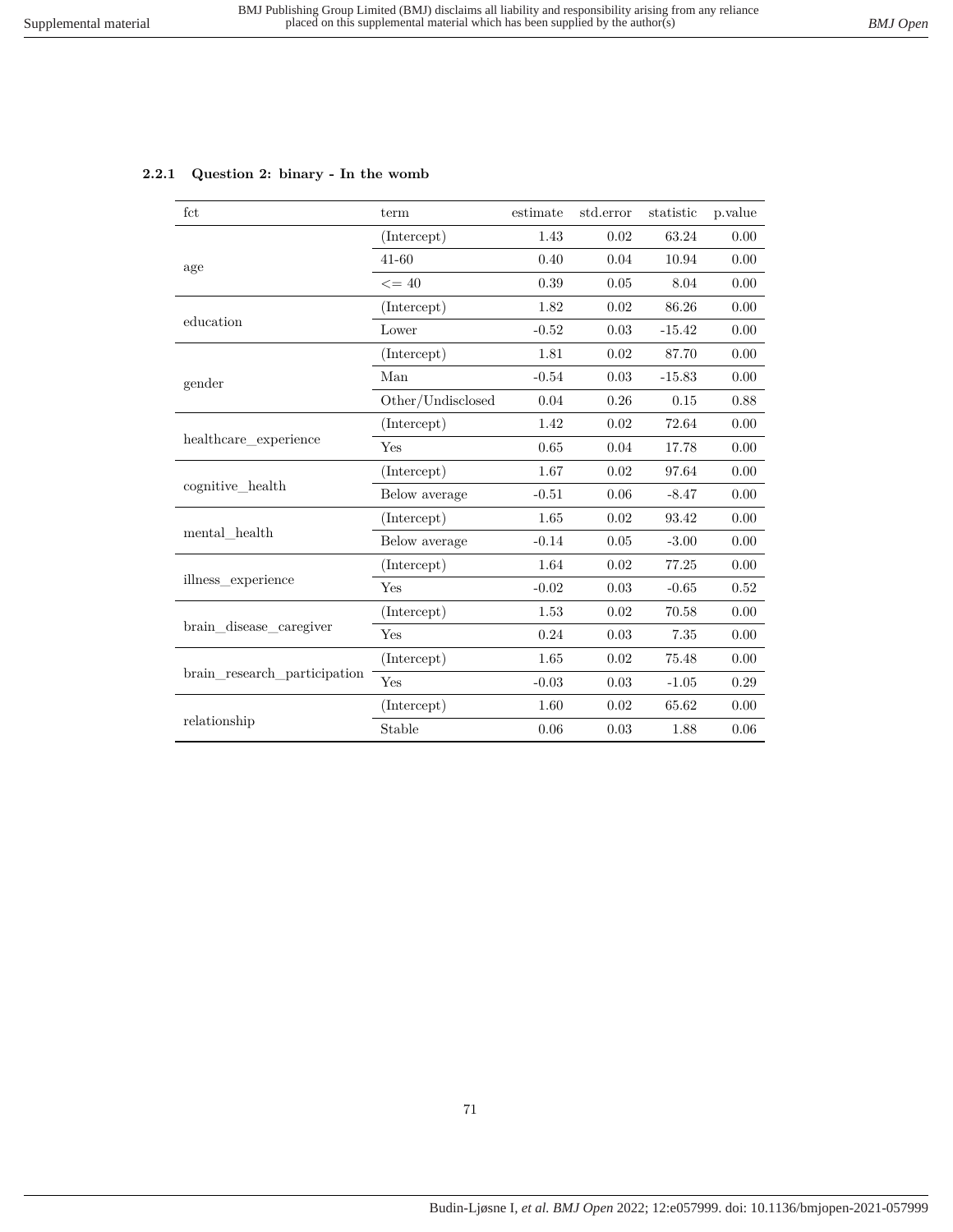# **2.2.2 Question 2: binary - Childhood**

| fct                          | term              | estimate | std.error | statistic | p.value |
|------------------------------|-------------------|----------|-----------|-----------|---------|
|                              | (Intercept)       | 2.65     | 0.04      | 73.93     | 0.00    |
| age                          | $41 - 60$         | 0.57     | 0.06      | 9.17      | 0.00    |
|                              | $\leq$ = 40       | 0.64     | 0.09      | 7.26      | 0.00    |
|                              | (Intercept)       | 3.13     | 0.04      | 86.00     | 0.00    |
| education                    | Lower             | $-0.56$  | 0.06      | $-9.99$   | 0.00    |
|                              | (Intercept)       | 3.10     | 0.04      | 87.94     | 0.00    |
| gender                       | Man               | $-0.52$  | 0.06      | $-9.23$   | 0.00    |
|                              | Other/Undisclosed | $-0.12$  | 0.42      | $-0.28$   | 0.78    |
|                              | (Intercept)       | 2.70     | 0.03      | 85.08     | 0.00    |
| healthcare experience        | Yes               | 0.72     | 0.06      | 11.26     | 0.00    |
|                              | (Intercept)       | 2.97     | 0.03      | 102.68    | 0.00    |
| cognitive_health             | Below average     | $-0.58$  | 0.09      | $-6.21$   | 0.00    |
|                              | (Intercept)       | 2.93     | 0.03      | 99.12     | 0.00    |
| mental health                | Below average     | $-0.04$  | 0.08      | $-0.46$   | 0.65    |
|                              | (Intercept)       | 2.96     | 0.04      | 81.90     | 0.00    |
| illness experience           | Yes               | $-0.08$  | 0.06      | $-1.48$   | 0.14    |
|                              | (Intercept)       | 2.92     | 0.04      | 77.91     | 0.00    |
| brain_disease_caregiver      | Yes               | $0.02\,$ | 0.06      | 0.29      | 0.77    |
| brain research participation | (Intercept)       | 2.96     | 0.04      | 79.93     | 0.00    |
|                              | Yes               | $-0.07$  | 0.06      | $-1.31$   | 0.19    |
| relationship                 | (Intercept)       | 2.98     | 0.04      | 70.24     | 0.00    |
|                              | Stable            | $-0.10$  | 0.06      | $-1.76$   | 0.08    |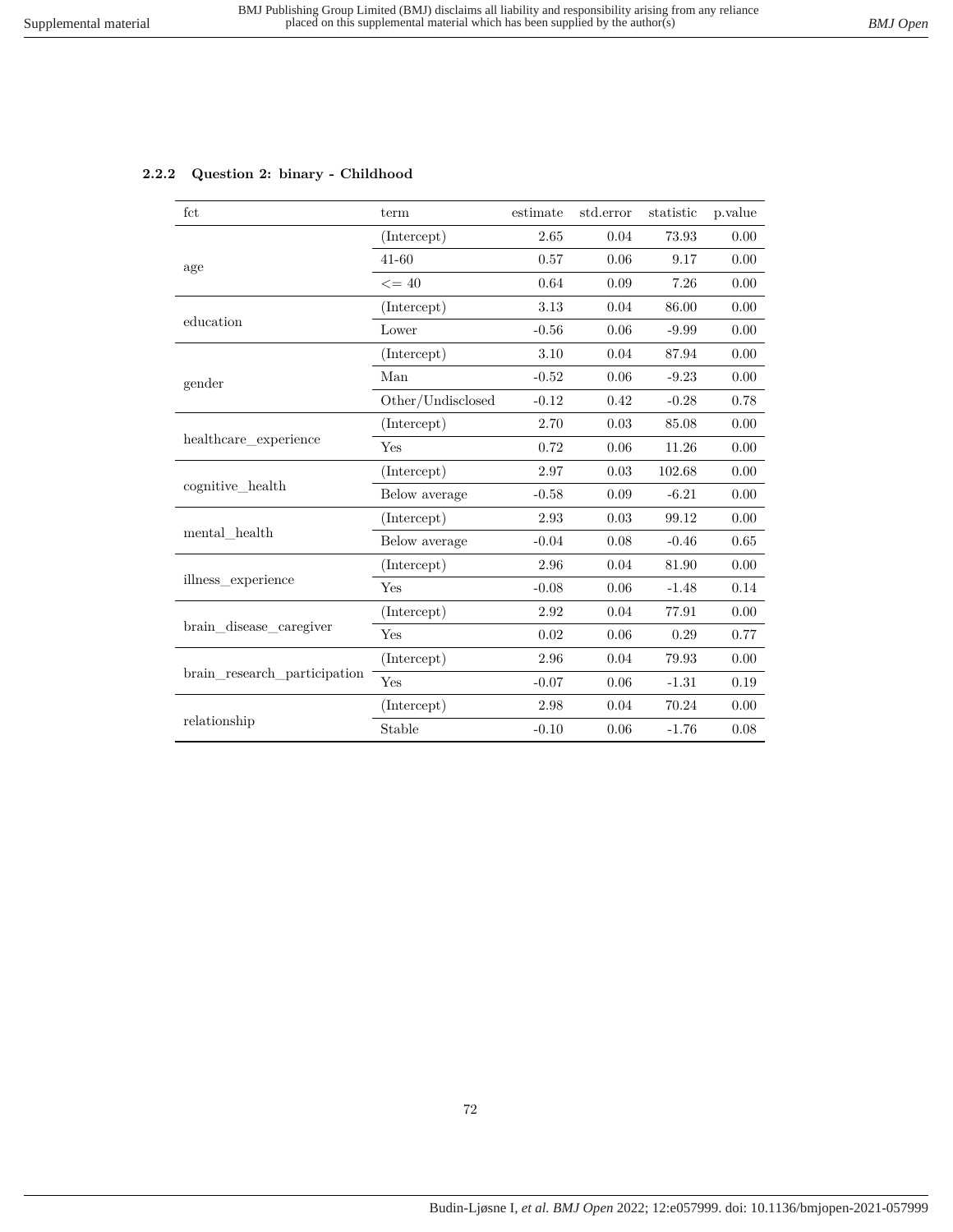|  |  |  | 2.2.3 Question 2: binary - Adolescence |
|--|--|--|----------------------------------------|
|--|--|--|----------------------------------------|

| fct                          | term              | estimate | std.error | statistic | p.value |
|------------------------------|-------------------|----------|-----------|-----------|---------|
|                              | (Intercept)       | 3.06     | 0.04      | 71.14     | 0.00    |
| age                          | $41 - 60$         | 0.54     | 0.07      | 7.18      | 0.00    |
|                              | $\leq$ = 40       | 0.76     | 0.11      | 6.79      | 0.00    |
|                              | (Intercept)       | 3.49     | 0.04      | 81.21     | 0.00    |
| education                    | Lower             | $-0.40$  | 0.07      | $-5.93$   | 0.00    |
|                              | (Intercept)       | 3.47     | 0.04      | 82.93     | 0.00    |
| gender                       | Man               | $-0.39$  | 0.07      | $-5.59$   | 0.00    |
|                              | Other/Undisclosed | $-0.29$  | 0.46      | $-0.64$   | 0.52    |
|                              | (Intercept)       | 3.15     | 0.04      | 81.08     | 0.00    |
| healthcare experience        | Yes               | 0.58     | 0.08      | 7.74      | 0.00    |
|                              | (Intercept)       | 3.40     | 0.04      | 96.48     | 0.00    |
| cognitive health             | Below average     | $-0.69$  | 0.11      | $-6.44$   | 0.00    |
|                              | (Intercept)       | 3.36     | 0.04      | 93.38     | 0.00    |
| mental health                | Below average     | $-0.11$  | 0.09      | $-1.16$   | 0.25    |
|                              | (Intercept)       | 3.35     | 0.04      | 77.56     | 0.00    |
| illness experience           | Yes               | $-0.01$  | 0.07      | $-0.12$   | 0.91    |
|                              | (Intercept)       | 3.34     | 0.05      | 73.49     | 0.00    |
| brain disease caregiver      | Yes               | 0.00     | 0.07      | $-0.02$   | 0.98    |
|                              | (Intercept)       | 3.36     | 0.04      | 75.48     | 0.00    |
| brain research participation | Yes               | $-0.05$  | 0.07      | $-0.68$   | 0.50    |
|                              | (Intercept)       | 3.42     | 0.05      | 65.86     | 0.00    |
| relationship                 | Stable            | $-0.13$  | 0.07      | $-1.96$   | 0.05    |

## 73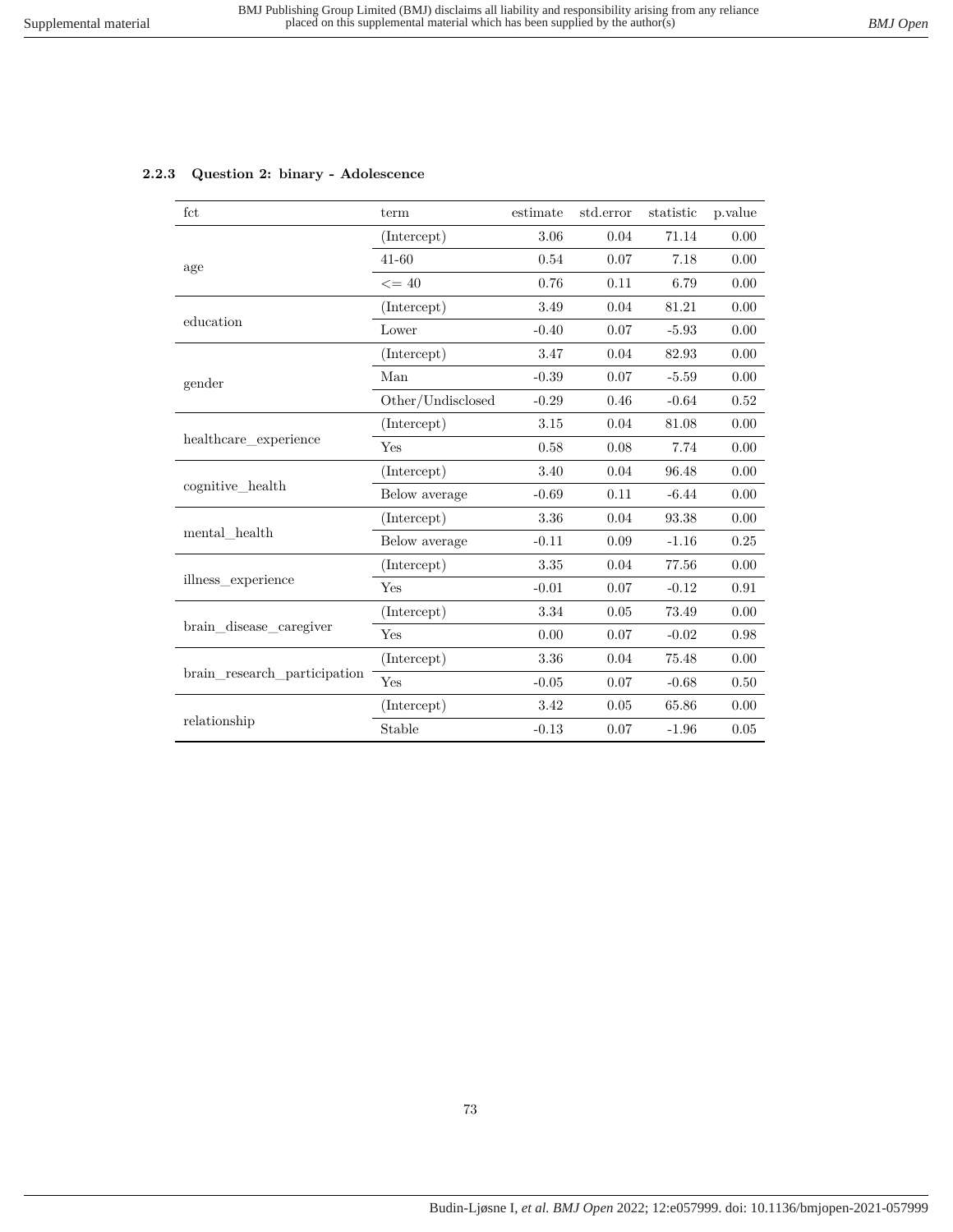| fct                                                                                                                                                                                       | term                                                                                                                    | estimate                                                                                                                                                                                                                                                                                                                                                                                                                                                        | std.error | statistic | p.value  |
|-------------------------------------------------------------------------------------------------------------------------------------------------------------------------------------------|-------------------------------------------------------------------------------------------------------------------------|-----------------------------------------------------------------------------------------------------------------------------------------------------------------------------------------------------------------------------------------------------------------------------------------------------------------------------------------------------------------------------------------------------------------------------------------------------------------|-----------|-----------|----------|
|                                                                                                                                                                                           | (Intercept)                                                                                                             | 2.85                                                                                                                                                                                                                                                                                                                                                                                                                                                            | 0.04      | 72.82     | 0.00     |
|                                                                                                                                                                                           | $41 - 60$                                                                                                               | 0.46                                                                                                                                                                                                                                                                                                                                                                                                                                                            | 0.07      | 6.98      | 0.00     |
|                                                                                                                                                                                           | $\leq$ = 40                                                                                                             | 0.19                                                                                                                                                                                                                                                                                                                                                                                                                                                            | 0.08      | 2.35      | 0.02     |
|                                                                                                                                                                                           | (Intercept)                                                                                                             | 3.02                                                                                                                                                                                                                                                                                                                                                                                                                                                            | 0.03      | 87.28     | 0.00     |
|                                                                                                                                                                                           | Lower                                                                                                                   | 0.05                                                                                                                                                                                                                                                                                                                                                                                                                                                            | 0.06      | 0.86      | $0.39\,$ |
|                                                                                                                                                                                           | (Intercept)                                                                                                             | 3.24<br>0.04<br>86.19<br>$-0.58$<br>0.06<br>$-9.85$<br>$-0.68$<br>0.35<br>$-1.96$<br>0.03<br>2.88<br>83.82<br>0.47<br>0.06<br>7.38<br>3.07<br>0.03<br>101.50<br>$-0.42$<br>0.10<br>$-4.08$<br>3.06<br>$0.03\,$<br>97.59<br>0.08<br>$-0.19$<br>$-2.36$<br>0.04<br>81.65<br>2.99<br>0.06<br>0.12<br>2.07<br>2.94<br>0.04<br>77.70<br>0.21<br>0.06<br>3.63<br>3.06<br>0.04<br>78.97<br>$-0.04$<br>0.06<br>$-0.77$<br>0.04<br>3.00<br>70.12<br>0.07<br>0.06<br>1.19 | 0.00      |           |          |
| age<br>education<br>gender<br>healthcare experience<br>cognitive health<br>mental health<br>illness experience<br>brain disease caregiver<br>brain research participation<br>relationship | Man                                                                                                                     |                                                                                                                                                                                                                                                                                                                                                                                                                                                                 |           |           | 0.00     |
|                                                                                                                                                                                           | Other/Undisclosed                                                                                                       |                                                                                                                                                                                                                                                                                                                                                                                                                                                                 |           |           | 0.05     |
|                                                                                                                                                                                           | (Intercept)                                                                                                             |                                                                                                                                                                                                                                                                                                                                                                                                                                                                 |           |           | 0.00     |
|                                                                                                                                                                                           | <b>Yes</b>                                                                                                              |                                                                                                                                                                                                                                                                                                                                                                                                                                                                 |           |           | 0.00     |
|                                                                                                                                                                                           | (Intercept)                                                                                                             |                                                                                                                                                                                                                                                                                                                                                                                                                                                                 | 0.00      |           |          |
|                                                                                                                                                                                           | Below average                                                                                                           |                                                                                                                                                                                                                                                                                                                                                                                                                                                                 |           |           | 0.00     |
|                                                                                                                                                                                           | (Intercept)<br>Below average<br>(Intercept)<br>Yes<br>(Intercept)<br>Yes<br>(Intercept)<br>Yes<br>(Intercept)<br>Stable |                                                                                                                                                                                                                                                                                                                                                                                                                                                                 |           |           | 0.00     |
|                                                                                                                                                                                           |                                                                                                                         |                                                                                                                                                                                                                                                                                                                                                                                                                                                                 |           |           | 0.02     |
|                                                                                                                                                                                           |                                                                                                                         |                                                                                                                                                                                                                                                                                                                                                                                                                                                                 |           |           | 0.00     |
|                                                                                                                                                                                           |                                                                                                                         |                                                                                                                                                                                                                                                                                                                                                                                                                                                                 |           |           | 0.04     |
|                                                                                                                                                                                           |                                                                                                                         |                                                                                                                                                                                                                                                                                                                                                                                                                                                                 |           |           | 0.00     |
|                                                                                                                                                                                           |                                                                                                                         |                                                                                                                                                                                                                                                                                                                                                                                                                                                                 |           |           | 0.00     |
|                                                                                                                                                                                           |                                                                                                                         |                                                                                                                                                                                                                                                                                                                                                                                                                                                                 |           |           | 0.00     |
|                                                                                                                                                                                           |                                                                                                                         |                                                                                                                                                                                                                                                                                                                                                                                                                                                                 |           |           | 0.44     |
|                                                                                                                                                                                           |                                                                                                                         |                                                                                                                                                                                                                                                                                                                                                                                                                                                                 |           |           | 0.00     |
|                                                                                                                                                                                           |                                                                                                                         |                                                                                                                                                                                                                                                                                                                                                                                                                                                                 |           |           | 0.23     |

### **2.2.4 Question 2: binary - Young adulthood**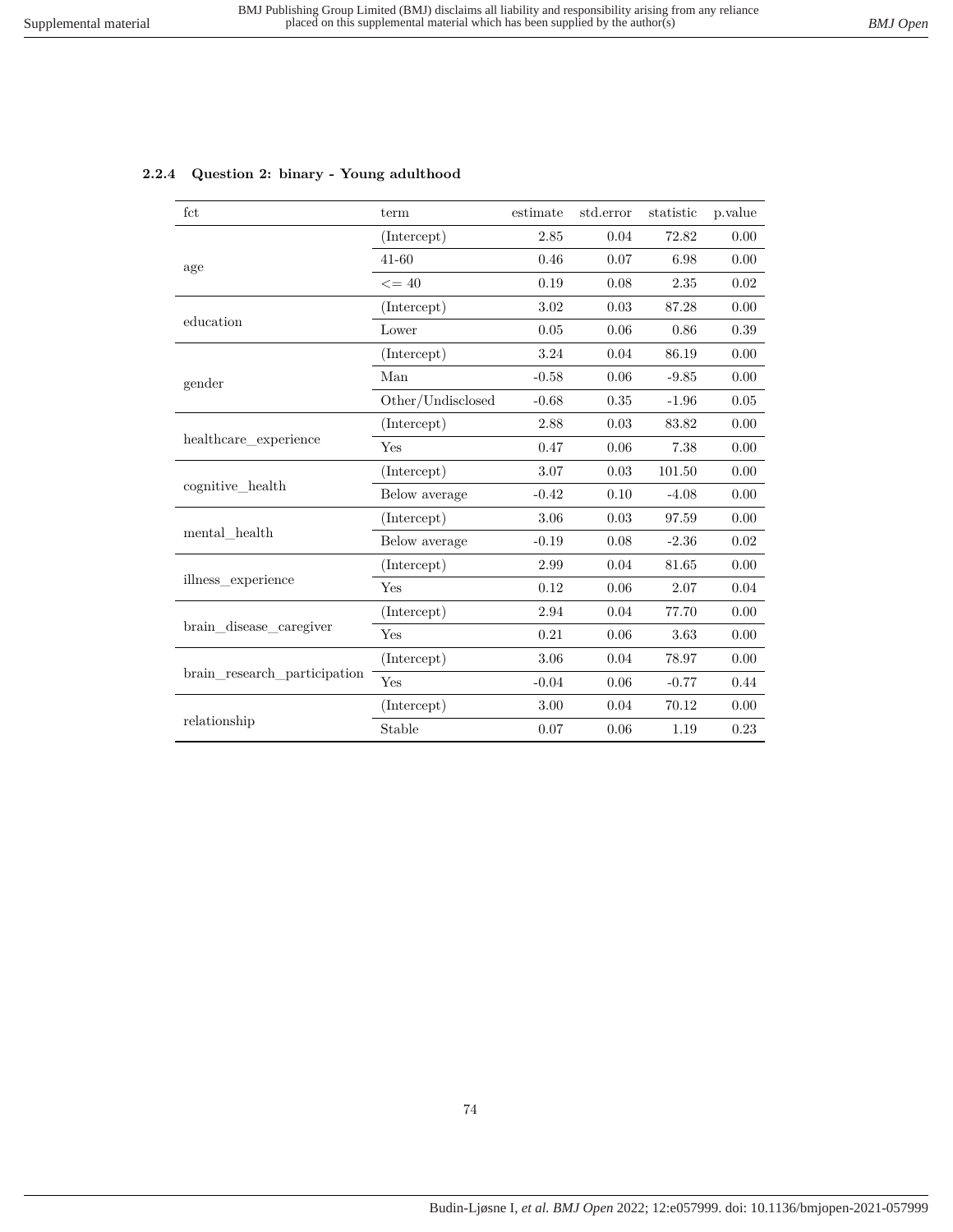## **2.2.5 Question 2: binary - Middle age**

| fct                          | term              | estimate | std.error | statistic | p.value |
|------------------------------|-------------------|----------|-----------|-----------|---------|
|                              | (Intercept)       | 3.01     | 0.04      | 71.66     | 0.00    |
| age                          | $41 - 60$         | 0.52     | 0.07      | 7.17      | 0.00    |
|                              | $\leq$ = 40       | $-0.20$  | 0.08      | $-2.57$   | 0.01    |
|                              | (Intercept)       | 3.16     | 0.04      | 85.70     | 0.00    |
| education                    | Lower             | $-0.08$  | 0.06      | $-1.20$   | 0.23    |
|                              | (Intercept)       | 3.48     | 0.04      | 82.85     | 0.00    |
| gender                       | Man               | $-0.89$  | 0.06      | $-14.53$  | 0.00    |
|                              | Other/Undisclosed | $-1.41$  | 0.29      | $-4.91$   | 0.00    |
|                              | (Intercept)       | 2.99     | 0.04      | 82.84     | 0.00    |
| healthcare experience        | Yes               | 0.43     | 0.07      | 6.47      | 0.00    |
|                              | (Intercept)       | 3.17     | 0.03      | 100.16    | 0.00    |
| cognitive health             | Below average     | $-0.43$  | 0.11      | $-3.98$   | 0.00    |
|                              | (Intercept)       | 3.19     | 0.03      | 95.93     | 0.00    |
| mental health                | Below average     | $-0.36$  | 0.08      | $-4.49$   | 0.00    |
|                              | (Intercept)       | 3.09     | 0.04      | 80.68     | 0.00    |
| illness experience           | Yes               | 0.13     | 0.06      | 2.02      | 0.04    |
|                              | (Intercept)       | 2.96     | 0.04      | 77.62     | 0.00    |
| brain disease caregiver      | Yes               | 0.43     | 0.06      | 6.89      | 0.00    |
|                              | (Intercept)       | 3.12     | 0.04      | 78.37     | 0.00    |
| brain research participation | Yes               | 0.04     | 0.06      | 0.73      | 0.46    |
|                              | (Intercept)       | 3.08     | 0.04      | 69.46     | 0.00    |
| relationship                 | Stable            | 0.11     | 0.06      | 1.79      | 0.07    |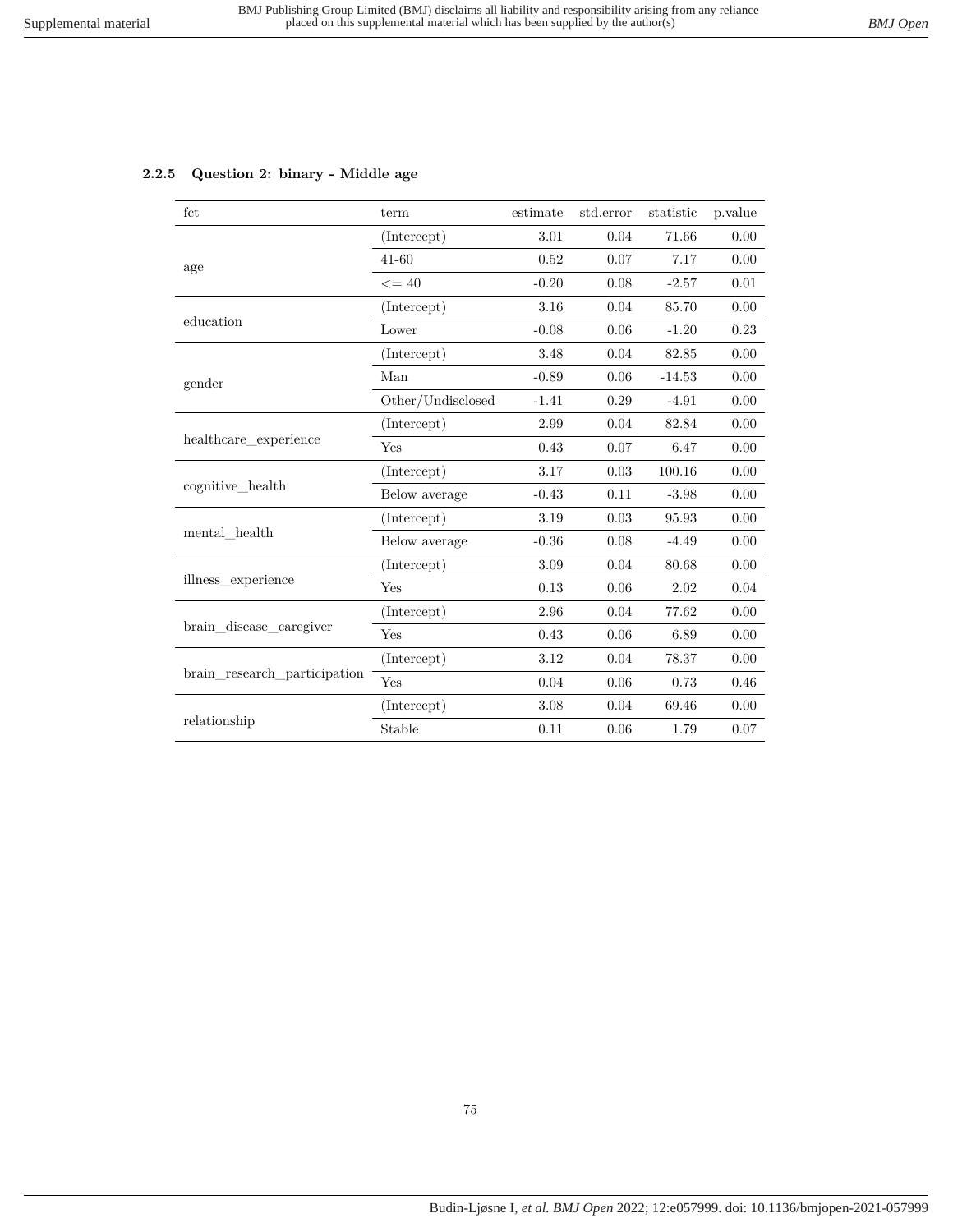## **2.2.6 Question 2: binary - Old age**

| fct                                                                                                                                       | term              | estimate | std.error | statistic | p.value  |
|-------------------------------------------------------------------------------------------------------------------------------------------|-------------------|----------|-----------|-----------|----------|
|                                                                                                                                           | (Intercept)       | 3.23     | 0.05      | 69.57     | 0.00     |
|                                                                                                                                           | $41 - 60$         | 0.17     | 0.07      | 2.35      | 0.02     |
|                                                                                                                                           | $\leq$ = 40       | $-0.60$  | 0.08      | $-7.93$   | 0.00     |
|                                                                                                                                           | (Intercept)       | 3.24     | 0.04      | 84.73     | 0.00     |
|                                                                                                                                           | Lower             | $-0.23$  | 0.06      | $-3.60$   | 0.00     |
|                                                                                                                                           | (Intercept)       | 3.50     | 0.04      | 82.59     | 0.00     |
| age<br>education<br>gender<br>healthcare experience<br>cognitive health<br>mental health<br>illness experience<br>brain disease caregiver | Man               | $-0.88$  | 0.06      | $-14.25$  | 0.00     |
|                                                                                                                                           | Other/Undisclosed | $-1.05$  | 0.33      | $-3.17$   | $0.00\,$ |
|                                                                                                                                           | (Intercept)       | 3.04     | 0.04      | 82.38     | 0.00     |
|                                                                                                                                           | Yes               | $0.35\,$ | 0.07      | 5.26      | 0.00     |
|                                                                                                                                           | (Intercept)       | 3.19     | 0.03      | 99.83     | 0.00     |
|                                                                                                                                           | Below average     | $-0.42$  | 0.11      | $-3.87$   | 0.00     |
|                                                                                                                                           | (Intercept)       | 3.23     | 0.03      | 95.43     | 0.00     |
|                                                                                                                                           | Below average     | $-0.43$  | 0.08      | $-5.41$   | 0.00     |
|                                                                                                                                           | (Intercept)       | 3.12     | 0.04      | 80.34     | 0.00     |
|                                                                                                                                           | Yes               | 0.10     | 0.06      | 1.59      | 0.11     |
|                                                                                                                                           | (Intercept)       | 3.02     | 0.04      | 77.11     | 0.00     |
|                                                                                                                                           | Yes               | 0.34     | 0.06      | 5.48      | 0.00     |
|                                                                                                                                           | (Intercept)       | 3.09     | 0.04      | 78.74     | 0.00     |
| brain research participation                                                                                                              | Yes               | 0.19     | 0.06      | 2.97      | 0.00     |
|                                                                                                                                           | (Intercept)       | 3.06     | 0.04      | 69.64     | 0.00     |
| relationship                                                                                                                              | Stable            | 0.19     | 0.06      | 3.09      | 0.00     |

## **2.3 ordinal**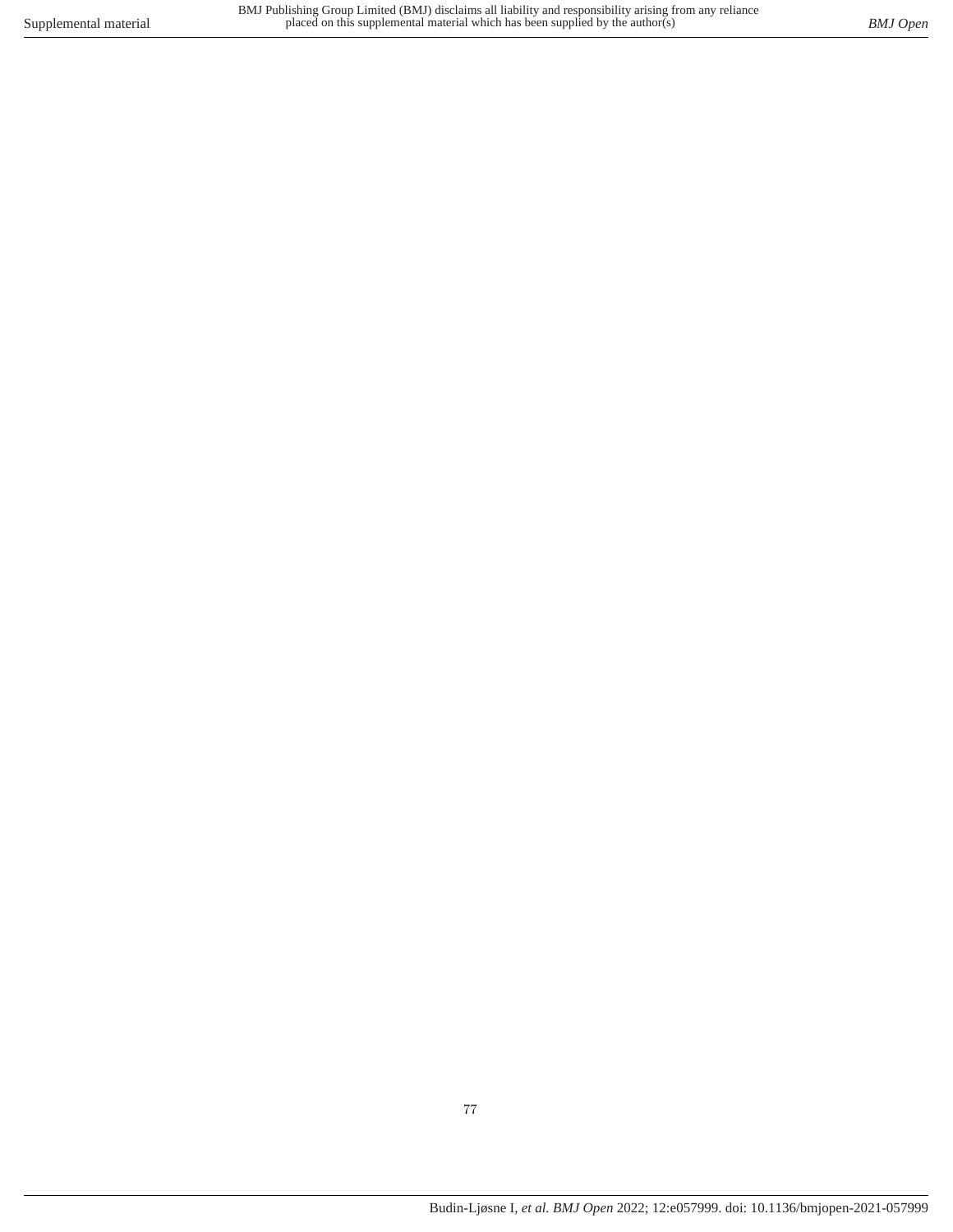### **2.3.1 Question 2: ordinal - In the womb**

| $_{\rm fct}$                                                                                                                                                       | term                                          | estimate | std.error        | statistic | coef.type      |
|--------------------------------------------------------------------------------------------------------------------------------------------------------------------|-----------------------------------------------|----------|------------------|-----------|----------------|
|                                                                                                                                                                    | $41 - 60$                                     | $-0.36$  | 0.03             | $-14.07$  | coefficient    |
|                                                                                                                                                                    | $\leq$ = 40                                   | $-0.41$  | 0.03             | $-11.92$  | coefficient    |
|                                                                                                                                                                    | Very important Important                      | $-0.01$  | 0.02             | $-0.53$   | scale          |
| age                                                                                                                                                                | Important Moderately important                | 1.44     | 0.02             | 71.71     | scale          |
| education<br>gender<br>healthcare_experience<br>cognitive_health<br>mental_health<br>illness_experience<br>brain_disease_caregiver<br>brain research participation | Moderately important Not important            | 2.82     | 0.03             | 91.71     | scale          |
|                                                                                                                                                                    | Lower                                         | 0.47     | 0.02             | 19.05     | coefficient    |
|                                                                                                                                                                    | Very important Important                      | 0.34     | 0.01             | 23.35     | scale          |
|                                                                                                                                                                    | Important Moderately important                | 1.80     | 0.02             | 95.88     | scale          |
|                                                                                                                                                                    | Moderately important Not important            | 3.18     | 0.03             | 105.37    | scale          |
|                                                                                                                                                                    | Man                                           | 0.45     | 0.03             | 17.48     | coefficient    |
|                                                                                                                                                                    | Other/Undisclosed                             | $-0.04$  | 0.18             | $-0.22$   | coefficient    |
|                                                                                                                                                                    | Very important Important                      | 0.32     | 0.01             | 22.24     | scale          |
|                                                                                                                                                                    | Important Moderately important                | 1.77     | 0.02             | 96.10     | scale          |
|                                                                                                                                                                    | Moderately important Not important            | 3.15     | $0.03\,$         | 105.21    | scale          |
|                                                                                                                                                                    | Yes                                           | $-0.53$  | 0.02             | $-21.60$  | coefficient    |
|                                                                                                                                                                    | Very important Important                      | $-0.01$  | 0.02             | $-0.67$   | scale          |
|                                                                                                                                                                    | Important Moderately important                | 1.45     | 0.02             | 79.21     | scale          |
|                                                                                                                                                                    | Moderately important Not important            | 2.83     | 0.03             | 95.62     | scale          |
|                                                                                                                                                                    | Below average                                 | 0.39     | 0.05             | 8.04      | $coefficient$  |
|                                                                                                                                                                    | Very important Important                      | 0.22     | 0.01             | 17.21     | scale          |
| relationship                                                                                                                                                       | Important Moderately important                | 1.66     | 0.02             | 99.22     | scale          |
|                                                                                                                                                                    | Moderately important Not important            | 3.03     | 0.03             | 105.29    | scale          |
|                                                                                                                                                                    | Below average                                 | 0.01     | 0.03             | 0.22      | coefficient    |
|                                                                                                                                                                    | Very important Important                      | 0.19     | 0.01             | 14.94     | scale          |
|                                                                                                                                                                    | Important Moderately important                | 1.64     | 0.02             | 96.26     | scale          |
|                                                                                                                                                                    | Moderately important Not important            | 3.01     | 0.03             | 103.92    | scale          |
|                                                                                                                                                                    | Yes                                           | $-0.02$  | 0.02             | $-0.86$   | coefficient    |
|                                                                                                                                                                    | Very important Important                      | 0.18     | 0.02             | 11.94     | scale          |
|                                                                                                                                                                    | $\mbox{Important} \mbox{Modern}$ important    | 1.63     | 0.02             | 86.00     | $_{\rm scale}$ |
|                                                                                                                                                                    | Moderately important Not important            | 3.00     | 0.03             | 99.60     | scale          |
|                                                                                                                                                                    | Yes                                           | $-0.17$  | 0.02             | $-7.15$   | coefficient    |
|                                                                                                                                                                    | Very important Important                      | 0.11     | 0.02             | 7.04      | scale          |
|                                                                                                                                                                    | Important Moderately important                | 1.56     | 0.02             | 80.16     | scale          |
|                                                                                                                                                                    | Moderately important Not important            | 2.93     | 0.03             | 96.54     | scale          |
|                                                                                                                                                                    | Yes                                           | $-0.02$  | 0.02             | $-0.83$   | coefficient    |
|                                                                                                                                                                    | Very important Important                      | 0.18     | 0.02             | 11.65     | scale          |
|                                                                                                                                                                    | Important Moderately important                | 1.63     | 0.02             | 84.53     | scale          |
|                                                                                                                                                                    | Moderately important Not important            | $3.00\,$ | 0.03             | 98.91     | scale          |
|                                                                                                                                                                    | Stable                                        | $-0.04$  | 0.02             | $-1.75$   | coefficient    |
|                                                                                                                                                                    | Very important Important                      | 0.17     | 0.02             | 9.50      | scale          |
|                                                                                                                                                                    | Important Moderately important                | 1.61     | 0.02             | 77.14     | scale          |
|                                                                                                                                                                    | <del>Moderately important Not important</del> | 2.98     | <del>0.03-</del> | 95.13     | scale          |

Moderately important|Not important 2.98 0.03 95.13 scale Budin-Ljøsne I*, et al. BMJ Open* 2022; 12:e057999. doi: 10.1136/bmjopen-2021-057999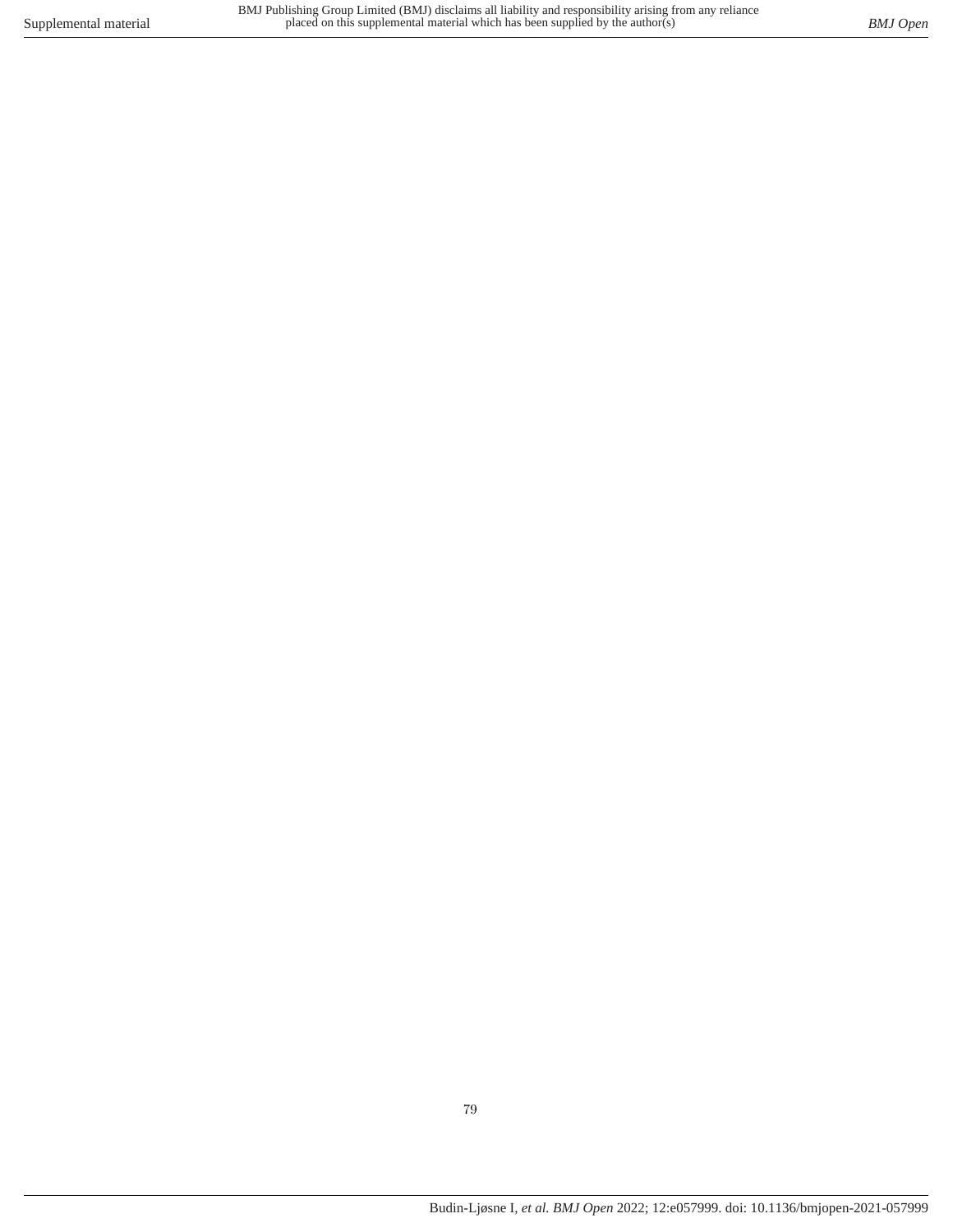## **2.3.2 Question 2: ordinal - Childhood**

| fct                                                                                           | term                                                                                                                                                                                                                                                                                                                                                                                                                                                                                                                                                                                                                                                                                                                                                                                                   | estimate | std.error | statistic | coef.type     |
|-----------------------------------------------------------------------------------------------|--------------------------------------------------------------------------------------------------------------------------------------------------------------------------------------------------------------------------------------------------------------------------------------------------------------------------------------------------------------------------------------------------------------------------------------------------------------------------------------------------------------------------------------------------------------------------------------------------------------------------------------------------------------------------------------------------------------------------------------------------------------------------------------------------------|----------|-----------|-----------|---------------|
|                                                                                               | 41-60                                                                                                                                                                                                                                                                                                                                                                                                                                                                                                                                                                                                                                                                                                                                                                                                  | $-0.42$  | 0.03      | $-14.34$  | coefficient   |
|                                                                                               | $\leq$ = 40                                                                                                                                                                                                                                                                                                                                                                                                                                                                                                                                                                                                                                                                                                                                                                                            | $-0.75$  | 0.04      | $-17.90$  | coefficient   |
|                                                                                               | Very important Important                                                                                                                                                                                                                                                                                                                                                                                                                                                                                                                                                                                                                                                                                                                                                                               | 0.67     | 0.02      | 35.65     | scale         |
| age                                                                                           | Important Moderately important                                                                                                                                                                                                                                                                                                                                                                                                                                                                                                                                                                                                                                                                                                                                                                         | 2.68     | 0.03      | 89.23     | scale         |
| education<br>gender                                                                           | Moderately important Not important                                                                                                                                                                                                                                                                                                                                                                                                                                                                                                                                                                                                                                                                                                                                                                     | 4.83     | 0.08      | 62.19     | scale         |
|                                                                                               | Lower                                                                                                                                                                                                                                                                                                                                                                                                                                                                                                                                                                                                                                                                                                                                                                                                  | 0.40     | 0.03      | 14.12     | coefficient   |
|                                                                                               | Very important Important                                                                                                                                                                                                                                                                                                                                                                                                                                                                                                                                                                                                                                                                                                                                                                               | 1.06     | 0.02      | 63.85     | scale         |
|                                                                                               | Important Moderately important                                                                                                                                                                                                                                                                                                                                                                                                                                                                                                                                                                                                                                                                                                                                                                         | 3.07     | 0.03      | 104.07    | scale         |
|                                                                                               | Moderately important Not important                                                                                                                                                                                                                                                                                                                                                                                                                                                                                                                                                                                                                                                                                                                                                                     | 5.21     | 0.08      | 67.28     | scale         |
|                                                                                               | Man                                                                                                                                                                                                                                                                                                                                                                                                                                                                                                                                                                                                                                                                                                                                                                                                    | 0.30     | 0.03      | 10.27     | coefficient   |
|                                                                                               | Other/Undisclosed                                                                                                                                                                                                                                                                                                                                                                                                                                                                                                                                                                                                                                                                                                                                                                                      | $-0.26$  | 0.22      | $-1.18$   | coefficient   |
| healthcare_experience<br>cognitive_health<br>$\mathrm{mental\_health}$                        | Very important Important                                                                                                                                                                                                                                                                                                                                                                                                                                                                                                                                                                                                                                                                                                                                                                               | 1.02     | 0.02      | 62.99     | scale         |
|                                                                                               | Important Moderately important                                                                                                                                                                                                                                                                                                                                                                                                                                                                                                                                                                                                                                                                                                                                                                         | 3.02     | 0.03      | 103.70    | scale         |
|                                                                                               | Moderately important Not important                                                                                                                                                                                                                                                                                                                                                                                                                                                                                                                                                                                                                                                                                                                                                                     | 5.16     | 0.08      | 66.77     | scale         |
|                                                                                               | Yes                                                                                                                                                                                                                                                                                                                                                                                                                                                                                                                                                                                                                                                                                                                                                                                                    | $-0.40$  | 0.03      | $-14.30$  | $coefficient$ |
|                                                                                               | Very important Important                                                                                                                                                                                                                                                                                                                                                                                                                                                                                                                                                                                                                                                                                                                                                                               | 0.78     | 0.02      | 47.14     | scale         |
|                                                                                               | Important Moderately important                                                                                                                                                                                                                                                                                                                                                                                                                                                                                                                                                                                                                                                                                                                                                                         | 2.79     | 0.03      | 96.22     | scale         |
|                                                                                               | Moderately important Not important                                                                                                                                                                                                                                                                                                                                                                                                                                                                                                                                                                                                                                                                                                                                                                     | 4.93     | 0.08      | 63.88     | scale         |
|                                                                                               | Below average                                                                                                                                                                                                                                                                                                                                                                                                                                                                                                                                                                                                                                                                                                                                                                                          | 0.34     | 0.05      | 6.48      | coefficient   |
|                                                                                               | Very important Important                                                                                                                                                                                                                                                                                                                                                                                                                                                                                                                                                                                                                                                                                                                                                                               | 0.95     | 0.01      | 68.57     | scale         |
| illness experience<br>brain_disease_caregiver<br>brain research participation<br>relationship | Important Moderately important                                                                                                                                                                                                                                                                                                                                                                                                                                                                                                                                                                                                                                                                                                                                                                         | 2.95     | 0.03      | 106.19    | scale         |
|                                                                                               | Moderately important Not important                                                                                                                                                                                                                                                                                                                                                                                                                                                                                                                                                                                                                                                                                                                                                                     | 5.09     | 0.08      | 66.32     | scale         |
|                                                                                               | Below average                                                                                                                                                                                                                                                                                                                                                                                                                                                                                                                                                                                                                                                                                                                                                                                          | $-0.13$  | 0.04      | $-3.18$   | coefficient   |
|                                                                                               | Very important Important                                                                                                                                                                                                                                                                                                                                                                                                                                                                                                                                                                                                                                                                                                                                                                               | 0.91     | 0.01      | 63.83     | scale         |
|                                                                                               | Important Moderately important                                                                                                                                                                                                                                                                                                                                                                                                                                                                                                                                                                                                                                                                                                                                                                         | 2.91     | 0.03      | 104.24    | scale         |
|                                                                                               | Moderately important Not important                                                                                                                                                                                                                                                                                                                                                                                                                                                                                                                                                                                                                                                                                                                                                                     | 5.05     | 0.08      | 65.76     | scale         |
|                                                                                               | Yes                                                                                                                                                                                                                                                                                                                                                                                                                                                                                                                                                                                                                                                                                                                                                                                                    | $-0.01$  | 0.03      | $-0.38$   | coefficient   |
|                                                                                               | Very important Important                                                                                                                                                                                                                                                                                                                                                                                                                                                                                                                                                                                                                                                                                                                                                                               | 0.93     | 0.02      | 53.62     | scale         |
|                                                                                               | Important Moderately important                                                                                                                                                                                                                                                                                                                                                                                                                                                                                                                                                                                                                                                                                                                                                                         | 2.92     | $0.03\,$  | 98.86     | scale         |
|                                                                                               | Moderately important Not important<br>5.07<br>0.08<br>65.39<br>scale<br>0.02<br>0.03<br>0.88<br>Yes<br>Very important Important<br>0.94<br>0.02<br>51.38<br>scale<br>Important Moderately important<br>2.94<br>0.03<br>97.21<br>scale<br>Moderately important Not important<br>5.08<br>65.38<br>0.08<br>scale<br>Yes<br>0.08<br>0.03<br>2.96<br>Very important Important<br>0.96<br>0.02<br>53.99<br>scale<br>Important Moderately important<br>2.96<br>0.03<br>98.75<br>scale<br>Moderately important Not important<br>5.11<br>0.08<br>65.76<br>scale<br>Stable<br>0.05<br>0.03<br>2.03<br>Very important Important<br>0.96<br>0.02<br>47.50<br>scale<br>Important Moderately important<br>$2.96\,$<br>0.03<br>94.07<br>scale<br>Moderately important Not important<br>5.10<br>65.22<br>0.08<br>scale |          |           |           |               |
|                                                                                               |                                                                                                                                                                                                                                                                                                                                                                                                                                                                                                                                                                                                                                                                                                                                                                                                        |          |           |           | coefficient   |
|                                                                                               |                                                                                                                                                                                                                                                                                                                                                                                                                                                                                                                                                                                                                                                                                                                                                                                                        |          |           |           |               |
|                                                                                               |                                                                                                                                                                                                                                                                                                                                                                                                                                                                                                                                                                                                                                                                                                                                                                                                        |          |           |           |               |
|                                                                                               |                                                                                                                                                                                                                                                                                                                                                                                                                                                                                                                                                                                                                                                                                                                                                                                                        |          |           |           |               |
|                                                                                               |                                                                                                                                                                                                                                                                                                                                                                                                                                                                                                                                                                                                                                                                                                                                                                                                        |          |           |           | coefficient   |
|                                                                                               |                                                                                                                                                                                                                                                                                                                                                                                                                                                                                                                                                                                                                                                                                                                                                                                                        |          |           |           |               |
|                                                                                               |                                                                                                                                                                                                                                                                                                                                                                                                                                                                                                                                                                                                                                                                                                                                                                                                        |          |           |           |               |
|                                                                                               |                                                                                                                                                                                                                                                                                                                                                                                                                                                                                                                                                                                                                                                                                                                                                                                                        |          |           |           |               |
|                                                                                               |                                                                                                                                                                                                                                                                                                                                                                                                                                                                                                                                                                                                                                                                                                                                                                                                        |          |           |           | coefficient   |
|                                                                                               |                                                                                                                                                                                                                                                                                                                                                                                                                                                                                                                                                                                                                                                                                                                                                                                                        |          |           |           |               |
|                                                                                               |                                                                                                                                                                                                                                                                                                                                                                                                                                                                                                                                                                                                                                                                                                                                                                                                        |          |           |           |               |
|                                                                                               |                                                                                                                                                                                                                                                                                                                                                                                                                                                                                                                                                                                                                                                                                                                                                                                                        |          |           |           |               |

Moderately important|Not important 5.10 0.08 65.22 scale Budin-Ljøsne I*, et al. BMJ Open* 2022; 12:e057999. doi: 10.1136/bmjopen-2021-057999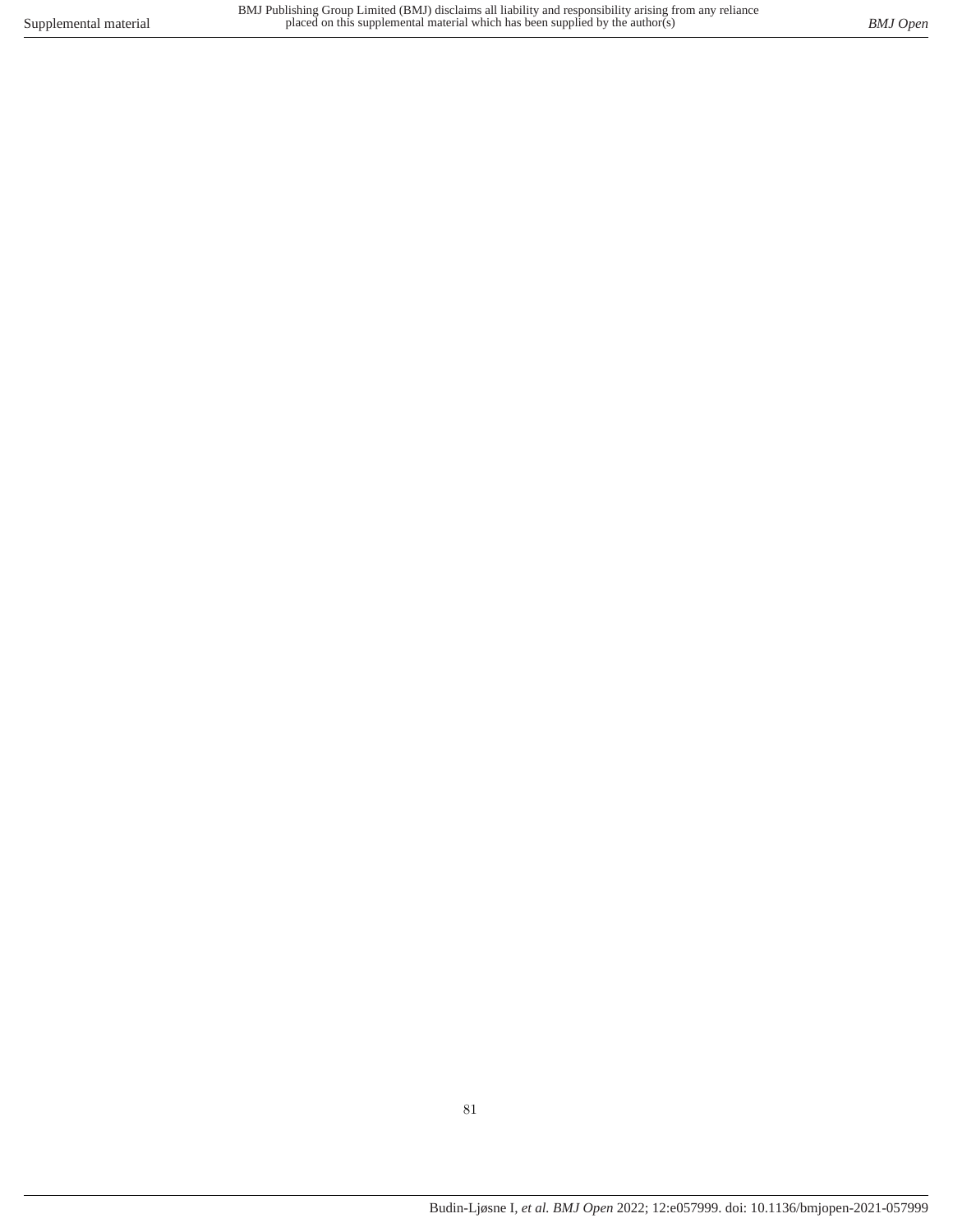|  |  |  |  | 2.3.3 Question 2: ordinal - Adolescence |
|--|--|--|--|-----------------------------------------|
|--|--|--|--|-----------------------------------------|

| $_{\rm fct}$                 | term                                          | estimate | std.error       | statistic | coef.type                    |
|------------------------------|-----------------------------------------------|----------|-----------------|-----------|------------------------------|
|                              | $41 - 60$                                     | $-0.38$  | 0.03            | $-13.32$  | coefficient                  |
|                              | $\leq$ = 40                                   | $-0.66$  | 0.04            | $-16.26$  | coefficient                  |
|                              | Very important Important                      | 0.62     | 0.02            | 33.11     | scale                        |
| age                          | Important Moderately important                | 3.12     | 0.04            | 88.13     | scale                        |
|                              | Moderately important Not important            | 5.56     | 0.11            | 50.61     | scale                        |
|                              | Lower                                         | 0.23     | 0.03            | 8.34      | coefficient                  |
|                              | Very important Important                      | 0.93     | 0.02            | 57.62     | scale                        |
| education                    | Important Moderately important                | 3.42     | 0.03            | 98.66     | scale                        |
|                              | Moderately important Not important            | 5.86     | 0.11            | 53.44     | scale                        |
|                              | Man                                           | 0.34     | 0.03            | 12.01     | $coefficient$                |
|                              | Other/Undisclosed                             | $-0.31$  | 0.22            | $-1.43$   | coefficient                  |
|                              | Very important Important                      | 0.95     | 0.02            | 59.87     | scale                        |
| gender                       | Important Moderately important                | 3.45     | 0.03            | 99.56     | scale                        |
|                              | Moderately important Not important            | 5.89     | 0.11            | 53.71     | scale                        |
|                              | Yes                                           | $-0.35$  | 0.03            | $-12.77$  | $coefficient$                |
|                              | Very important Important                      | 0.72     | 0.02            | 44.12     | scale                        |
| healthcare_experience        | Important Moderately important                | 3.22     | 0.03            | 93.38     | scale                        |
|                              | Moderately important Not important            | 5.66     | 0.11            | $51.65\,$ | scale                        |
|                              | Below average                                 | 0.27     | 0.05            | 4.99      | coefficient                  |
|                              | Very important Important                      | 0.87     | 0.01            | 63.84     | scale                        |
| cognitive_health             | Important Moderately important                | 3.36     | 0.03            | 100.36    | scale                        |
|                              | Moderately important Not important            | 5.80     | 0.11            | 53.07     | scale                        |
|                              | Below average                                 | $-0.12$  | 0.04            | $-3.07$   | coefficient                  |
|                              | Very important Important                      | 0.84     | 0.01            | 59.49     | scale                        |
| mental health                | Important Moderately important                | 3.33     | 0.03            | 99.00     | scale                        |
|                              | Moderately important Not important            | 5.77     | 0.11            | 52.75     | scale                        |
|                              | Yes                                           | $-0.04$  | 0.03            | $-1.55$   | coefficient                  |
|                              | Very important Important                      | 0.84     | 0.02            | 49.34     | scale                        |
| illness_experience           | Important Moderately important                | $\!.33$  | $\rm 0.03$      | $95.27\,$ | scale                        |
| brain_disease_caregiver      | Moderately important Not important            | 5.77     | 0.11            | 52.54     | scale                        |
|                              | Yes                                           | $-0.02$  | 0.03            | $-0.64$   | $\operatorname{coefficient}$ |
|                              | Very important Important                      | 0.85     | 0.02            | 47.15     | scale                        |
|                              | Important Moderately important                | $3.34\,$ | 0.04            | 94.16     | scale                        |
|                              | Moderately important Not important            | 5.78     | 0.11            | 52.54     | scale                        |
|                              | Yes                                           | $-0.01$  | 0.03            | $-0.30$   | $coefficient$                |
|                              | Very important Important                      | 0.85     | 0.02            | 48.79     | scale                        |
| brain_research_participation | Important Moderately important                | $3.34\,$ | 0.04            | 94.96     | scale                        |
|                              | Moderately important Not important            | 5.78     | 0.11            | 52.62     | scale                        |
|                              | Stable                                        | 0.10     | 0.03            | 3.76      | $coefficient$                |
|                              | Very important Important                      | 0.91     | 0.02            | 45.45     | scale                        |
| relationship                 | Important Moderately important                | 3.40     | 0.04            | 92.85     | scale                        |
|                              | <del>Moderately important Not important</del> | 5.84     | <del>0.11</del> | 52.94     | scale                        |

ery importantifi<del>vot important 5.84<br>|- Budin-Ljøsne I, *et al. BMJ Open 2*022;</del> Budin-Ljøsne I*, et al. BMJ Open* 2022; 12:e057999. doi: 10.1136/bmjopen-2021-057999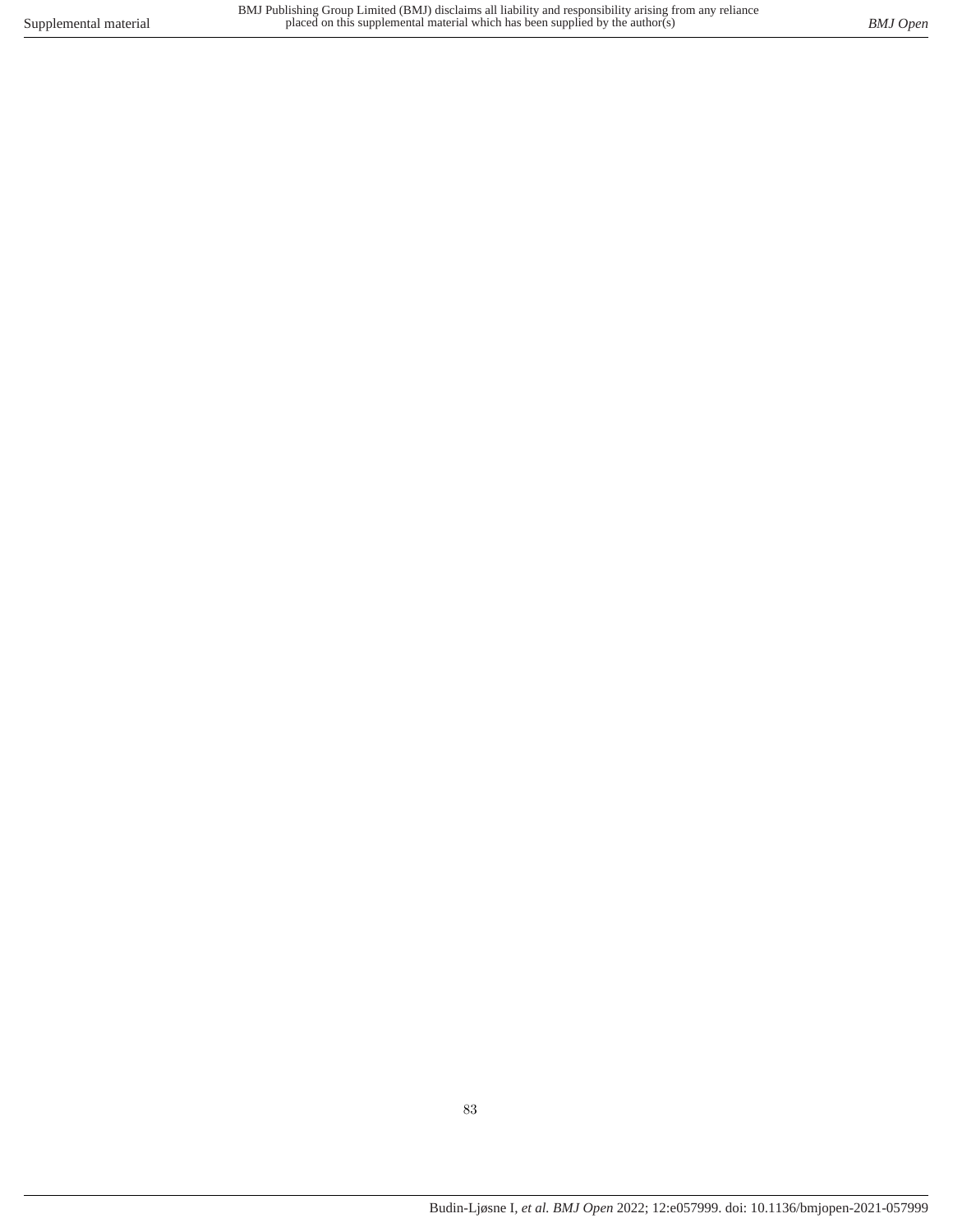# fct term term estimate std.error statistic coef.type 41-60 -0.24 0.03 -8.95 coefficient  $\epsilon = 40$   $-0.26$   $0.04$   $-7.34$  coefficient Very important|Important 0.25 0.02 14.00 scale age Important|Moderately important 2.91 0.03 92.85 scale Moderately important|Not important 6.22 0.14 42.91 scale  $0.05 \qquad \qquad 0.03 \qquad \qquad 2.10 \quad \text{coefficient}$ Very important|Important 0.40 0.01 26.85 scale education Important|Moderately important 3.05 0.03 101.48 scale Moderately important|Not important 6.36 0.14 43.97 scale Man 0.41 0.03 15.28 coefficient Other/Undisclosed 0.11 0.18 0.59 coefficient Very important |Important  $0.50$  0.01 33.92 scale gender Theorem 1991 Important|Moderately important 3.17 0.03 104.40 scale Moderately important|Not important 6.48 0.14 44.75 scale Yes -0.32 0.03 -12.52 coefficient Very important|Important 0.26 0.02 16.82 scale healthcare\_experience Important|Moderately important 2.92 0.03 97.06 scale Moderately important|Not important 6.24 0.14 43.08 scale Below average  $0.15$   $0.05$   $3.02$  coefficient Very important|Important 0.39 0.01 30.73 scale cognitive\_health Important|Moderately important 3.05 0.03 104.72 scale Moderately important|Not important 6.36 0.14 43.98 scale Below average  $0.01$   $0.04$   $0.21$  coefficient Very important|Important 0.38 0.01 28.96 scale mental\_health Important|Moderately important 3.04 0.03 103.73 scale Moderately important|Not important 6.35 0.14 43.91 scale  $Yes$   $-0.11$   $0.02$   $-4.58$  coefficient Very important|Important 0.34 0.02 21.24 scale illness\_experience Important|Moderately important 2.99 0.03 98.32 scale Moderately important|Not important 6.30 0.14 43.52 scale Yes  $-0.18$   $0.02$   $-7.39$  coefficient Very important|Important 0.30 0.02 17.92 scale brain\_disease\_caregiver Important|Moderately important 2.96 0.03 96.03 scale Moderately important|Not important 6.27 0.14 43.25 scale Yes  $-0.08$   $0.02$   $-3.25$  coefficient Very important|Important  $0.35$   $0.02$   $21.43$  scale brain\_research\_participation Important|Moderately important 3.00 0.03 97.93 scale Moderately important  $6.31$   $0.14$   $43.57$  scale Stable 0.03 0.02 1.06 coefficient Very important  $\text{Important}$  and  $\text{Important}$  0.40  $\text{Important}$  0.02  $\text{Impart}$  scale relationship Important|Moderately important 3.05 0.03 95.27 scale

#### **2.3.4 Question 2: ordinal - Young adulthood**

Moderately important|Not important 6.36 0.15 43.81 scale<br>Budin-Liøsne L et al. BMJ Oven 2022: 12:e057999. doi: 10.1136/bmjor Budin-Ljøsne I*, et al. BMJ Open* 2022; 12:e057999. doi: 10.1136/bmjopen-2021-057999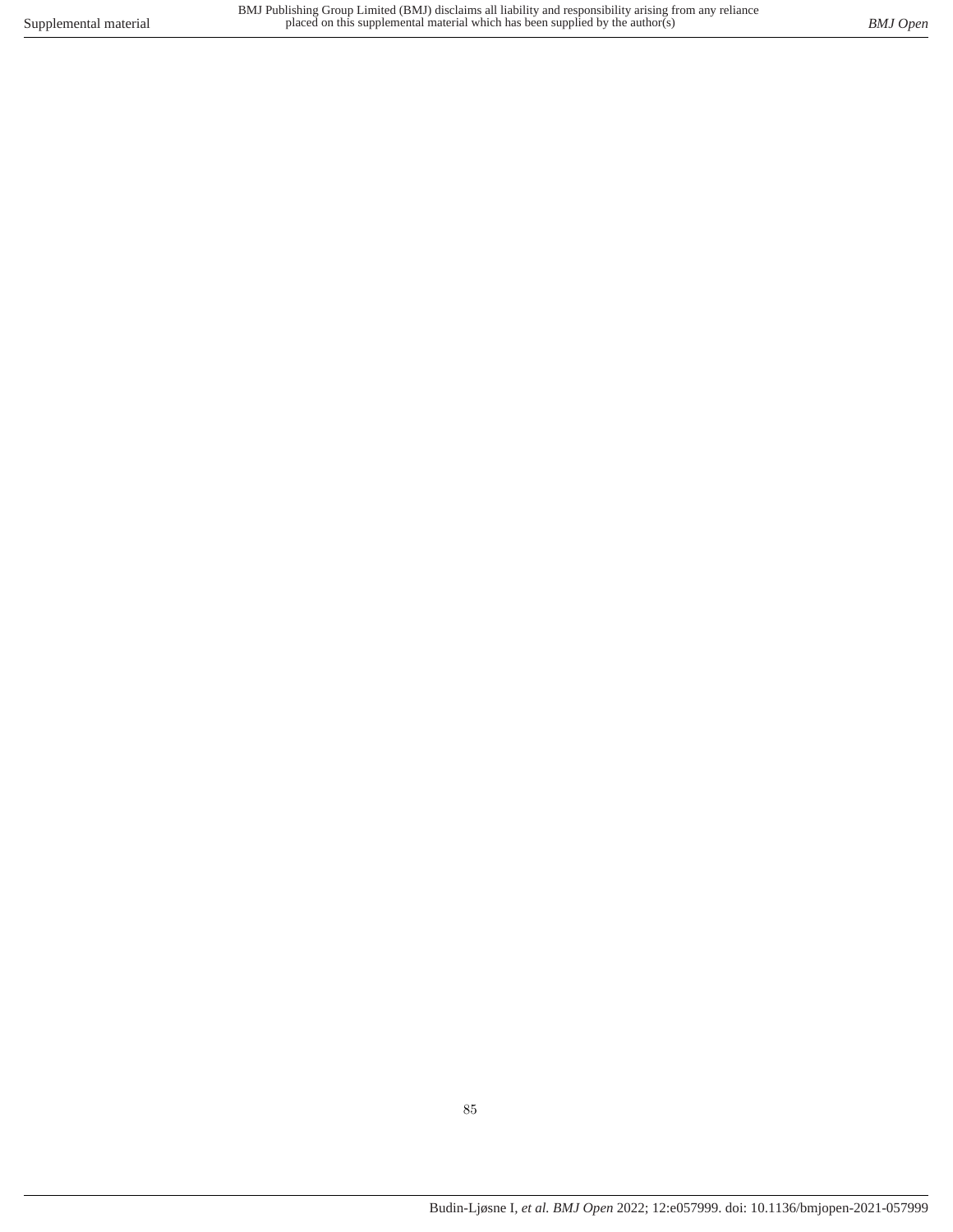## **2.3.5 Question 2: ordinal - Middle age**

| fct                                                                                                     | term                                                                                                                                                                                                                                                                                                                                                                                                                                                                                                                                                                                                    | estimate | std.error | statistic | coef.type     |
|---------------------------------------------------------------------------------------------------------|---------------------------------------------------------------------------------------------------------------------------------------------------------------------------------------------------------------------------------------------------------------------------------------------------------------------------------------------------------------------------------------------------------------------------------------------------------------------------------------------------------------------------------------------------------------------------------------------------------|----------|-----------|-----------|---------------|
|                                                                                                         | 41-60                                                                                                                                                                                                                                                                                                                                                                                                                                                                                                                                                                                                   | $-0.35$  | 0.03      | $-12.69$  | coefficient   |
|                                                                                                         | $\leq$ = 40                                                                                                                                                                                                                                                                                                                                                                                                                                                                                                                                                                                             | 0.01     | 0.04      | 0.31      | coefficient   |
|                                                                                                         | Very important Important                                                                                                                                                                                                                                                                                                                                                                                                                                                                                                                                                                                | 0.46     | 0.02      | 25.37     | scale         |
| age                                                                                                     | Important Moderately important                                                                                                                                                                                                                                                                                                                                                                                                                                                                                                                                                                          | 3.02     | 0.03      | 92.29     | scale         |
| education<br>gender<br>healthcare_experience<br>cognitive_health<br>mental_health<br>illness_experience | Moderately important Not important                                                                                                                                                                                                                                                                                                                                                                                                                                                                                                                                                                      | 6.23     | 0.14      | 42.97     | scale         |
|                                                                                                         | Lower                                                                                                                                                                                                                                                                                                                                                                                                                                                                                                                                                                                                   | 0.04     | 0.03      | 1.47      | coefficient   |
|                                                                                                         | Very important Important                                                                                                                                                                                                                                                                                                                                                                                                                                                                                                                                                                                | 0.60     | 0.02      | 39.50     | scale         |
|                                                                                                         | Important Moderately important                                                                                                                                                                                                                                                                                                                                                                                                                                                                                                                                                                          | 3.15     | 0.03      | 100.24    | scale         |
|                                                                                                         | Moderately important Not important                                                                                                                                                                                                                                                                                                                                                                                                                                                                                                                                                                      | 6.36     | 0.14      | 43.94     | scale         |
|                                                                                                         | Man                                                                                                                                                                                                                                                                                                                                                                                                                                                                                                                                                                                                     | 0.54     | 0.03      | 19.79     | coefficient   |
| brain_disease_caregiver<br>brain_research_participation                                                 | Other/Undisclosed                                                                                                                                                                                                                                                                                                                                                                                                                                                                                                                                                                                       | 0.47     | 0.18      | 2.58      | coefficient   |
|                                                                                                         | Very important Important                                                                                                                                                                                                                                                                                                                                                                                                                                                                                                                                                                                | 0.75     | 0.02      | 49.03     | scale         |
|                                                                                                         | Important Moderately important                                                                                                                                                                                                                                                                                                                                                                                                                                                                                                                                                                          | 3.32     | 0.03      | 104.16    | scale         |
|                                                                                                         | Moderately important Not important                                                                                                                                                                                                                                                                                                                                                                                                                                                                                                                                                                      | 6.53     | 0.14      | 45.10     | scale         |
|                                                                                                         | Yes                                                                                                                                                                                                                                                                                                                                                                                                                                                                                                                                                                                                     | $-0.23$  | 0.03      | $-8.82$   | coefficient   |
|                                                                                                         | Very important Important                                                                                                                                                                                                                                                                                                                                                                                                                                                                                                                                                                                | 0.50     | 0.02      | 31.56     | scale         |
|                                                                                                         | Important Moderately important                                                                                                                                                                                                                                                                                                                                                                                                                                                                                                                                                                          | $3.05\,$ | 0.03      | 96.76     | scale         |
|                                                                                                         | Moderately important Not important                                                                                                                                                                                                                                                                                                                                                                                                                                                                                                                                                                      | 6.26     | 0.14      | 43.28     | scale         |
|                                                                                                         | Below average                                                                                                                                                                                                                                                                                                                                                                                                                                                                                                                                                                                           | 0.15     | 0.05      | 2.97      | coefficient   |
| relationship                                                                                            | Very important Important                                                                                                                                                                                                                                                                                                                                                                                                                                                                                                                                                                                | 0.60     | 0.01      | 45.89     | scale         |
|                                                                                                         | Important Moderately important                                                                                                                                                                                                                                                                                                                                                                                                                                                                                                                                                                          | 3.15     | 0.03      | 103.43    | scale         |
|                                                                                                         | Moderately important Not important                                                                                                                                                                                                                                                                                                                                                                                                                                                                                                                                                                      | 6.36     | 0.14      | 43.99     | scale         |
|                                                                                                         | Below average                                                                                                                                                                                                                                                                                                                                                                                                                                                                                                                                                                                           | 0.06     | 0.04      | 1.59      | coefficient   |
|                                                                                                         | Very important Important                                                                                                                                                                                                                                                                                                                                                                                                                                                                                                                                                                                | 0.59     | 0.01      | 44.04     | scale         |
|                                                                                                         | Important Moderately important                                                                                                                                                                                                                                                                                                                                                                                                                                                                                                                                                                          | 3.14     | 0.03      | 102.64    | scale         |
|                                                                                                         | Moderately important Not important                                                                                                                                                                                                                                                                                                                                                                                                                                                                                                                                                                      | 6.35     | 0.14      | 43.96     | scale         |
|                                                                                                         | Yes                                                                                                                                                                                                                                                                                                                                                                                                                                                                                                                                                                                                     | $-0.06$  | 0.03      | $-2.41$   | $coefficient$ |
|                                                                                                         | Very important Important                                                                                                                                                                                                                                                                                                                                                                                                                                                                                                                                                                                | 0.56     | 0.02      | 34.72     | scale         |
|                                                                                                         | Important Moderately important                                                                                                                                                                                                                                                                                                                                                                                                                                                                                                                                                                          | 3.11     | $0.03\,$  | 97.73     | scale         |
|                                                                                                         | Moderately important Not important<br>6.32<br>0.14<br>$-0.32$<br>Yes<br>0.03<br>Very important Important<br>0.44<br>0.02<br>Important Moderately important<br>$3.00\,$<br>0.03<br>Moderately important Not important<br>6.21<br>0.14<br>Yes<br>$-0.11$<br>0.03<br>Very important Important<br>0.54<br>0.02<br>Important Moderately important<br>3.09<br>0.03<br>Moderately important Not important<br>6.30<br>0.14<br>Stable<br>$-0.06$<br>0.03<br>Very important Important<br>0.56<br>0.02<br>Important Moderately important<br>$3.10\,$<br>0.03<br>6.32<br>Moderately important Not important<br>0.15 | 43.66    | scale     |           |               |
|                                                                                                         |                                                                                                                                                                                                                                                                                                                                                                                                                                                                                                                                                                                                         |          |           | $-12.90$  | coefficient   |
|                                                                                                         |                                                                                                                                                                                                                                                                                                                                                                                                                                                                                                                                                                                                         |          |           | 26.09     | scale         |
|                                                                                                         |                                                                                                                                                                                                                                                                                                                                                                                                                                                                                                                                                                                                         |          |           | 93.80     | scale         |
|                                                                                                         |                                                                                                                                                                                                                                                                                                                                                                                                                                                                                                                                                                                                         |          |           | 42.87     | scale         |
|                                                                                                         |                                                                                                                                                                                                                                                                                                                                                                                                                                                                                                                                                                                                         |          |           | $-4.50$   | coefficient   |
|                                                                                                         |                                                                                                                                                                                                                                                                                                                                                                                                                                                                                                                                                                                                         |          |           | 32.58     | scale         |
|                                                                                                         |                                                                                                                                                                                                                                                                                                                                                                                                                                                                                                                                                                                                         |          |           | 96.61     | scale         |
|                                                                                                         |                                                                                                                                                                                                                                                                                                                                                                                                                                                                                                                                                                                                         |          |           | 43.49     | scale         |
|                                                                                                         |                                                                                                                                                                                                                                                                                                                                                                                                                                                                                                                                                                                                         |          |           | $-2.29$   | coefficient   |
|                                                                                                         |                                                                                                                                                                                                                                                                                                                                                                                                                                                                                                                                                                                                         |          |           | 29.54     | scale         |
|                                                                                                         |                                                                                                                                                                                                                                                                                                                                                                                                                                                                                                                                                                                                         |          |           | 93.44     | scale         |
|                                                                                                         |                                                                                                                                                                                                                                                                                                                                                                                                                                                                                                                                                                                                         |          |           | 43.51     | scale         |

Moderately important|Not important 6.32 0.15 43.51 scale Budin-Ljøsne I*, et al. BMJ Open* 2022; 12:e057999. doi: 10.1136/bmjopen-2021-057999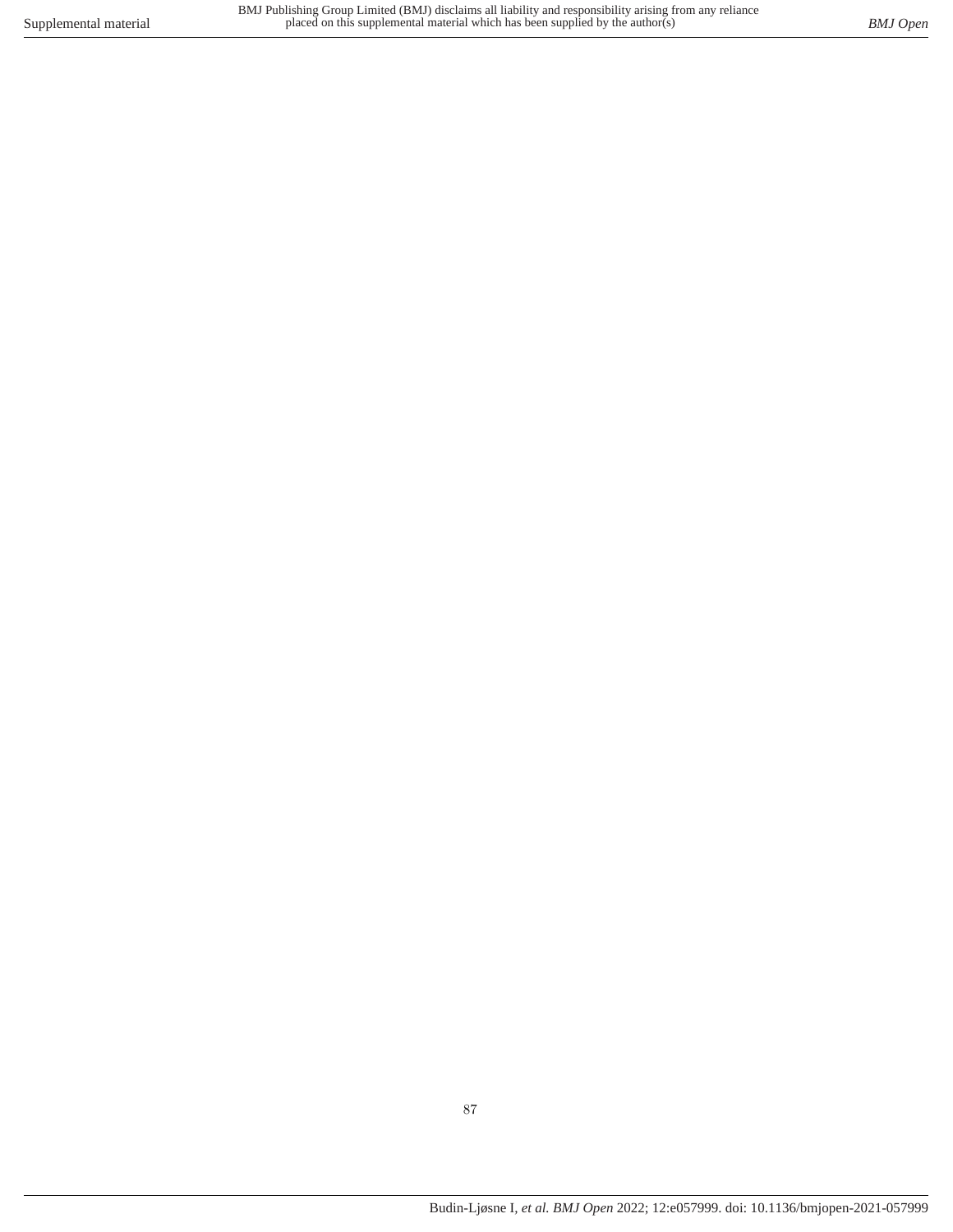## **2.3.6 Question 2: ordinal - Old age**

| $_{\rm fct}$                                                                                                   | term                               | estimate | std.error  | statistic            | coef.type        |
|----------------------------------------------------------------------------------------------------------------|------------------------------------|----------|------------|----------------------|------------------|
|                                                                                                                | 41-60                              | $-0.02$  | 0.03       | $-0.73$              | coefficient      |
| age<br>education<br>gender<br>healthcare_experience<br>cognitive_health<br>mental_health<br>illness_experience | $\leq$ = 40                        | 0.30     | 0.04       | 7.86                 | coefficient      |
|                                                                                                                | Very important Important           | 1.02     | 0.02       | 51.00                | scale            |
|                                                                                                                | Important Moderately important     | 3.21     | 0.03       | 94.19                | scale            |
| brain_disease_caregiver                                                                                        | Moderately important Not important | 5.63     | 0.10       | 56.36                | scale            |
|                                                                                                                | Lower                              | 0.14     | 0.03       | 4.92                 | coefficient      |
|                                                                                                                | Very important Important           | 1.03     | 0.02       | 62.27                | scale            |
|                                                                                                                | Important Moderately important     | 3.21     | $0.03\,$   | 100.08               | scale            |
|                                                                                                                | Moderately important Not important | 5.63     | 0.10       | 56.74                | scale            |
|                                                                                                                | Man                                | 0.41     | 0.03       | 14.21                | coefficient      |
|                                                                                                                | Other/Undisclosed                  | 0.50     | 0.19       | 2.67                 | coefficient      |
|                                                                                                                | Very important Important           | 1.11     | 0.02       | 67.19                | scale            |
|                                                                                                                | Important Moderately important     | 3.30     | 0.03       | 102.30               | scale            |
|                                                                                                                | Moderately important Not important | 5.72     | 0.10       | 57.61                | scale            |
|                                                                                                                | Yes                                | $-0.13$  | 0.03       | $-4.73$              | coefficient      |
|                                                                                                                | Very important Important           | 0.93     | 0.02       | 54.50                | scale            |
|                                                                                                                | Important Moderately important     | 3.11     | 0.03       | 96.61                | scale            |
|                                                                                                                | Moderately important Not important | 5.53     | 0.10       | 55.76                | scale            |
|                                                                                                                | Below average                      | 0.15     | 0.06       | 2.77                 | coefficient      |
| brain research participation                                                                                   | Very important Important           | 0.99     | 0.01       | 70.78                | scale            |
|                                                                                                                | Important Moderately important     | 3.17     | 0.03       | 103.01               | scale            |
|                                                                                                                | Moderately important Not important | 5.59     | 0.10       | 56.60                | scale            |
|                                                                                                                | Below average                      | 0.11     | 0.04       | 2.83                 | coefficient      |
|                                                                                                                | Very important Important           | 1.00     | 0.01       | 68.38                | scale            |
|                                                                                                                | Important Moderately important     | 3.18     | 0.03       | 102.29               | scale            |
|                                                                                                                | Moderately important Not important | 5.60     | 0.10       | 56.61                | scale            |
|                                                                                                                | Yes                                | $-0.04$  | 0.03       | $-1.47$              | coefficient      |
|                                                                                                                | Very important Important           | 0.97     | 0.02       | 55.33                | scale            |
|                                                                                                                | Important Moderately important     | $3.15\,$ | $\rm 0.03$ | $96.92\,$            | scale            |
| relationship                                                                                                   | Moderately important Not important | 5.57     | 0.10       | 56.04                | scale            |
|                                                                                                                | Yes                                | $-0.26$  | 0.03       | $-9.43$              | $coefficient$    |
|                                                                                                                | Very important Important           | 0.87     | 0.02       | 48.00                | scale            |
|                                                                                                                | Important Moderately important     | $3.05\,$ | 0.03       | 93.46                | scale            |
|                                                                                                                | Moderately important Not important | 5.47     | 0.10       | 55.05                | scale            |
|                                                                                                                | Yes                                | $-0.19$  | 0.03       | $-6.92$              | coefficient      |
|                                                                                                                | Very important Important           | 0.90     | 0.02       | 51.14                | scale            |
|                                                                                                                | Important Moderately important     | 3.08     | 0.03       | 94.99                | scale            |
|                                                                                                                | Moderately important Not important | 5.50     | 0.10       | 55.42                | scale            |
|                                                                                                                | Stable                             | $-0.08$  | 0.03       | $-2.82$              | coefficient      |
|                                                                                                                | Very important Important           | 0.94     | 0.02       | 46.55                | scale            |
|                                                                                                                | Important Moderately important     | $3.12\,$ | 0.03       | $\boldsymbol{91.85}$ | scale            |
|                                                                                                                | Moderately important Not important | 5.54     | 0.10       | 55.50                | <del>scale</del> |

Moderately important|Not important 5.54 0.10 55.50 scale Budin-Ljøsne I*, et al. BMJ Open* 2022; 12:e057999. doi: 10.1136/bmjopen-2021-057999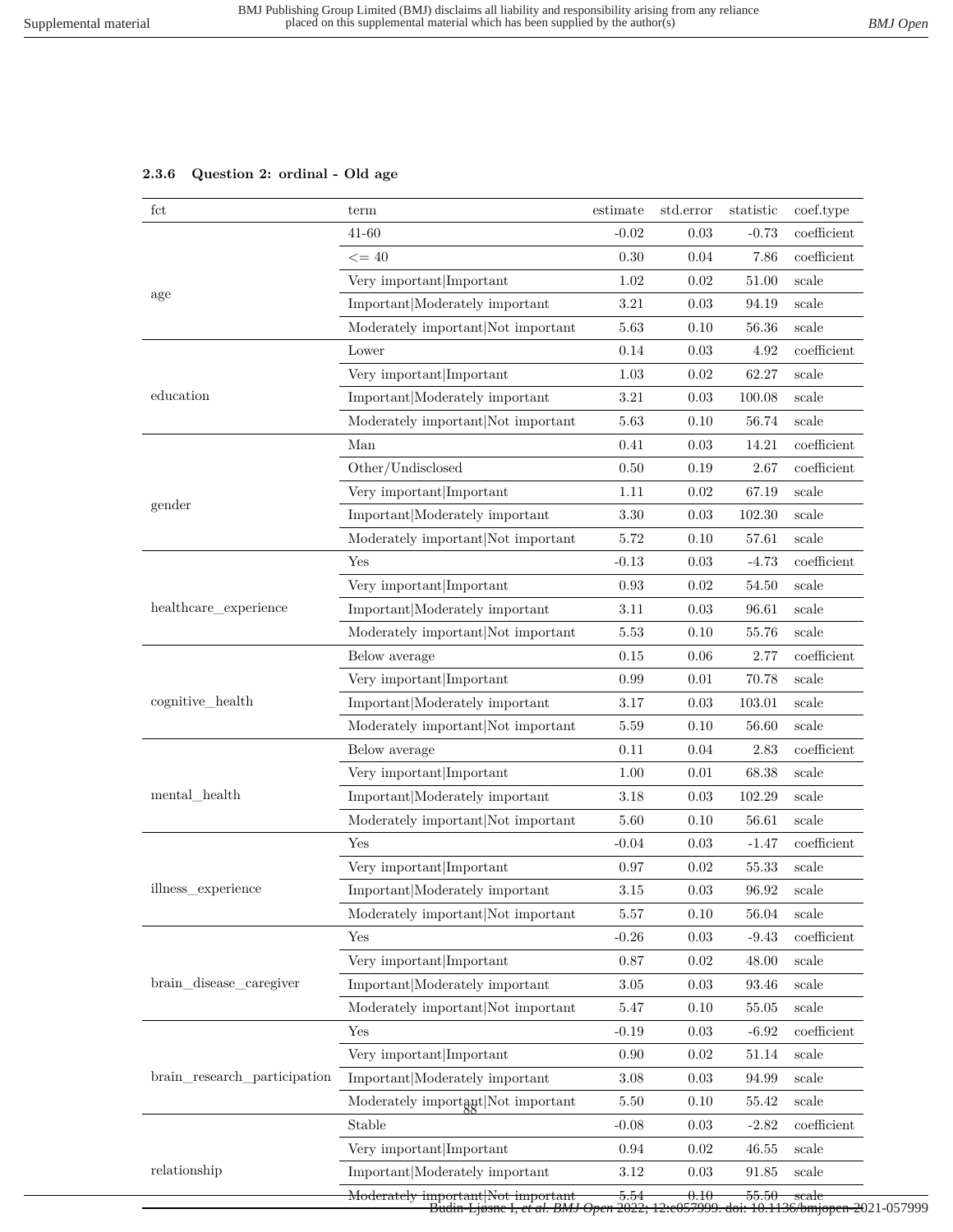**2.4 bin\_vs\_cont**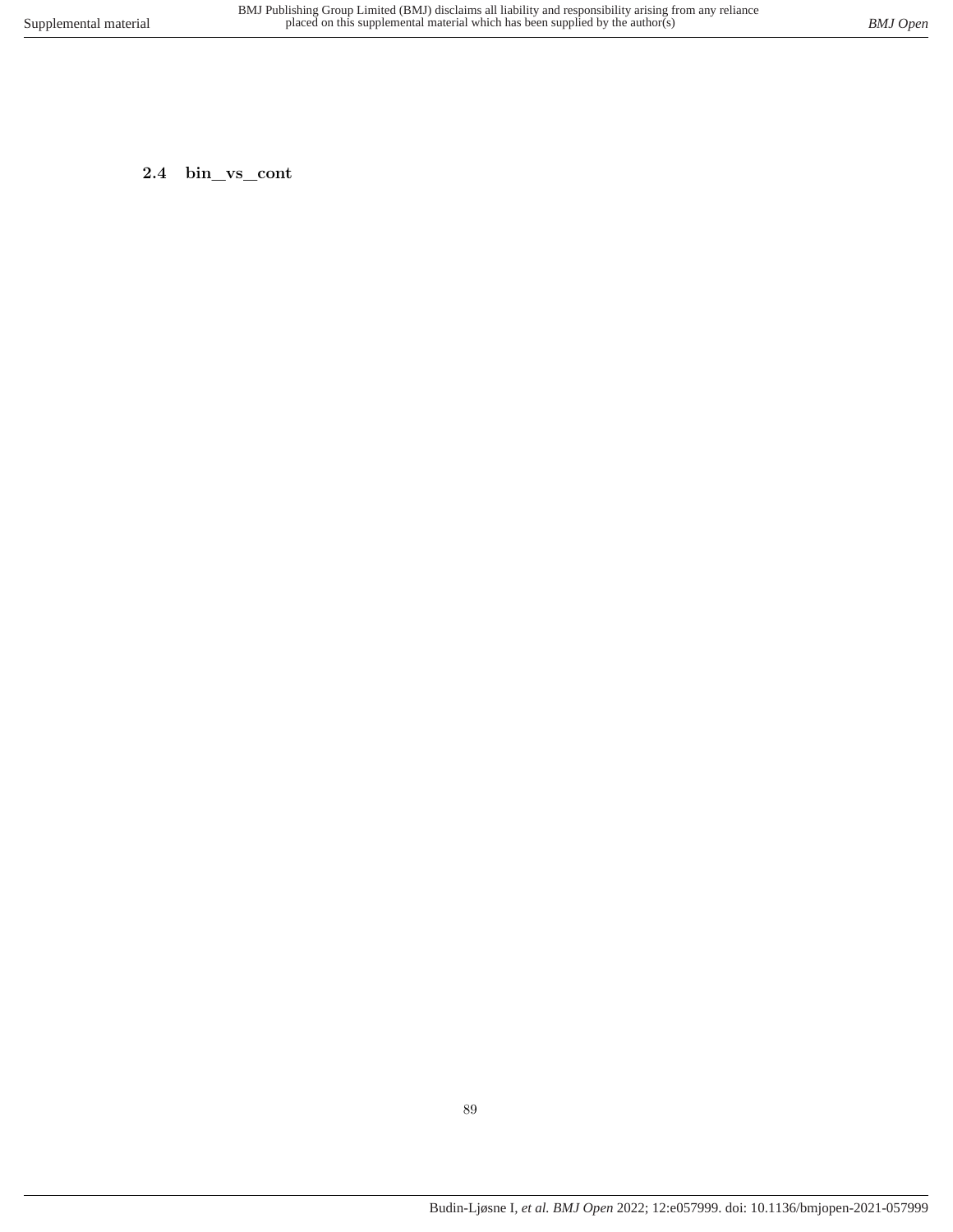| fct                     | term              | $log\_odds$ | std.error | statistic | p.value        | cont term         | cont beta | cont |
|-------------------------|-------------------|-------------|-----------|-----------|----------------|-------------------|-----------|------|
|                         | 41-60             | 0.40        | 0.04      | 10.94     | 0.00           | 41-60             | $-0.17$   |      |
| age                     | $\leq$ = 40       | 0.39        | 0.05      | 8.04      | 0.00           | $\leq$ = 40       | $-0.18$   |      |
| education               | Lower             | $-0.52$     | 0.03      | $-15.42$  | $0.00^{\circ}$ | Lower             | 0.22      |      |
|                         | Man               | $-0.54$     | 0.03      | $-15.83$  | 0.00           | Man               | 0.22      |      |
| gender                  | Other/Undisclosed | 0.04        | 0.26      | 0.15      | 0.88           | Other/Undisclosed | $-0.03$   |      |
| healthcare_experience   | Yes               | 0.65        | 0.04      | 17.78     | 0.00           | Yes               | $-0.24$   |      |
| cognitive health        | Below average     | $-0.51$     | 0.06      | $-8.47$   | $0.00^{\circ}$ | Below average     | 0.20      |      |
| mental health           | Below average     | $-0.14$     | 0.05      | $-3.00$   | $0.00^{\circ}$ | Below average     | 0.02      |      |
| illness experience      | Yes               | $-0.02$     | 0.03      | $-0.65$   | 0.52           | Yes               | 0.00      |      |
| brain_disease_caregiver | Yes               | 0.24        | 0.03      | 7.35      | 0.00           | Yes               | $-0.08$   |      |
| relationship            | Stable            | 0.06        | 0.03      | 1.88      | 0.06           | Stable            | $-0.01$   |      |

## **2.4.1 Question 2: bin\_vs\_cont - In the womb**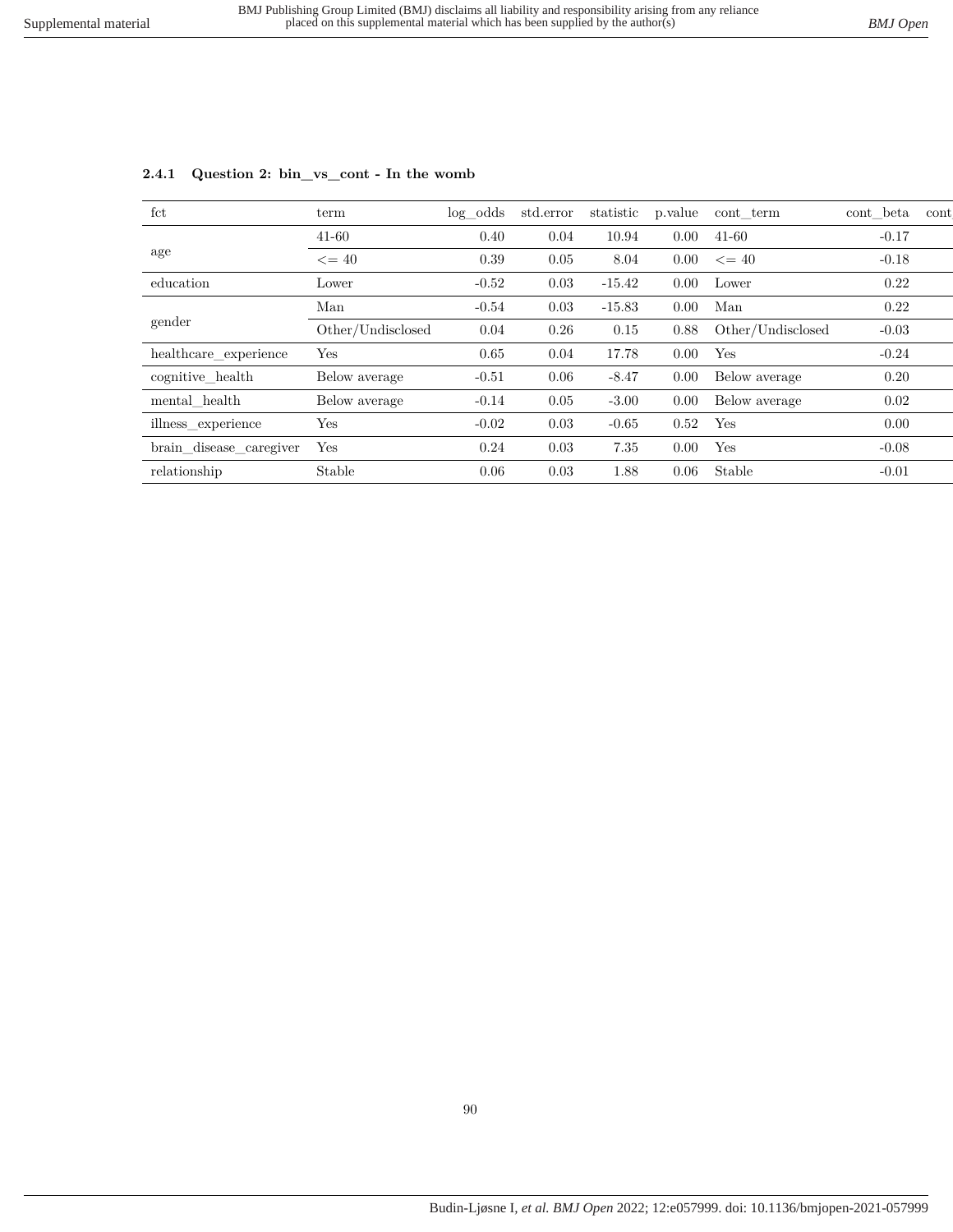| $_{\rm fct}$                 | term          | $log\_odds$ | std.error | statistic | p.value | cont term     | cont beta | cont sto |
|------------------------------|---------------|-------------|-----------|-----------|---------|---------------|-----------|----------|
|                              | $41 - 60$     | 0.57        | 0.06      | 9.17      | 0.00    | $41 - 60$     | $-0.12$   |          |
| age                          | $\leq$ = 40   | 0.64        | 0.09      | 7.26      | 0.00    | $\leq$ = 40   | $-0.18$   |          |
| education                    | Lower         | $-0.56$     | 0.06      | $-9.99$   | 0.00    | Lower         | 0.11      |          |
| gender                       | Man           | $-0.52$     | 0.06      | $-9.23$   | 0.00    | Man           | 0.09      |          |
| healthcare experience        | Yes           | 0.72        | 0.06      | 11.26     | 0.00    | Yes           | $-0.11$   |          |
| cognitive health             | Below average | $-0.58$     | 0.09      | $-6.21$   | 0.00    | Below average | 0.12      |          |
| illness_experience           | Yes           | $-0.08$     | 0.06      | $-1.48$   | 0.14    | Yes           | 0.00      |          |
| brain_research_participation | Yes           | $-0.07$     | 0.06      | $-1.31$   | 0.19    | Yes           | 0.02      |          |
| relationship                 | Stable        | $-0.10$     | 0.06      | $-1.76$   | 0.08    | Stable        | 0.02      |          |

### **2.4.2 Question 2: bin\_vs\_cont - Childhood**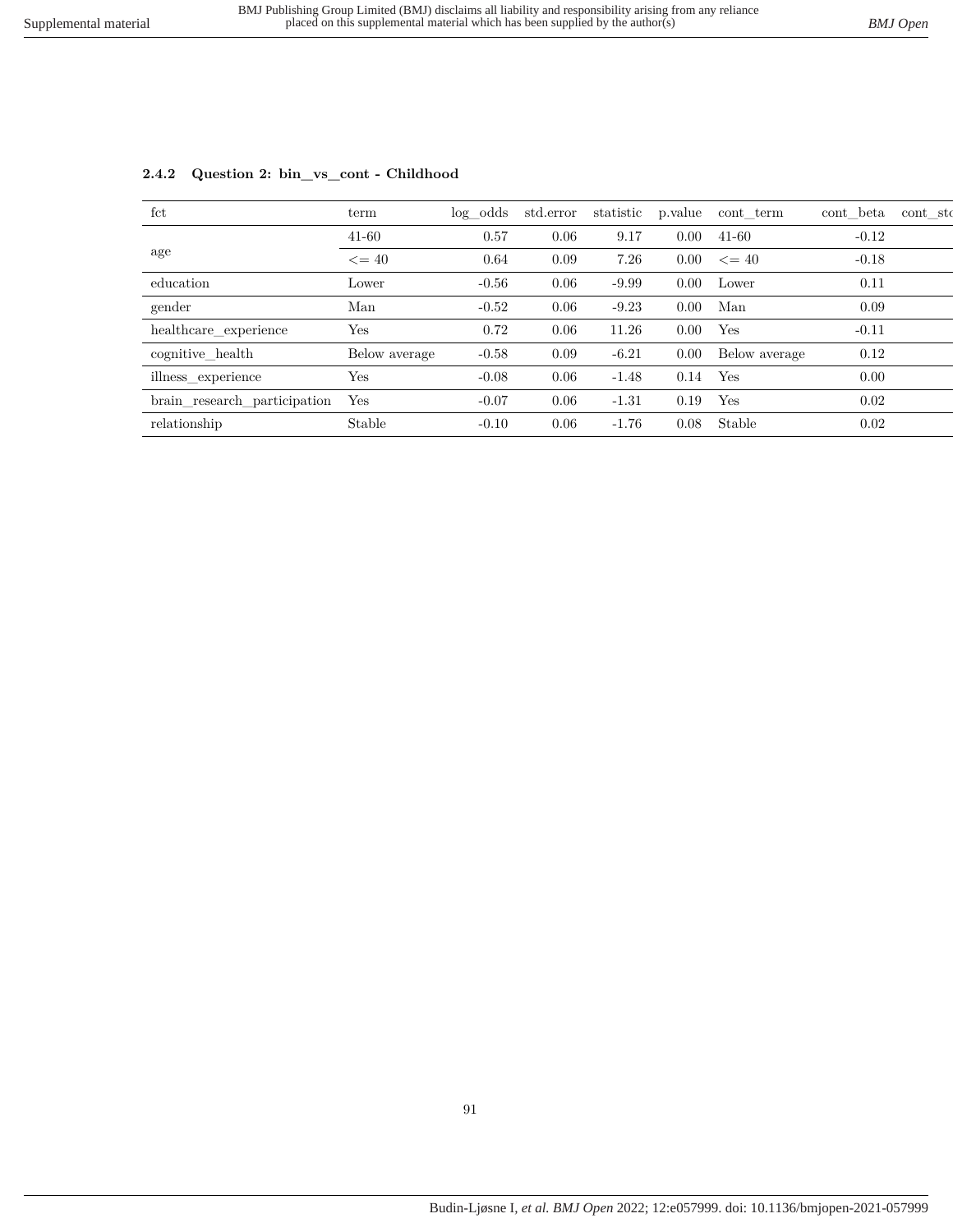| $_{\rm fct}$          | term          | log odds | std.error | statistic | p.value | cont term     | cont beta | cont std.error |
|-----------------------|---------------|----------|-----------|-----------|---------|---------------|-----------|----------------|
|                       | $41 - 60$     | 0.54     | 0.07      | 7.18      | 0.00    | $41 - 60$     | $-0.10$   | 0.01           |
| age                   | $\leq$ = 40   | 0.76     | 0.11      | 6.79      | 0.00    | $\leq$ = 40   | $-0.16$   | 0.01           |
| education             | Lower         | $-0.40$  | 0.07      | $-5.93$   | 0.00    | Lower         | 0.06      | 0.01           |
| gender                | Man           | $-0.39$  | 0.07      | $-5.59$   | 0.00    | Man           | 0.09      | 0.01           |
| healthcare experience | Yes           | 0.58     | 0.08      | 7.74      | 0.00    | Yes           | $-0.09$   | 0.01           |
| cognitive health      | Below average | $-0.69$  | 0.11      | $-6.44$   | 0.00    | Below average | 0.09      | 0.01           |
| relationship          | Stable        | $-0.13$  | 0.07      | $-1.96$   | 0.05    | Stable        | 0.03      | 0.01           |

### **2.4.3 Question 2: bin\_vs\_cont - Adolescence**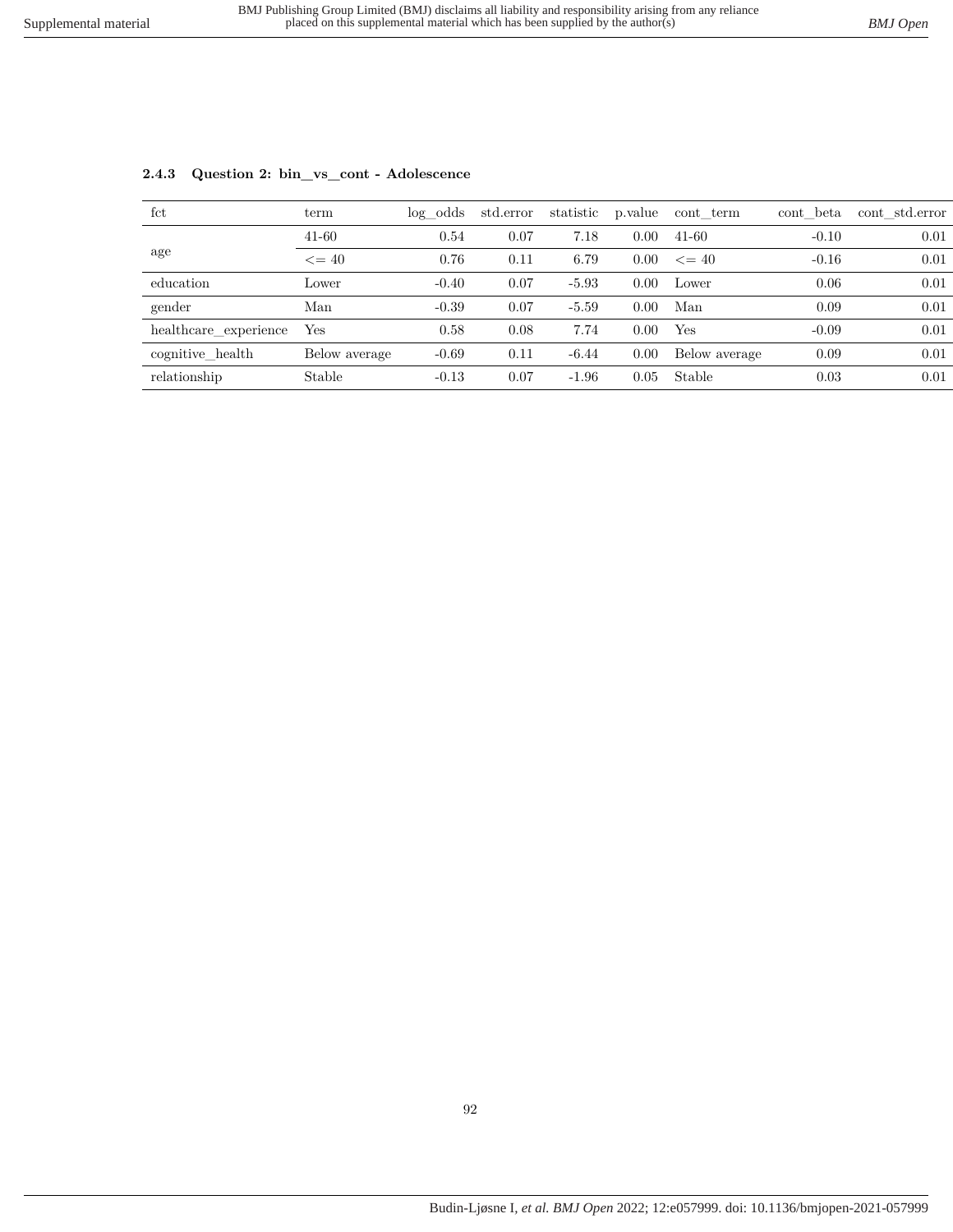| fct                     | term              | $log\_odds$ | std.error | statistic | p.value | cont term         | cont beta | cont |
|-------------------------|-------------------|-------------|-----------|-----------|---------|-------------------|-----------|------|
|                         | $41 - 60$         | 0.46        | 0.07      | 6.98      | 0.00    | $41 - 60$         | $-0.07$   |      |
| age                     | $\leq$ = 40       | 0.19        | 0.08      | 2.35      | 0.02    | $\leq$ = 40       | $-0.07$   |      |
|                         | Man               | $-0.58$     | 0.06      | $-9.85$   | 0.00    | Man               | 0.12      |      |
| gender                  | Other/Undisclosed | $-0.68$     | 0.35      | $-1.96$   | 0.05    | Other/Undisclosed | 0.05      |      |
| healthcare experience   | Yes               | 0.47        | 0.06      | 7.38      | 0.00    | Yes               | $-0.09$   |      |
| cognitive health        | Below average     | $-0.42$     | 0.10      | $-4.08$   | 0.00    | Below average     | 0.05      |      |
| mental_health           | Below average     | $-0.19$     | 0.08      | $-2.36$   | 0.02    | Below average     | 0.01      |      |
| illness experience      | Yes               | 0.12        | 0.06      | 2.07      | 0.04    | Yes               | $-0.03$   |      |
| brain_disease_caregiver | Yes               | 0.21        | 0.06      | 3.63      | 0.00    | Yes               | $-0.05$   |      |

### **2.4.4 Question 2: bin\_vs\_cont - Young adulthood**

93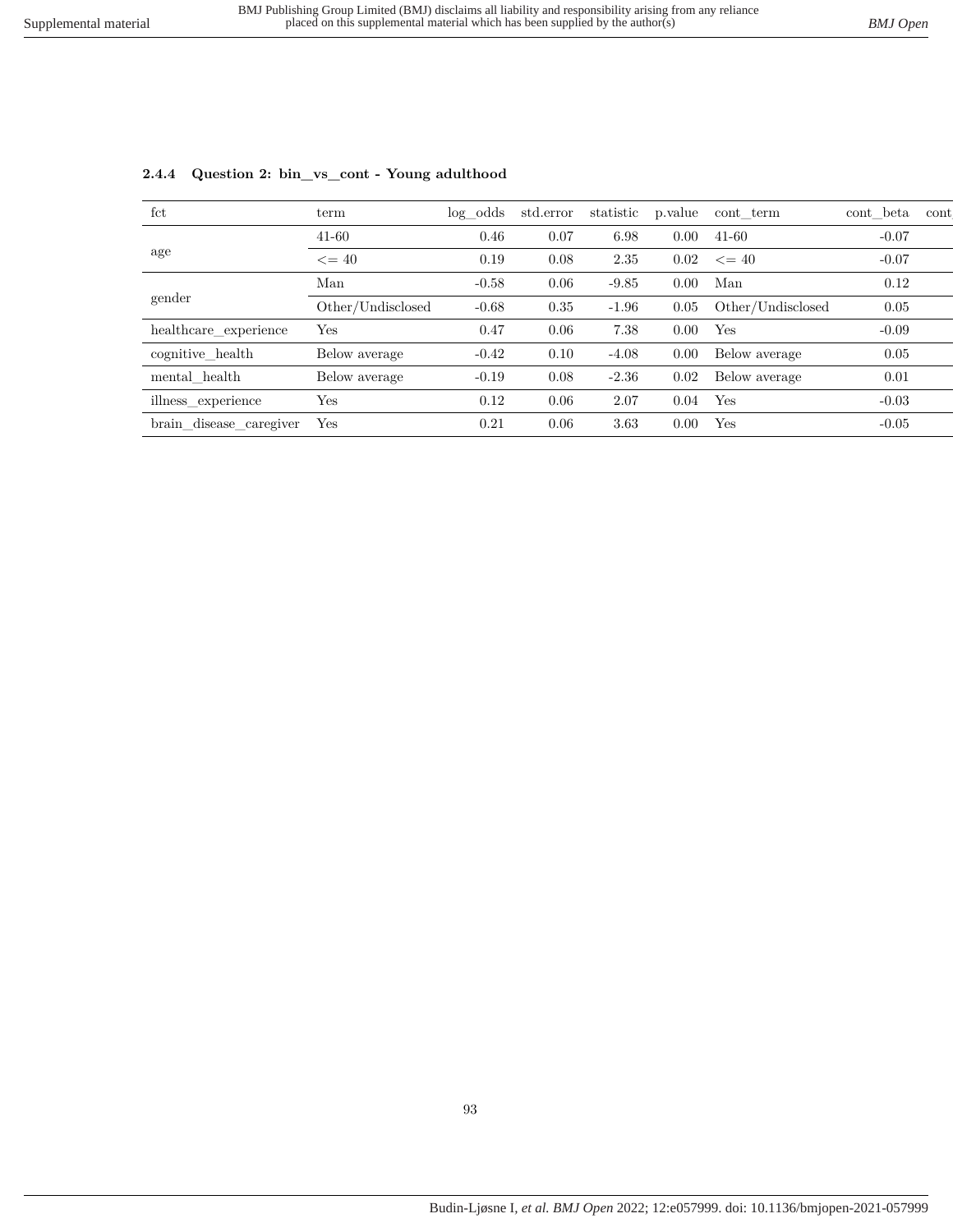| fct                          | term              | log odds | std.error | statistic | p.value | cont term         | cont beta |
|------------------------------|-------------------|----------|-----------|-----------|---------|-------------------|-----------|
|                              | $41 - 60$         | 0.52     | 0.07      | 7.17      | 0.00    | $41 - 60$         | $-0.10$   |
| age                          | $\leq$ = 40       | $-0.20$  | 0.08      | $-2.57$   | 0.01    | $\leq$ = 40       | 0.01      |
| education                    | Lower             | $-0.08$  | 0.06      | $-1.20$   | 0.23    | Lower             | 0.01      |
|                              | Man               | $-0.89$  | 0.06      | $-14.53$  | 0.00    | Man               | 0.16      |
| gender                       | Other/Undisclosed | $-1.41$  | 0.29      | $-4.91$   | 0.00    | Other/Undisclosed | 0.17      |
| healthcare_experience        | Yes               | 0.43     | 0.07      | 6.47      | 0.00    | Yes               | $-0.07$   |
| cognitive health             | Below average     | $-0.43$  | 0.11      | $-3.98$   | 0.00    | Below average     | 0.05      |
| mental health                | Below average     | $-0.36$  | 0.08      | $-4.49$   | 0.00    | Below average     | 0.02      |
| illness experience           | Yes               | 0.13     | 0.06      | 2.02      | 0.04    | Yes               | $-0.02$   |
| brain_disease_caregiver      | Yes               | 0.43     | 0.06      | 6.89      | 0.00    | Yes               | $-0.09$   |
| brain research participation | Yes               | 0.04     | 0.06      | 0.73      | 0.46    | Yes               | $-0.03$   |
| relationship                 | Stable            | 0.11     | 0.06      | 1.79      | 0.07    | Stable            | $-0.02$   |

### **2.4.5 Question 2: bin\_vs\_cont - Middle age**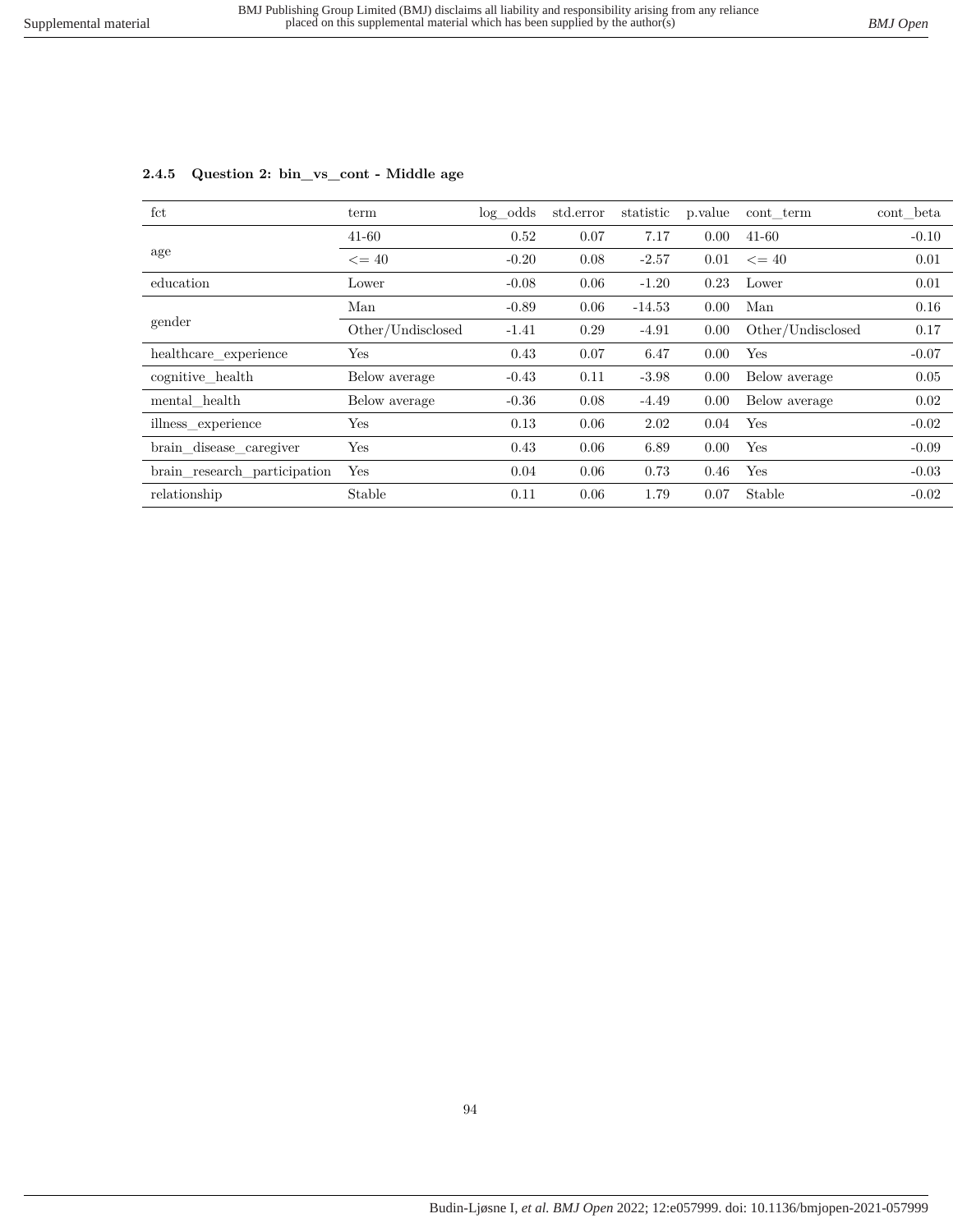| fct                          | term              | $log\_odds$ | std.error | statistic | p. value | cont term         | cont beta |
|------------------------------|-------------------|-------------|-----------|-----------|----------|-------------------|-----------|
|                              | $41 - 60$         | 0.17        | 0.07      | 2.35      | 0.02     | $41 - 60$         | $-0.01$   |
| age                          | $\leq$ = 40       | $-0.60$     | 0.08      | $-7.93$   | 0.00     | $\leq$ = 40       | 0.09      |
| education                    | Lower             | $-0.23$     | 0.06      | $-3.60$   | 0.00     | Lower             | 0.04      |
|                              | Man               | $-0.88$     | 0.06      | $-14.25$  | 0.00     | Man               | 0.12      |
| gender                       | Other/Undisclosed | $-1.05$     | 0.33      | $-3.17$   | 0.00     | Other/Undisclosed | 0.17      |
| healthcare experience        | Yes               | 0.35        | 0.07      | 5.26      | 0.00     | Yes               | $-0.04$   |
| cognitive health             | Below average     | $-0.42$     | 0.11      | $-3.87$   | 0.00     | Below average     | 0.05      |
| mental health                | Below average     | $-0.43$     | 0.08      | $-5.41$   | 0.00     | Below average     | 0.04      |
| illness_experience           | Yes               | 0.10        | 0.06      | 1.59      | 0.11     | Yes               | $-0.01$   |
| brain_disease_caregiver      | Yes               | 0.34        | 0.06      | 5.48      | 0.00     | Yes               | $-0.06$   |
| brain research participation | Yes               | 0.19        | 0.06      | 2.97      | 0.00     | Yes               | $-0.05$   |
| relationship                 | Stable            | 0.19        | 0.06      | 3.09      | 0.00     | Stable            | $-0.02$   |

#### **2.4.6 Question 2: bin\_vs\_cont - Old age**

 $[[1]] [[1]][[1]]$  NULL

 $\left[ [1] \right] \left[ [2] \right]$  NULL  $\left[ [1] \right] \left[ [3] \right]$  NULL  $[[1]][[4]]$  NULL  $[[1]][[5]]$  NULL  $[[1]][[6]]$  NULL  $\left[\left[2\right]\right]\left[\left[2\right]\right]\left[\left[1\right]\right]$  NULL  $[[2]][[2]]$  NULL [[2]][[3]] NULL [[2]][[4]] NULL [[2]][[5]] NULL [[2]][[6]] NULL  $\left[\left[3\right]\right]\left[\left[3\right]\right]\left[\left[1\right]\right]$  NULL  $\left[ [3] \right] \left[ [2] \right]$  NULL  $[[3]][[3]]$  NULL [[3]][[4]] NULL  $[[3]][[5]]$  NULL [[3]][[6]] NULL  $\left[\left[4\right]\right]\left[\left[4\right]\right]\left[\left[1\right]\right]$  NULL  $[[4]][[2]]$  NULL  $[[4]][[3]]$  NULL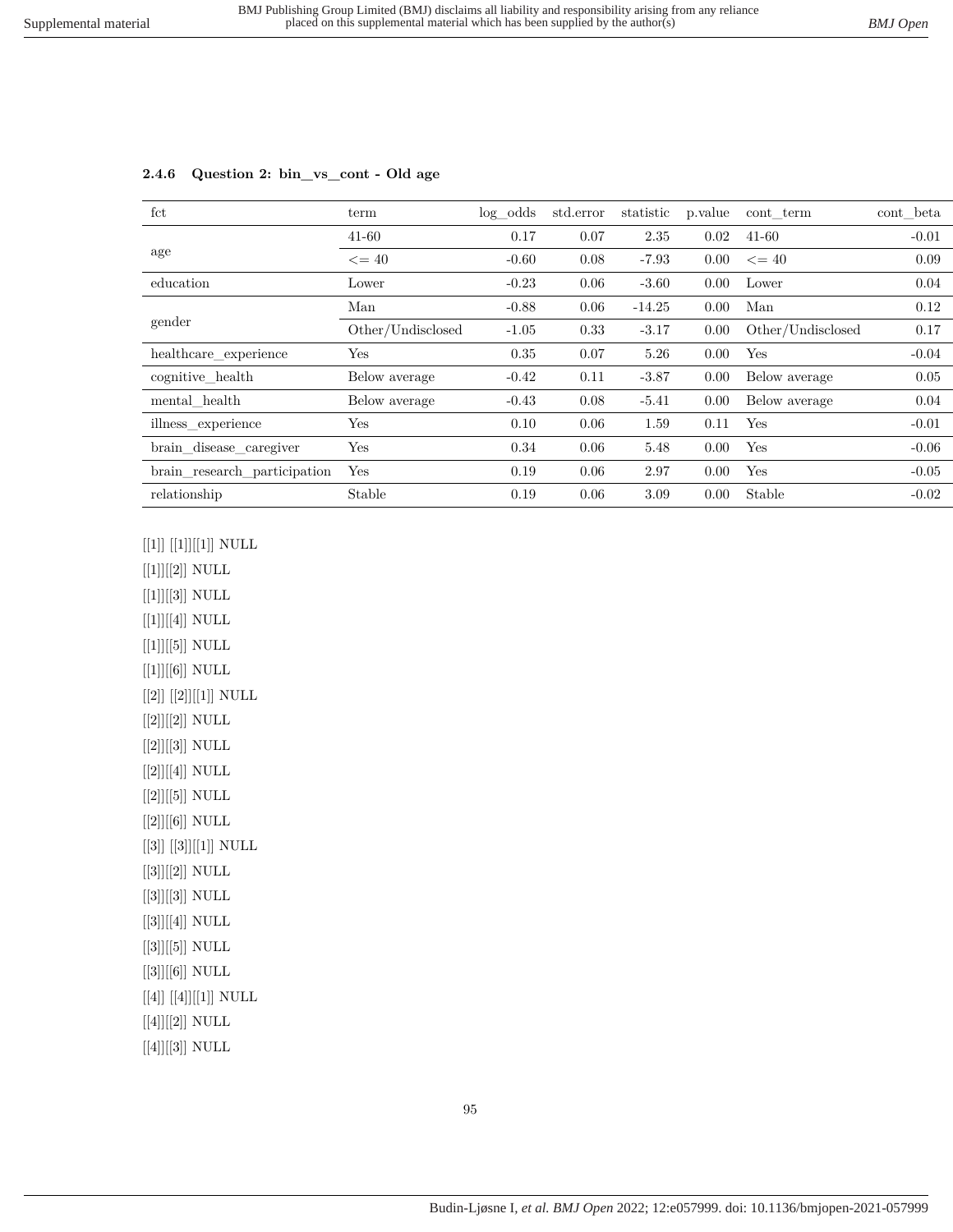$\left[ [4] \right] \left[ [4] \right]$  NULL  $\left[ \left[ 4\right] \right] \left[ \left[ 5\right] \right]$  NULL  $[[4]][[6]]$  NULL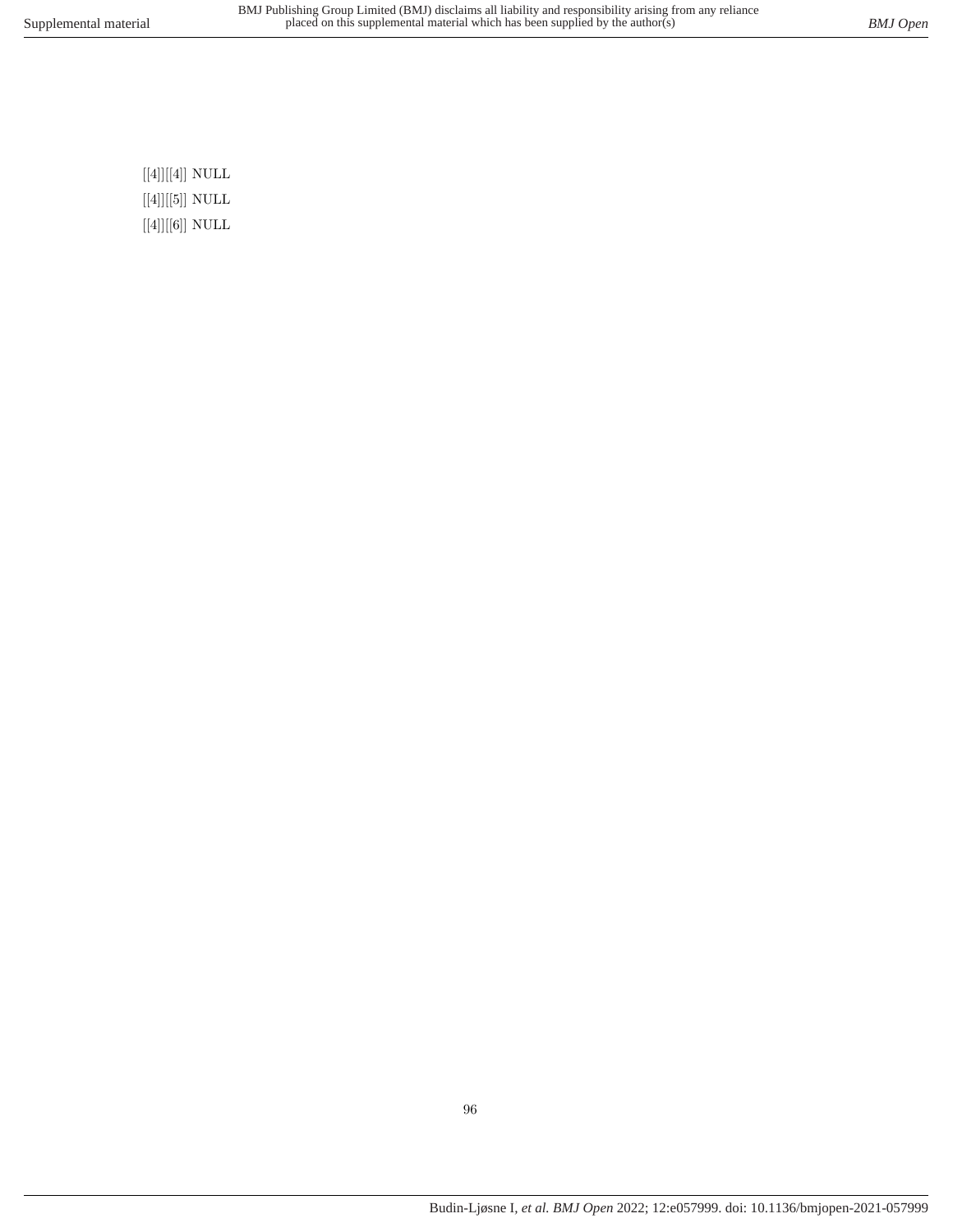# **3 Question 3**

**3.1 binary**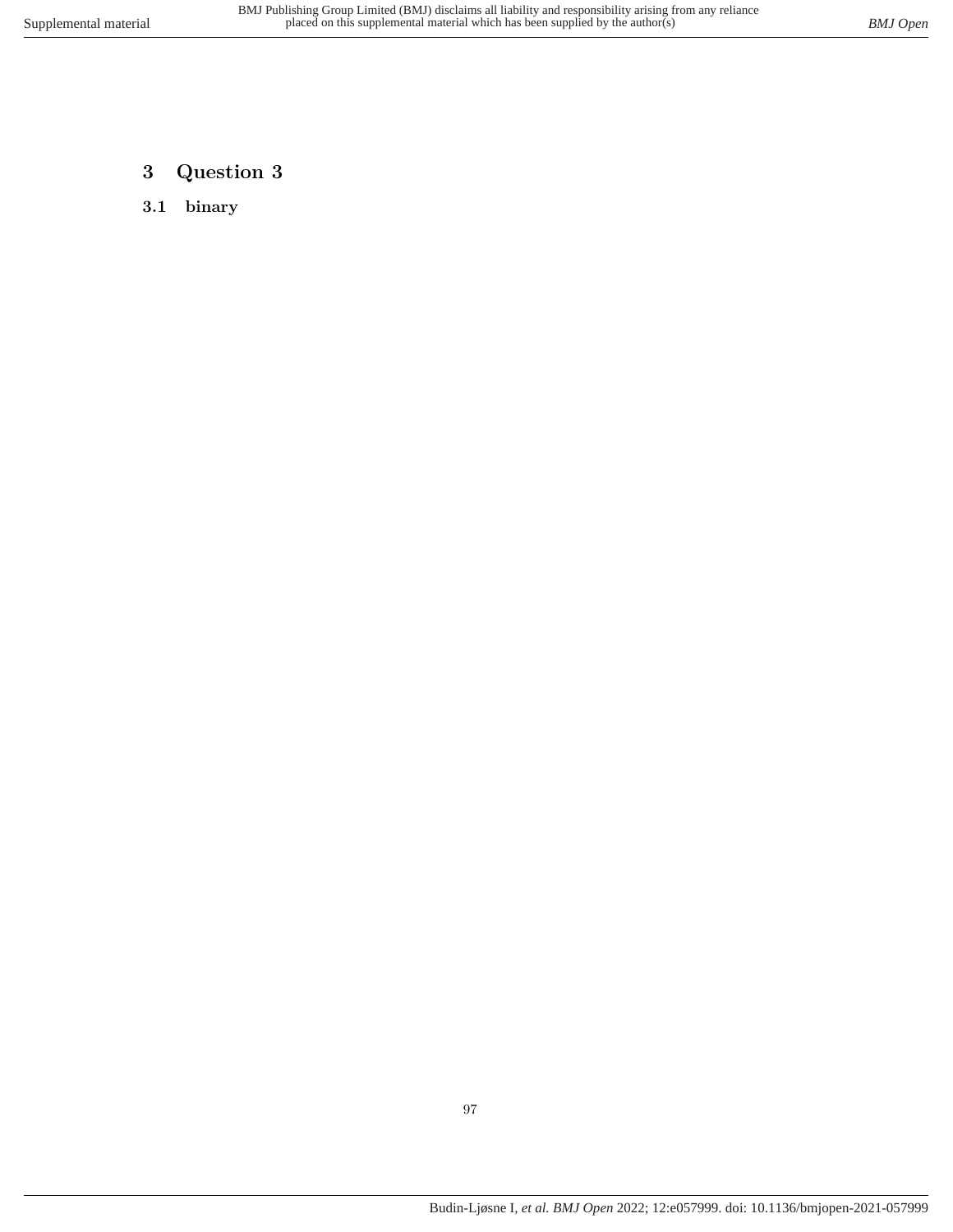|  |  |  | 3.1.1 Question 3: binary - Alzheimer's |
|--|--|--|----------------------------------------|
|--|--|--|----------------------------------------|

| fct                          | term                                                                                                                                                                                                                                                            | estimate | std.error    | statistic | p.value  |
|------------------------------|-----------------------------------------------------------------------------------------------------------------------------------------------------------------------------------------------------------------------------------------------------------------|----------|--------------|-----------|----------|
|                              | (Intercept)                                                                                                                                                                                                                                                     | 4.97     | 0.11         | 46.45     | 0.00     |
| age                          | $41 - 60$                                                                                                                                                                                                                                                       | 0.08     | 0.16         | 0.47      | 0.64     |
|                              | $\leq$ = 40<br>(Intercept)<br>Lower<br>(Intercept)<br>Man<br>Other/Undisclosed<br>(Intercept)<br>Yes<br>(Intercept)<br>Below average<br>(Intercept)<br>Below average<br>(Intercept)<br>Yes<br>(Intercept)<br>Yes<br>(Intercept)<br>Yes<br>(Intercept)<br>Stable | $-1.06$  | 0.15         | $-6.97$   | 0.00     |
|                              |                                                                                                                                                                                                                                                                 | 5.02     | 0.09         | 55.72     | 0.00     |
| education                    |                                                                                                                                                                                                                                                                 | $-0.74$  | 0.13         | $-5.72$   | 0.00     |
|                              |                                                                                                                                                                                                                                                                 | 5.07     | 0.09         | 55.85     | 0.00     |
| gender                       |                                                                                                                                                                                                                                                                 | $-0.91$  | 0.13         | $-7.05$   | 0.00     |
|                              |                                                                                                                                                                                                                                                                 | 12.49    | 352.44       | 0.04      | $0.97\,$ |
| healthcare_experience        |                                                                                                                                                                                                                                                                 | 4.47     | 0.07         | 61.46     | 0.00     |
|                              |                                                                                                                                                                                                                                                                 | 0.86     | 0.16         | 5.45      | 0.00     |
|                              |                                                                                                                                                                                                                                                                 | 4.75     | 0.07         | 70.47     | 0.00     |
| cognitive health             |                                                                                                                                                                                                                                                                 | $-0.35$  | 0.23         | $-1.48$   | 0.14     |
|                              |                                                                                                                                                                                                                                                                 | 4.80     | 0.07         | 66.87     | 0.00     |
| mental health                |                                                                                                                                                                                                                                                                 | $-0.44$  | 0.16         | $-2.69$   | 0.01     |
|                              |                                                                                                                                                                                                                                                                 | 4.89     | 0.09         | 53.86     | 0.00     |
| illness experience           |                                                                                                                                                                                                                                                                 | $-0.38$  | 0.13         | $-2.91$   | 0.00     |
|                              |                                                                                                                                                                                                                                                                 | 4.41     | 0.08         | 58.21     | 0.00     |
| brain disease caregiver      |                                                                                                                                                                                                                                                                 | 0.85     | 0.14         | 5.86      | 0.00     |
|                              |                                                                                                                                                                                                                                                                 | 4.46     | 0.08         | 59.30     | 0.00     |
| brain research participation |                                                                                                                                                                                                                                                                 | 0.78     | 0.15         | 5.29      | 0.00     |
|                              |                                                                                                                                                                                                                                                                 | 4.42     | 0.08         | 52.85     | 0.00     |
| relationship                 |                                                                                                                                                                                                                                                                 | 0.65     | 0.13<br>4.90 | 0.00      |          |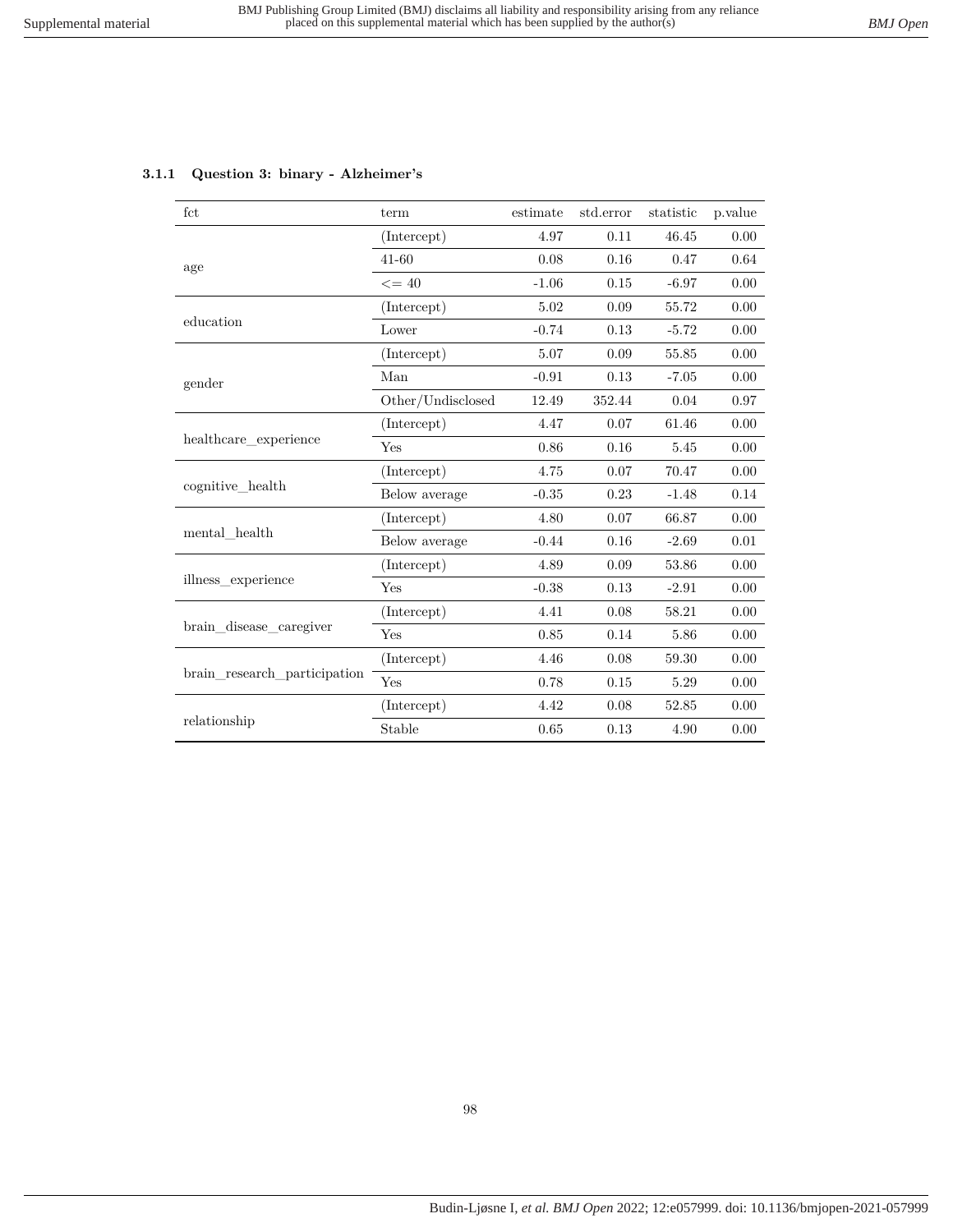| fct                          | term                                                                                    | estimate                                                                   | std.error | statistic | p.value |
|------------------------------|-----------------------------------------------------------------------------------------|----------------------------------------------------------------------------|-----------|-----------|---------|
|                              | (Intercept)                                                                             | 2.98                                                                       | 0.04      | 72.17     | 0.00    |
| age                          | 41-60                                                                                   | 0.38                                                                       | 0.07      | 5.62      | 0.00    |
|                              | $\leq$ = 40                                                                             | 0.29                                                                       | 0.09      | 3.28      | 0.00    |
|                              | (Intercept)                                                                             | 3.33                                                                       | 0.04      | 83.62     | 0.00    |
| education                    | Lower                                                                                   | $-0.48$                                                                    | 0.06      | $-7.79$   | 0.00    |
| gender                       | (Intercept)                                                                             | 3.30                                                                       | 0.04      | 85.53     | 0.00    |
|                              | Man                                                                                     | $-0.45$                                                                    | 0.06      | $-7.11$   | 0.00    |
|                              | Other/Undisclosed                                                                       | $-0.31$                                                                    | 0.42      | $-0.73$   | 0.47    |
|                              | (Intercept)                                                                             | 3.01                                                                       | 0.04      | 82.83     | 0.00    |
| healthcare experience        | Yes                                                                                     | 0.42                                                                       | 0.07      | 6.33      | 0.00    |
|                              | (Intercept)                                                                             | 3.21                                                                       | 0.03      | 99.65     | 0.00    |
| cognitive health             | Below average                                                                           | $-0.74$                                                                    | 0.10      | $-7.54$   | 0.00    |
|                              | (Intercept)                                                                             | 3.15                                                                       | 0.03      | 96.65     | 0.00    |
| mental health                | Below average                                                                           | 0.00<br>3.22<br>$-0.17$<br>3.06<br>0.22<br>3.02<br>0.33<br>3.18<br>$-0.04$ | 0.09      | 0.03      | 0.97    |
|                              | (Intercept)<br>Yes<br>(Intercept)<br>Yes<br>(Intercept)<br>Yes<br>(Intercept)<br>Stable |                                                                            | 0.04      | 79.23     | 0.00    |
| illness experience           |                                                                                         |                                                                            | 0.06      | $-2.74$   | 0.01    |
|                              |                                                                                         |                                                                            | 0.04      | 76.83     | 0.00    |
| brain disease caregiver      |                                                                                         |                                                                            | 0.06      | 3.58      | 0.00    |
|                              |                                                                                         |                                                                            | 0.04      | 79.51     | 0.00    |
| brain research participation |                                                                                         |                                                                            | 0.06      | 5.23      | 0.00    |
|                              |                                                                                         |                                                                            | 0.05      | 68.62     | 0.00    |
| relationship                 |                                                                                         |                                                                            | 0.06      | $-0.69$   | 0.49    |

### **3.1.2 Question 3: binary - Schizophrenia**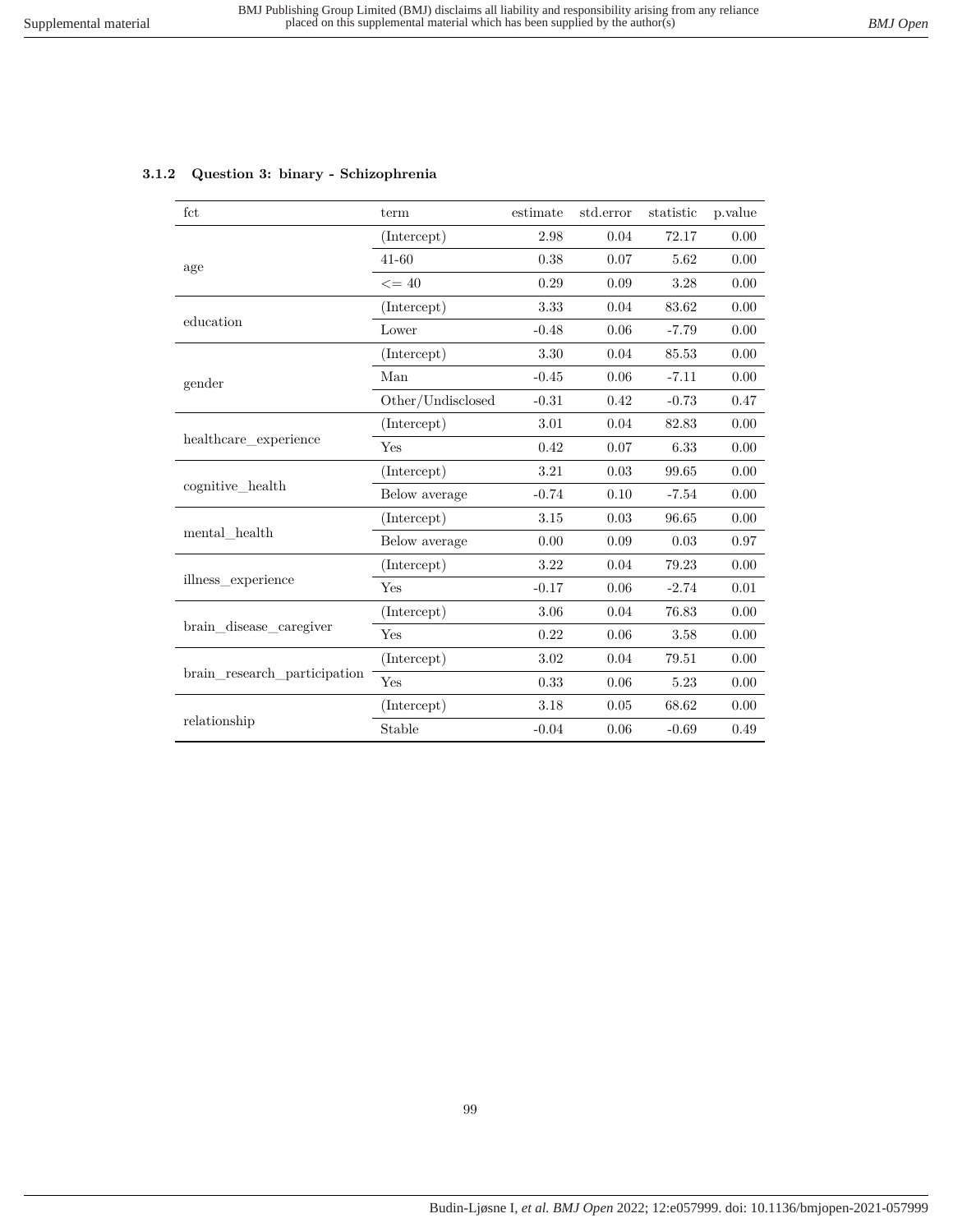|  |  |  | 3.1.3 Question 3: binary - Depression |
|--|--|--|---------------------------------------|
|--|--|--|---------------------------------------|

| fct                          | term                                                                                                                                | estimate | std.error | statistic | p.value |
|------------------------------|-------------------------------------------------------------------------------------------------------------------------------------|----------|-----------|-----------|---------|
|                              | (Intercept)                                                                                                                         | 2.79     | 0.04      | 73.54     | 0.00    |
| age                          | $41 - 60$                                                                                                                           | 0.42     | 0.06      | 6.55      | 0.00    |
|                              | $\leq$ = 40                                                                                                                         | 0.26     | 0.08      | 3.15      | 0.00    |
|                              | (Intercept)                                                                                                                         | 3.08     | 0.04      | 86.76     | 0.00    |
| education                    | Lower                                                                                                                               | $-0.33$  | 0.06      | $-5.67$   | 0.00    |
|                              | (Intercept)                                                                                                                         | 3.08     | 0.03      | 88.33     | 0.00    |
| gender                       | Man                                                                                                                                 | $-0.36$  | 0.06      | $-6.21$   | 0.00    |
|                              | Other/Undisclosed                                                                                                                   | 0.10     | 0.46      | 0.23      | 0.82    |
| healthcare_experience        | (Intercept)                                                                                                                         | 2.85     | 0.03      | 84.24     | 0.00    |
|                              | Yes                                                                                                                                 | 0.32     | 0.06      | 5.38      | 0.00    |
|                              | (Intercept)                                                                                                                         | 2.99     | 0.03      | 102.71    | 0.00    |
| cognitive health             | Below average                                                                                                                       | $-0.31$  | 0.10      | $-2.94$   | 0.00    |
|                              | (Intercept)                                                                                                                         | 2.93     | 0.03      | 99.39     | 0.00    |
| mental health                | Below average                                                                                                                       | 0.34     | 0.09      | 3.63      | 0.00    |
|                              | (Intercept)                                                                                                                         | 2.97     | 0.04      | 81.99     | 0.00    |
| illness experience           | Yes<br>0.00<br>2.87<br>(Intercept)<br>0.23<br>Yes<br>(Intercept)<br>2.84<br>Yes<br>0.32<br>(Intercept)<br>2.98<br>Stable<br>$-0.02$ | 0.06     | $-0.02$   | 0.99      |         |
|                              |                                                                                                                                     |          | 0.04      | 78.49     | 0.00    |
| brain disease caregiver      |                                                                                                                                     |          | 0.06      | 4.04      | 0.00    |
|                              |                                                                                                                                     |          | 0.04      | 81.08     | 0.00    |
| brain research participation |                                                                                                                                     |          | 0.06      | 5.49      | 0.00    |
|                              |                                                                                                                                     |          | 0.04      | 70.44     | 0.00    |
| relationship                 |                                                                                                                                     |          | $0.06\,$  | $-0.30$   | 0.76    |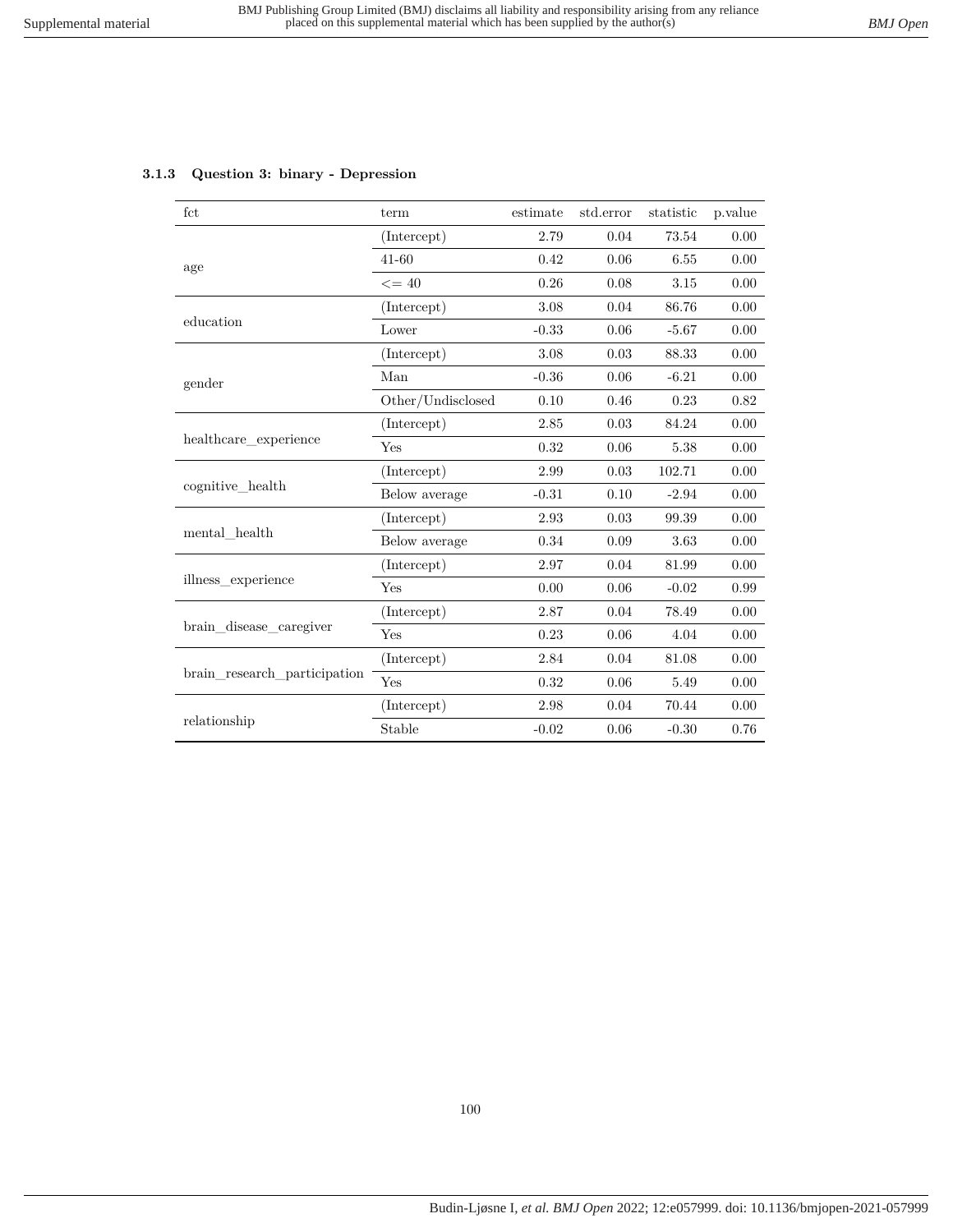## **3.1.4 Question 3: binary - Bipolar**

| fct                          | term              | estimate | std.error | statistic | p.value |
|------------------------------|-------------------|----------|-----------|-----------|---------|
|                              | (Intercept)       | 2.08     | 0.03      | 73.75     | 0.00    |
| age                          | $41 - 60$         | 0.78     | 0.05      | 15.01     | 0.00    |
|                              | $\leq$ = 40       | 0.64     | 0.07      | 9.40      | 0.00    |
|                              | (Intercept)       | 2.76     | 0.03      | 89.77     | 0.00    |
| education                    | Lower             | $-0.86$  | 0.04      | $-19.41$  | 0.00    |
|                              | (Intercept)       | 2.68     | 0.03      | 91.92     | 0.00    |
| gender                       | Man               | $-0.75$  | 0.04      | $-16.70$  | 0.00    |
|                              | Other/Undisclosed | 0.01     | 0.37      | 0.03      | 0.98    |
| healthcare experience        | (Intercept)       | 2.19     | 0.03      | 85.72     | 0.00    |
|                              | Yes               | 0.70     | 0.05      | 13.78     | 0.00    |
|                              | (Intercept)       | 2.45     | 0.02      | 106.57    | 0.00    |
| cognitive_health             | Below average     | $-0.49$  | 0.08      | $-6.29$   | 0.00    |
|                              | (Intercept)       | 2.39     | 0.02      | 102.47    | 0.00    |
| mental health                | Below average     | 0.25     | 0.07      | 3.60      | 0.00    |
|                              | (Intercept)       | 2.42     | 0.03      | 84.89     | 0.00    |
| illness experience           | Yes               | $-0.01$  | 0.04      | $-0.29$   | 0.77    |
|                              | (Intercept)       | 2.25     | 0.03      | 80.16     | 0.00    |
| brain disease caregiver      | Yes               | 0.41     | 0.05      | 8.97      | 0.00    |
|                              | (Intercept)       | 2.26     | 0.03      | 82.64     | 0.00    |
| brain research participation | Yes               | 0.41     | 0.05      | 8.96      | 0.00    |
|                              | (Intercept)       | 2.52     | 0.03      | 72.89     | 0.00    |
| relationship                 | Stable            | $-0.18$  | 0.04      | $-3.92$   | 0.00    |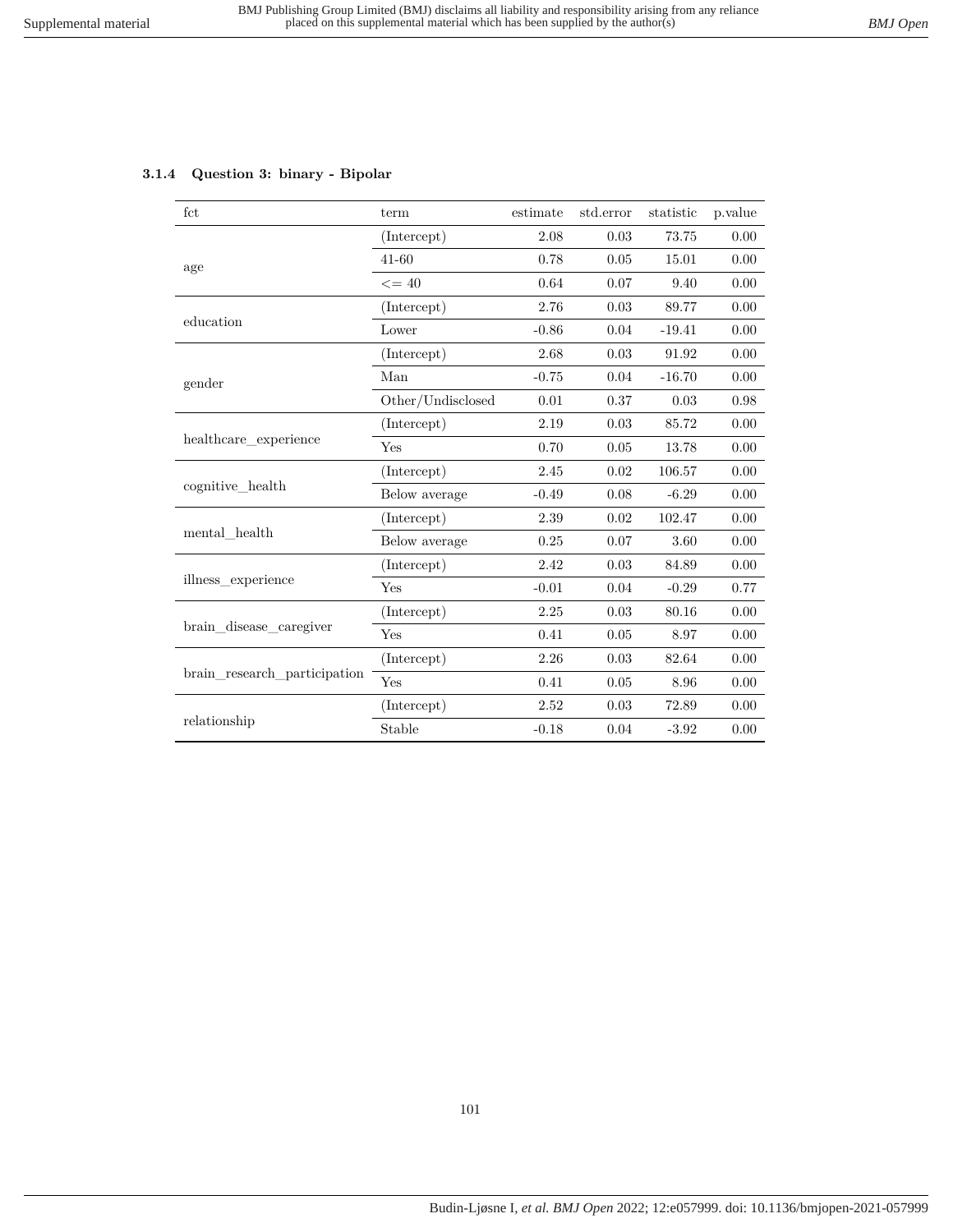## **3.1.5 Question 3: binary - Anxiety**

| fct                          | term              | estimate | std.error | statistic | p.value |
|------------------------------|-------------------|----------|-----------|-----------|---------|
|                              | (Intercept)       | 2.09     | 0.03      | 73.83     | 0.00    |
| age                          | $41 - 60$         | 0.43     | 0.05      | 9.24      | 0.00    |
|                              | $\leq$ = 40       | 0.37     | 0.06      | 5.91      | 0.00    |
|                              | (Intercept)       | 2.39     | 0.03      | 91.09     | 0.00    |
| education                    | Lower             | $-0.29$  | 0.04      | $-6.68$   | 0.00    |
|                              | (Intercept)       | 2.36     | 0.03      | 92.74     | 0.00    |
| gender                       | Man               | $-0.23$  | 0.04      | $-5.17$   | 0.00    |
|                              | Other/Undisclosed | 0.63     | 0.42      | 1.51      | 0.13    |
| healthcare experience        | (Intercept)       | 2.22     | 0.03      | 85.81     | 0.00    |
|                              | Yes               | 0.22     | 0.04      | 5.02      | 0.00    |
|                              | (Intercept)       | 2.31     | 0.02      | 106.50    | 0.00    |
| cognitive health             | Below average     | $-0.19$  | 0.08      | $-2.35$   | 0.02    |
|                              | (Intercept)       | 2.25     | 0.02      | 102.17    | 0.00    |
| mental health                | Below average     | 0.41     | 0.07      | 5.85      | 0.00    |
|                              | (Intercept)       | 2.27     | 0.03      | 84.71     | 0.00    |
| illness experience           | Yes               | 0.07     | 0.04      | 1.63      | 0.10    |
|                              | (Intercept)       | 2.21     | 0.03      | 80.03     | 0.00    |
| brain disease caregiver      | Yes               | 0.19     | 0.04      | 4.55      | 0.00    |
|                              | (Intercept)       | 2.18     | 0.03      | 82.34     | 0.00    |
| brain research participation | Yes               | 0.28     | 0.04      | 6.49      | 0.00    |
|                              | (Intercept)       | 2.30     | 0.03      | 72.91     | 0.00    |
| relationship                 | Stable            | 0.00     | 0.04      | 0.00      | 1.00    |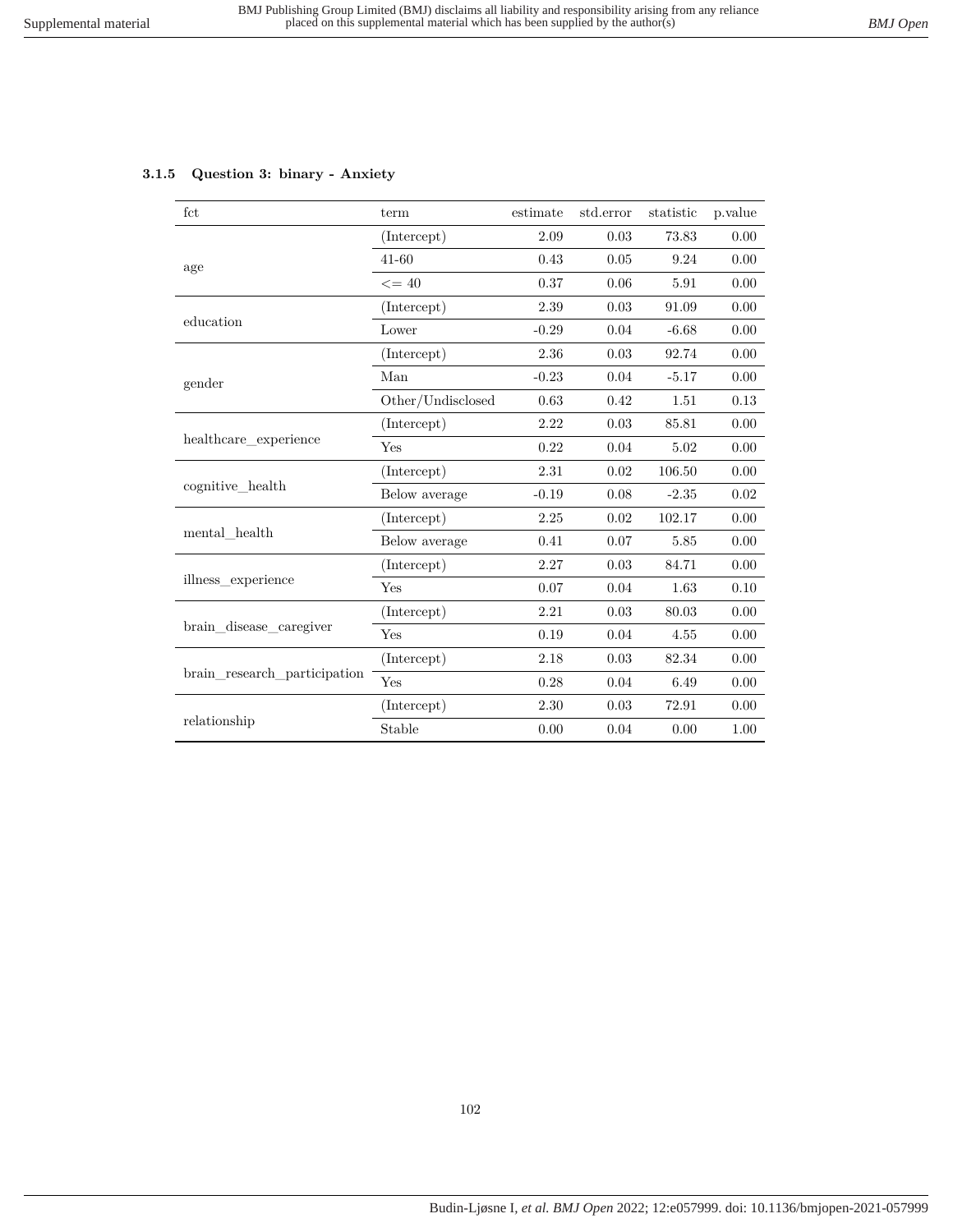## **3.1.6 Question 3: binary - Addiction**

| fct                          | term                | estimate | std.error | statistic                                                                   | p.value  |
|------------------------------|---------------------|----------|-----------|-----------------------------------------------------------------------------|----------|
|                              | (Intercept)         | 1.86     | 0.03      | 71.70                                                                       | 0.00     |
| age                          | $41 - 60$           | 0.31     | 0.04      | 7.54                                                                        | 0.00     |
|                              | $\leq$ = 40         | 0.41     | 0.06      | 7.06                                                                        | 0.00     |
|                              | (Intercept)         | 2.20     | 0.02      | 90.62                                                                       | 0.00     |
| education                    | Lower               | $-0.47$  | 0.04      | $-12.10$                                                                    | 0.00     |
|                              | (Intercept)         | 2.20     | 0.02      | 92.28                                                                       | 0.00     |
| gender                       | Man                 | $-0.51$  | 0.04      | $-12.94$                                                                    | 0.00     |
|                              | Other/Undisclosed   | 0.05     | 0.30      | 0.17                                                                        | 0.86     |
|                              | (Intercept)         | 1.81     | 0.02      | 81.89                                                                       | 0.00     |
| healthcare experience        | Yes                 | 0.68     | 0.04      | 15.89                                                                       | 0.00     |
|                              | (Intercept)         | 2.06     | 0.02      | 104.94                                                                      | 0.00     |
| cognitive_health             | Below average       | $-0.38$  | 0.07      | $-5.35$                                                                     | 0.00     |
|                              | (Intercept)         | 2.02     | 0.02      | 100.44                                                                      | $0.00\,$ |
| mental health                | Below average       | 0.11     | 0.06      | 1.99<br>83.23<br>0.76<br>77.93<br>6.04<br>80.24<br>6.82<br>72.19<br>$-3.46$ | $0.05\,$ |
|                              | (Intercept)         | 2.02     | 0.02      |                                                                             | 0.00     |
| illness experience           | Yes                 | 0.03     | 0.04      |                                                                             | 0.45     |
|                              | (Intercept)         | 1.93     | 0.02      |                                                                             | 0.00     |
| brain disease caregiver      | Yes                 | 0.23     | 0.04      |                                                                             | 0.00     |
|                              | (Intercept)         | 1.93     | 0.02      |                                                                             | 0.00     |
| brain research participation | Yes<br>0.26<br>0.04 |          | 0.00      |                                                                             |          |
|                              | (Intercept)         | 2.11     | 0.03      |                                                                             | 0.00     |
| relationship                 | Stable              | $-0.13$  | 0.04      |                                                                             | 0.00     |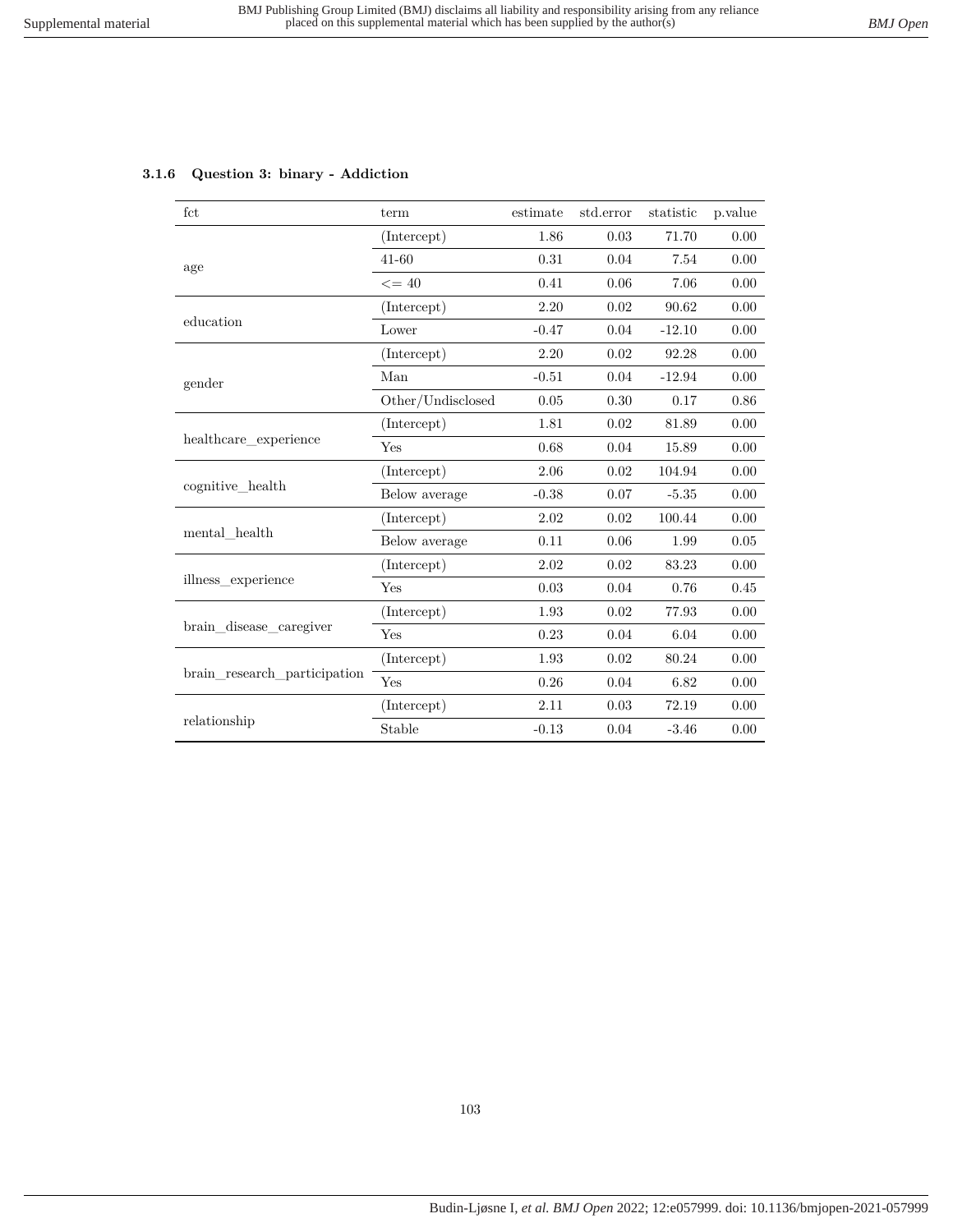## **3.1.7 Question 3: binary - Stroke**

| fct                          | term              | estimate | std.error                                        | statistic | p.value    |
|------------------------------|-------------------|----------|--------------------------------------------------|-----------|------------|
|                              | (Intercept)       | 1.97     | 0.03                                             | 72.84     | 0.00       |
| age                          | $41 - 60$         | 0.15     | 0.04                                             | 3.60      | 0.00       |
|                              | $\leq$ = 40       | $-0.27$  | 0.05                                             | $-5.49$   | 0.00       |
|                              | (Intercept)       | 2.02     | 0.02                                             | 89.24     | 0.00       |
| education                    | Lower             | $-0.14$  | 0.04                                             | $-3.60$   | 0.00       |
|                              | (Intercept)       | 2.19     | 0.02                                             | 92.21     | 0.00       |
| gender                       | Man               | $-0.64$  | 0.04                                             | $-16.91$  | 0.00       |
|                              | Other/Undisclosed | $-0.02$  | 0.29                                             | $-0.08$   | $\rm 0.93$ |
|                              | (Intercept)       | 1.70     | 0.02                                             | 79.82     | 0.00       |
| healthcare experience        | Yes               | 0.89     | 0.04                                             | 20.45     | 0.00       |
|                              | (Intercept)       | 1.98     | 0.02                                             | 104.04    | 0.00       |
| cognitive health             | Below average     | $-0.20$  | 0.07                                             | $-2.69$   | 0.01       |
|                              | (Intercept)       | 1.98     | 0.02                                             | 100.01    | $0.00\,$   |
| mental health                | Below average     | $-0.09$  | 0.05<br>$-1.71$<br>0.02<br>81.56<br>0.04<br>6.56 | 0.09      |            |
|                              | (Intercept)       | 1.88     |                                                  |           | 0.00       |
| illness experience           | Yes               | 0.25     |                                                  |           | 0.00       |
|                              | (Intercept)       | 1.77     | 0.02                                             | 75.70     | 0.00       |
| brain disease caregiver      | Yes               | 0.48     | 0.04                                             | 12.70     | $0.00\,$   |
|                              | (Intercept)       | 1.88     | 0.02                                             | 79.61     | 0.00       |
| brain research participation | Yes               | 0.23     | 0.04                                             | 6.17      | 0.00       |
|                              | (Intercept)       | 1.88     | 0.03                                             | 70.25     | 0.00       |
| relationship                 | Stable            | 0.16     | 0.04                                             | 4.31      | 0.00       |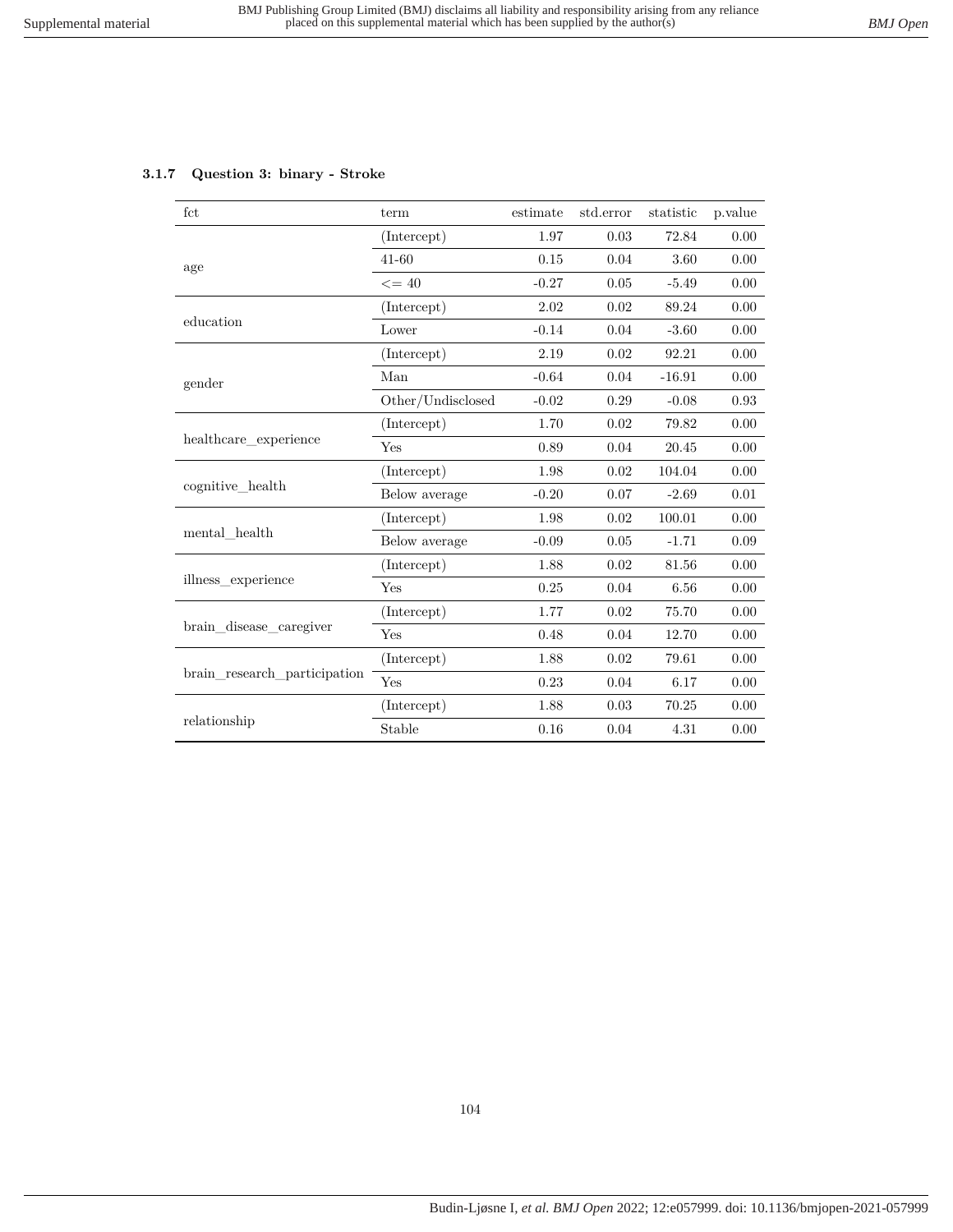|  |  |  |  | 3.1.8 Question 3: binary - Parkinson's |
|--|--|--|--|----------------------------------------|
|--|--|--|--|----------------------------------------|

| fct                          | term              | estimate                                                                                                                                                                                                                        | std.error | statistic | p.value |
|------------------------------|-------------------|---------------------------------------------------------------------------------------------------------------------------------------------------------------------------------------------------------------------------------|-----------|-----------|---------|
|                              | (Intercept)       | 1.82                                                                                                                                                                                                                            | 0.03      | 71.15     | 0.00    |
| age                          | 41-60             | 0.12                                                                                                                                                                                                                            | 0.04      | 3.13      | 0.00    |
|                              | $\leq$ = 40       | $-0.22$                                                                                                                                                                                                                         | $0.05\,$  | $-4.62$   | 0.00    |
|                              | (Intercept)       | 1.99                                                                                                                                                                                                                            | 0.02      | 88.93     | 0.00    |
| education                    | Lower             | $-0.46$                                                                                                                                                                                                                         | 0.04      | $-12.87$  | 0.00    |
|                              | (Intercept)       | 1.89                                                                                                                                                                                                                            | 0.02      | 89.32     | 0.00    |
| gender                       | Man               | $-0.21$                                                                                                                                                                                                                         | 0.04      | $-5.63$   | 0.00    |
|                              | Other/Undisclosed | $-0.16$                                                                                                                                                                                                                         | 0.25      | $-0.64$   | 0.52    |
|                              | (Intercept)       | 1.59                                                                                                                                                                                                                            | 0.02      | 77.61     | 0.00    |
| healthcare_experience        | Yes               | 0.72                                                                                                                                                                                                                            | 0.04      | 18.08     | 0.00    |
|                              | (Intercept)       | 1.84                                                                                                                                                                                                                            | 0.02      | 101.83    | 0.00    |
| cognitive health             | Below average     | $-0.26$                                                                                                                                                                                                                         | 0.07      | $-3.84$   | 0.00    |
|                              | (Intercept)       | 1.85                                                                                                                                                                                                                            | 0.02      | 98.00     | 0.00    |
| mental health                | Below average     | 0.05<br>$-0.17$<br>$-3.47$<br>1.79<br>0.02<br>80.32<br>0.08<br>0.04<br>2.33<br>1.67<br>0.02<br>73.91<br>0.37<br>10.34<br>0.04<br>1.69<br>0.02<br>76.56<br>0.35<br>0.04<br>9.55<br>1.73<br>0.03<br>68.21<br>0.17<br>0.03<br>4.86 | 0.00      |           |         |
|                              | (Intercept)       |                                                                                                                                                                                                                                 |           |           | 0.00    |
| illness experience           | Yes               |                                                                                                                                                                                                                                 |           |           | 0.02    |
|                              | (Intercept)       |                                                                                                                                                                                                                                 |           |           | 0.00    |
| brain disease caregiver      | Yes               |                                                                                                                                                                                                                                 |           |           | 0.00    |
|                              | (Intercept)       |                                                                                                                                                                                                                                 |           |           | 0.00    |
| brain research participation | Yes               |                                                                                                                                                                                                                                 |           |           | 0.00    |
|                              | (Intercept)       |                                                                                                                                                                                                                                 |           |           | 0.00    |
| relationship                 | Stable            |                                                                                                                                                                                                                                 |           |           | 0.00    |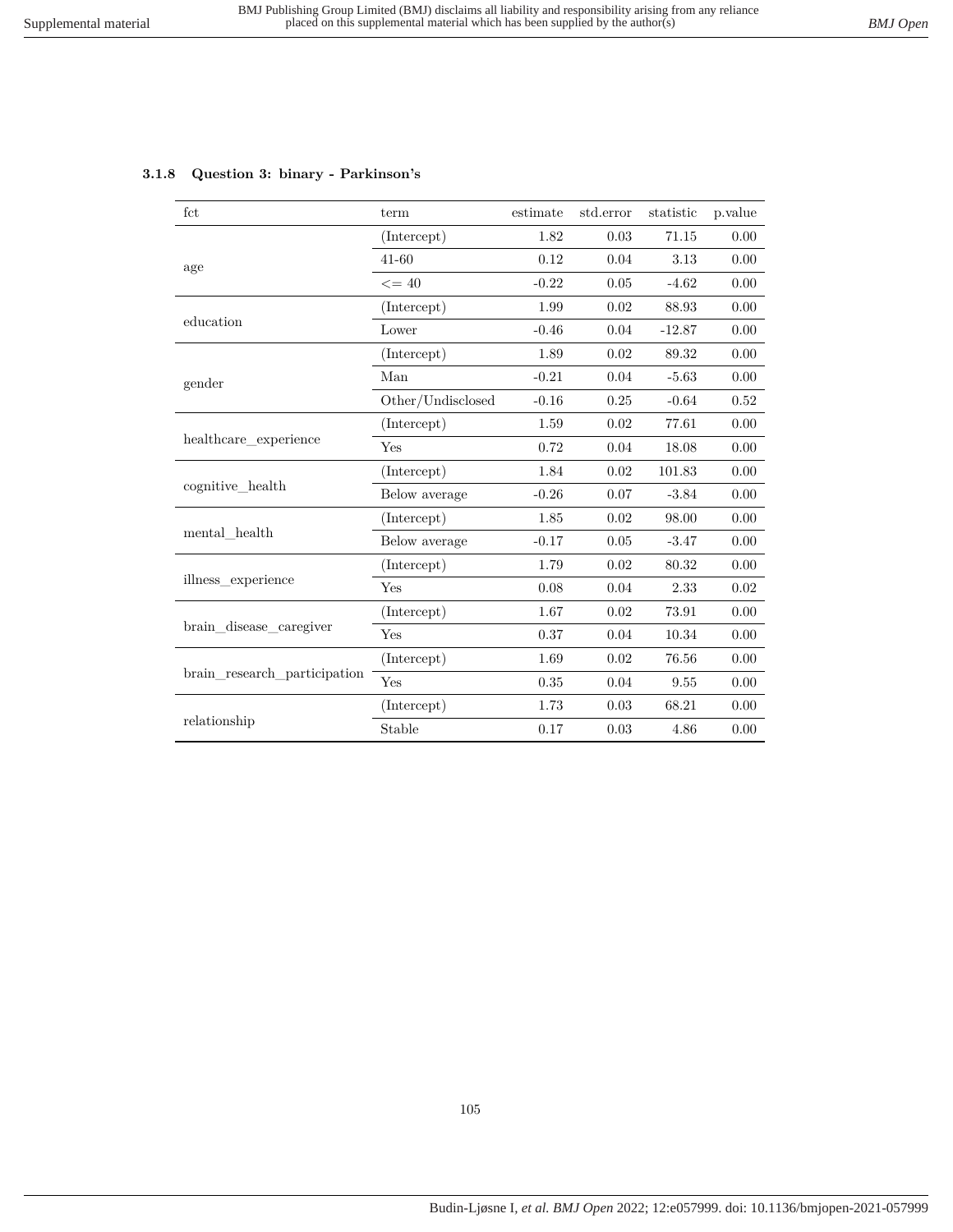## **3.1.9 Question 3: binary - Migraine**

| fct                          | term              | estimate | std.error                                                                                                                                        | statistic | p.value  |
|------------------------------|-------------------|----------|--------------------------------------------------------------------------------------------------------------------------------------------------|-----------|----------|
|                              | (Intercept)       | 1.24     | 0.02                                                                                                                                             | 58.41     | 0.00     |
| age                          | $41 - 60$         | 0.57     | 0.04                                                                                                                                             | 16.21     | 0.00     |
|                              | $\leq$ = 40       | 0.78     | 0.05                                                                                                                                             | 15.24     | 0.00     |
|                              | (Intercept)       | 1.68     | 0.02                                                                                                                                             | 83.96     | 0.00     |
| education                    | Lower             | $-0.38$  | 0.03                                                                                                                                             | $-11.48$  | 0.00     |
|                              | (Intercept)       | 1.62     | 0.02                                                                                                                                             | 84.32     | 0.00     |
| gender                       | Man               | $-0.25$  | 0.03                                                                                                                                             | $-7.46$   | 0.00     |
|                              | Other/Undisclosed | 0.04     | 0.24                                                                                                                                             | 0.18      | 0.86     |
|                              | (Intercept)       | 1.36     | 0.02                                                                                                                                             | 71.15     | 0.00     |
| healthcare experience        | Yes               | 0.56     | 0.03                                                                                                                                             | 16.24     | 0.00     |
|                              | (Intercept)       | 1.57     | 0.02                                                                                                                                             | 95.25     | 0.00     |
| cognitive health             | Below average     | $-0.28$  | 0.06                                                                                                                                             | $-4.46$   | 0.00     |
|                              | (Intercept)       | 1.55     | 0.02                                                                                                                                             | 90.96     | $0.00\,$ |
| mental health                | Below average     | 0.02     | 0.05<br>0.46<br>0.02<br>74.37<br>0.03<br>3.28<br>0.02<br>68.88<br>0.03<br>7.25<br>0.02<br>72.60<br>0.03<br>3.06<br>0.02<br>64.47<br>0.03<br>1.07 | $0.65\,$  |          |
|                              | (Intercept)       | 1.51     |                                                                                                                                                  |           | 0.00     |
| illness_experience           | Yes               | 0.11     |                                                                                                                                                  |           | 0.00     |
|                              | (Intercept)       | 1.44     |                                                                                                                                                  |           | 0.00     |
| brain disease caregiver      | Yes               | 0.23     |                                                                                                                                                  |           | $0.00\,$ |
|                              | (Intercept)       | 1.51     |                                                                                                                                                  |           | 0.00     |
| brain research participation | 0.10<br>Yes       |          |                                                                                                                                                  | 0.00      |          |
|                              | (Intercept)       | 1.53     |                                                                                                                                                  |           | 0.00     |
| relationship                 | Stable            | 0.03     |                                                                                                                                                  |           | 0.29     |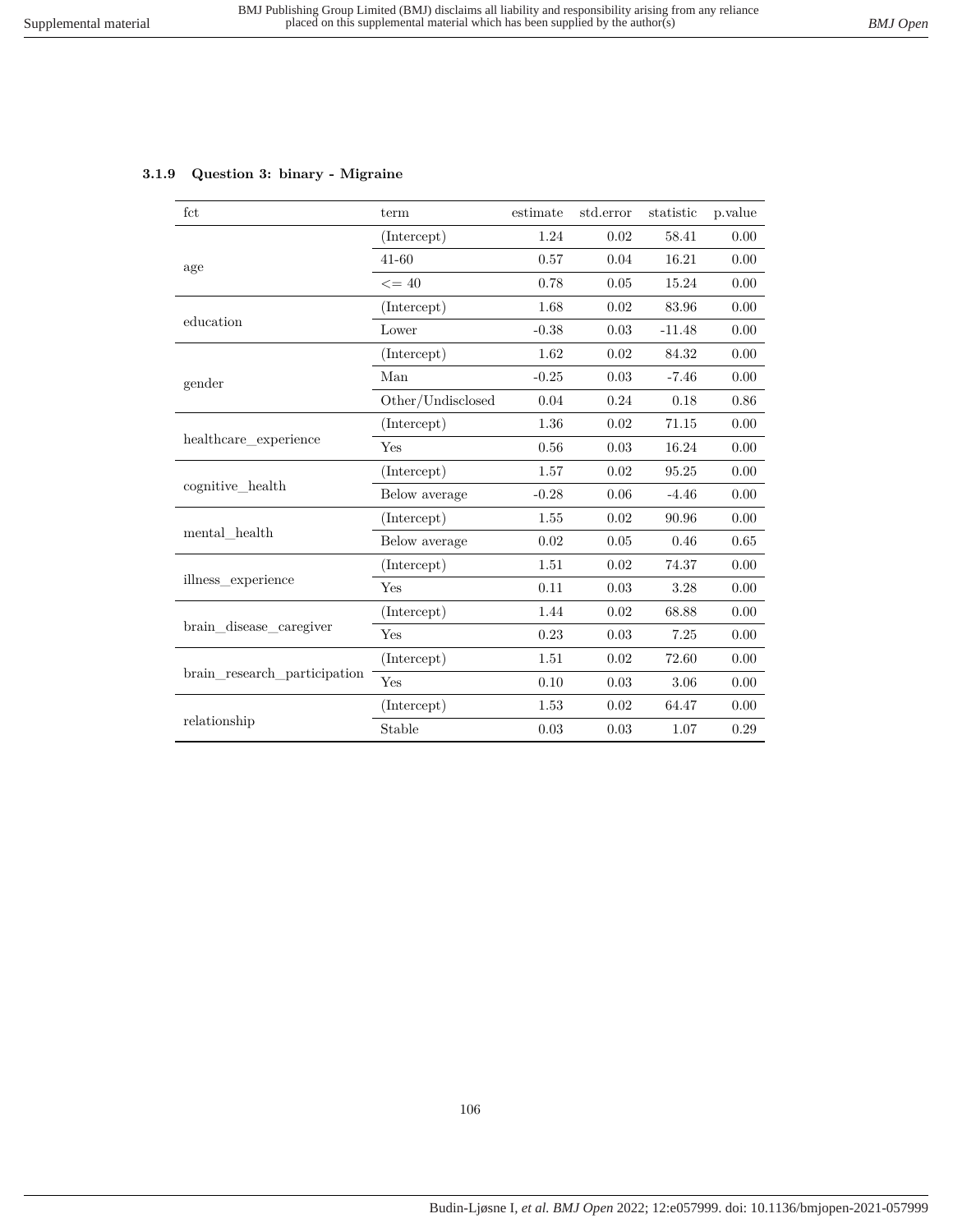## **3.1.10 Question 3: binary - Cancer**

| fct                          | term                       | estimate             | std.error | statistic | p.value |
|------------------------------|----------------------------|----------------------|-----------|-----------|---------|
|                              | (Intercept)                | $-0.92$              | 0.02      | $-46.91$  | 0.00    |
| age                          | $41 - 60$                  | 0.26                 | 0.03      | 9.11      | 0.00    |
|                              | $\leq$ = 40                | 0.44                 | 0.04      | 12.00     | 0.00    |
|                              | (Intercept)                | $-0.66$              | 0.02      | $-42.71$  | 0.00    |
| education                    | Lower                      | $-0.31$              | 0.03      | $-10.70$  | 0.00    |
|                              | (Intercept)                | $-0.67$              | 0.02      | $-44.48$  | 0.00    |
| gender                       | Man                        | $-0.28$              | 0.03      | $-9.47$   | 0.00    |
|                              | $\mbox{Other/Undisclosed}$ | 0.15                 | 0.18      | 0.82      | 0.41    |
|                              | (Intercept)                | $-0.97$              | 0.02      | $-56.53$  | 0.00    |
| healthcare_experience        | Yes                        | 0.56                 | 0.03      | 21.18     | 0.00    |
|                              | (Intercept)                | $-0.74$              | 0.01      | $-55.40$  | 0.00    |
| cognitive health             | Below average              | $-0.19$              | 0.06      | $-3.45$   | 0.00    |
|                              | (Intercept)                | $-0.76$              | 0.01      | $-54.68$  | 0.00    |
| mental health                | Below average              | 0.09<br>0.04<br>2.29 | 0.02      |           |         |
|                              | (Intercept)                | $-0.80$              | 0.02      | $-47.23$  | 0.00    |
| illness_experience           | Yes                        | 0.12                 | 0.03      | 4.61      | 0.00    |
|                              | (Intercept)                | $-0.86$              | 0.02      | $-47.50$  | 0.00    |
| brain disease caregiver      | Yes                        | 0.23                 | 0.03      | 8.84      | 0.00    |
|                              | (Intercept)                | $-0.81$              | 0.02      | $-46.92$  | 0.00    |
| brain research participation | Yes                        | 0.15                 | 0.03      | 5.82      | 0.00    |
|                              | (Intercept)                | $-0.75$              | 0.02      | $-38.60$  | 0.00    |
| relationship                 | Stable                     | 0.01                 | 0.03      | 0.24      | 0.81    |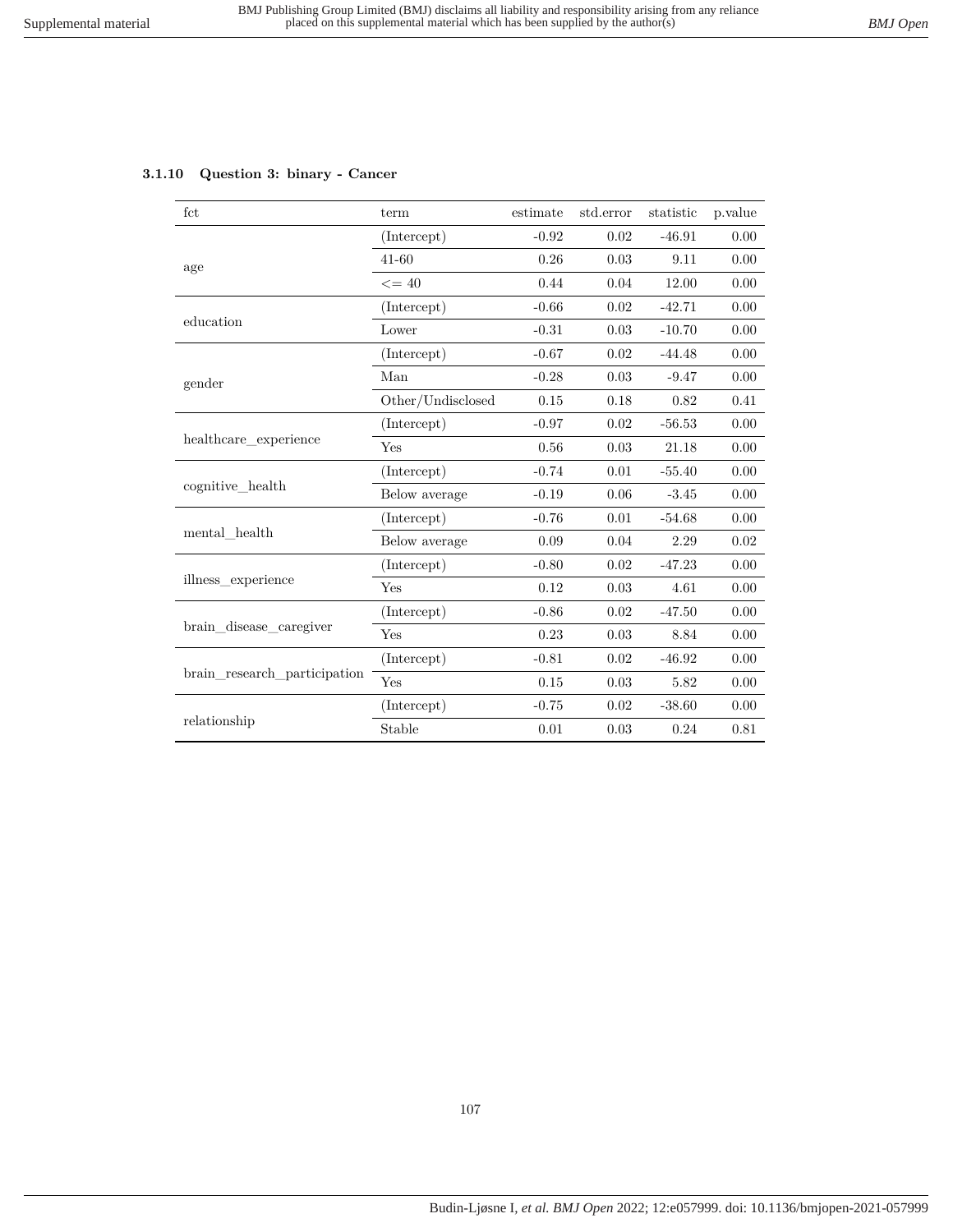|  |  |  | 3.1.11 Question 3: binary - Hypertension |
|--|--|--|------------------------------------------|
|--|--|--|------------------------------------------|

| fct                          | term              | estimate | std.error  | statistic | p.value |
|------------------------------|-------------------|----------|------------|-----------|---------|
|                              | (Intercept)       | $-0.66$  | 0.02       | $-35.09$  | 0.00    |
| age                          | $41 - 60$         | $-0.12$  | 0.03       | $-4.33$   | 0.00    |
|                              | $\leq$ = 40       | $-0.42$  | 0.04       | $-10.84$  | 0.00    |
|                              | (Intercept)       | $-0.69$  | 0.02       | $-44.50$  | 0.00    |
| education                    | Lower             | $-0.26$  | 0.03       | $-9.25$   | 0.00    |
|                              | (Intercept)       | $-0.67$  | 0.02       | $-44.65$  | 0.00    |
| gender                       | Man               | $-0.34$  | 0.03       | $-11.55$  | 0.00    |
|                              | Other/Undisclosed | 0.32     | 0.18       | 1.77      | 0.08    |
|                              | (Intercept)       | $-1.10$  | 0.02       | $-62.05$  | 0.00    |
| healthcare experience        | Yes               | 0.80     | 0.03       | 30.39     | 0.00    |
|                              | (Intercept)       | $-0.76$  | 0.01       | $-56.94$  | 0.00    |
| cognitive health             | Below average     | $-0.11$  | 0.06       | $-1.95$   | 0.05    |
|                              | (Intercept)       | $-0.74$  | 0.01       | $-53.62$  | 0.00    |
| mental health                | Below average     | $-0.19$  | 0.04       | $-4.82$   | 0.00    |
|                              | (Intercept)       | $-0.84$  | 0.02       | $-49.49$  | 0.00    |
| illness_experience           | Yes               | 0.18     | 0.03       | 7.04      | 0.00    |
|                              | (Intercept)       | $-0.97$  | 0.02       | $-52.58$  | 0.00    |
| brain_disease_caregiver      | Yes               | 0.42     | 0.03       | 16.24     | 0.00    |
|                              | (Intercept)       | $-0.86$  | 0.02       | $-48.95$  | 0.00    |
| brain research participation | Yes               | 0.20     | 0.03       | 7.80      | 0.00    |
|                              | (Intercept)       | $-0.81$  | 0.02       | $-41.17$  | 0.00    |
| relationship                 | Stable            | 0.08     | $\rm 0.03$ | 2.96      | 0.00    |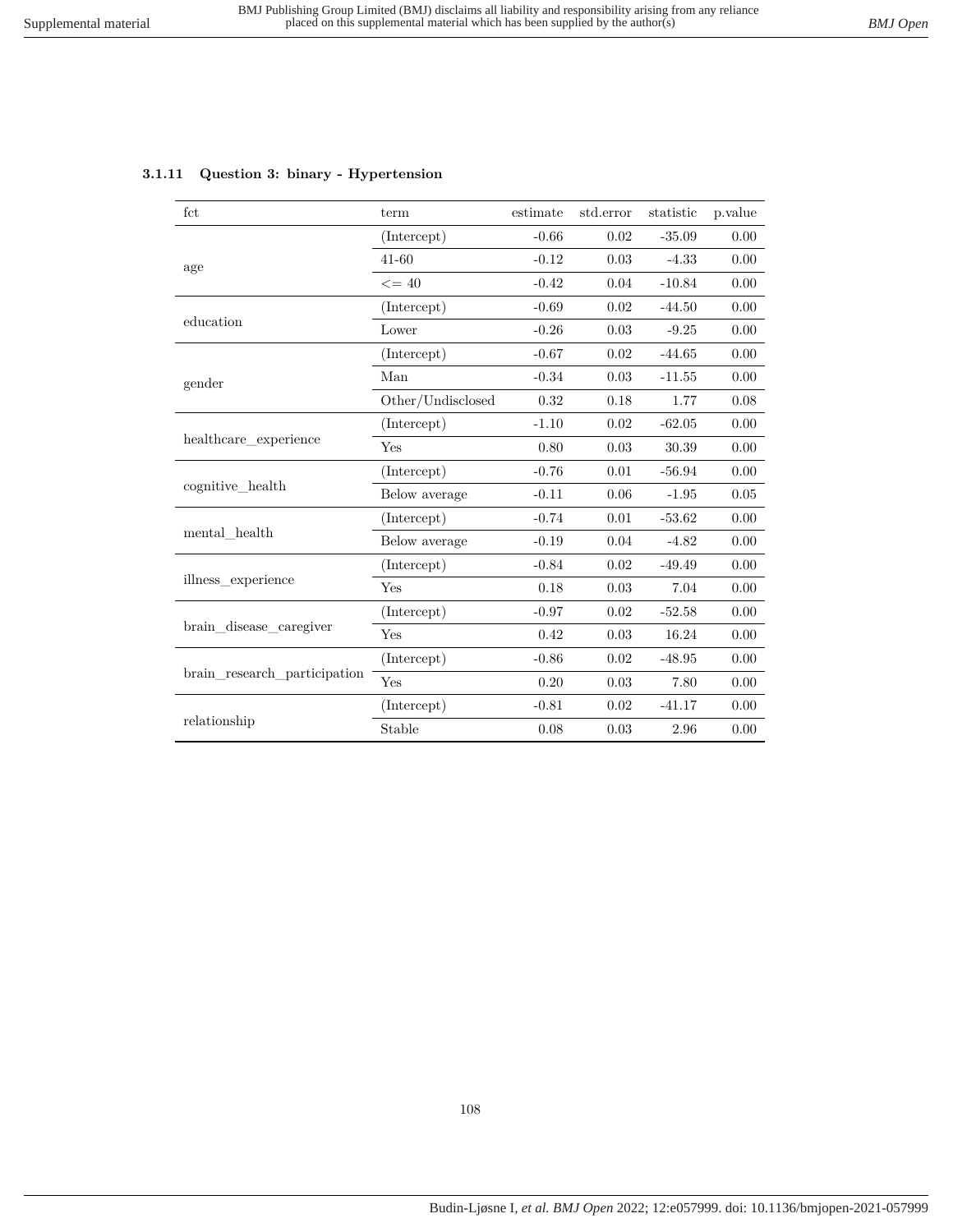## **3.1.12 Question 3: binary - Diabetes**

| fct                          | term              | estimate | std.error | statistic | p.value |
|------------------------------|-------------------|----------|-----------|-----------|---------|
|                              | (Intercept)       | $-1.71$  | 0.02      | $-69.58$  | 0.00    |
| age                          | $41 - 60$         | 0.14     | 0.04      | 4.01      | 0.00    |
|                              | $\leq$ = 40       | $-0.04$  | 0.05      | $-0.91$   | 0.36    |
| education                    | (Intercept)       | $-1.56$  | 0.02      | $-81.30$  | 0.00    |
|                              | Lower             | $-0.36$  | 0.04      | $-9.50$   | 0.00    |
|                              | (Intercept)       | $-1.61$  | 0.02      | $-83.95$  | 0.00    |
| gender                       | Man               | $-0.22$  | 0.04      | $-5.85$   | 0.00    |
|                              | Other/Undisclosed | 0.53     | 0.21      | 2.59      | 0.01    |
| healthcare_experience        | (Intercept)       | $-2.13$  | 0.02      | $-85.37$  | 0.00    |
|                              | Yes               | 1.00     | 0.03      | 29.61     | 0.00    |
| cognitive_health             | (Intercept)       | $-1.66$  | 0.02      | $-97.96$  | 0.00    |
|                              | Below average     | $-0.02$  | 0.07      | $-0.27$   | 0.79    |
| mental health                | (Intercept)       | $-1.64$  | 0.02      | $-93.62$  | 0.00    |
|                              | Below average     | $-0.19$  | 0.05      | $-3.63$   | 0.00    |
| illness experience           | (Intercept)       | $-1.76$  | 0.02      | $-79.82$  | 0.00    |
|                              | Yes               | 0.23     | 0.03      | 6.82      | 0.00    |
| brain disease caregiver      | (Intercept)       | $-1.85$  | 0.02      | $-76.95$  | 0.00    |
|                              | Yes               | 0.38     | 0.03      | 11.36     | 0.00    |
| brain research participation | (Intercept)       | $-1.75$  | 0.02      | $-77.66$  | 0.00    |
|                              | Yes               | 0.18     | 0.03      | 5.48      | 0.00    |
| relationship                 | (Intercept)       | $-1.66$  | 0.02      | $-67.06$  | 0.00    |
|                              | Stable            | $-0.01$  | 0.03      | $-0.16$   | 0.87    |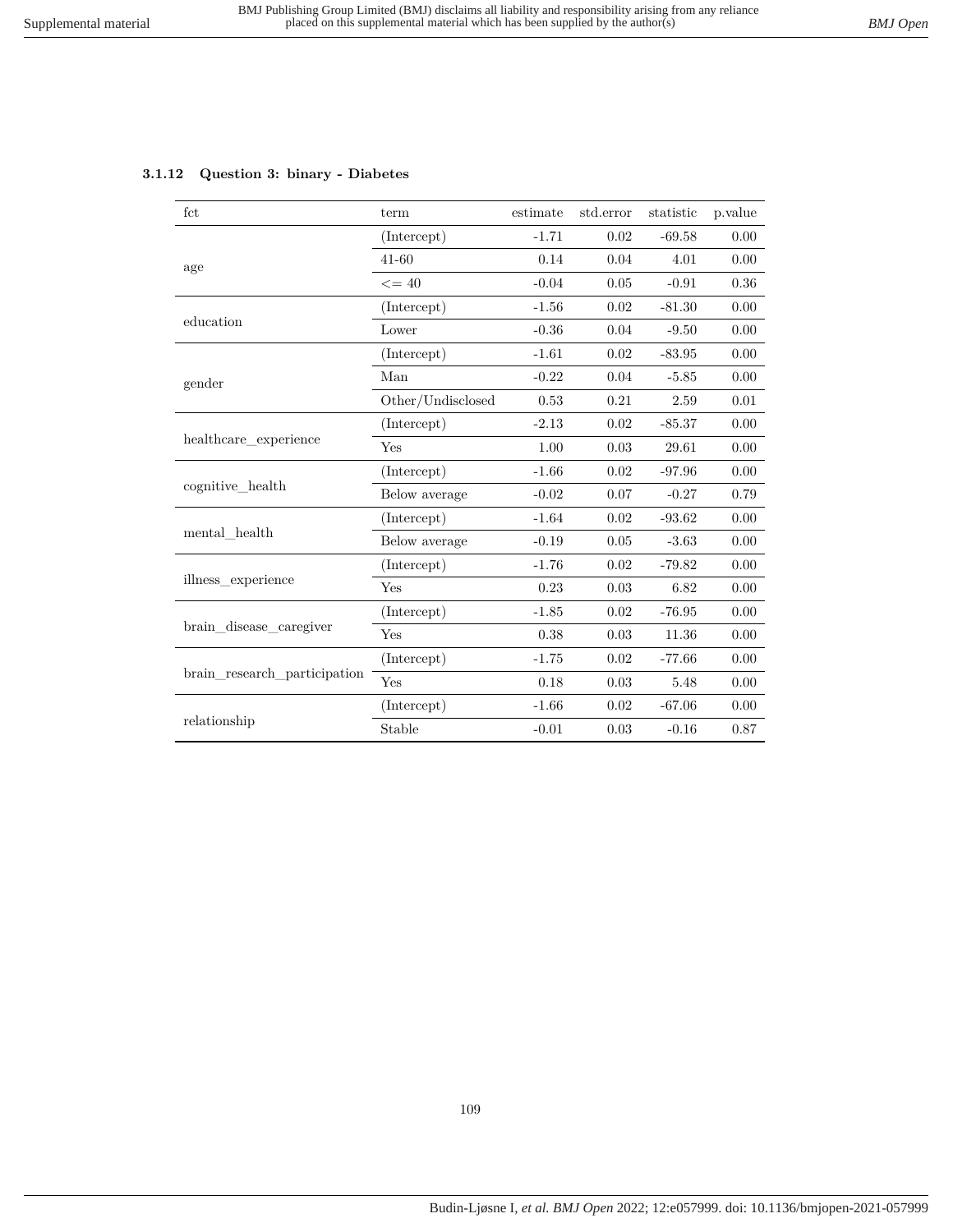## **3.1.13 Question 3: binary - Arthritis**

| fct                          | term              | estimate | std.error | statistic | p.value  |
|------------------------------|-------------------|----------|-----------|-----------|----------|
|                              | (Intercept)       | $-3.05$  | 0.04      | $-71.56$  | 0.00     |
| age                          | $41 - 60$         | 0.14     | 0.06      | 2.28      | 0.02     |
|                              | $\leq$ = 40       | 0.01     | 0.08      | 0.11      | 0.91     |
| education                    | (Intercept)       | $-2.97$  | 0.03      | $-87.93$  | 0.00     |
|                              | Lower             | $-0.06$  | $0.06\,$  | $-0.95$   | $0.34\,$ |
| gender                       | (Intercept)       | $-2.92$  | 0.03      | $-90.08$  | 0.00     |
|                              | Man               | $-0.29$  | 0.07      | $-4.29$   | 0.00     |
|                              | Other/Undisclosed | 0.23     | 0.37      | 0.62      | 0.54     |
| healthcare_experience        | (Intercept)       | $-3.34$  | 0.04      | $-78.93$  | 0.00     |
|                              | Yes               | 0.75     | 0.06      | 13.23     | 0.00     |
| cognitive health             | (Intercept)       | $-3.01$  | 0.03      | $-102.46$ | 0.00     |
|                              | Below average     | 0.29     | 0.11      | 2.70      | 0.01     |
| mental health                | (Intercept)       | $-2.98$  | 0.03      | $-98.79$  | 0.00     |
|                              | Below average     | $-0.05$  | 0.08      | $-0.53$   | 0.60     |
| illness experience           | (Intercept)       | $-3.20$  | 0.04      | $-79.49$  | 0.00     |
|                              | Yes               | 0.47     | $0.06\,$  | 8.25      | 0.00     |
| brain disease caregiver      | (Intercept)       | $-3.12$  | 0.04      | $-76.19$  | 0.00     |
|                              | Yes               | 0.26     | 0.06      | 4.67      | 0.00     |
| brain_research_participation | (Intercept)       | $-3.01$  | 0.04      | $-79.67$  | 0.00     |
|                              | Yes               | 0.04     | 0.06      | 0.65      | 0.52     |
| relationship                 | (Intercept)       | $-2.90$  | 0.04      | $-71.01$  | 0.00     |
|                              | Stable            | $-0.16$  | 0.06      | $-2.84$   | 0.00     |

 $\left[\left[1\right]\right]\left[\left[1\right]\right]\left[\left[1\right]\right]$  NULL

 $\left[ [1] \right] \left[ [2] \right]$  NULL  $[[1]][[3]]$  NULL  $[[1]][[4]]$  NULL  $[[1]][[5]]$  NULL  $[[1]][[6]]$  NULL  $\left[ [1] \right] \left[ [7] \right]$  NULL  $\left[ [1] \right] \left[ [8] \right]$  NULL  $\left[ [1] \right] \left[ [9] \right]$  NULL  $[[1]][[10]]$  NULL  $[[1]][[11]]$  NULL  $\left[ [1] \right] \left[ [12] \right]$  NULL